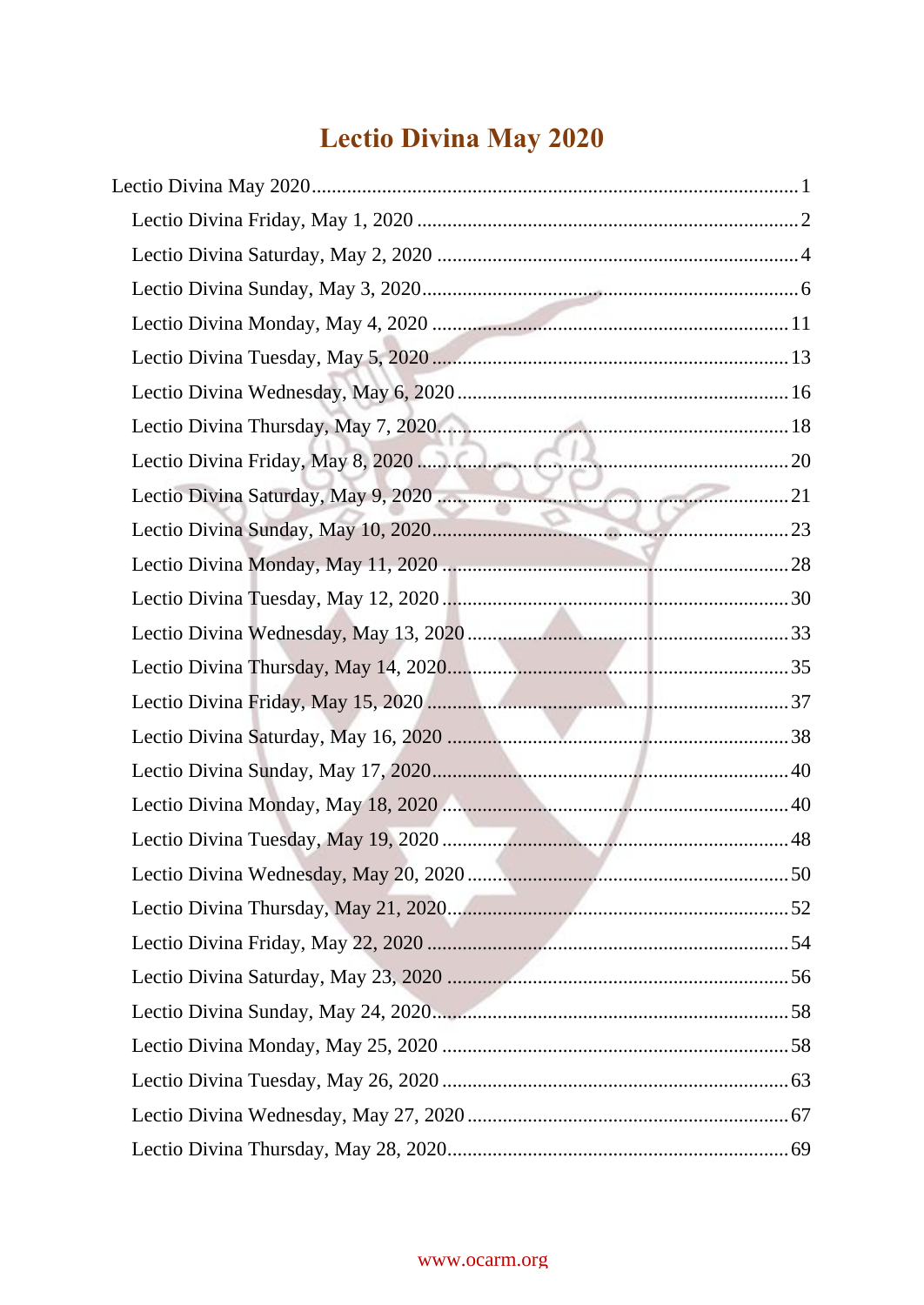# **Lectio Divina Friday, May 1, 2020**

# <span id="page-1-0"></span>*Easter Time*

# **1) Opening prayer**

Our living and loving God, how could we know the depth of Your love if Your Son had not become flesh of our flesh and blood of our blood? How could we ever have the courage to live for one another and if necessary to die if He had not given up His body and shed His blood for us? Thank you for letting Him stay in the eucharist with us and making Himself our daily bread. Let this bread be the food that empowers us to live and die as He did, for one another and for You, our living God, for ever and ever.

# **2) Gospel Reading - John 6:52-59**

The Jews quarreled among themselves, saying, "How can this man give us his Flesh to eat?" Jesus said to them, "Amen, amen, I say to you, unless you eat the Flesh of the Son of Man and drink his Blood, you do not have life within you. Whoever eats my Flesh and drinks my Blood has eternal life, and I will raise him on the last day. For my Flesh is true food, and my Blood is true drink. Whoever eats my Flesh and drinks my Blood remains in me and I in him. Just as the living Father sent me and I have life because of the Father, so also the one who feeds on me will have life because of me. This is the bread that came down from heaven. Unlike your ancestors who ate and still died, whoever eats this bread will live forever." These things he said while teaching in the synagogue in Capernaum.

# **3) Reflection**

• We are almost at the end of the discourse of the Bread of Life. Here begins the part of the greatest polemic. The Jews close themselves to, and begin to discuss, the affirmations of Jesus.

• John 6:52-55: Flesh and Blood: the expression of life and of the total gift. The Jews react: "How can this man give us His flesh to eat?" The feast of the Passover was close at hand. After a few days everybody would have eaten the meat of the paschal lamb in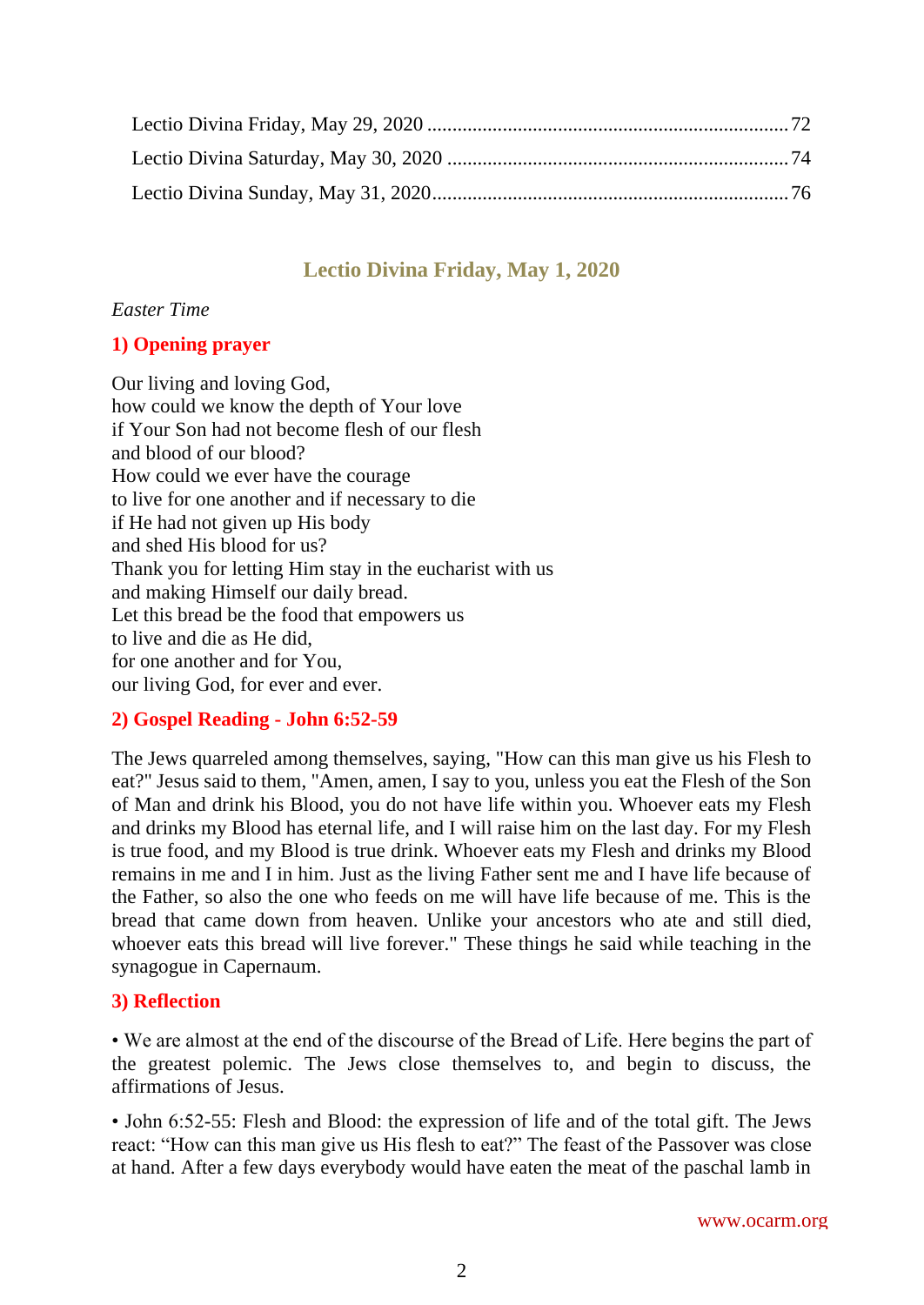the celebration of the night of the Passover. They did not understand the words of Jesus, because they took them literally. But Jesus does not diminish the exigencies, He does not withdraw or take away anything of what He has said and He insists: "In all truth I tell you, if you do not eat the flesh of the Son of man and drink his blood, you have no life in you. Anyone who does eat My flesh and drink My blood has eternal life, and I shall raise that person up on the last day. For My flesh is real food and My blood is real drink. Whoever eats My flesh and drinks My blood lives in Me and I live in that person". What gives life is not to celebrate the manna of the past, but rather to eat this new bread which is Jesus, His flesh and His blood. Participating in the Eucharistic Supper, we assimilate His life, His surrender, His gift of self. "If you do not eat the flesh of the Son of Man and you do not drink His Blood you will not have life in you". They should accept Jesus as the Crucified Messiah, whose blood will be poured out.

• John 6:56-58: Whoever eats My flesh, will live in Me. The last phrases of the discourse of the Bread of Life are of the greatest depth and try to summarize everything which has been said. They recall the mystical dimension which surrounds the participation in the Eucharist. They express what Paul says in the letter to the Galatians: "It is no longer I, but Christ living in me (Ga 2:20). And what the Apocalypse of John says: "If one of you hears me calling and opens the door, I will come in to share a meal at that person's side" (Rev 3:20). And John himself in the Gospel: "Anyone who loves Me will keep my word, and My Father will love him and We shall come to him and make a home in him" (Jn 14:23). And it ends with the promise of life which marks the difference with the ancient Exodus: "This is the bread which has come down from heaven. It is not like the bread our ancestors ate, they are dead, but anyone who eats this bread will live for ever."

• John 6:59: The discourse in the Synagogue ends. The conversation between Jesus and the people and the Jews in the Synagogue of Capernaum ends here. As it has been said before, the discourse of the Bread of Life offers us an image of how the catechesis of that time was, at the end of the first century, in the Christian communities of Asia Minor. The questions of the people and of the Jews show the difficulties of the members of the communities. The answer of Jesus represents the clarification to help them to overcome the difficulties, to deepen their faith, and to live more intensely the Eucharist which was celebrated above all in the night between Saturday and Sunday, the day of the Lord.

# **4) Personal questions**

• Beginning with the discourse on the Bread of Life, the celebration of the Eucharist receives a very strong light and an enormous deepening. Does this clarify the role of the Eucharist in my life?

• To eat the flesh and blood of Jesus is the commandment that he leaves. How do I live the Eucharist in my life? Even if I cannot go to Mass every day or every Sunday, my life should be Eucharistic. How do I try to attain this objective?

• Eucharistic Adoration is available in many parishes and highly recommended by Popes St John Paul II, Benedict, and Francis, among others. "In many places, adoration of the Blessed Sacrament is also an important daily practice and becomes an inexhaustible source of holiness" *(Encyclical Letter: Ecclesia De Eucharistia)*. Do I take the time to sit and just "be" with Him when I can?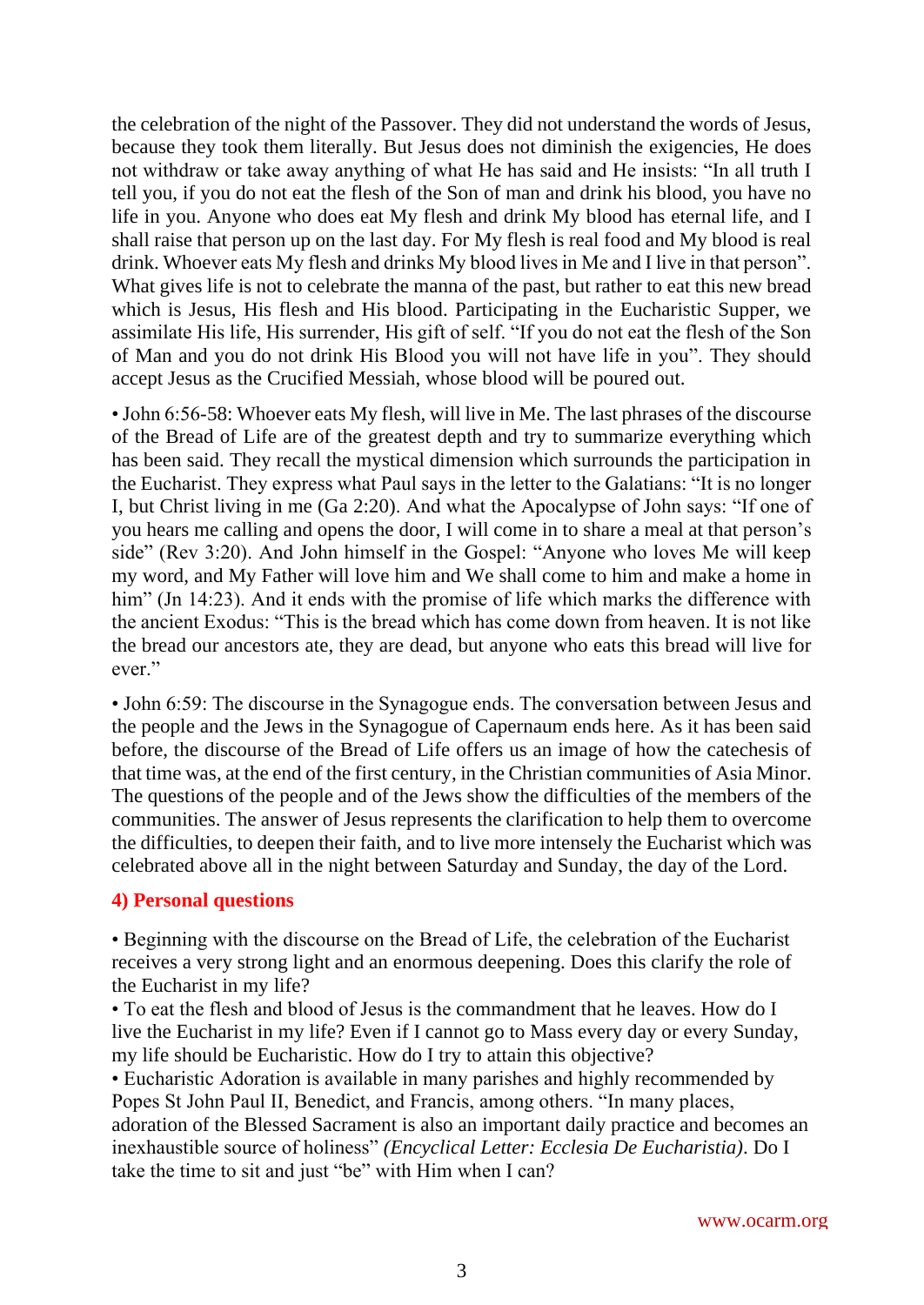# **5) Concluding Prayer**

Praise Yahweh, all nations, extol Him, all peoples, for His faithful love is strong and His constancy never-ending. (Ps 117:1-2)

# **Lectio Divina Saturday, May 2, 2020**

#### <span id="page-3-0"></span>*Easter Time*

### **1) Opening prayer**

Faithful God of the covenant, in the daily choices we have to make give us the courage to opt always for Your Son and His ways and to remain close to Him. Bless the difficult road we have sometimes to take without seeing where it will lead us. Keep us from making half-hearted decisions when our faith is rather weak and make us accept all the consequences of our choice. Keep us always faithful through Jesus Christ our Lord.

#### **2) Gospel Reading - John 6:60-69**

Many of the disciples of Jesus who were listening said, "This saying is hard; who can accept it?" Since Jesus knew that his disciples were murmuring about this, he said to them, "Does this shock you? What if you were to see the Son of Man ascending to where he was before? It is the Spirit that gives life, while the flesh is of no avail. The words I have spoken to you are Spirit and life. But there are some of you who do not believe." Jesus knew from the beginning the ones who would not believe and the one who would betray him. And he said, "For this reason I have told you that no one can come to me unless it is granted him by my Father." As a result of this, many of his disciples returned to their former way of life and no longer walked with him. Jesus then said to the Twelve, "Do you also want to leave?" Simon Peter answered him, "Master, to whom shall we go? You have the words of eternal life. We have come to believe and are convinced that you are the Holy One of God."

#### **3) Reflection**

• Today's Gospel presents the last part of the discourse of the Bread of Life. It is a question of the discussion of the disciples among themselves and with Jesus (Jn 6:60- 66) and of the conversation of Jesus with Simon Peter (Jn 6:67-69). The objective is to show the exigencies of faith and the need for a serious commitment with Jesus and with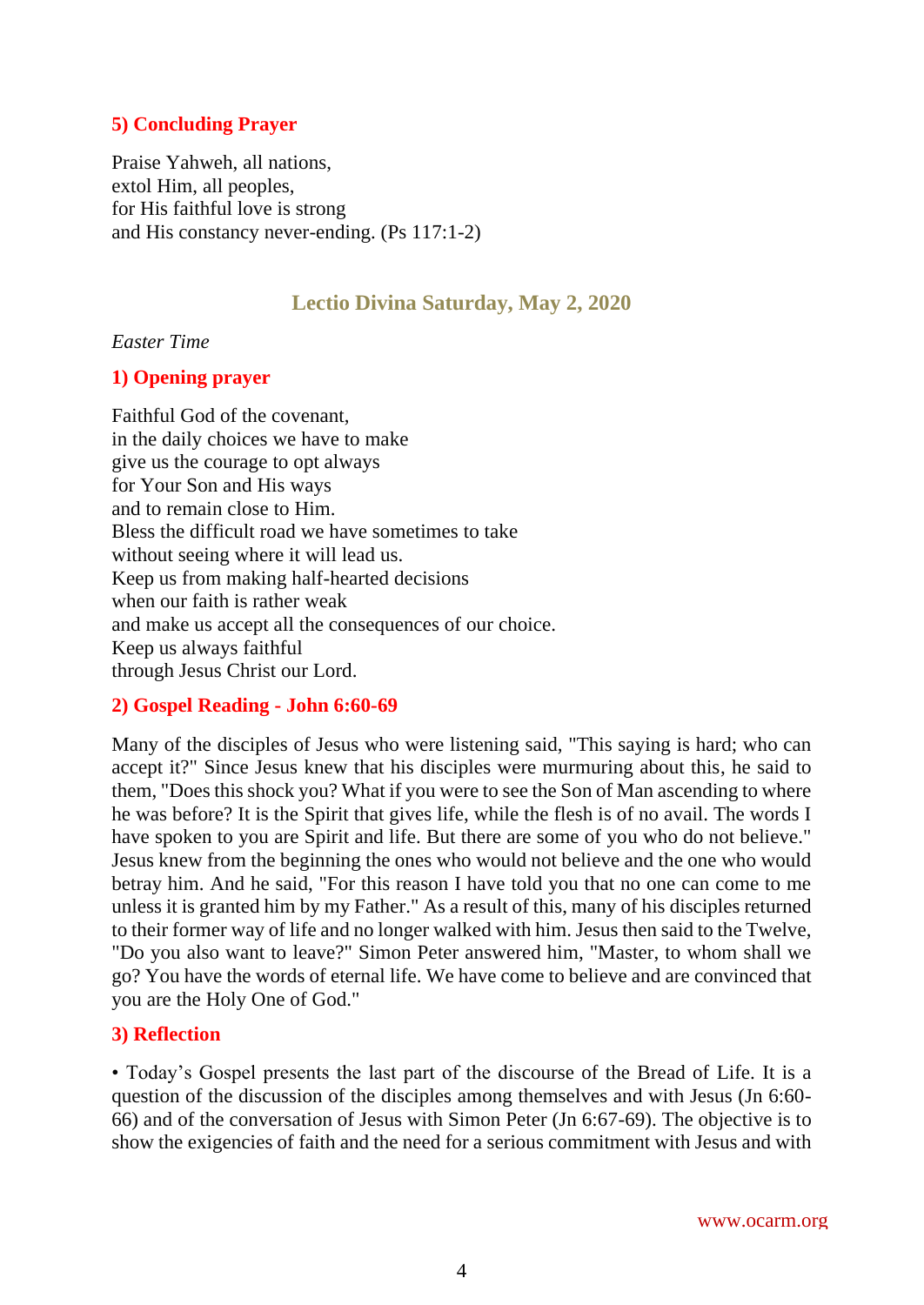His proposal. Up until this moment everything took place in the Synagogue of Capernaum. The place of this last part is not indicated.

• John 6:60-63: Without the light of the Spirit these words cannot be understood. Many disciples thought that Jesus Himself was going too far! The celebration of the Passover was coming to an end and He was placing Himself in the most central part of the Passover. For this reason many people separated from the community and no longer went with Jesus. Jesus reacts and says: "It is the Spirit that gives life; the flesh has nothing to offer". It is here that He describes the impossibility of faith without divine action. It is only with the light of the Holy Spirit that it is possible to get the full sense of everything that Jesus says (Jn 14:25-26; 16:12-13). Paul, in the Letter to the Corinthians will say: "Written letters kill, but the Spirit gives life!" (2 Co 3:6).

• John 6:64-66: Some of you do not believe. In His discourse, Jesus had presented Himself as the food which satisfies hunger and thirst of all those who seek God. In the first Exodus, they have the test at Meriba. Before hunger and thirst in the desert, many doubted of the presence of God in their midst: "The Lord is in our midst, yes or no?" (Ex 17:7) and they complained against Moses (cf. Ex 17:2-3; 16:7-8). They wanted to get away from him and return to Egypt. The disciples fall into this same temptation, they doubt of the presence of Jesus in the breaking of the bread. Confronted with the words of Jesus to "eat My flesh and drink My blood", many complained like the crowds in the desert (Jn 6:60) and make the decision to break away from Jesus and with the community: "they went away and accompanied Him no more" (Jn 6:66). The term "flesh and blood" is also a common Old Testament reference to life and the living.

• John 6:67-71: Confession of Peter. At the end only the twelve remain with Him. In the face of the crisis produced by His words and His gestures, Jesus turns toward His more intimate friends, represented there by the twelve and says: "Do you want to go away also?" For Jesus it is not a question of having many people following Him. Neither does He change the discourse when the message does not please. He speaks in order to reveal the Father and not to please anyone. He prefers to remain alone, and not be accompanied by people who are not committed to the Father's plan. Peter's response is beautiful: "Lord, to whom shall we go? You have the message of eternal life, and we believe; we have come to know that You are the Holy One of God!" Even without understanding everything, Peter accepts Jesus as Messiah and believes in Him. In the name of the group He professes his faith in the broken bread and in His word. Jesus is the word and the bread which satisfies the new people of God (Dt 8:3). In spite of all his limitations, Peter is not like Nicodemus who wanted to see all things clearly according to his own ideas. But among the twelve there was someone who did not accept the proposal of Jesus. In this more intimate circle there was an enemy (the Devil) (Jn 6:70-71) "he who shares My table takes advantage of Me" (Si 41:10; Jn 13:18).

#### **4) Personal questions**

• If I place myself in Peter's place before Jesus, what response do I give Jesus who asks me: "Do you want to go away also?"

- Today many persons no longer follow Jesus. Whose fault is it?
- Falling away can be like the crowd here. Little by little until there is nothing left. How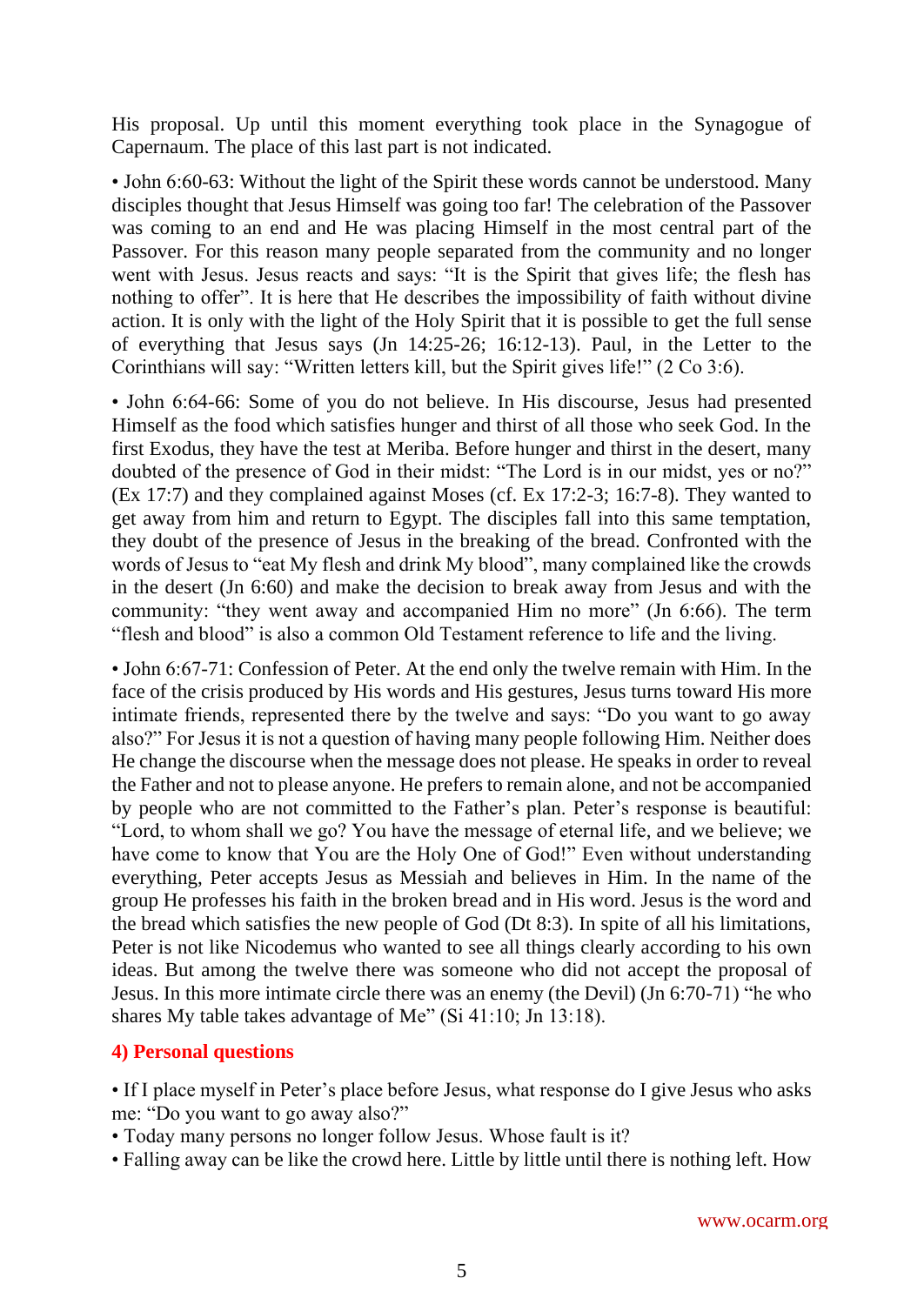do we see when we are falling away little by little and what can be done to prevent or reverse it?

• Which situation is worse: One who followed and then fell away, or one who never followed in the first place?

# **5) Concluding Prayer**

Lord, I am Your servant, I am Your servant and my mother was Your servant; You have undone my fetters. I shall offer You a sacrifice of thanksgiving and call on the name of Yahweh. (Ps 116:16-17)

# **Lectio Divina Sunday, May 3, 2020**

<span id="page-5-0"></span>*Jesus, the Good Shepherd I came that they may have life, and have it to the full! John 10:1-10*

### **1. Opening prayer**

Lord Jesus, send your Spirit to help us read the Scriptures with the same mind that you read them to the disciples on the way to Emmaus. In the light of the Word, written in the Bible, you helped them to discover the presence of God in the disturbing events of your sentence and death. Thus, the cross that seemed to be the end of all hope became for them the source of life and of resurrection.

Create in us silence so that we may listen to your voice in Creation and in the Scriptures, in events and in people, above all in the poor and suffering. May your word guide us so that we too, like the two disciples from Emmaus, may experience the force of your resurrection and witness to others that you are alive in our midst as source of fraternity, justice and peace. We ask this of you, Jesus, son of Mary, who revealed to us the Father and sent us your Spirit. Amen.

# **2. Reading**

# **a) A key to the reading:**

This Sunday's Gospel presents us with the familiar image of the Good Shepherd. When speaking of the sheep of God's flock, Jesus uses several images to describe the attitude of those who look after the flock. The text of the liturgy is taken from verses 1 to 10. In our commentary we add verses 11 to 18 because these contain the image of the "Good Shepherd" and help us better understand the sense of verses 1 to 10. During the reading, try to pay attention to the various images or similes that Jesus uses to present to us the way a true shepherd ought to be.

# **b) A division of the text as a help to the reading:**

The text contains three interrelated similes: John 10:1-5: The simile of the bandit and the shepherd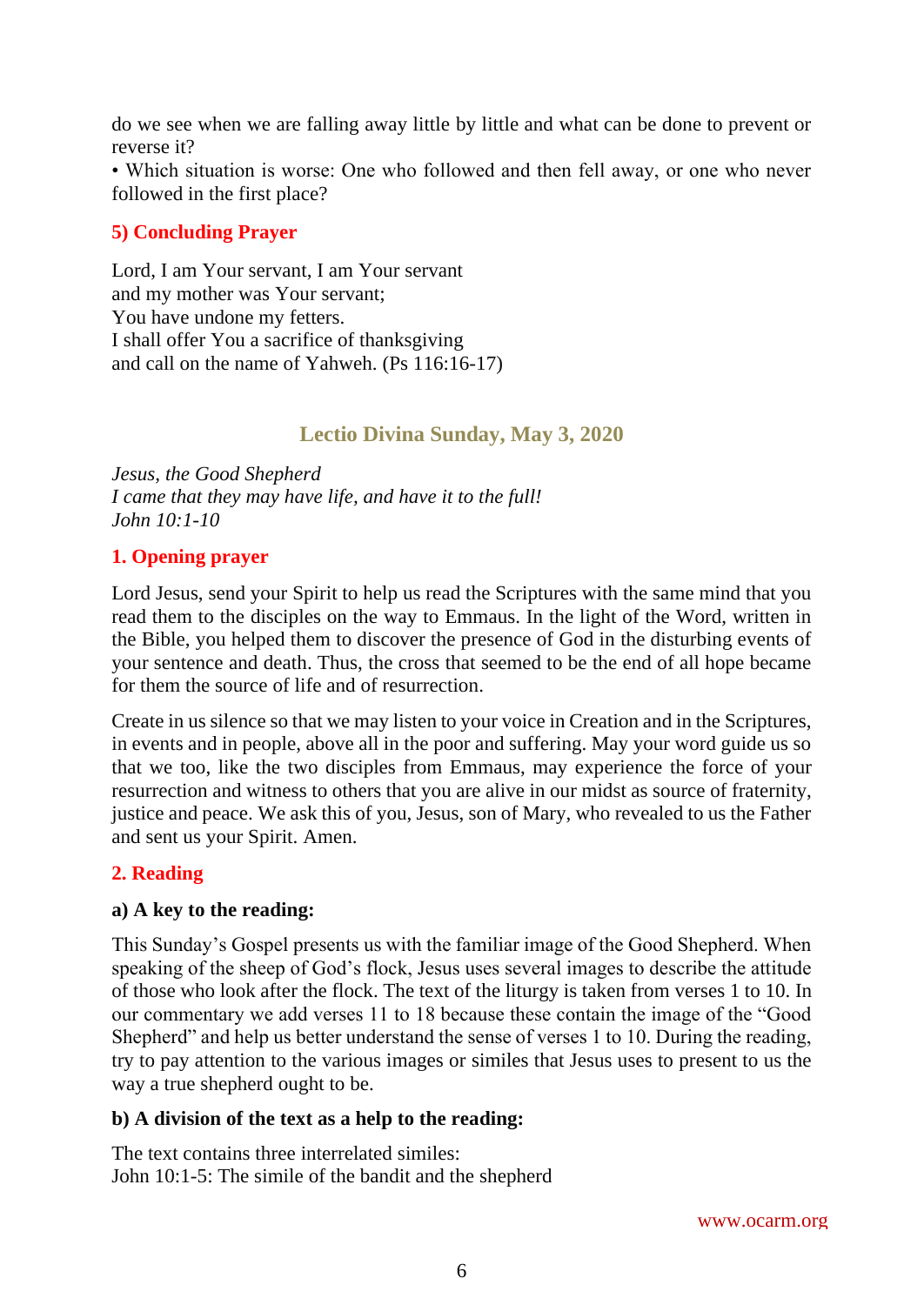John 10:6-10: The simile of the door of the sheepfold John 10:11-18: The simile of the good shepherd

# **c) The Text:**

1 'In all truth I tell you, anyone who does not enter the sheepfold through the gate, but climbs in some other way, is a thief and a bandit. 2 He who enters through the gate is the shepherd of the flock; 3 the gatekeeper lets him in, the sheep hear his voice, one by one he calls his own sheep and leads them out. 4 When he has brought out all those that are his, he goes ahead of them, and the sheep follow because they know his voice. 5 They will never follow a stranger, but will run away from him because they do not recognise the voice of strangers.'

6 Jesus told them this parable but they failed to understand what he was saying to them. 7 So Jesus spoke to them again: In all truth I tell you, I am the gate of the sheepfold. 8 All who have come before me are thieves and bandits, but the sheep took no notice of them. 9 I am the gate. Anyone who enters through me will be safe: such a one will go in and out and will find pasture. 10 The thief comes only to steal and kill and destroy. I have come so that they may have life and have it to the full.

11 I am the good shepherd: the good shepherd lays down his life for his sheep. 12 The hired man, since he is not the shepherd and the sheep do not belong to him, abandons the sheep as soon as he sees a wolf coming, and runs away, and then the wolf attacks



and scatters the sheep; 13 he runs away because he is only a hired man and has no concern for the sheep. 14 I am the good shepherd; I know my own and my own know me, 15 just as the Father knows me and I know the Father; and I lay down my life for my sheep. 16 And there are other sheep I have that are not of this fold, and I must lead these too. They too will listen to my voice, and there will be only one flock, one shepherd. 17 The Father loves me, because I lay down my life in order to take it up again. 18 No one takes it from me; I lay it down of my own free will, and as I have power to lay it down, so I have power to take it up again; and this is the command I have received from my Father.

# **3. A moment of prayerful silence**

so that the Word of God may penetrate and enlighten our life.

# **4. Some questions**

to help us in our personal reflection.

a) What part of the text most touched you? Why?

b) What images does Jesus apply to himself? How does he do that and what is their significance?

c) In this text, how many times does Jesus use the word **life** and what does he say about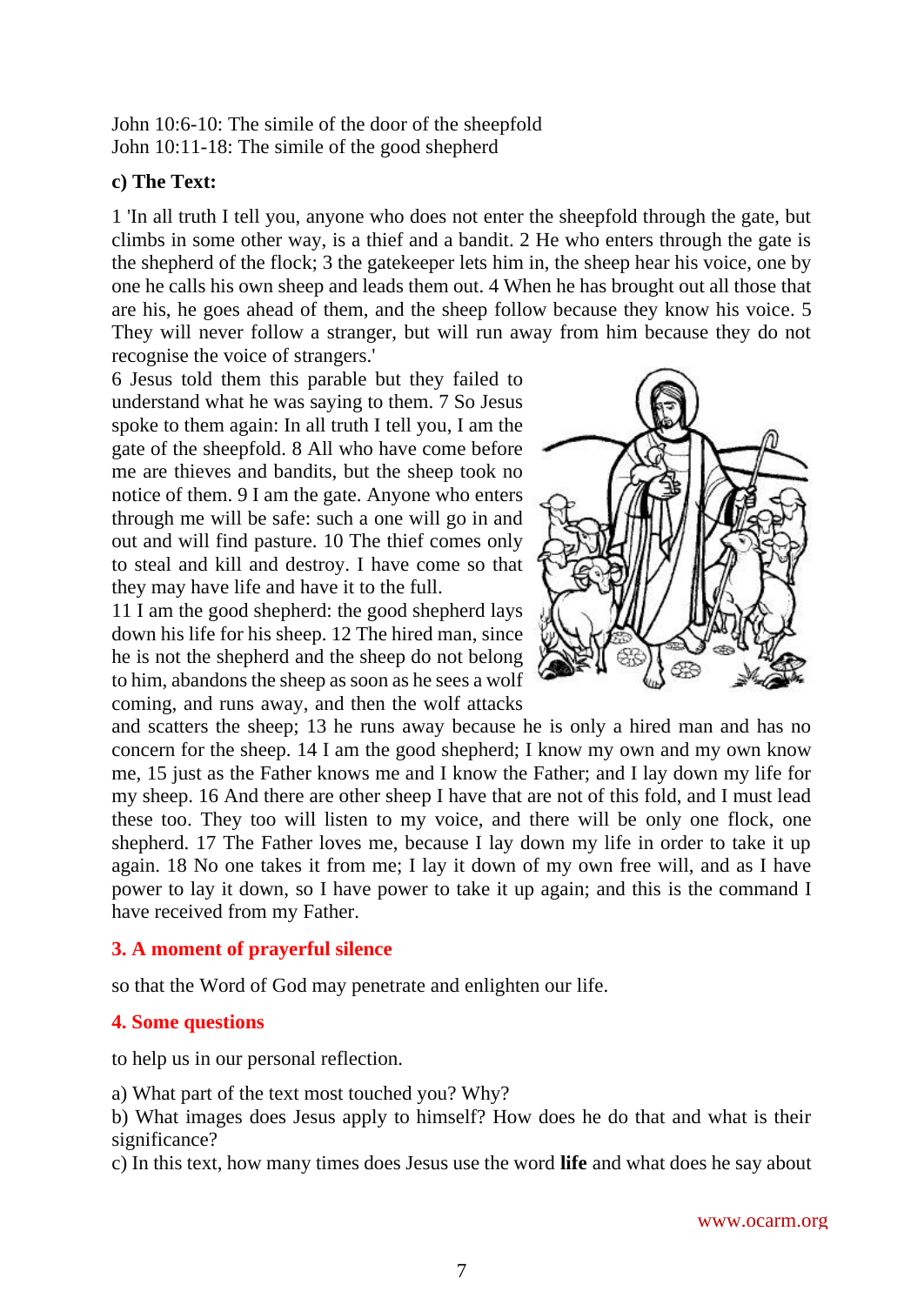life?

d) **Pastor-Pastoral**. Do our **pastoral** actions carry on from the mission of Jesus-Pastor? e) How can we acquire a clear view of the true Jesus of the Gospels?

# **5. For those who wish to enter deeper into the theme**

# **a) The context within which the Gospel of John was written:**

This is a further example of the way John's Gospel was written and organised. Jesus' words on the Shepherd (Jn 10:1-18) are like a brick placed in an already built wall. Just before this text, in John 9:40-41, Jesus was speaking the blindness of the Pharisees. Immediately after, in John 10:19-21, we come across the conclusion of the discussion on blindness. Thus, the words concerning the Good Shepherd show how to remove such blindness. This brick renders the wall stronger and more beautiful.

John 10:1-5: The simile of the bandit and the shepherd

Jesus begins his discourse with the simile of the gate: "I tell you most solemnly, I am the gate of the sheepfold. All others who have come are thieves and brigands; but the sheep took no notice of them. I am the gate. Anyone who enters through me will be safe!" To understand this simile, we need to remember what comes after. In those days, shepherds took care of the sheep during the day. At night, they brought the sheep into a large sheepfold or common enclosure, well protected against thieves and wolves. All the shepherds within a region brought their flocks there. There was a guard who watched over the flock throughout the night. In the morning the shepherd would come and knock on the gate and the guard would open the gate. The shepherd then called the sheep by name. The sheep recognised the voice of their shepherd and so they got up and followed him to pastures. The sheep of other shepherds would hear the voice, but stayed where they were, because they did not recognise the voice. Every now and then there was the danger of an attack. Thieves went into the sheepfold through a kind of loophole by removing stones from the wall around and stole the sheep. They did not enter by the gate, because the guard was there watching.

John 10:6-10: The simile of the gate of the sheepfold

Those who were listening, the Pharisees, (Jn 9:40-41), could not understand what "entering by the gate" meant. Jesus explains: "I am the gate! All others who have come are thieves and brigands". To whom do these hard words of Jesus refer? Considering his way of speaking about brigands, he was probably referring to religious leaders who dragged people after them, but did not fulfil their expectations. They were not interested in the welfare of the people, but rather in their money and their own interests. They deceived people and abandoned them to their fate. The basic criterion for discerning between the shepherd and the brigand is the defence of the **life of the sheep.** Jesus says: "I have come so that they may have life, and have it to the full!" To enter by the gate, means imitating Jesus' attitude of defending the life of his sheep. Jesus asks people to take the initiative by not following those who pretend to be shepherds and who are not interested in their lives.

John 10:11-15: The simile of the Good Shepherd

Jesus changes the simile. First he was the **gate,** now he is the **shepherd**. Everyone knew what a shepherd was like, how he lived and worked. But Jesus is not just any shepherd,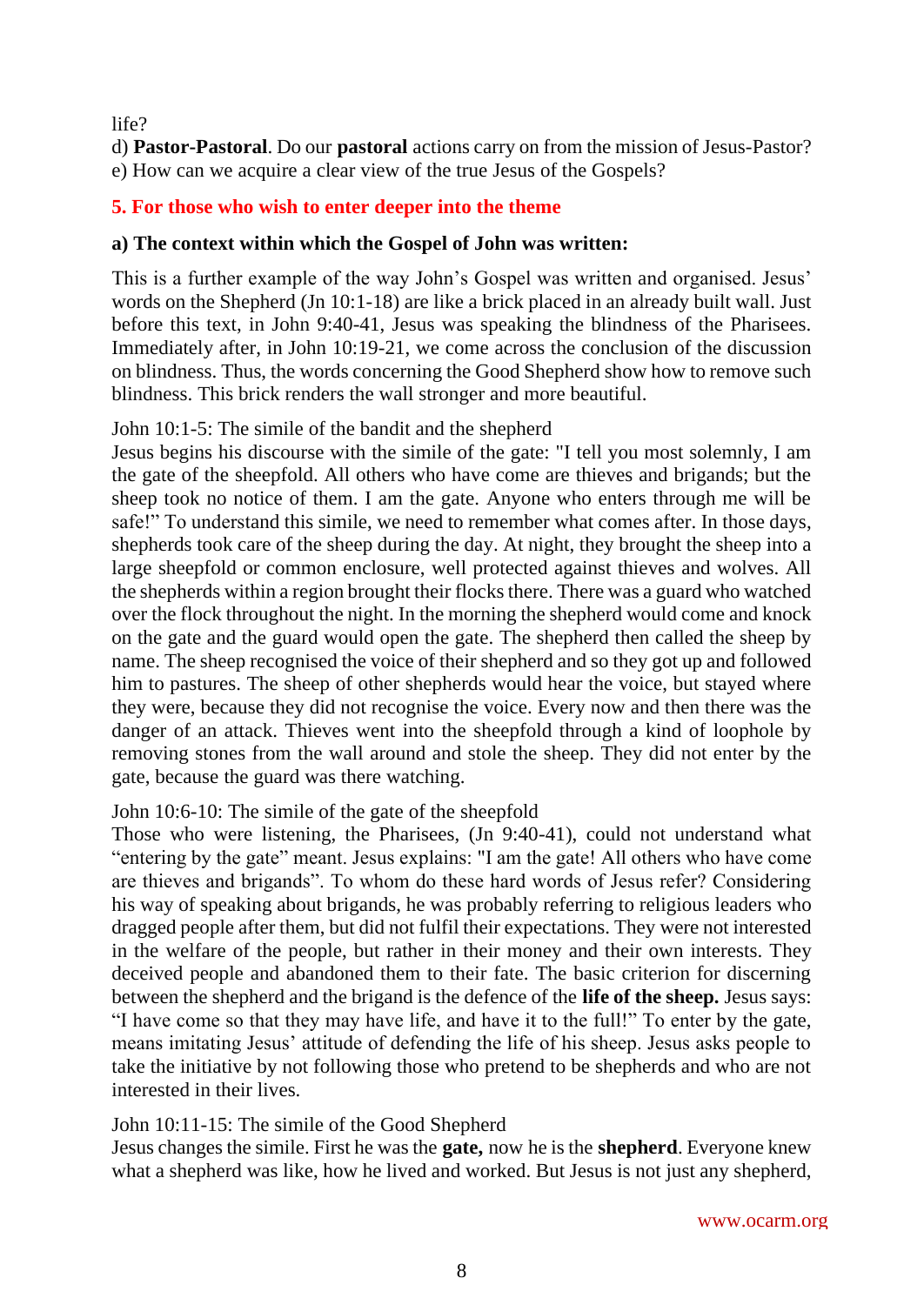he is the **good** shepherd! The image of the **good** shepherd comes from the Old Testament. When Jesus says that he is the Good Shepherd, he is presenting himself as the one who comes to fulfil the promises of the prophets and hopes of the people. He insists on two points: (a) In defending the life of his sheep, the **good** shepherd gives his life. (b) In the mutual understanding between shepherd and sheep, the Shepherd knows his sheep and the sheep know their shepherd.

The false shepherd who wants to overcome his blindness, has to confront his own opinion with that of the people. This is what the Pharisees did not do. They looked down on the sheep and called them cursed and ignorant people (Jn 7:49; 9:34). On the other hand, Jesus says that the people have an infallible perception in knowing who is the good shepherd, because they recognise his voice (Jn 10:,4) "My own know me" (Jn 10:14). The Pharisees thought they could discern the things of God with certainty. In truth they were blind.

The discourse on the Good Shepherd includes two important rules for removing pharisaic blindness from our eyes: (a) Shepherds are very attentive to the reaction of the sheep so that they may recognise the voice of the shepherd. (b) The sheep must be very attentive to the attitude of those who call themselves shepherds so as to verify whether they are really interested in the lives of the sheep and whether they are capable of giving their lives for their sheep. What about today's shepherds?

John 10:16-18: Jesus' aim: one flock and one shepherd

Jesus opens out the horizon and says that there are other sheep that are not of this sheepfold. They will not hear Jesus' voice, but when they do, they will realise that he is the Shepherd and will follow him. Here we see the ecumenical attitude of the community of the "Beloved Disciple".

#### **b) Further comments:**

# **i) The image of the Shepherd in the Bible:**

In Palestine, people largely depended on raising sheep and goats for their living. The image of the shepherd who leads his sheep to pasture was well known to all, just as today we all know the image of the driver of a coach or of a train. It was common to use the image of the shepherd to illustrate the function of one who ruled and led the people. The prophets criticised kings because they were shepherds who did not take care of their flock and did not lead the flock to pasture (Jer 2:8; 10:21; 23:1-2). Such criticism of bad shepherds grew in the measure that, through the fault of kings, the people saw themselves dragged into slavery (Ez 34:1-10; Zac 11:4-17).

Before the frustration experienced because of the lack of leadership on the part of the bad shepherds, there grew the desire or the hope of one day having a shepherd who would be really good and sincere and who would be like God in the way of leading his people. Thus the Psalm says, "The Lord is my shepherd, there is nothing I shall want!" (Ps 23:1-6; Gen 48:15). The prophets hope that, in some future time, God himself would be the shepherd who would lead his flock (Is 40:11; Ez 34:11-16). They also hope that at such a time, the people would be able to recognise the voice of their shepherd: "Listen today to his voice!" (Ps 95:7). They hope that God will come as a Judge to judge the sheep of the flock (Ez 34:17). They wish and hope that one day God will raise good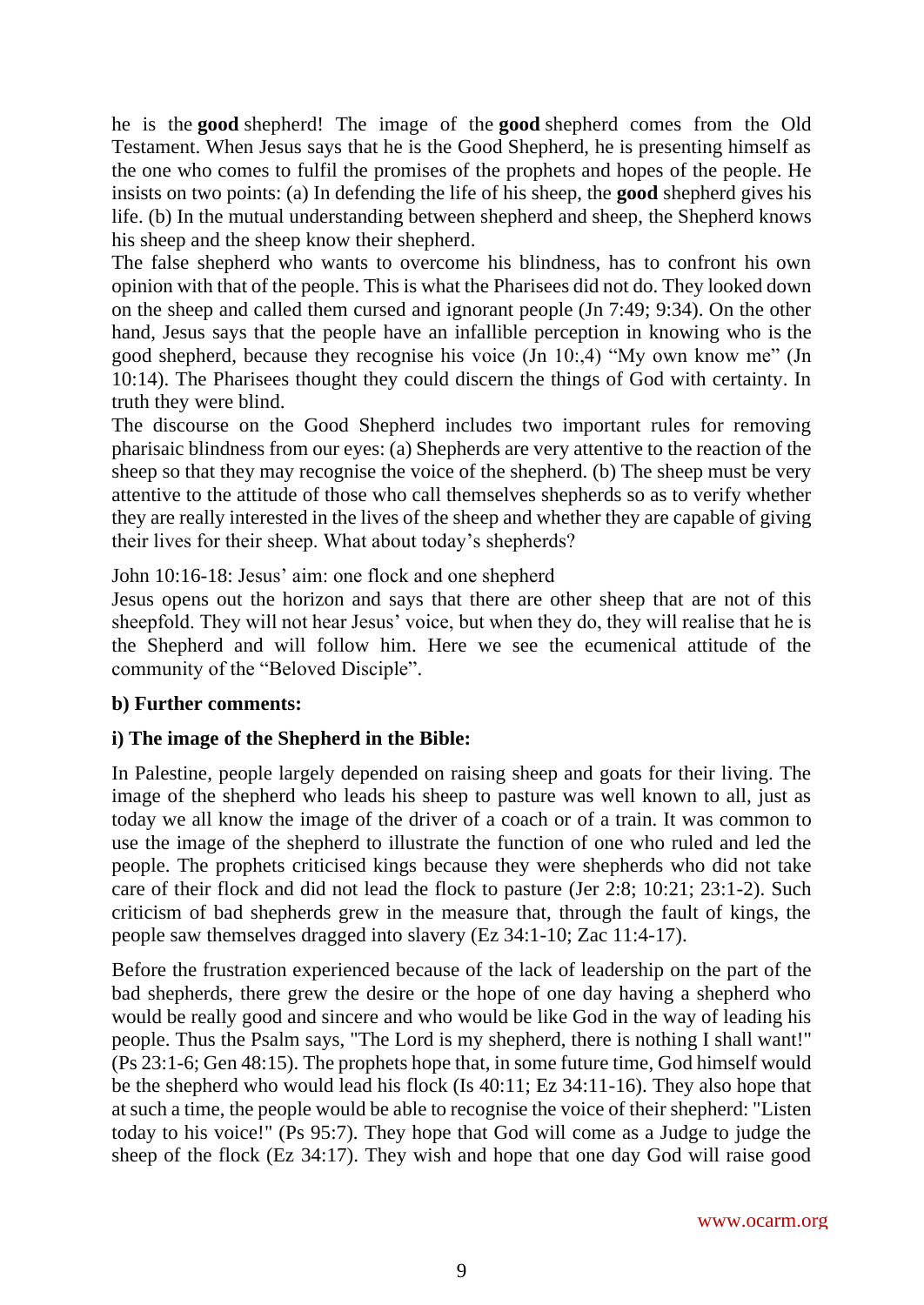shepherds and that the messiah would be a good shepherd for the people of God. (Jer 3:15; 23:4).

Jesus turns this hope into reality and presents himself as the Good Shepherd, different from the brigands who were despoiling the people. He presents himself as a Judge, who, at the end, will judge as a shepherd who will separate the sheep from the goats (Mt 25:31-46). In Jesus is fulfilled the prophecy of Zechariah who says that the good shepherd will be persecuted by the bad shepherds who are disturbed by his denunciations: "I am going to strike the shepherd so that the sheep may be scattered!" (Zec 13:7). Finally Jesus is everything: he is the gate, the shepherd and the lamb!

# **ii) The community of the Beloved Disciple: open, tolerant and ecumenical:**

The communities lying behind the Gospel of John were made up of various groups. Among them there were open-minded Jews with a critical view of the Temple of Jerusalem (Jn 2:13-22) and the law (Jn 7:49-50). There were Samaritans (Jn 4:1-42) and pagans (Jn 12:20) who became converts, both with their historical origins and cultural customs, quite different from those of the Jews. Even though they were made up of such different groups, John's communities will see the following of Jesus as a concrete lived love in solidarity. By respecting each other's differences, they will be aware of the problems arising from pagans and Jews living together, problems which troubled other communities at the time (Acts 15:5). Challenged by the realities of their own time, the communities sought to deepen their faith in Jesus, sent by the Father who wishes that all should be brothers and sisters (Jn 15:12-14.17) and who says: "In my Father's house there are many mansions!" (Jn 14:2). This deepening facilitated dialogue with other groups. Then there were open, tolerant and ecumenical communities (Jn 10:16).

# **6. Psalm 23 (22)**

# **Yahweh is my shepherd**

Yahweh is my shepherd, I lack nothing. In grassy meadows he lets me lie. By tranquil streams he leads me to restore my spirit. He guides me in paths of saving justice as befits his name. Even were I to walk in a ravine as dark as death I should fear no danger, for you are at my side.

Your staff and your crook are there to soothe me.

You prepare a table for me under the eyes of my enemies; you anoint my head with oil; my cup brims over. Kindness and faithful love pursue me every day of my life.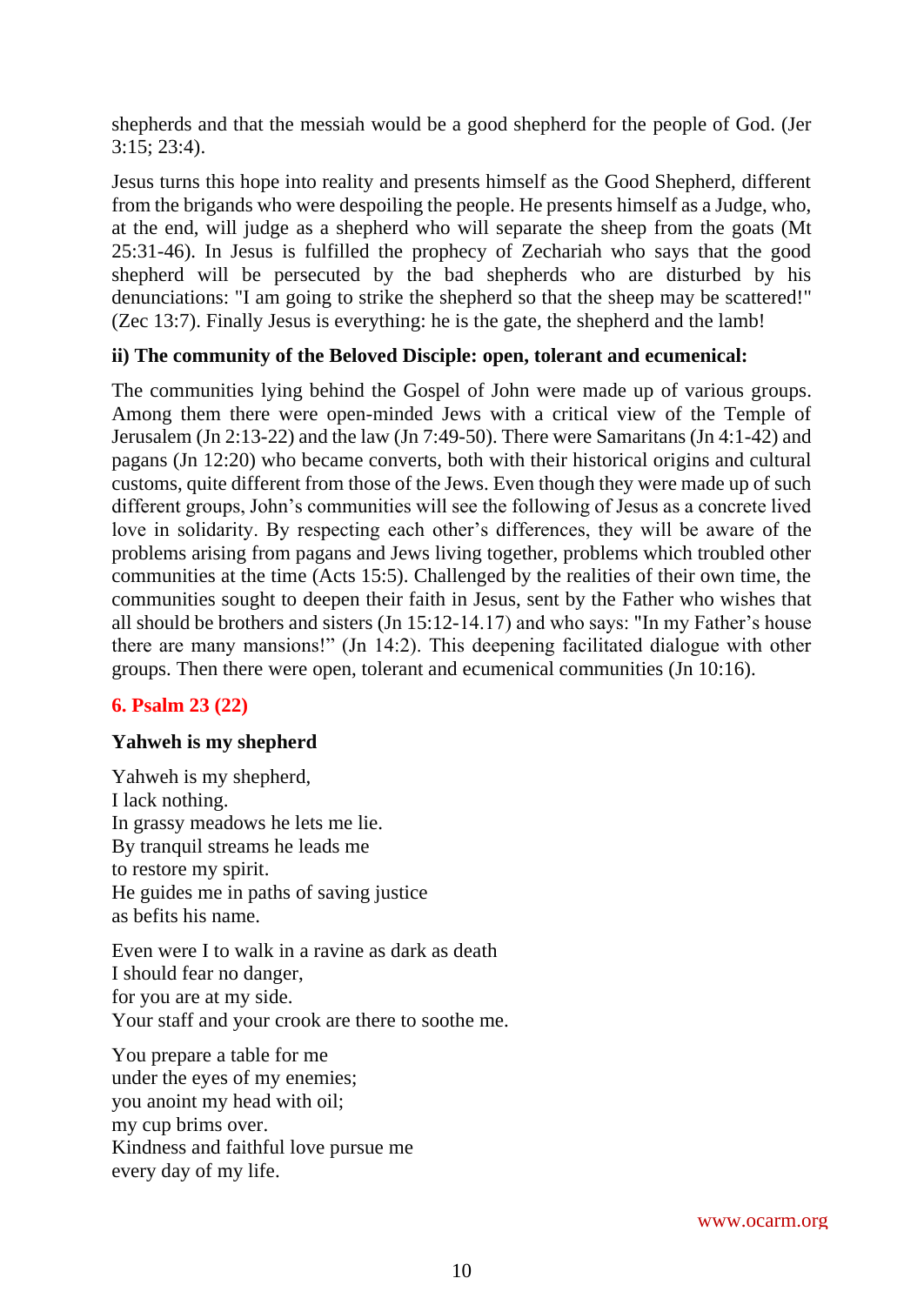I make my home in the house of Yahweh for all time to come.

#### **7. Final Prayer**

Lord Jesus, we thank for the word that has enabled us to understand better the will of the Father. May your Spirit enlighten our actions and grant us the strength to practice that which your Word has revealed to us. May we, like Mary, your mother, not only listen to but also practise the Word. You who live and reign with the Father in the unity of the Holy Spirit forever and ever. Amen

# **Lectio Divina Monday, May 4, 2020**

#### <span id="page-10-0"></span>*Easter Time*

# **1) Opening prayer**

Lord our God, Father of all, you sent your Son Jesus Christ among us to reveal to us that you care about people and that your love extends to all, without any distinction of race or culture.

Give us a great respect for all people, whatever way they come, and let your Church embrace all cultures, that Jesus may truly be the Lord and Shepherd of all, now and for ever.

# **2) Gospel Reading - John 10,11-18**

I am the good shepherd: the good shepherd lays down his life for his sheep. The hired man, since he is not the shepherd and the sheep do not belong to him, abandons the sheep as soon as he sees a wolf coming, and runs away, and then the wolf attacks and scatters the sheep; he runs away because he is only a hired man and has no concern for the sheep.

I am the good shepherd; I know my own and my own know me, just as the Father knows me and I know the Father; and I lay down my life for my sheep. And there are other sheep I have that are not of this fold, and I must lead these too. They too will listen to my voice, and there will be only one flock, one shepherd.

The Father loves me, because I lay down my life in order to take it up again. No one takes it from me; I lay it down of my own free will, and as I have power to lay it down, so I have power to take it up again; and this is the command I have received from my Father.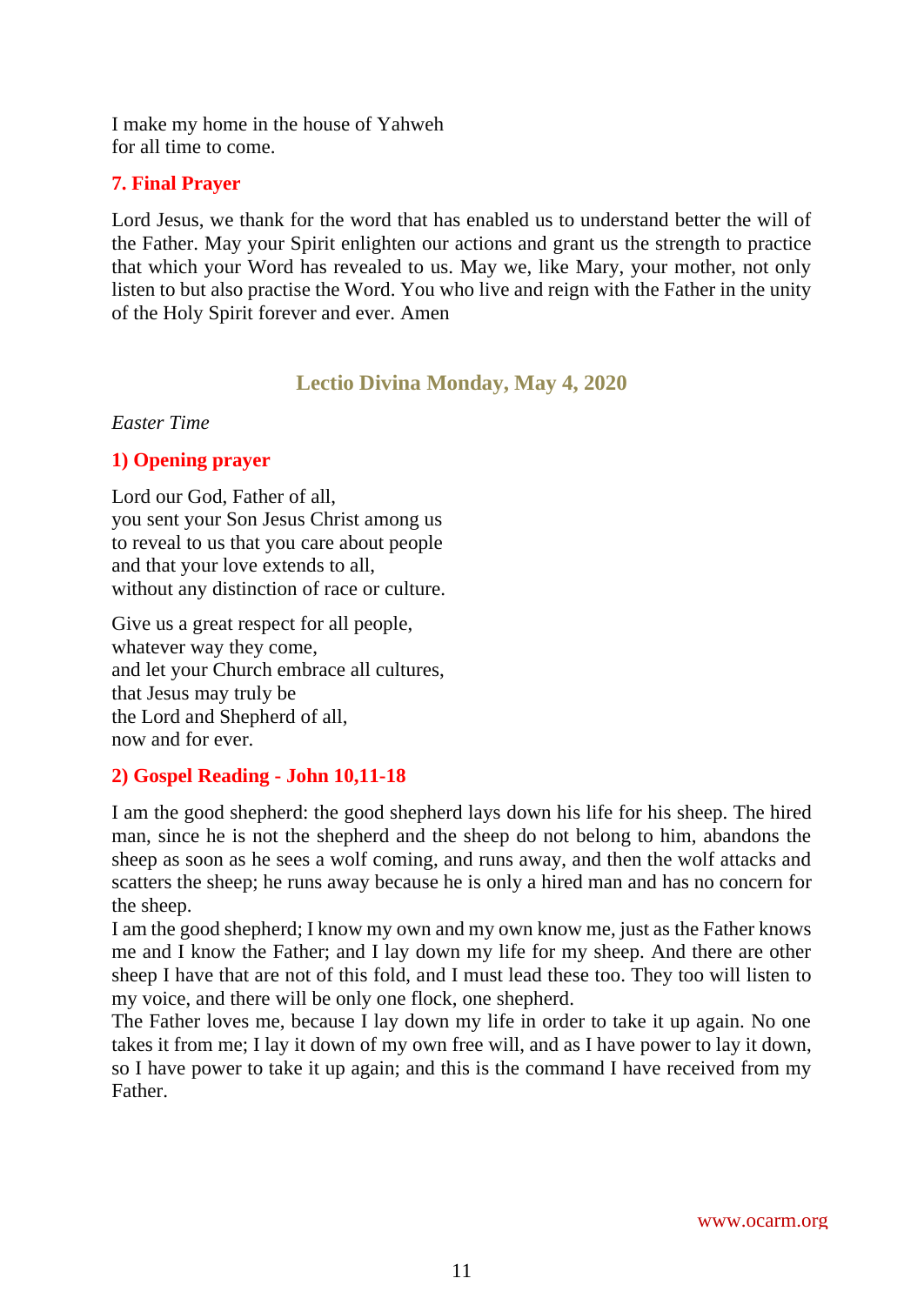# **3) Reflection**

• The Gospel today presents the parable of the Good Shepherd. It is the continuation of the Gospel which we read yesterday (Sunday). It is difficult to understand the first part without the second. This is why we prefer to comment briefly on both (Jn 10, 1-18). The discourse on the Good Shepherd presents three comparisons linked among themselves:

1 st comparison: Jesus speaks of the shepherd and of the thieves (Jn 10, 1-5)

2 nd comparison: Jesus is the door of the sheep (Jn 10, 6-10)

3 rd comparison: Jesus is the Good Shepherd (Jn 10, 11-18)

• John 10, 1-5:  $1$ <sup>st</sup> comparison: to enter by the door and not by somewhere else. Jesus begins the discourse with the comparison of the door: "Anyone who does not enter the sheepfold through the gate is a thief and a bandit! He who enters through the gate is the shepherd of the flock!" At that time, the shepherds took care of the flock the whole day. When night arrived they lead the sheep to a great community sheepfold, which was well protected against thieves and wolves. All the shepherds of the same region took their flocks there. A gatekeeper took care of them the whole night. The following day, early in the morning, the shepherd would go there, knocked with his hands on the gate and the gatekeeper would open. The shepherd would go in and call the sheep by name. The sheep recognized the voice of their shepherd would get up and go out following him to go to the pasture. The sheep of the other shepherds heard the voice, but would not move, because for them it was an unknown voice. From time to time, there was the danger of being attacked. The bandits would enter by a side path or jumped over the wall of the sheepfold, made of one rock on top of the other, in order to rob the sheep. They did not enter by the gate because the gatekeeper was there.

• John 10, 6-10:  $2<sup>nd</sup>$  comparison: Jesus is the door. The audience, the Pharisees (Jn 9, 40-41), did not understand what it meant "to go in through the door". Jesus then explained: "I am the gate of the sheepfold. All who have come before me are thieves and bandits". Of whom is Jesus speaking in this phrase which is so hard? Probably, he was referring to the religious leaders who drew the people behind them but they did not respond to their expectations. They were not interested in the good of the people, but only in their own interest and in filling their pockets. They deceived the people and abandoned them to a worse situation. To enter through the gate is to act as Jesus acted. The fundamental criterion to discern who is shepherd and who is a thief is the defence of the life of the sheep. Jesus asks the people not to follow the persons who present themselves as shepherds, but who have no interest for the life of the people. "I have come in order that they have life and life in abundance!" This is the criterion!

• John 10, 11-15:  $3^{rd}$  comparison: Jesus is the Good Shepherd. Jesus changes the comparison. First he was the door of the flock. Now he is the Shepherd of the sheep. Everyone knew what a shepherd was and how he lived and worked. But Jesus is not just any shepherd but, he is the Good Shepherd! The image of the Good Shepherd comes from the Old Testament. Saying that he is the Good Shepherd, Jesus presents himself as the one who comes to fulfil the promises of the prophets and the expectations of the people; for example the beautiful prophecy of Ezekiel (Ex 34, 11-16). There are two points on which Jesus insists: (a) in the defence of the life of the sheep: the Good Shepherd gives his life for the life of the sheep. (b) In the mutual knowledge between the shepherd and the sheep: The shepherd knows his sheep and the sheep know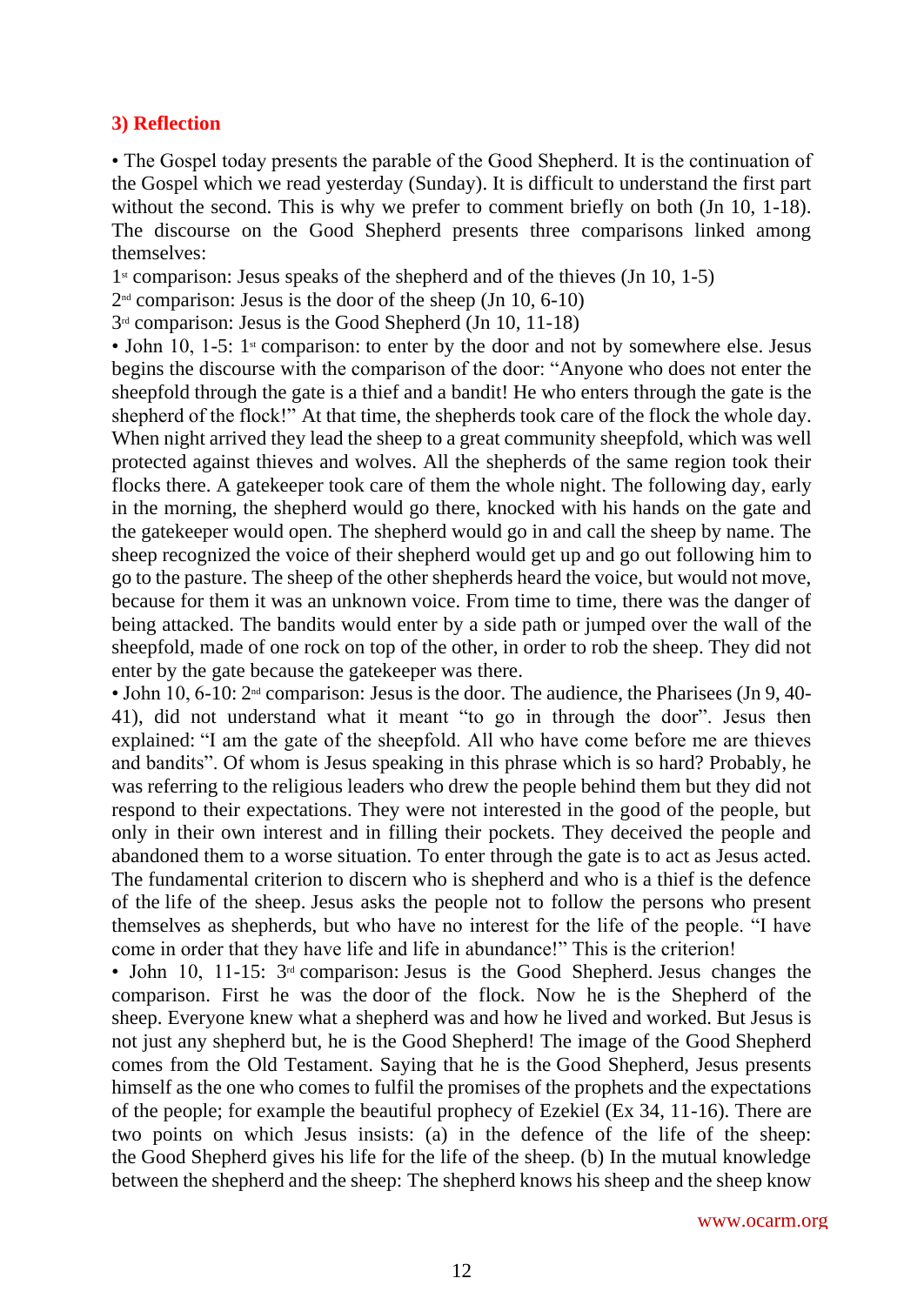the shepherd. Jesus says that the people have a particular perception and know who the Good Shepherd is. This was what the Pharisees did not accept. They despised or rejected the sheep and said they were damned and ignorant (Jn 7, 49; 9, 34). They thought they had the right and apt view to discern the things of God. In reality they were blind. The discourse on the Good Shepherd teaches two rules to cure this type of blindness, which is quite frequent: (i) to pay special attention to the reaction of the sheep, because they know the voice of the shepherd. (ii) To be very attentive to the attitude of the one who calls himself the shepherd to see if his interest is the life of the sheep, or not, and if he is capable to give his life for the life of the sheep.

• John 10, 16-18: The goal which Jesus wants to attain: one only flock and one only Shepherd. Jesus opens the horizon and says that he has other sheep that do not belong to this flock. They have not as yet heard the voice of Jesus, but when they will hear it, they will become aware that he is the shepherd and will follow him. This is the Ecumenical universal dimension.

### **4) Personal questions**

• Shepherd – Pastoral. Does the Pastoral ministry in my Parish imitate the mission of Jesus as shepherd? And in my pastoral ministry which is my attitude? Am I a shepherd as Jesus?

• Have you had the experience of having been deceived by a false shepherd? How did you succeed in overcoming this?

### **5) Concluding Prayer**

As a deer yearns for running streams, so I yearn for you, my God. I thirst for God, the living God; when shall I go to see the face of God? (Ps 42,1-2)

# **Lectio Divina Tuesday, May 5, 2020**

#### <span id="page-12-0"></span>*Easter Time*

#### **1) Opening prayer**

Lord God, our Father, the Spirit of Jesus calls us, as He called Your Son, to abandon our old selves and our old world to be free for new life and growth. Forgive us our fear and hesitations, lead us out of our worn-out phrases and habits, and our self-made certainties, steep us in the gospel of Your Son, that His good news may become credible in our times and our world. We ask you this through Christ our Lord.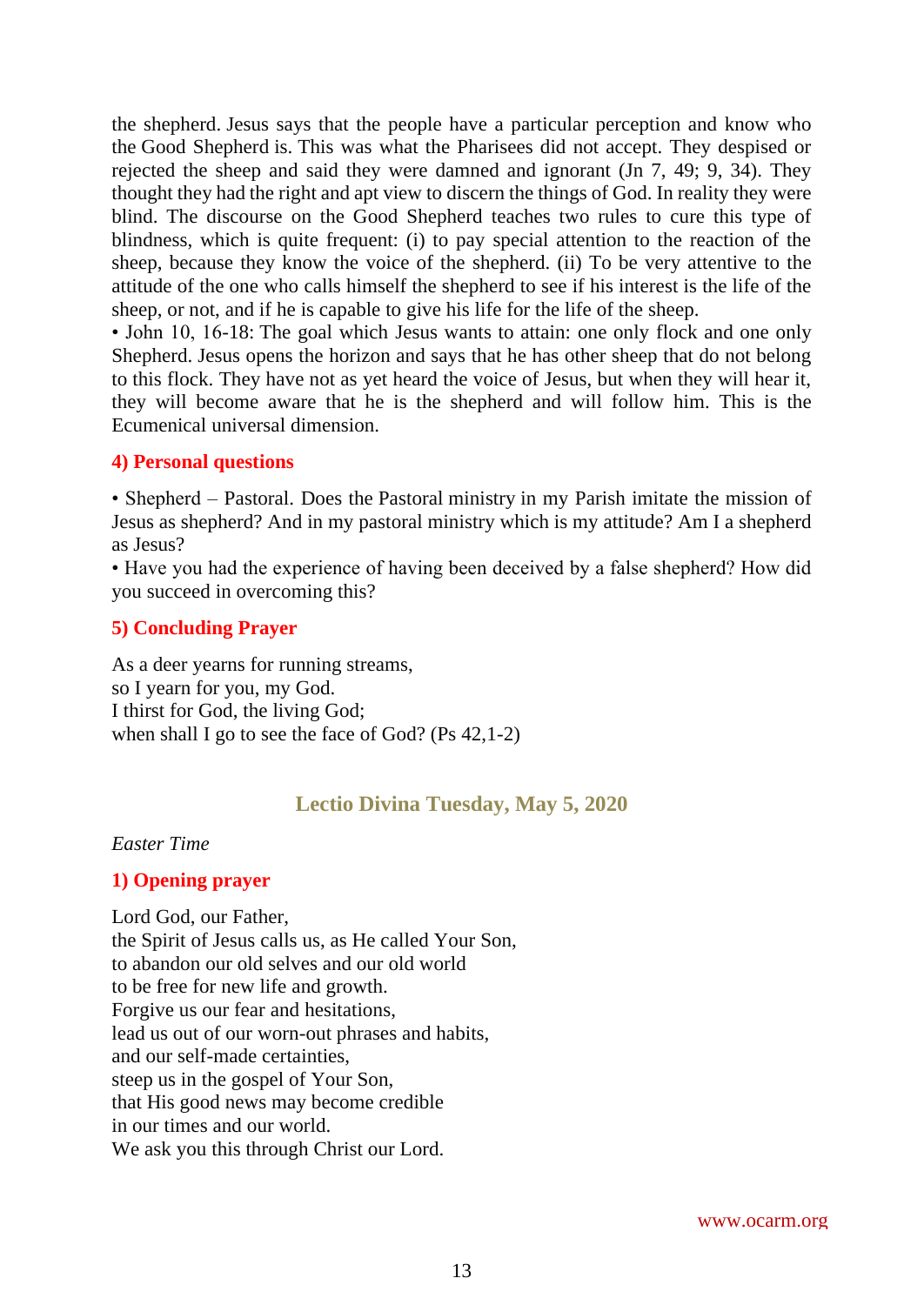# **2) Gospel Reading - John 10:22-30**

The feast of the Dedication was taking place in Jerusalem. It was winter. And Jesus walked about in the temple area on the Portico of Solomon. So the Jews gathered around him and said to him, "How long are you going to keep us in suspense? If you are the Christ, tell us plainly." Jesus answered them, "I told you and you do not believe. The works I do in my Father's name testify to me. But you do not believe, because you are not among my sheep. My sheep hear my voice; I know them, and they follow me. I give them eternal life, and they shall never perish. No one can take them out of my hand. My Father, who has given them to me, is greater than all, and no one can take them out of the Father's hand. The Father and I are one."

### **3) Reflection**

• Chapters one to twelve of the Gospel of John are called "The Book of Signs". In these chapters we have the progressive revelation of the mystery of God in Jesus. In the measure in which Jesus makes this revelation, adherence and opposition grow around Him according to the idea which each one has of the Messiah. This way of describing the activity of Jesus not only serves to tell how adherence to Jesus took place at that time, but also how this should take place in us today, as His followers and readers. At that time, all expected the coming of the Messiah and they had their criteria of how to recognize Him. They wanted Him to be like they imagined that He should be. But Jesus does not submit Himself to that requirement. He reveals the Father as the Father is and not as His listeners would want Him to be. He asks for conversion in the way of thinking and of acting. Today, each one of us has his/her own likes and preferences. Some times we read the Gospel to see if we find in it a confirmation of our desires. Today's Gospel presents some light concerning this.

• John 10:22-24: The Jews question Jesus. It was cold; it was Winter (v. 22). It was the Feast of the dedication which celebrated the purification of the temple done by Judah Maccabee (2M 10:1-10). It was a very popular Feast with much light. Jesus was out on the square of the Temple, in the Portico of Solomon. The Jews said: "How much longer are you going to keep us in suspense? If you are the Christ, tell us openly". They wanted Jesus to define Himself and that they could verify, according to their own criteria, if Jesus was or was not the Messiah. They wanted some proof. It is the method of one who feels that he dominates the situation. The new ones must present their credentials. Otherwise, they have no right to speak or to act.

• John 10:25-26: Response of Jesus: the works that I do are My witness. The response of Jesus is always the same: "I have told you, but you do not believe. The works that I do in My Father's name are my witness; but you do not believe, because you are no sheep of mine". It is not a question of giving proofs. It would be useless. When a person does not want to accept the witness of some one, there is no proof which is valid which will lead the person to change and think differently. The basic problem is the disinterested openness of the person toward God and toward truth. Where this openness exists, Jesus is recognized by His sheep. "The sheep that belong to Me listen to My voice". Jesus will say these words before Pilate (Jn 18:37). The Pharisees lacked this openness.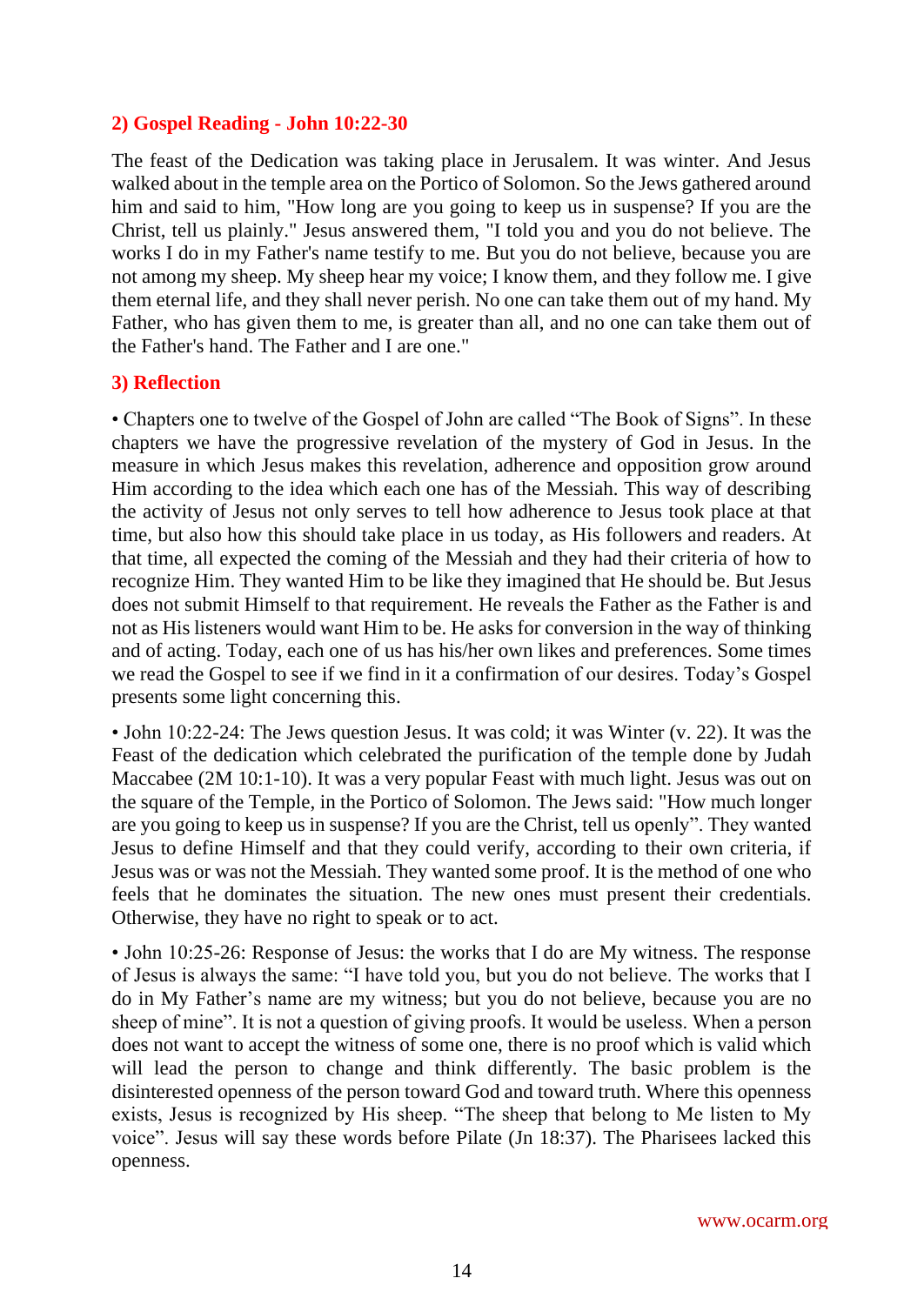• John 10:27-28: My sheep listen to My voice. Jesus repeats the parable of the Good Shepherd who knows His sheep and they know Him. This mutual understanding – between Jesus who comes in the name of the Father and the persons who open themselves to truth – is the source of eternal life. This union between the Creator and the creature through Jesus exceeds every threat of death: "They will never be lost and no one will ever steal them from My hand!" They are safe and secure and, because of this, they are in peace and enjoy full freedom.

• John 10:29-30: The Father and I are one. These two verses refer to the mystery of the union between Jesus and the Father: "The Father, for what He has given Me, is greater than anyone, and no one can steal anything from My Father's hand. The Father and I are one". These and other phrases make us guess or have a glimpse at something of the greatest mystery: "Anyone who has seen Me has seen the Father" (Jn 14:9). "The Father is in Me and I am in the Father" (Jn 10:38). He is one with the Father in mind, will, and action. This union between Jesus and the Father is not something automatic, but rather it is the fruit of obedience: "I always do what pleases My Father" (Jn 8:29; 6:38; 17:4). "My food is to do the will of the Father" (Jn 4:34; 5:30). The Letter to the Hebrews says that Jesus learned obedience from the things that He suffered (Heb 5:8). "He was obedient until death and death on the Cross" (Ph 2:8). The obedience of Jesus is not a disciplinary one, but rather it was prophetic. He obeys in order to be totally transparent, and thus, to be the revelation of the Father. Because of this, He could say: "The Father and I are one!" It was a long process of obedience and of incarnation which lasted 33 years. It began with Mary's YES (Lk 1:38) and ended with: "It is all fulfilled!" (Jn 19:30).

# **4) Personal questions**

• Is my obedience to God, disciplinary or prophetic? Do I reveal something of God or am I only concerned about my own salvation?

• Jesus does not submit Himself to the exigencies of those who want to verify if He is the Messiah. Is my faith sufficient or do I ask for "signs" in order to satisfy my belief? • Am I personally fed by doing the will of the Father? Is this "doing" only on Sunday, or occasionally, or at every moment throughout my day?

#### **5) Concluding Prayer**

May God show kindness and bless us, and make His face shine on us. Then the earth will acknowledge your ways, and all nations your power to save. (Ps 67:2-3)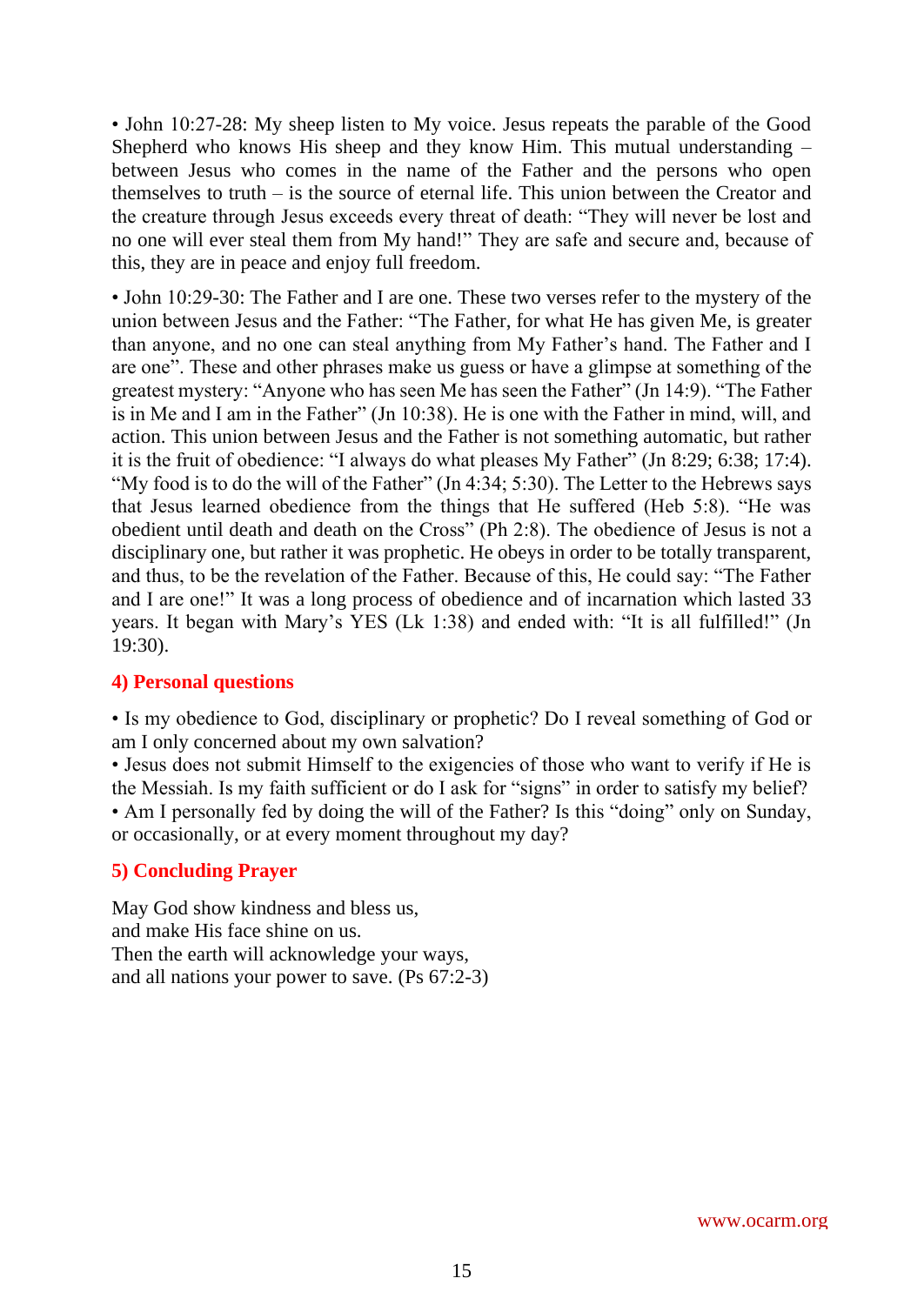# **Lectio Divina Wednesday, May 6, 2020**

#### <span id="page-15-0"></span>*Easter Time*

### **1) Opening prayer**

Lord our God, through Your Son Jesus Christ You assure us that He came not to condemn us but to bring us life, a life worth living, a life that is rich and refreshing us and our world with love and a spirit of service. Let Jesus stay with us as the light in which we see all that is good and worth living for and let us share in His life that has no end. We ask this through Christ our Lord.

### **2) Gospel Reading - John 12:44-50**

Jesus cried out and said, "Whoever believes in me believes not only in me but also in the one who sent me, and whoever sees me sees the one who sent me. I came into the world as light, so that everyone who believes in me might not remain in darkness. And if anyone hears my words and does not observe them, I do not condemn him, for I did not come to condemn the world but to save the world. Whoever rejects me and does not accept my words has something to judge him: the word that I spoke, it will condemn him on the last day, because I did not speak on my own, but the Father who sent me commanded me what to say and speak. And I know that his commandment is eternal life. So what I say, I say as the Father told me."

#### **3) Reflection**

• Today's Gospel presents to us the last part of the Book of Signs (from 1 to 12), in which the Evangelist draws up a balance. Many believed in Jesus and had the courage to manifest their faith publicly, but they were afraid to be expelled from the Synagogue and many did not believe: "Though they had been present when He gave so many signs, they did not believe in Him; this was to fulfill the words of the prophet Isaiah: "Lord, who has given credence to what they have heard from us? And who has seen in it a revelation of the Lord's arm?" (Jn 12:37-38). After this confirmation, John looks back on some of the central themes of his Gospel:

• John 12:44-45: To believe in Jesus is to believe in Him who sent Him. This sentence is a summary of the Gospel of John. It is the theme that appears and reappears in many ways. Jesus is so united to the Father that He does not speak in His own name, but always in the name of the Father. He who sees Jesus, sees the Father. If you want to know God, look at Jesus. God is Jesus!

• John 12:46: Jesus is the light who comes into the world. Here John comes back to what he had already said in the prologue: "The Word was the real light that gives light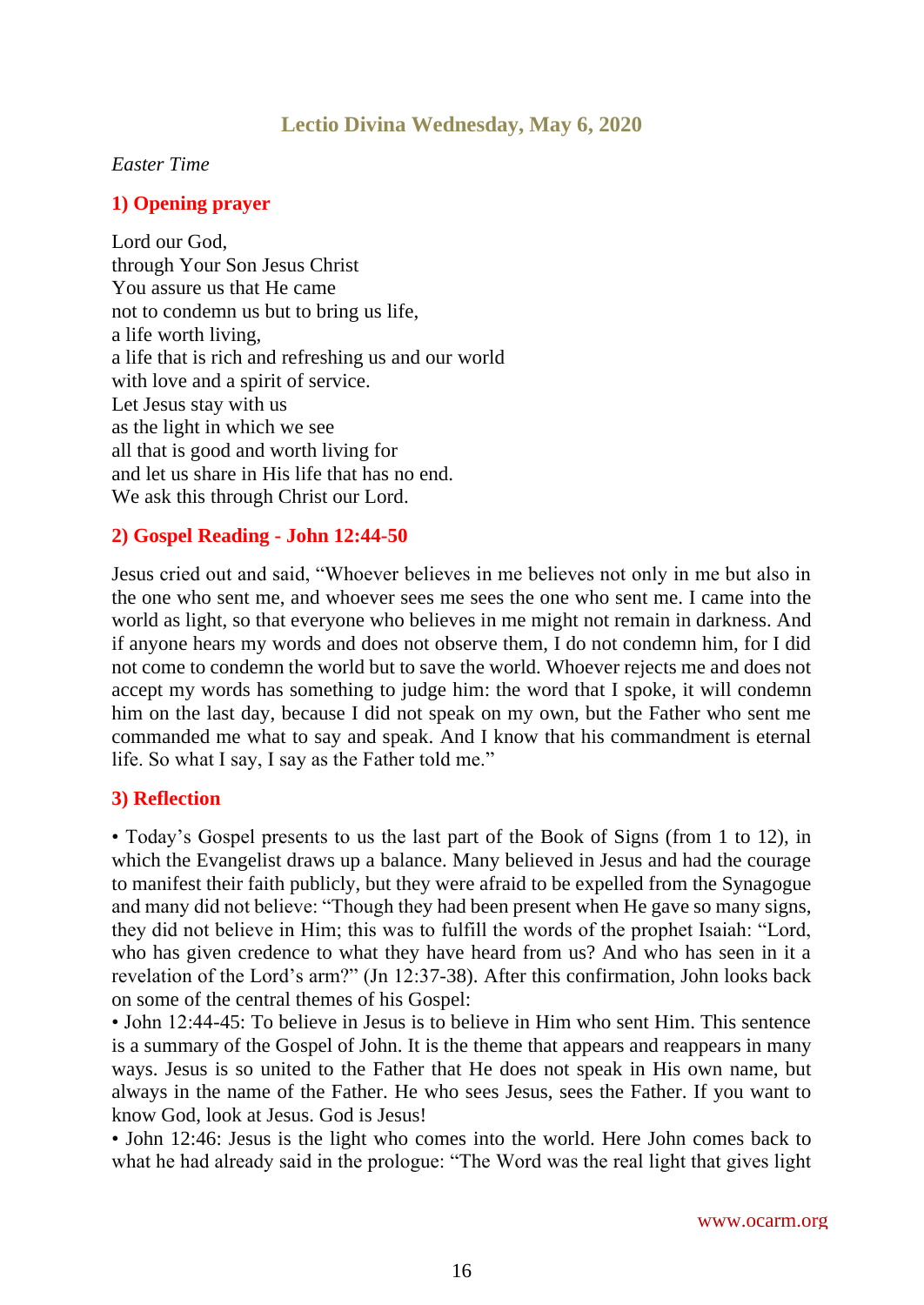to everyone (Jn 1:9). "The light shines in darkness, and darkness could not overpower it" (Jn 1:5). Here he repeats: "I have come into the world as light, to prevent anyone who believes in Me from staying in the dark any more". Jesus is a living response to the great questions which move and inspire the search of the human being. It is a light which enlightens the horizon. It makes one discover the luminous side of the darkness of faith. • John 12:47-48: I have not come to condemn the world. Getting to the end of a stage, a question arises: "How will judgment be? In these two verses the Evangelist clarifies the theme of judgment. The judgment is not done according to threats, with maledictions. Jesus says, "If anyone hears My words and does not keep them faithfully, it is not I who shall judge such a person, since I have come not to judge the world, but to save the world. Anyone who rejects Me and refuses My words has his judge already: the word itself that I have spoken will be his judge on the last day. The judgment consists in the way in which the person defines himself through his choices and actions in relation to Him.

• John 12:49-50: The Father commanded Me what to say. The last words of the Book of Signs are a summery of everything that Jesus says and does up until now. He reaffirms what He affirmed from the beginning: "For I have not spoken of My own accord, but the Father who sent Me commanded Me what to say and what to speak, and I know that His commands mean eternal life. And, therefore, what the Father has told Me is what I speak." Jesus is the faithful reflection of the Father. For this reason, He does not offer proofs or arguments to those who provoke Him to legitimize His credentials. It is the Father who legitimizes Him through the works that He does, and in referring to works, He does not refer to great miracles, but to all that He says and does, even the most minute thing. Jesus Himself is the sign of the Father. He is the walking miracle, the total transparency. He does not belong to Himself, but is entirely the property of the Father. The credentials of an ambassador do not come from Him, but from the One He represents. They come from the Father.

#### **4) Personal questions**

• John draws up an account of the revealing activity of God. If I made an account of my life, what would reveal the activity of God in me?

• Is there something in me which condemns me?

#### **5) Concluding Prayer**

Let the nations rejoice and sing for joy, for You judge the world with justice, You judge the peoples with fairness, You guide the nations on earth. Let the nations praise You, God, let all the nations praise You. (Ps 67:4-5)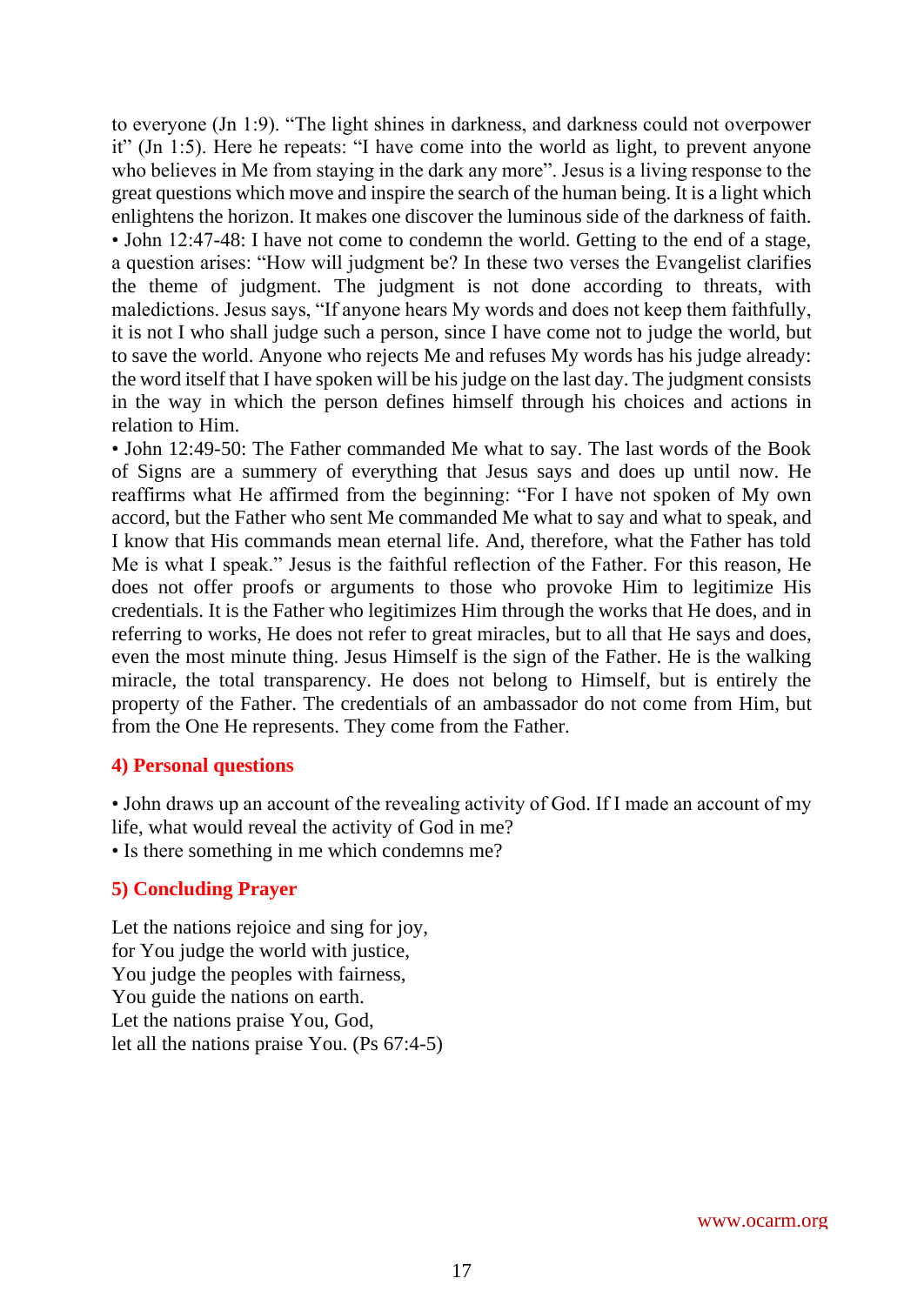# **Lectio Divina Thursday, May 7, 2020**

#### <span id="page-17-0"></span>*Easter Time*

### **1) Opening prayer**

All-powerful God, Your Son Jesus reminds us today that we are no greater than Your and our servant, Jesus, our Lord and master. Give us the love and endurance to serve You and people without waiting for awards or gratitude and to accept the difficulties and contradictions which are part of the Christian life and which are normal for followers of Him who bore the cross for us, Jesus Christ our Lord.

### **2) Gospel Reading - John 13:16-20**

When Jesus had washed the disciples' feet, he said to them: "Amen, amen, I say to you, no slave is greater than his master nor any messenger greater than the one who sent him. If you understand this, blessed are you if you do it. I am not speaking of all of you. I know those whom I have chosen. But so that the Scripture might be fulfilled, The one who ate my food has raised his heel against me. From now on I am telling you before it happens, so that when it happens you may believe that I AM. Amen, amen, I say to you, whoever receives the one I send receives me, and whoever receives me receives the one who sent me."

### **3) Reflection**

• Beginning today, every day for several weeks, except on feast days, the Gospel of each day is taken from the long conversation of Jesus with the disciples during the Last Supper (Jn 13 to 17). In these five chapters which describe the farewell of Jesus, the presence of those three threads which we had spoken before is seen. Those threads knit and compose the Gospel of John: the word of Jesus, the word of the community and the word of the Evangelist who writes the last redaction of the Fourth Gospel. In these chapters, the three threads are intertwined in such a way that the whole is presented as a unique fabric or cloth with a rare beauty and inspiration, where it is difficult to distinguish what is from one and what is from the other, but where everything is the Word of God for us.

• These five chapters present the conversation which Jesus had with His friends on the evening when He was arrested and put to death. It was a friendly conversation, which remained in the memory of the beloved disciple. Jesus seems to want to prolong this last encounter, this moment of great intimacy. The same thing happens today. There is conversation and more conversation. There is the superficial conversation which uses many words and reveals the emptiness of the person, and there is the conversation which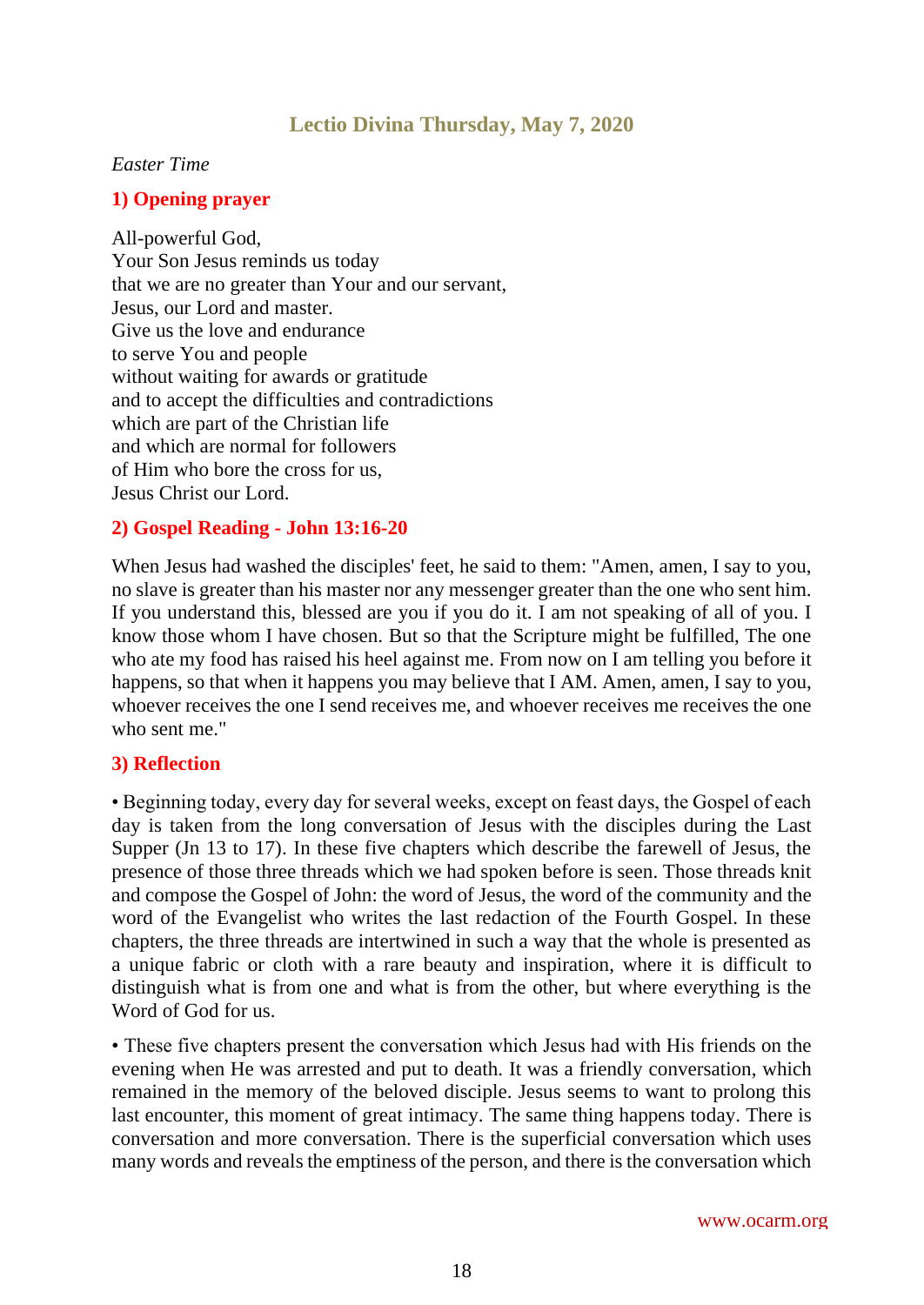goes to the depth of the heart and remains in the memory. All of us, once in a while, have these moments of friendly living together, which expand the heart and constitute strength in moments of difficulty. They help us to trust and to overcome fear.

• The five verses of today's Gospel draw two conclusions from the washing of the feet (Jn 13:1-15). They speak (a) of service as the principal characteristic of the followers of Jesus, and (b) the identity of Jesus as the revelation of the Father.

• John 13:16-17: The servant is not greater than his master. Jesus has just finished washing the feet of the disciples. Peter becomes afraid and does not want Jesus to wash his feet. "If I do not wash you, you can have no share with Me" (Jn 13:8). It is enough to wash the feet; there is no need to wash the rest (Jn 13:10). The symbolic value of the gesture of the washing of the feet consists in accepting Jesus as Messiah Servant, who gives Himself for others, and to reject a Messiah as glorious king. This gift of self, servant of all, is the key to understanding the gesture of the washing of the feet. To understand this is the root of the happiness of a person: "Knowing these things, you will be blessed if you put them into practice". But there were some people, even among the disciples, who did not accept Jesus in this role. They did not want to be the servants of others. They likely wanted a glorious Messiah, king and judge, according to the official ideology. Jesus says: "I am not speaking about all of you. I know the ones I have chosen. but what Scripture says must be fulfilled: He who shares My table takes advantage of Me!" John refers to Judas, whose betrayal will be announced immediately afterward (Jn 13:21-30).

• John 13:18-20: I tell you this now, before it happens, so that you may believe that I AM HE. It was on the occasion of the liberation from Egypt at the foot of Mount Sinai that God revealed His name to Moses: "I am with you!" (Ex 3:12), "I am who I am" (Ex 3:14). "I Am" or "I AM" has sent me to you!" (Ex 3:14). The name Yahweh (Ex 3:15) expresses the absolute certainty of the liberating presence of God at the side of His people. In many ways and on may occasions this same expression *I Am*is used by Jesus (Jn 8:24; 8:28; 8:58; Jn 6:20; 18:5.8; Mk 14:62; Lk 22:70). Jesus is the presence of the liberating face of God in our midst.

# **4) Personal questions**

• The servant is not greater than his master, nor any messenger greater than the one who sent him. This is an ultimate statement of humility. As a messenger of the Gospel in the world, do I take credit for my abilities and gifts which come from God and claim them as my own, rather than crediting them to God?

• Jesus knew how to live together with people who did not accept Him. Do I?

• How can I make of my life a permanent service to others?

# **5) Concluding Prayer**

I shall sing the faithful love of Yahweh for ever, from age to age my lips shall declare Your constancy, for You have said: love is built to last forever, You have fixed Your constancy firm in the heavens. (Sal 89:1-2)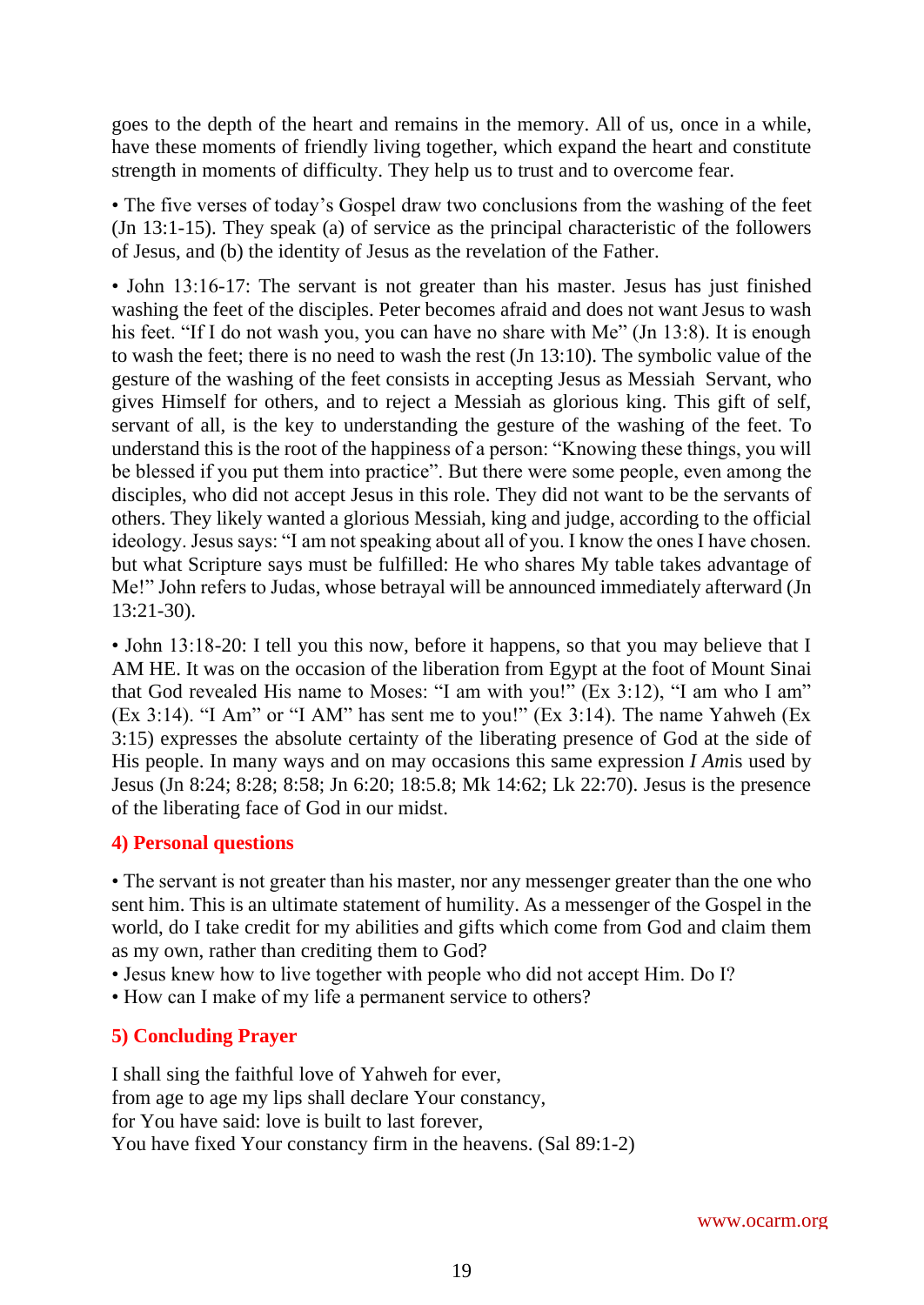# **Lectio Divina Friday, May 8, 2020**

<span id="page-19-0"></span>*Easter Time*

### **1) Opening prayer**

Lord our God, your Son Jesus Christ is to us the way that leads to You and to one another, the truth that is good news of love and hope, the life which He sacrificed to give it. Help us to show the way to Him and to go His way to one another, to speak the truth that is encouraging and credible, to give life by sharing happiness, through Jesus Christ our Lord.

### **2) Gospel Reading - John 14:1-6**

Jesus said to his disciples: "Do not let your hearts be troubled. You have faith in God; have faith also in me. In my Father's house there are many dwelling places. If there were not, would I have told you that I am going to prepare a place for you? And if I go and prepare a place for you, I will come back again and take you to myself, so that where I am you also may be. Where I am going you know the way." Thomas said to him, "Master, we do not know where you are going; how can we know the way?" Jesus said to him, "I am the way and the truth and the life. No one comes to the Father except through me."

#### **3) Reflection**

• These five chapters (Jn 13-17) are a beautiful example of how the communities of the Beloved Disciple at the end of the first century in Asia Minor, which today is Turkey, carried on the catechesis. For example, in chapter 14, the questions of the three disciples, Thomas (Jn 14:5), Philip (Jn 14:8) and Judas Thaddeus (Jn 14:22) were also the questions and problems within the communities. The answers of Jesus to the three of them are like a mirror in which the communities found a response to their doubts and difficulties. To better understand the environment in which the catechesis was carried out, it is possible to do the following. During and after the reading of the text, it is good to close the eyes and pretend that we are in the room in the midst of the disciples, participating in the encounter with Jesus. While we listen, it is necessary to pay attention to the way which Jesus prepares His friends to separate themselves and reveals to them His friendship, communicating to them security and support.

• John 14:1-2: Do not let your hearts be troubled. The text begins with an exhortation: "Do not let your hearts be troubled!" And immediately He adds: "In my Father's house there are many places to live in!" The insistence on continuing to use encouraging words to overcome troubles and differences is a sign that there were many disagreements among the communities. One would say to the other: "Our way of living the faith is better than yours. We are saved! You live in error: If you want to go to heaven, you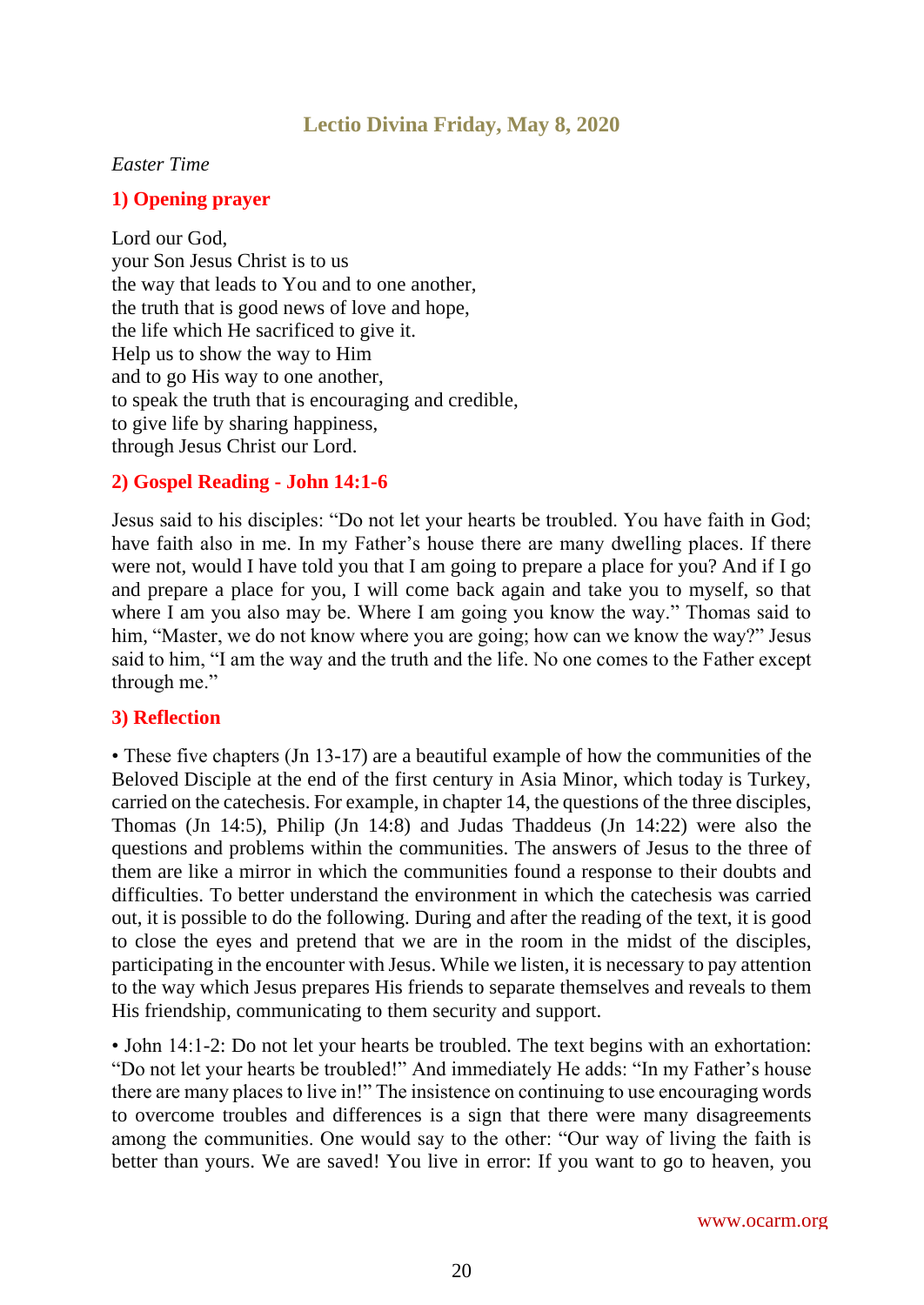have to convert yourselves and live like we do!" Jesus says: "In My Father's house there are many places!" It is not necessary that everybody thinks the same way. The important thing is that all accept Jesus, the revelation of the Father, and that out of love for Him, they have attitudes of understanding, service and love. Love and service are the basis which unite the bricks and help the diverse communities to become a Church of brothers and sisters.

• John 14:3-4: The farewell of Jesus. Jesus says that He is going to prepare a place and that afterwards He will return to take us with Him to the Father's house. He wants us to be with Him forever. The return which Jesus speaks about is the coming of the Spirit that He sends and who acts in us, in such a way that we can live as He lived (Jn 14:16- 17.26; 16:13-14). John's community feared a delay in His future return and his Gospel is filled with reminders of the Spirit. Jesus ends by saying: "You know the way to the place where I am going!" Anyone who knows Jesus knows the way, because the way is the life that He lived and which led Him through death together to the Father.

• John 14:5-6: Thomas asks which is the way. Thomas says: "Lord, we do not know where you are going, so how can we know the way?" Jesus answers: "I am the Way, I am Truth and Life! No one can come to the Father except through Me". Three important words. Without the way we cannot go. Without the truth one cannot make a good choice. Without life, there is only death! Jesus explains the sense. He is the Way, because "No one can come to the Father except through Me". And He is the gate through which the sheep enter and go out (Jn 10:9). Jesus is the truth, because looking at Him, we see the image of the Father. "Anyone who knows Me knows the Father!" Jesus is the life, because walking like Jesus, we will be united to the Father and we will have life in us!

# **4) Personal questions**

• In the context and with knowledge of the last few days' Gospels, how do we go to the Father through Jesus? What is involved?

• Jesus says: "In My Father's house there are many places". How would you interpret this today? How would you interpret this relative to ecumenism? Or within Church doctrine?

# **5) Concluding Prayer**

Sing a new song to Yahweh, for He has performed wonders, His saving power is in His right hand and His holy arm. (Ps 98:1)

# **Lectio Divina Saturday, May 9, 2020**

# <span id="page-20-0"></span>*Easter Time*

# **1) Opening prayer**

Lord our God, you are distant and unknown, and yet so near that You know and love and save us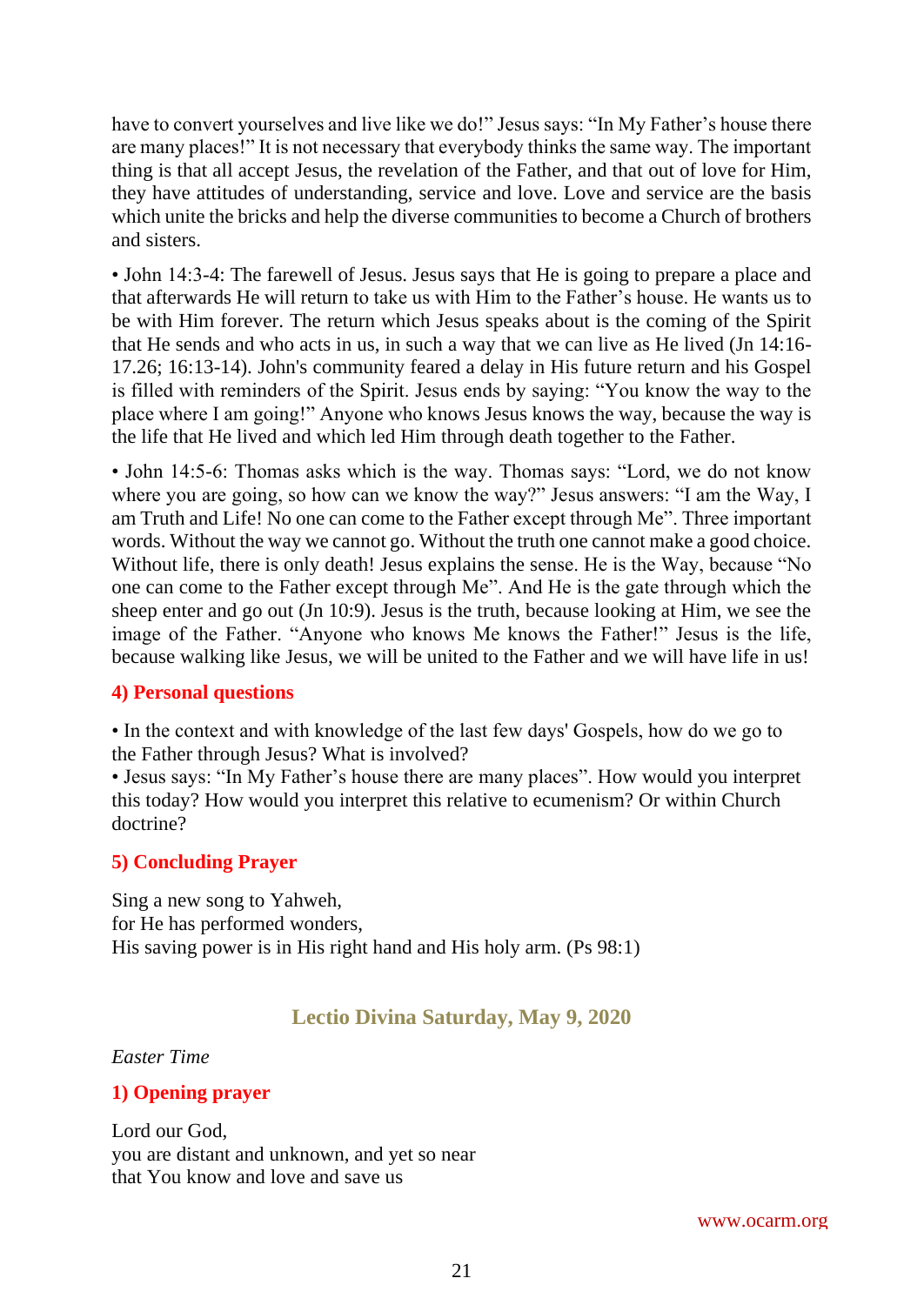through Your Son Jesus Christ. May He be present in us and in our actions that we may do the same works of justice, truth and loving service and thus become the sign to the world that Your Son is alive and that You are a saving God now and for ever.

### **2) Gospel Reading - John 14:7-14**

Jesus said to his disciples: "If you know me, then you will also know my Father. From now on you do know him and have seen him." Philip said to Jesus, "Master, show us the Father, and that will be enough for us." Jesus said to him, "Have I been with you for so long a time and you still do not know me, Philip? Whoever has seen me has seen the Father. How can you say, 'Show us the Father'? Do you not believe that I am in the Father and the Father is in me? The words that I speak to you I do not speak on my own. The Father who dwells in me is doing his works. Believe me that I am in the Father and the Father is in me, or else, believe because of the works themselves. Amen, amen, I say to you, whoever believes in me will do the works that I do, and will do greater ones than these, because I am going to the Father. And whatever you ask in my name, I will do, so that the Father may be glorified in the Son. If you ask anything of me in my name, I will do it."

#### **3) Reflection**

• John 14:7: To know Jesus is to know the Father. The text of today's Gospel is the continuation from yesterday. Thomas had asked: "Lord we do not know where You are going, how can we know the way?" Jesus answers: "I am the Way, I am Truth and Life! No one can come to the Father except through Me." And He adds: "If you know Me, you will know the Father too. From this moment you know Him and have seen Him". This is the first phrase of today's Gospel. Jesus always speaks of the Father, because it was the life of the Father which appeared in all that He said and did. This constant reference to the Father provokes Philip's question.

• John 14:8-11: Philip asks: "Lord, show us the Father and then we will be satisfied!" This was the desire of the disciples, the desire of many in the communities of the beloved disciple and it is the desire of many people today: What do people do to see the Father whom Jesus speaks so much? The response of Jesus is very beautiful and is valid even now: "Have I been with you all this time, Philip, and you still do not know Me! Anyone who has seen Me has seen the Father!" People should not think that God is far away from us, distant and unknown. Anyone who wants to know who God the Father is, it suffices that he look at Jesus. He has revealed Him in His words and the actions of His life! "I am in the Father and the Father is in Me!" Through His obedience, Jesus identified Himself totally with the Father. At every moment He did what the Father asked Him to do (Jn 5:30; 8:28-29.38). This is why, in Jesus, everything is a revelation of the Father! And the signs and works are the works of the Father! As people say: "The son is the face of the father!" This is why in Jesus, and for Jesus, God is in our midst.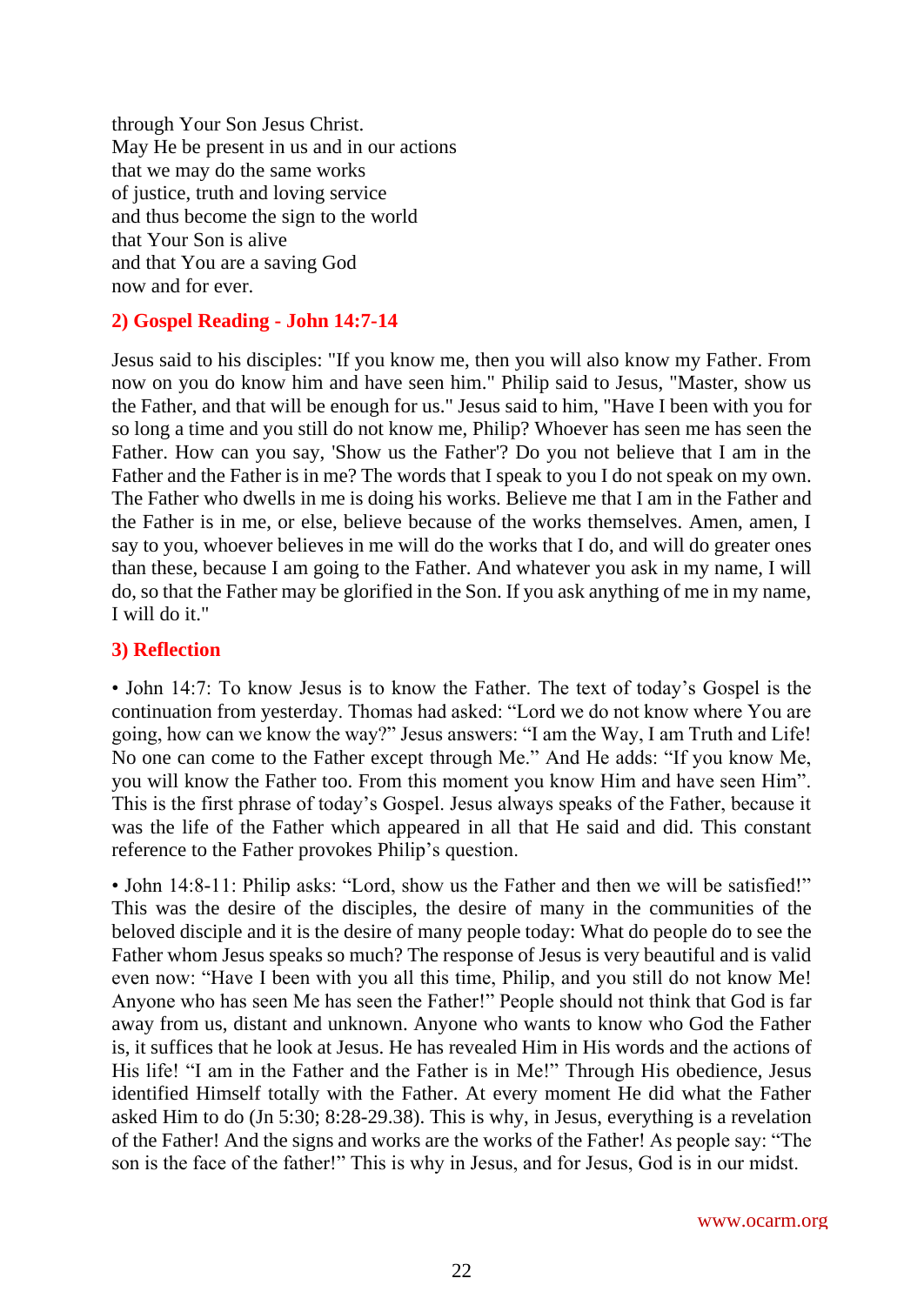• John 14:12-14: The Promise of Jesus. Jesus makes a promise to say that His intimacy with the Father is not His privilege only, but that it is possible for all those who believe in Him. We also, through Jesus, can succeed in doing beautiful things for others as Jesus did for the people of His time. He intercedes for us. Everything that people ask Him for; He asks the Father and always obtains it, as long as it is to render service. Jesus is our advocate. He defends us. He leaves but He does not leave us defenseless. He promises that He will ask the Father and the Father will send another advocate or consoler, the Holy Spirit. Jesus even says that it is necessary for Him to leave, because otherwise the Holy Spirit will not be able to come (Jn 16:7). And the Holy Spirit will fulfill the things of Jesus in us, if we act in the name of Jesus and we observe the great commandment of the practice of love.

### **4) Personal questions**

• To know Jesus is to know the Father. In the Bible the word "to know a person" is not only an intellectual understanding, but it also presupposes a profound experience of the presence of the person in one's life. Do I know Jesus?

- Do I know the Father?
- Do my works reveal the Father and the Son to others at all times?

# **5) Concluding Prayer**

The whole wide world has seen the saving power of our God. Acclaim Yahweh, all the earth, burst into shouts of joy! (Ps 98:3-4)

# **Lectio Divina Sunday, May 10, 2020**

<span id="page-22-0"></span>*I am the way, the truth and the life An answer to the constant questions of the human heart John 14: 1-12*

# **1. Opening prayer**

Lord Jesus, send your Spirit to help us to read the Scriptures with the same mind that you read them to the disciples on the way to Emmaus. In the light of the Word, written in the Bible, you helped them to discover the presence of God in the disturbing events of your sentence and death. Thus, the cross that seemed to be the end of all hope became for them the source of life and of resurrection.

Create in us silence so that we may listen to your voice in Creation and in the Scriptures, in events and in people, above all in the poor and suffering. May your word guide us so that we too, like the two disciples from Emmaus, may experience the force of your resurrection and witness to others that you are alive in our midst as source of fraternity, justice and peace. We ask this of you, Jesus, son of Mary, who revealed to us the Father and sent us your Spirit. Amen.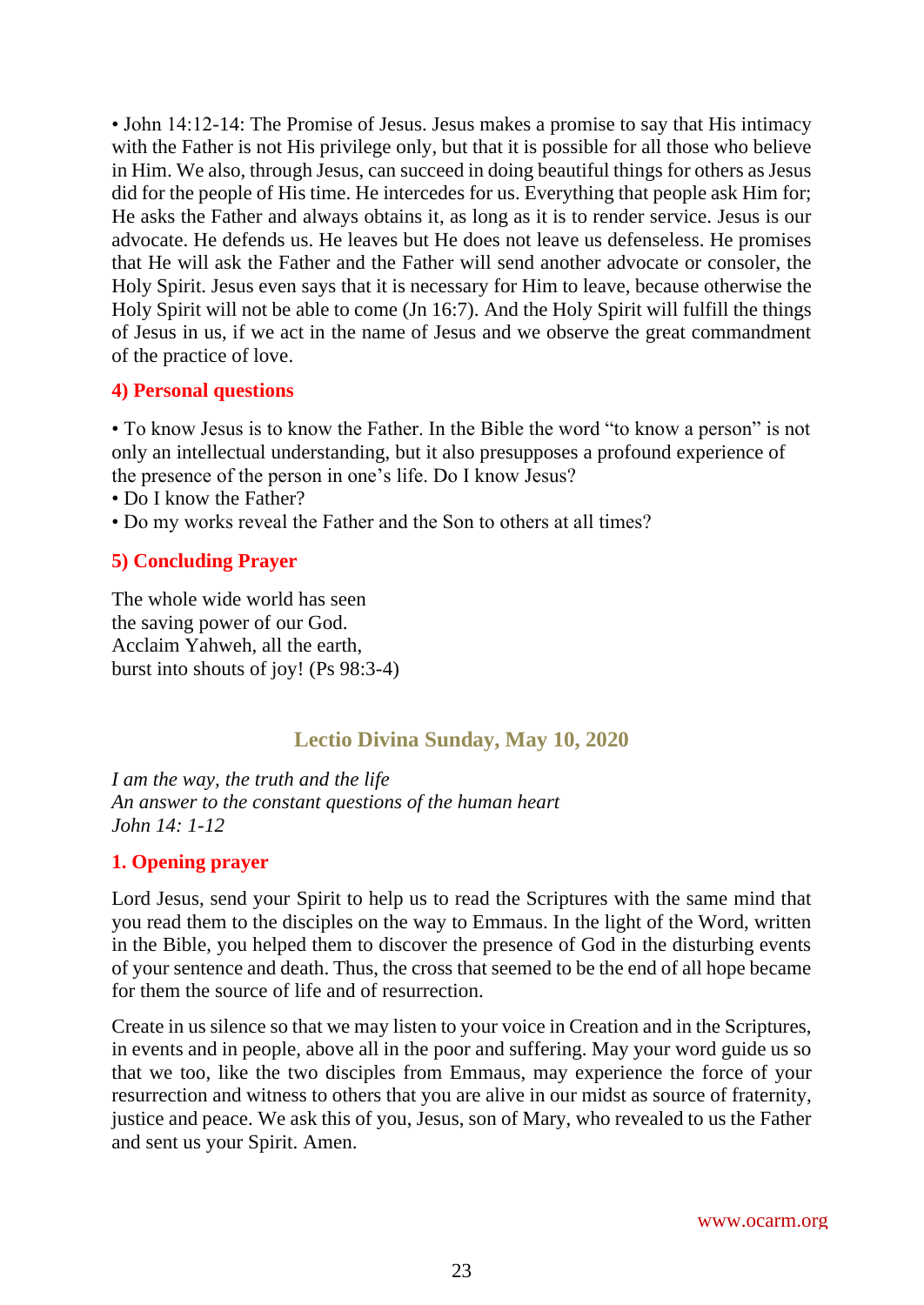# **2. Reading**

### **a) A key to guide the reading:**

As you read, try to listen as though you were present at the last meeting of Jesus with his disciples. Listen to his words as though they were addressed to you, today, at this moment.

### **b) A division of chapter 14 to help with the reading:**

John 14: 1-4: Let nothing disturb you! John 14: 5-7: Thomas' question and Jesus' reply John 14: 8-21: Philip's question and Jesus' reply John 14: 22-31: Judas Thaddaeus' question and Jesus' reply.

### **c) The text:**

**1-4:** Do not let your hearts be troubled. You trust in God, trust also in me. In my Father's house there are many places to live in; otherwise I would have told you. I am going now to prepare a place for you, and after I have gone and prepared you a place, I shall return to take you to myself, so that you may be with me where I am. You know the way to the place where I am going.



**5-7:** Thomas said, 'Lord, we do not know where you are going, so how can we know the way?' Jesus said: I am the Way; I am Truth and Life. No one can come to the Father except through me. If you know me, you will know my Father too. From this moment you know him and have seen him.

**8-12:** Philip said, 'Lord, show us the Father and then we shall be satisfied.' Jesus said to him, 'Have I been with you all this time, Philip, and you still do not know me? 'Anyone who has seen me has seen the Father, so how can you say, "Show us the Father"? Do you not believe that I am in the Father and the Father is in me? What I say to you I do not speak of my own accord: it is the Father, living in me, who is doing his works. You must believe me when I say that I am in the Father and the Father is in me; or at least believe it on the evidence of these works. In all truth I tell you, whoever believes in me will perform the same works as I do myself, and will perform even greater works, because I am going to the Father.

# **3. A moment of prayerful silence**

so that the Word of God may enter into us and enlighten our life.

# **4. Some questions**

to help us in our personal reflection.

a) Which word of Jesus most touched my heart? Why?

b) What traces of the face of God the Father, revealed by Jesus, appear in these twelve verses?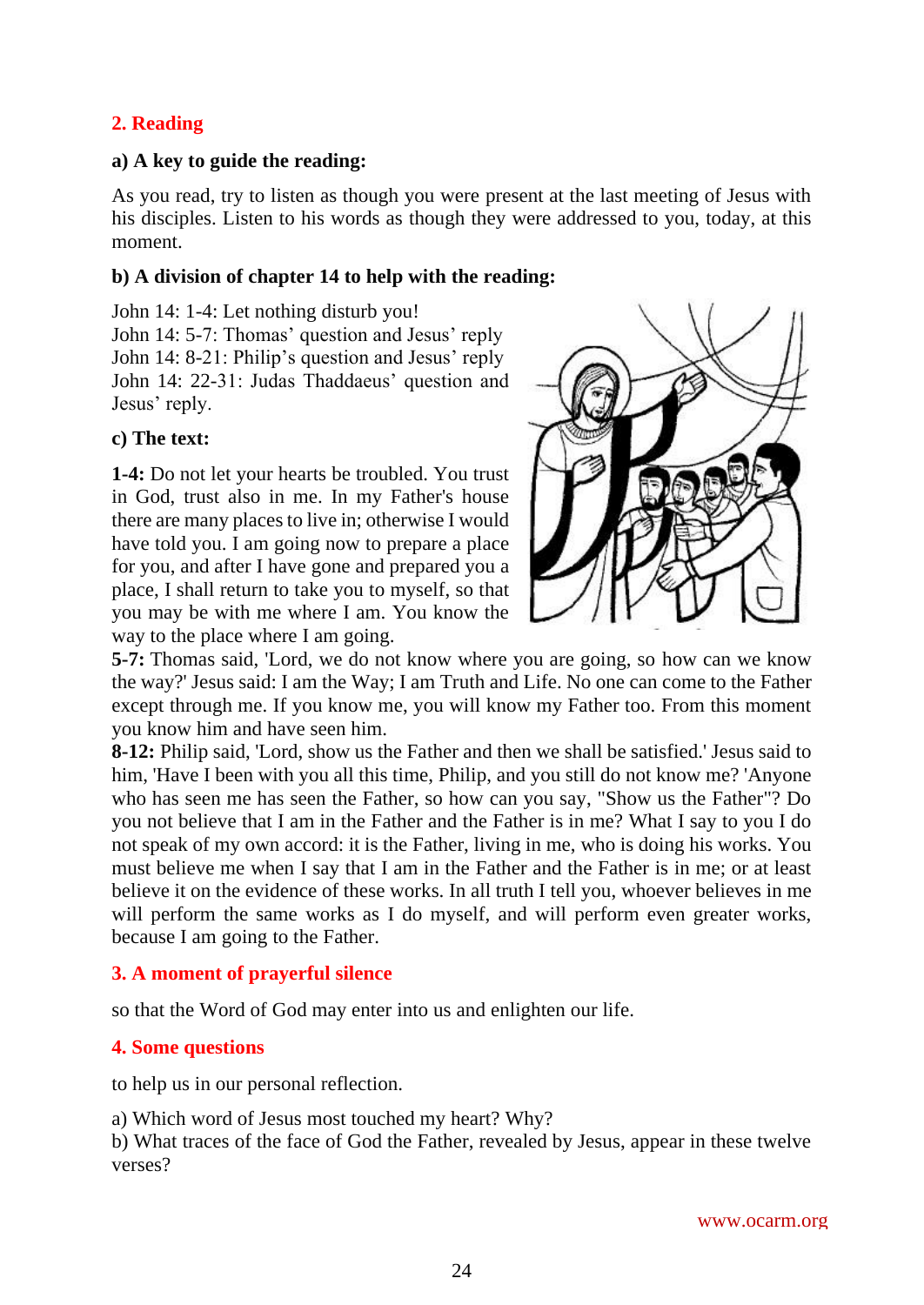c) What do these verses reveal about the relationship of Jesus with the Father?

d) What do these verses tell us about our relationship with the Father?

e) What are the "greater works", which, according to Jesus, we shall be able to accomplish?

f) Jesus said, "In my Father's house there are many places to live in". What do these words mean for us today?

g) Which problems and desires are implied in the questions of Thomas and Philip?

# **5. A key to the reading**

for those who wish to go deeper into the text.

# **a) John's Gospel: a cloth woven from three threads:**

\* The word text means cloth. Hence, John's Gospel is like a beautiful cloth woven from three very different and yet very similar threads. These three threads harmonise so well that we sometimes get confused and are not aware that we are passing from one thread to another.

a) The first thread: is the facts of Jesus' life that happened in the year 30 as remembered by eyewitnesses, those who lived with Jesus and saw the things he did and heard the words he taught. This is the historical Jesus, preserved in the witness of the Beloved Disciple  $(1 \text{ Jn } 1:1)$ .

b) The second thread: is the facts and problems of the life of the community in the second half of the first century. Beginning with faith in Jesus and convinced of the presence of the Risen One among them, the communities enlightened these facts and problems by means of the words and signs of Jesus. Thus, for instance, the conflicts they had with the Pharisees, greatly influenced the story and the reporting of the discussion between Jesus and the Pharisees.

c) The third thread: is the Evangelist's comments. In some passages, it is difficult for us to discern when Jesus stops talking and when the Evangelist begins his comments (Jn 2:22; 3:16-21; 7:39; 12:37-43; 20:30-31).

\* In the five chapters, which describe Jesus' farewell (Jn 13 to 17), we can see these three threads: Jesus speaking, the communities speaking and the Evangelist speaking. In these chapters the three threads are interwoven in such a way that they present a whole of great beauty and inspiration, where it is difficult to distinguish which is which.

# **b) Chapters 13 to 17 of John's Gospel:**

\* The long conversation (Jn 13:1 to 17:26) between Jesus and his disciples at the last supper, on the eve of his apprehension and death, is the Testament he left us. In it Jesus expresses his last desire concerning life in community for his disciples. It was a friendly conversation, which the Disciple remembered well. The Evangelist wishes to convey that Jesus desired to prolong to the utmost that final meeting of friends, a moment of great intimacy. The same happens today. There are various kinds of conversations. There is the superficial conversation that leaves everything up in the air and reveals emptiness in the persons involved. Then there is the deep conversation that touches the heart. All of us, at some time, experience these moments of friendly sharing which expand our hearts and strengthen us in times of difficulty. This kind of conversation helps us to grow in trust and to overcome fear.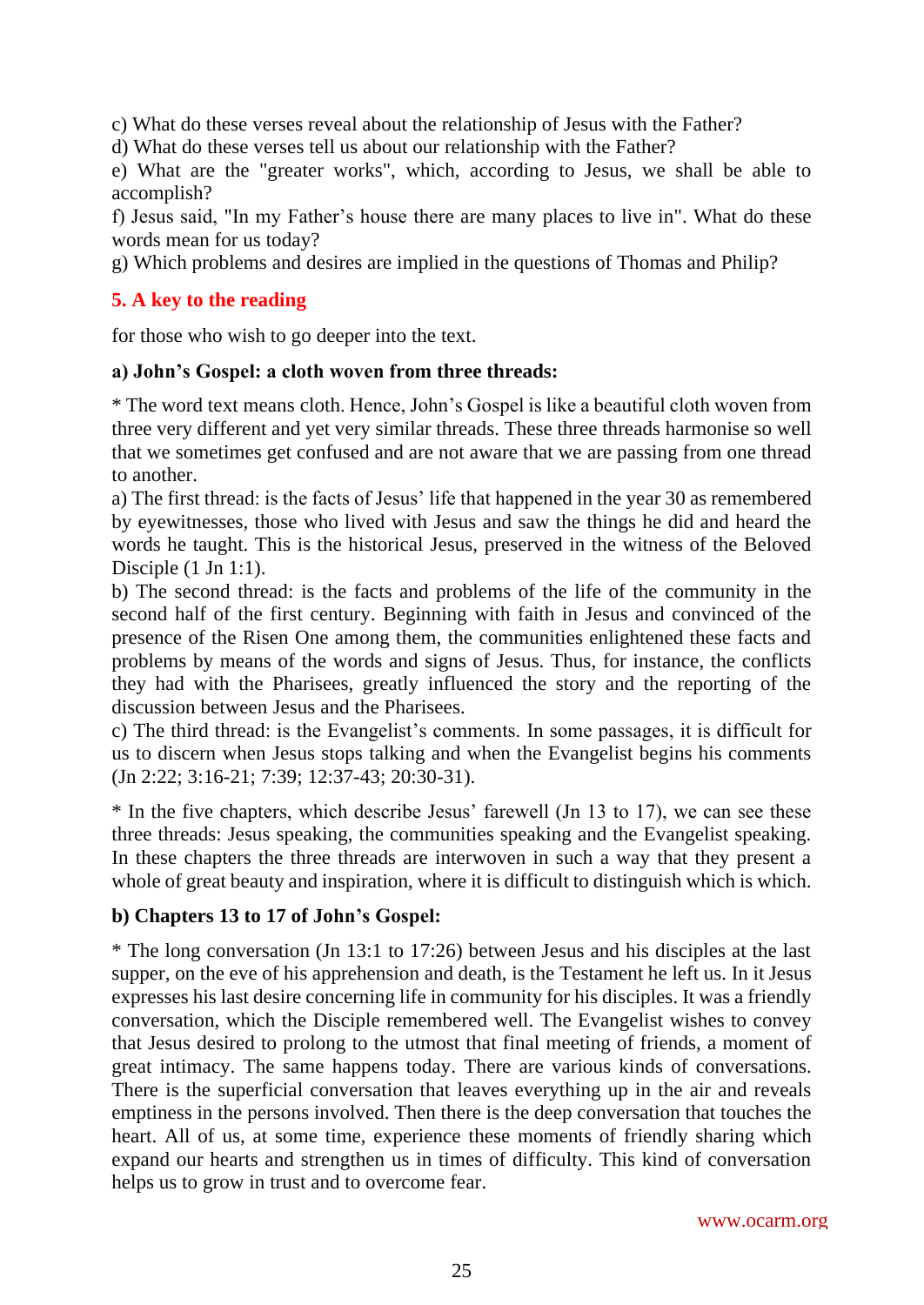\* These five chapters (Jn 13 to 17) are also an example of the way the communities of the Beloved Disciple catechised. The questions of the three disciples, Thomas (Jn 14:5), Philip (Jn 14:8) and Judas Thaddaeus (Jn 14:22), were also the questions of the communities of the late first century. Jesus' replies to the three were like a mirror where the communities found an answer to their doubts and difficulties. Thus, chapter 14 was (and still is) a catechesis that teaches the communities how to live without the physical presence of Jesus.

### **c) Chapter 14: 1-12: An answer to the constant questions of the human heart:**

John 14:1-4: **The communities asked**: "How can we live in community with so many different opinions?" Jesus replies with an exhortation, "Do not let your hearts be troubled! There are many rooms in my Father's house!" The insistence on encouraging words that would help to overcome the troubles and divergences, means that there must have been different tendencies among the communities, each claiming to be truer than the other. Jesus says, "There are many rooms in my Father's house!" It is not necessary for all to think alike. What matters is that all accept Jesus as the revelation of the Father and that, for love of him, all take on an attitude of service and love. Love and service are the concrete, which binds together the many bricks of the wall and makes the diverse communities into one Church of brothers and sisters.

John 14:5-7: **Thomas asks**, "Lord, we do not know where you are going, so how can we know the way?" Jesus replies, "I am the way, the life and the truth!" Three important words. Without the way we cannot walk. Without the truth we cannot be certain. Without life, there is only death! Jesus explains that he is the *way* because "No one can come to the Father except through me!" He is the door through which the sheep enter and leave (Jn 10:9). Jesus is the *truth* because seeing him we see the image of the Father. "If you know me, you know my Father too!" Jesus is the *life* because if we walk in his footsteps we shall be united to the Father and shall have life in us.

John 14:8-11: **Philip asks**, "Philip said, 'Lord, show us the Father and then we shall be satisfied.' Jesus said to him, 'Anyone who has seen me has seen the Father.'" Philip expressed the desire of many in John's communities and continues to be the desire of all of us: what must I do to see the Father of whom Jesus speaks so much? Jesus' answer is very beautiful, "Have I been with you all this time, Philip, and you still do not know me? Anyone who has seen me has seen the Father." We must not think that God is far away, distant and unknown. Anyone who desires to know how and who God the Father is, has only to look at Jesus. He has revealed the Father in the words and signs of his life! "I am in the Father and the Father is in me." Through his manner of being, Jesus revealed a new face of God that drew people to him. Through his obedience, he was completely identified with the Father. At all times he did that which the Father told him to do (Jn 5:30; 8:28-29.38). That is why everything in Jesus is the revelation of the Father! The signs and works he did are the work of the Father! In the same way, we, by our manner of living and living together, must be a revelation of Jesus. To have seen us should be to have seen and recognised in us a part of Jesus.

What we need to meditate here is "How do I reflect Jesus?" Am I like Peter who would not accept a servant and suffering Jesus and wanted a Jesus according to his wishes? (Mk 8:32-33). Am I like those who can only say "Lord! Lord!" (Mt 7:21). Am I like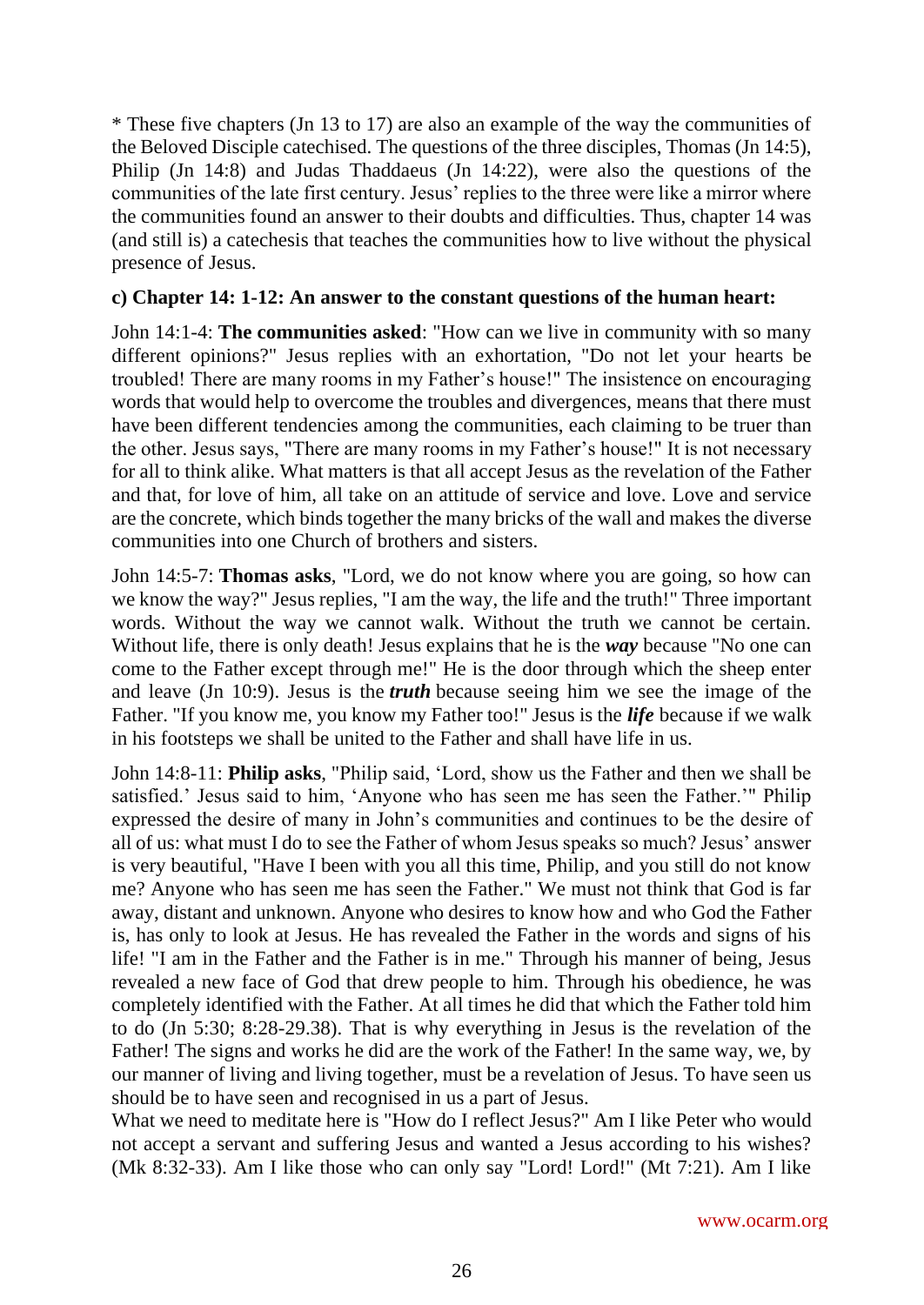those who only wish for a celestial and glorious Christ and forget that Jesus of Nazareth walked with the poor, welcomed the marginalized, healed the sick, reinstated those excluded and who, because of his commitment to the people and the Father, was persecuted and crucified.

John 14: 12: **Jesus' promise**. Jesus says that an intimate relationship with the Father is not his privilege alone, but is possible for all of us who believe in him. Through him, we can do the same things he did for the people of his time. He will intercede for us. Whatsoever we ask of him, he will ask of the Father and will obtain for us, provided it is in order to serve (Jn 14:13)

# **6. Psalm 43 (42)**

### **"Your light and your truth will guide me on my way"**

As a heart longs for flowing streams, so longs my soul for thee, O God.(Picture) My soul thirsts for God, for the living God. When shall I come and behold the face of God? My tears have been my food day and night, while men say to me continually, "Where is your God?" These things I remember, as I pour out my soul: how I went with the throng, and led them in procession to the house of God, with glad shouts and songs of thanksgiving, a multitude keeping festival. Why are you cast down, O my soul, and why are you disquieted within me? Hope in God; for I shall again praise him, my help and my God. My soul is cast down within me, therefore I remember thee from the land of Jordan and of Hermon, from Mount Mizar. Deep calls to deep at the thunder of thy cataracts; all thy waves and thy billows have gone over me. By day the LORD commands his steadfast love; and at night his song is with me, a prayer to the God of my life. I say to God, my rock: "Why hast thou forgotten me? Why go I mourning because of the oppression of the enemy?" As with a deadly wound in my body, my adversaries taunt me, while they say to me continually, "Where is your God?" Why are you cast down, O my soul,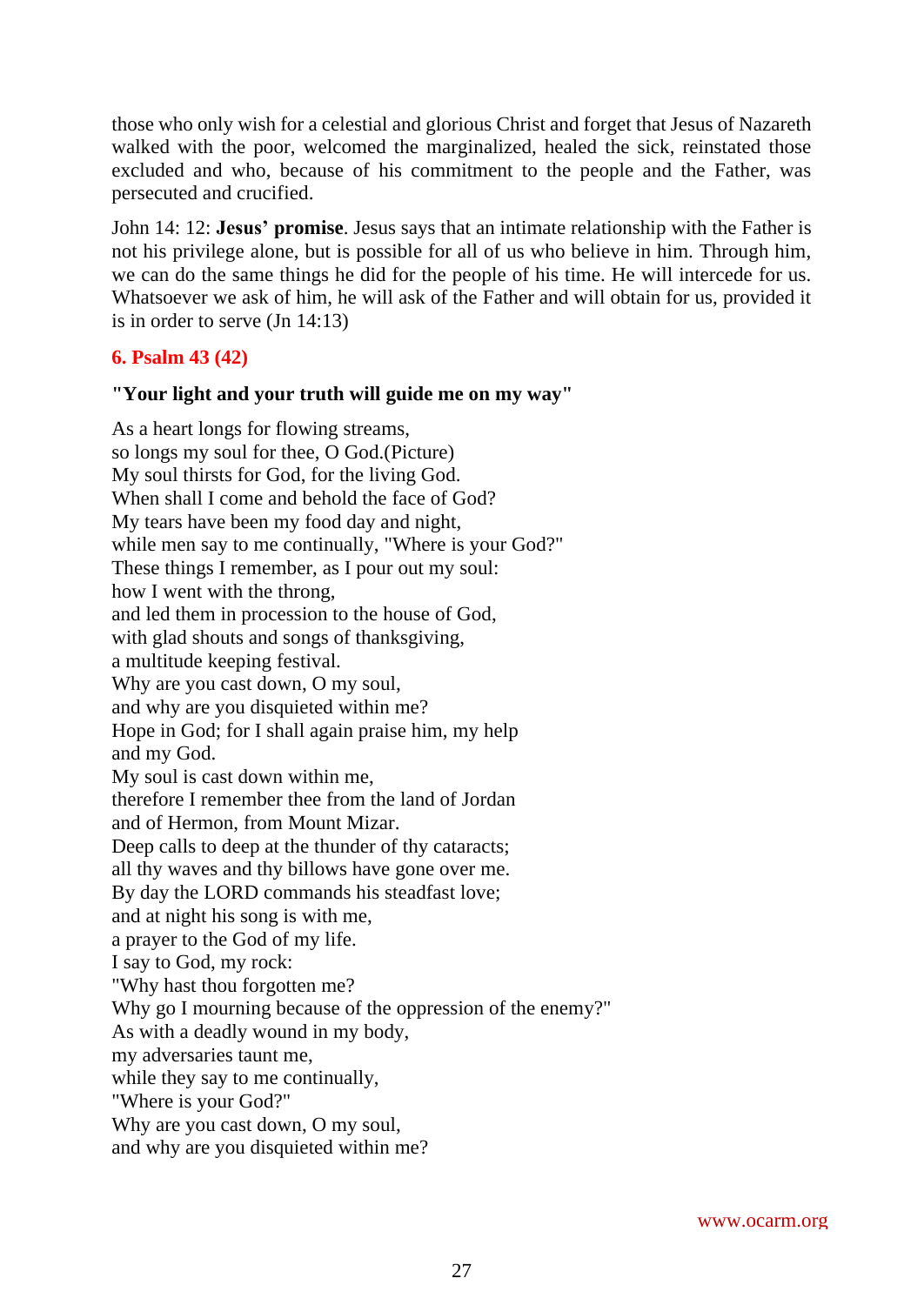Hope in God; for I shall again praise him, my help and my God.

Vindicate me, O God, and defend my cause against an ungodly people; from deceitful and unjust men deliver me! For thou art the God in whom I take refuge; why hast thou cast me off? Why go I mourning because of the oppression of the enemy? Oh send out thy light and thy truth; let them lead me, let them bring me to thy holy hill and to thy dwelling! Then I will go to the altar of God, to God my exceeding joy; and I will praise thee with the lyre, O God, my God. Why are you cast down, O my soul, and why are you disquieted within me? Hope in God; for I shall again praise him, my help and my God.

# **7. Final Prayer**

Lord Jesus, we thank for the word that has enabled us to understand better the will of the Father. May your Spirit enlighten our actions and grant us the strength to practice that which your Word has revealed to us. May we, like Mary, your mother, not only listen to but also practise the Word. You who live and reign with the Father in the unity of the Holy Spirit forever and ever. Amen.

# **Lectio Divina Monday, May 11, 2020**

<span id="page-27-0"></span>*Easter Time*

# **1) Opening prayer**

Lord God, loving Father, we look for Your presence in the temple of nature and in churches built by our hands, and You are there with Your people. But above all, You have made Your temple right in our hearts. God, give us eyes of faith and love to recognize that You live in us with Your Son and the Holy Spirit if we keep the word of Jesus Christ, Your Son and our Lord for ever.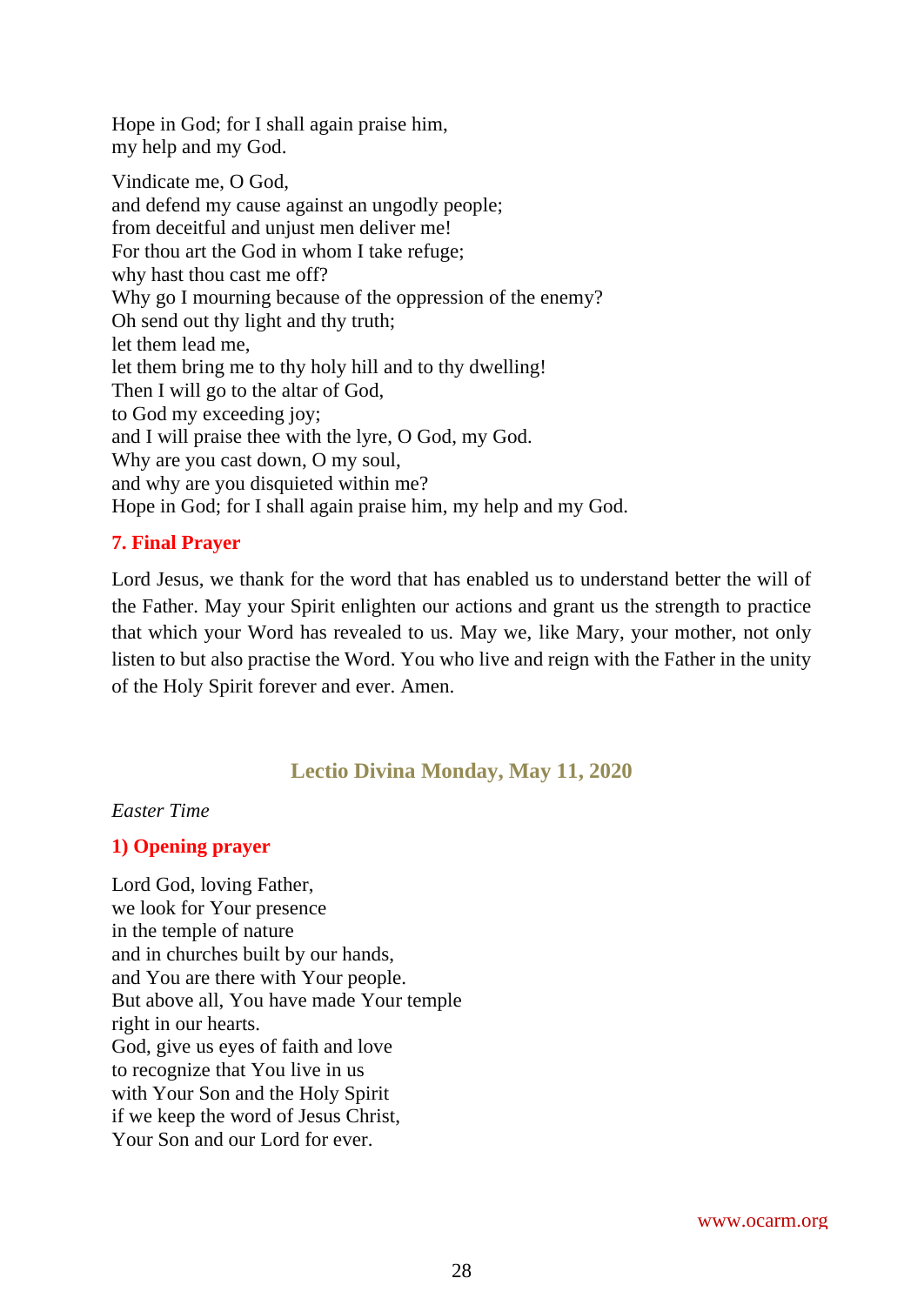# **2) Gospel Reading - John 14:21-26**

Jesus said to his disciples: "Whoever has my commandments and observes them is the one who loves me. Whoever loves me will be loved by my Father, and I will love him and reveal myself to him." Judas, not the Iscariot, said to him, "Master, then what happened that you will reveal yourself to us and not to the world?" Jesus answered and said to him, "Whoever loves me will keep my word, and my Father will love him, and we will come to him and make our dwelling with him. Whoever does not love me does not keep my words; yet the word you hear is not mine but that of the Father who sent me. "I have told you this while I am with you. The Advocate, the Holy Spirit whom the Father will send in my name -- he will teach you everything and remind you of all that I told you."

### **3) Reflection**

• Chapter 14 of the Gospel of John is a beautiful example of how the catechesis was done in the communities of Asia Minor at the end of the first century. Through the questions of the disciples and the responses of Jesus, the Christians formed their conscience and found an orientation to address their problems. In chapter 14, we find the question of Thomas and the answer of Jesus (Jn 14:5-7), the question of Philip and the response of Jesus (Jn 14:8-21), and the question of Judas and the answer of Jesus (Jn 12:22-26). The last phrase of the answer of Jesus to Philip (Jn 14:21) forms the first verse of today's Gospel.

• John 14:21: I shall love Him and reveal myself to Him. This verse presents the summary of the response of Jesus to Philip. Philip had said: "Show us the Father and then we shall be satisfied!" (Jn 14:8). Moses had asked God: "Show me your glory!" (Ex 33:18). God answered: "My face you cannot see, for no human being can see Me and survive" (Ex 33:20). The Father cannot be shown. God lives in inaccessible light (1 Tim 6:16). "Nobody has ever seen God" (I Jn 4:12). But the presence of the Father can be experienced through the experience of love. The First Letter of Saint John says: "He who does not love does not know God because God is love". Jesus tells Philip: "Whoever loves Me will be loved by My Father, and I shall love him and reveal Myself to him". By observing the commandment of Jesus, which is the commandment to love our neighbor (Jn 15:17), the person shows his love for Jesus. And whoever loves Jesus, will be loved by the Father and can be certain that the Father will manifest Himself to him. In the response to Judas, Jesus will say how this manifestation of the Father will take place in our life.

• John 14:22: The question of Judas is the question of all. The question of Judas: "Lord, what has happened that You intend to show Yourself to us and not to the world?" This question mirrors a problem which is real even today. Sometimes, among us, Christians, there arises the idea of being better than the others and of being loved by God more than others. Do we attribute to God distinction among people?

• John 14:23-24: The answer of Jesus. The answer of Jesus is simple and profound. He repeats what He had just said to Philip. The problem is not if we, Christians, are loved more by God than others, or that the others are despised by God. This is not the criteria for any preference by the Father. The criteria of the Father is always the same: love. "If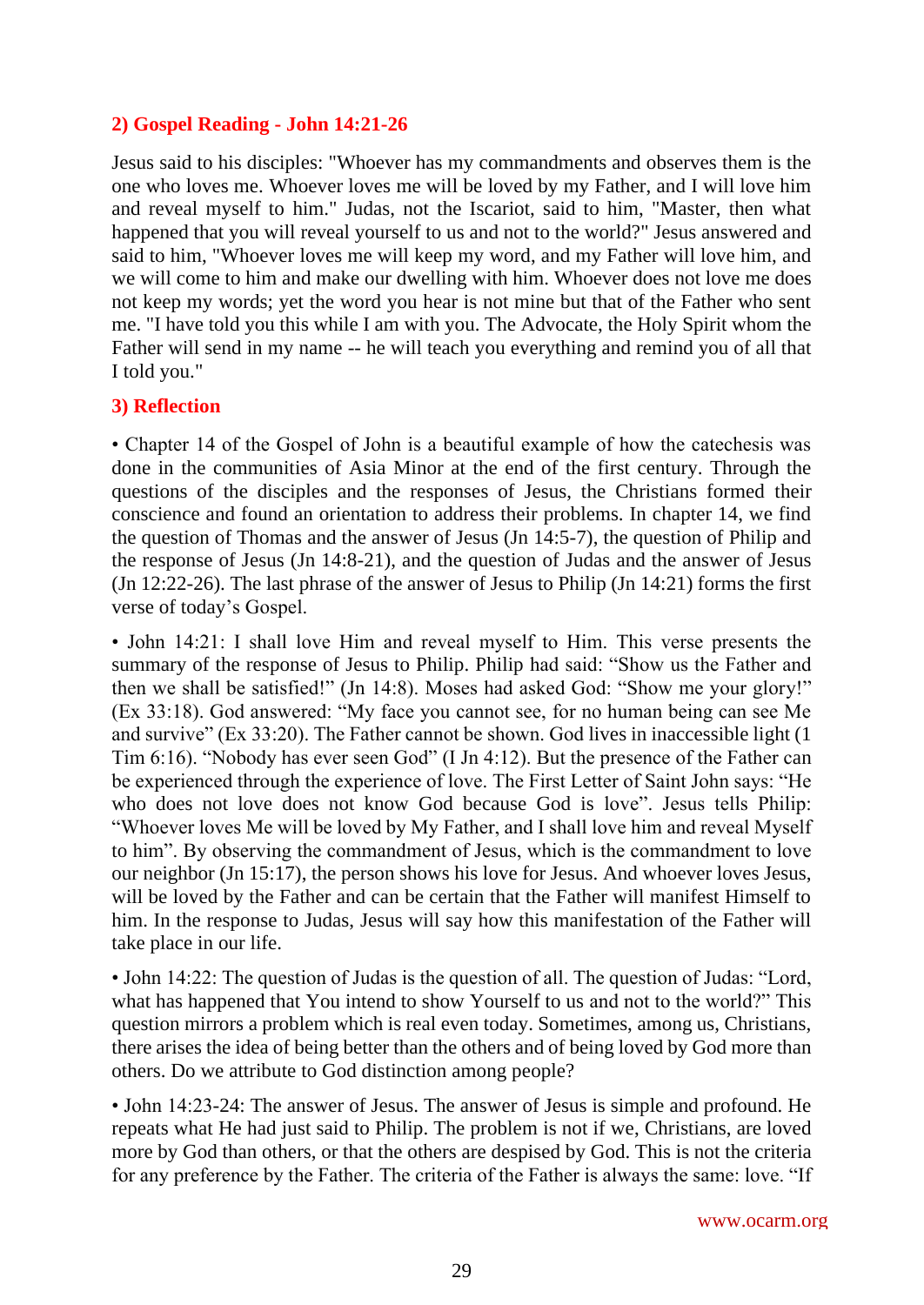anyone loves Me, he will observe My word, and My Father will love him and We shall come to him and make a home in him. Anyone who does not love Me does not keep My words". Independently of whether the person is Christian or not, the Father manifests Himself to all those who observe the commandment of Jesus which is love for neighbor (Jn 15:17). In what does the manifestation of the Father consist? The response to this question is engraved in the heart of humanity, in the universal human experience. Observe the life of the people who practice love and make their life a gift for others. Examine their experience, independently of religion, social class, race or color. The practice of love gives us a profound peace and it is a great joy that they succeed to live and bear together pain and suffering. This experience is the reflection of the manifestation of the Father in the life of the person. It is the realization of the promise: "I and the Father will come to him and make our home in him.

• John 14:25-26: The promise of the Holy Spirit. Jesus ends his response to Judas saying: I have said these things to you while still with you. Jesus communicates everything which He has heard from the Father (Jn 15:15). His words are a source of life and they should be meditated on, deepened, and updated constantly in the light of the always new reality which surrounds us. For this constant meditation on His words, Jesus promises us the help of the Holy Spirit: "The Consoler, the Holy Spirit that the Father will send in My name will teach you everything and remind you of all I have said to you.

#### **4) Personal questions**

• Jesus says: We will come to him and make our home in him. How do I experience this promise?

• We have the promise of the gift of the Spirit to help us understand the word of Jesus. Do I invoke the light of the Spirit when I prepare myself to read and meditate on Scripture?

• Do I keep His word in a way that allows the Father and the Son to dwell in me continuously, or is it only on good days or certain times?

# **5) Concluding Prayer**

Day after day I shall bless You, I shall praise Your name for ever and ever. Great is Yahweh and worthy of all praise, His greatness beyond all reckoning. (Ps 145:2-3)

# **Lectio Divina Tuesday, May 12, 2020**

<span id="page-29-0"></span>Easter Season

# **1) Opening prayer**

Lord our God, almighty Father, You have absolute power over the world, and yet You respect the freedom of people,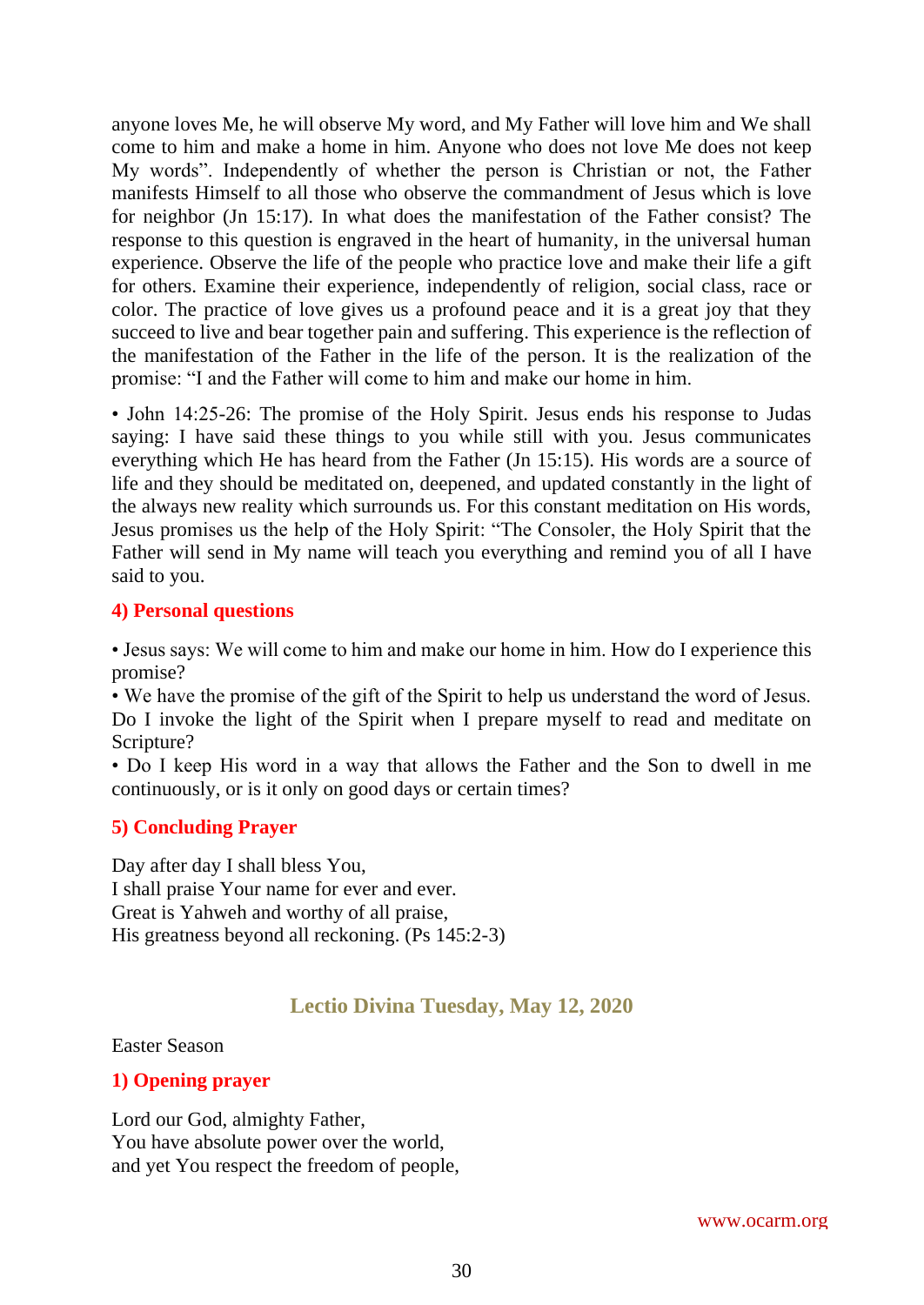even of those who persecute Your faithful. Make us realize that our faith does not protect us against the evil which people bring upon one another, but that You want us to build according to Your plan a kingdom of justice, love and peace. Help our faith to stand the test when our meager efforts fail. We ask You this through Christ our Lord.

# **2) Gospel Reading - John 14:27-31a**

Jesus said to his disciples: "Peace I leave with you; my peace I give to you. Not as the world gives do I give it to you. Do not let your hearts be troubled or afraid. You heard me tell you, 'I am going away and I will come back to you.' If you loved me, you would rejoice that I am going to the Father; for the Father is greater than I. And now I have told you this before it happens, so that when it happens you may believe. I will no longer speak much with you, for the ruler of the world is coming. He has no power over me, but the world must know that I love the Father and that I do just as the Father has commanded me."

### **3) Reflection**

• Here begins the farewell of Jesus, in John 14:27. At the end of chapter 14 He ends the conversation, saying, "Come now, let us go!" (Jn 14:31). But instead of leaving the room, Jesus continues to speak for three more chapters: 15, 16, and 17. At the beginning of chapter 18, we see the following phrase: "After He had said all this, Jesus left with His disciples and crossed the Kidron valley where there was a garden which He entered with His disciples." (Jn 18:1). In Jn 18:1, there is the continuation of Jn 14:31. The Gospel of John is like a beautiful building constructed slowly, rock on top of rock, brick upon brick. Here and there, there are signs of rearrangement or adaptation. In some way, all the texts, all the bricks, form part of a building and are the Word of God for us.

• John 14:27: The gift of Peace. Jesus communicates His peace to the disciples. The same peace will be given after the Resurrection (Jn 20:29). This peace is an expression of the manifestation of the Father, as Jesus had said before (Jn 14:21). The peace of Jesus is the source of joy that He communicates to us (Jn 15:11; 16:20,22,24; 17:13). It is a peace which is different from the peace which the world gives us. It is different from Pax Romana. At the end of the first century the Pax Romana was maintained by force and violent repression against the rebellious movements. Pax Romana, as a policy of the Roman government, guaranteed institutionalized inequality between the Roman citizens and the slaves. This is not the peace of the Kingdom of God. The peace which Jesus communicates is what in the Old Testament is called "shalom." It is the complete organization of all life around the values of justice, fraternity and equality.

• John 14:28-29: The reason why Jesus returns to the Father. Jesus returns to the Father in order to be able to return immediately. He will say to Mary Magdalene, "Do not cling to me, because I have not yet ascended to the Father" (Jn 20:17). Going up to the Father,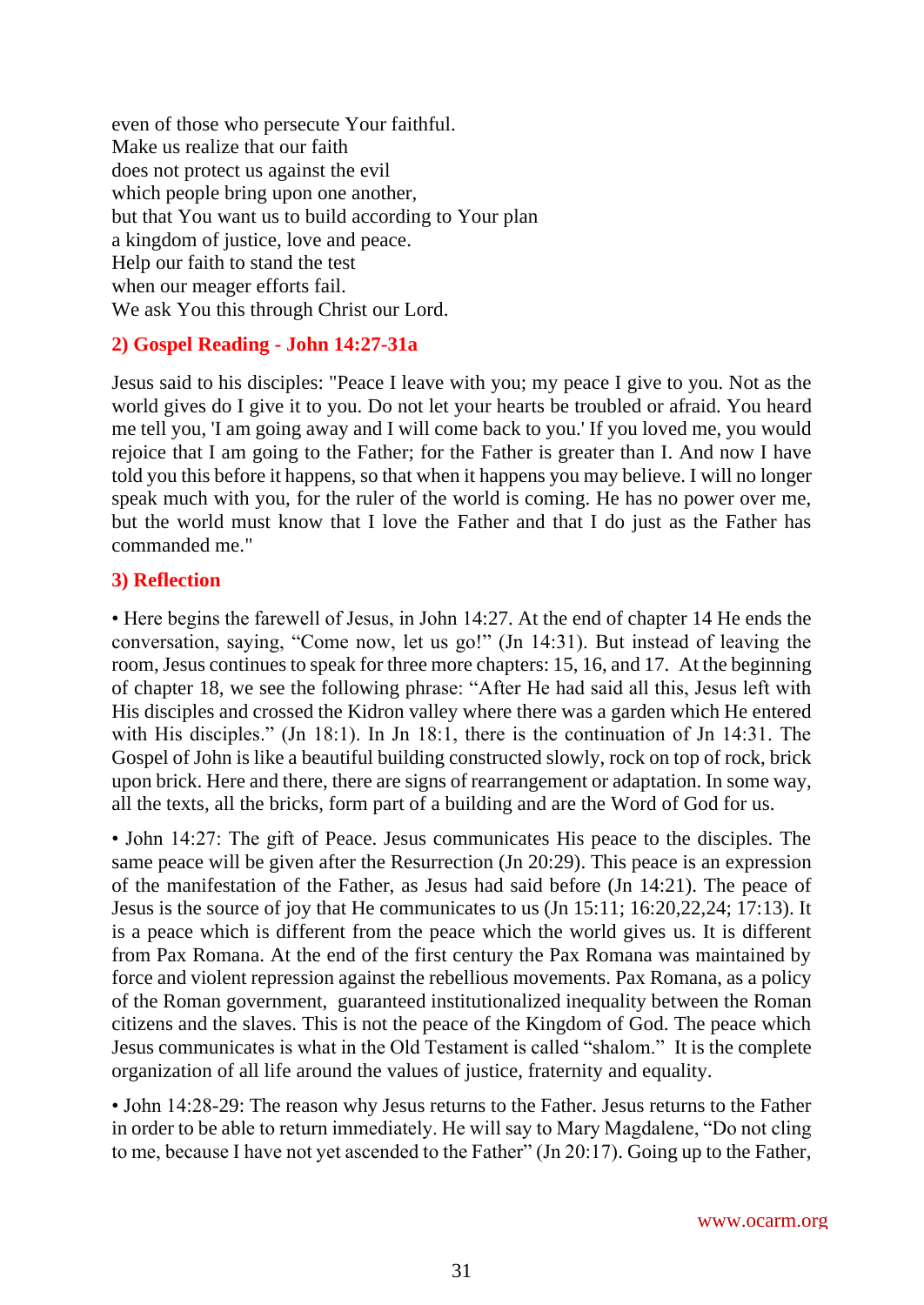He will return through the Holy Spirit which He will send (cf. Jn 20; 22). Without the return to the Father, He will not be able to stay with us through the Spirit.

• John 14:30-31a: That the world may know that I love the Father. Jesus had ended the last conversation with the disciples. The prince of this world wanted to impose himself on the destiny of Jesus. Jesus will die. In reality, the prince of this world, the Tempter, the Devil, has no power over Jesus. The world will know that Jesus loves the Father. This is the great witness of Jesus which impels the world to believe in Him. In proclaiming the Good News, it is not a question of spreading doctrine or imposing Canon Law, or of uniting all in one organization. It is above all a question of living and radiating what the human being desires and has deeper in his heart through intimacy with God: love. Without this, the doctrine, the Law, the celebration, will only be a wig on a bald head.

• John 14:31b: Come now, let us go. These are the last words of Jesus and the expression of His decision to be obedient to the Father, revealing His love. In the Eucharist, at the moment of the consecration, in some countries, it is said, "On the day before His passion, voluntarily accepted." In another place Jesus says, "This is why the Father loves Me: because I lay down My life in order to take it up again. No one takes it from Me, but I lay it down of My own free will. I have power to lay it down so I have power to take it up again, and this is the command that I have received from My Father." (Jn 10:17-18)

# **4) Personal questions**

• Jesus says, "I give you My peace." How do I contribute to the building of peace in my family and in my community?

• Looking into the mirror of the obedience of Jesus toward the Father, how could I improve my obedience to the Father?

• Jesus told His disciples beforehand so that they would believe. Do I need to "see" beforehand in order to believe, or do I see everything with faith and trust?

• We also have choices to lay down our "life" for others every day – in charity and denial of self in order to serve others in our daily "life". Do I volunteer my "life" every day, all day, or only sometimes or only when asked?

# **5) Concluding Prayer**

All Your creatures shall thank You, Yahweh, and Your faithful shall bless You. They shall speak of the glory of Your kingship and tell of Your might. (Ps 145:10-11)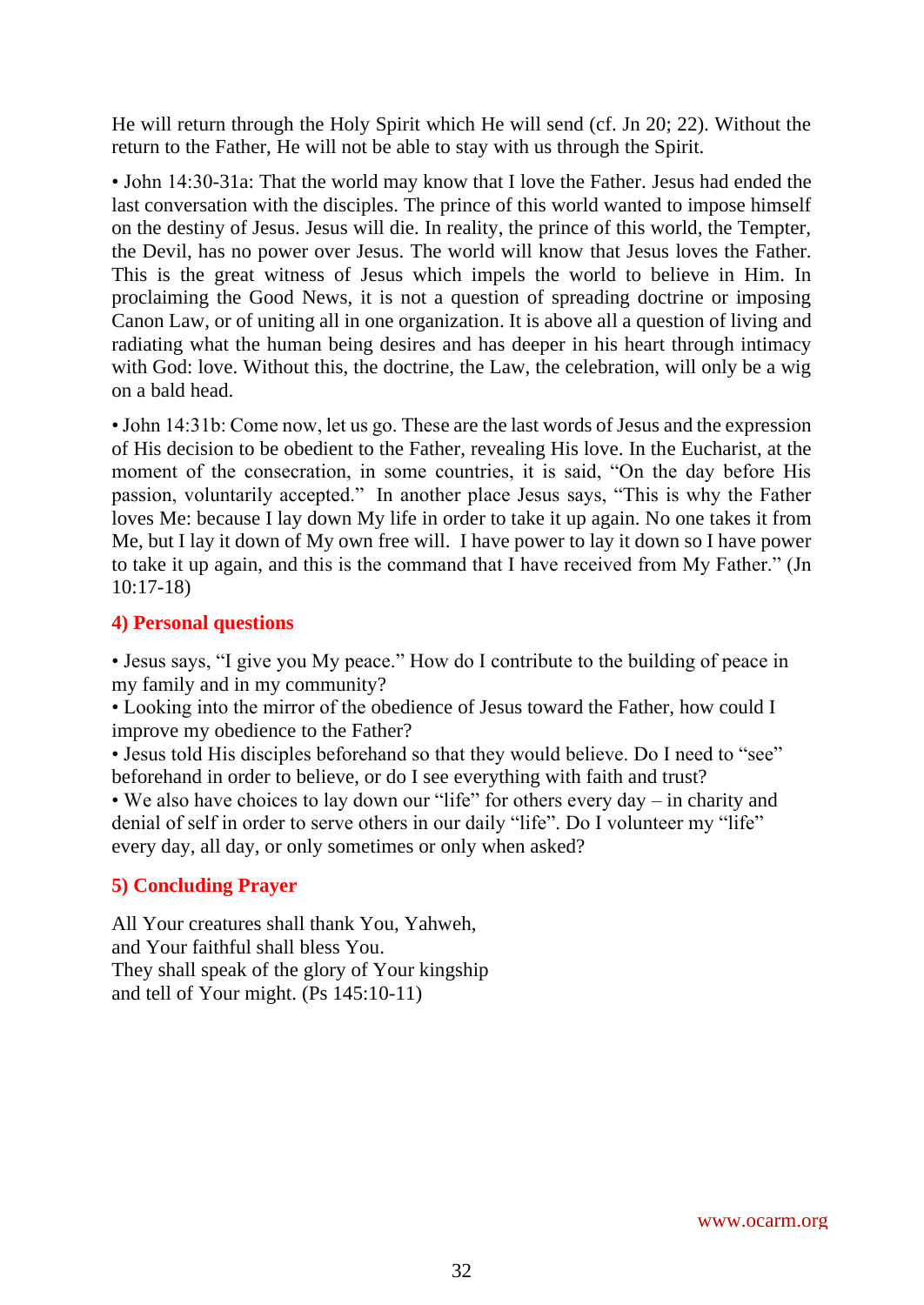# **Lectio Divina Wednesday, May 13, 2020**

#### <span id="page-32-0"></span>*Easter Season*

#### **1) Opening prayer**

Lord our God, loving Father, You have given us Your Son Jesus Christ as the true vine of life and our source of strength. Help us to live His life as living branches attached to the vine and to bear plentiful fruit of justice, goodness and love. Let our union with Him become visible in our openness to one another and in our unity as brothers and sisters, that He may be visibly present among us now and for ever.

### **2) Gospel Reading - John 15:1-8**

Jesus said to his disciples: "I am the true vine, and my Father is the vine grower. He takes away every branch in me that does not bear fruit, and everyone that does he prunes so that it bears more fruit. You are already pruned because of the word that I spoke to you. Remain in me, as I remain in you. Just as a branch cannot bear fruit on its own unless it remains on the vine, so neither can you unless you remain in me. I am the vine, you are the branches. Whoever remains in me and I in him will bear much fruit, because without me you can do nothing. Anyone who does not remain in me will be thrown out like a branch and wither; people will gather them and throw them into a fire and they will be burned. If you remain in me and my words remain in you, ask for whatever you want and it will be done for you. By this is my Father glorified, that you bear much fruit and become my disciples."

#### **3) Reflection**

• Chapters 15 to 17 of the Gospel of John present us with the diverse teachings of Jesus which the Evangelist has put together and placed in the friendly and fraternal context of the last encounter of Jesus with His disciples:

Jn 15:1-17: Reflections around the parable of the vine. Jn 15:18 to 16:4a: Advice on how to behave if we are persecuted. Jn 16:4b-15: Promise of the coming of the Holy Spirit. Jn 16:16-33: Reflections on the farewell and the return of Jesus. Jn 17:1-26: The Testament of Jesus in the form of a prayer.

• The Gospels of today and tomorrow present part of the reflection of Jesus around the parable of the vine. To understand the significance of this parable, it is important to carefully study the words used by Jesus. It is also important to closely observe a vine,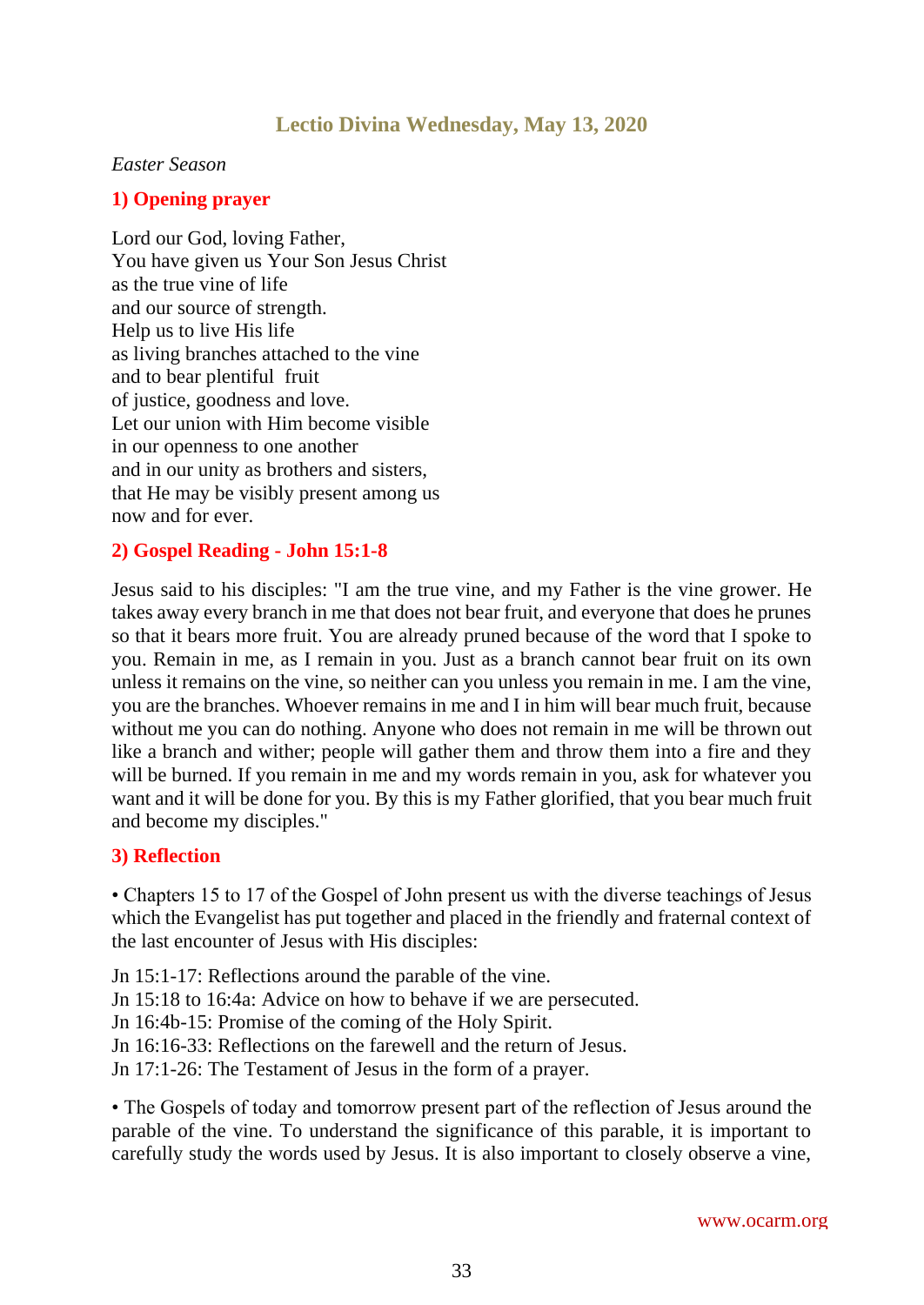or any other plant, to see how it grows: how the trunk and branches become united, and how the fruit springs from each.

• John 15:1-2: Jesus presents the analogy of the vine. In the Old Testament the image of the vine indicated the people of Israel (Is 5:1-2). The people were like a vine that God planted with great tenderness on the hills of Palestine (Ps 80:9-12). But the vine does not correspond to what God expected. Instead of producing good grapes, it produces sour fruit which is good for nothing (Is 5:3-4). Jesus is the new vine, the true vine. In one phrase alone He gives us the comparison. He says, "I am the true vine and My Father is the vine dresser. Every branch in Me that bears no fruit He cuts away, and every branch that does bear fruit He prunes to make it bear even more." Pruning is painful but it is necessary. It purifies the vine, and thus it grows and bears more fruit.

• John 15:3-6: Jesus explains and applies the parable. The disciples are already purified. They have already been pruned by the word that they heard from Jesus. God does the pruning in us through His word which comes to us from the Bible, from trials in our life (Rom 5:4; Heb 12:6), and from many other means. Jesus extends the parable and says, "I am the vine, you are the branches!" It is not a question of two different things: on one side the vine and on the other the branches. No! The vine does not exist without the branches. We are part of Jesus. Jesus is the whole. In order to produce fruit, the branch has to be united to the vine. It is only in this way that it can receive the sap. "Without Me you can do nothing!" The branch that does not bear fruit will be cut down. It dries up and it is ready to be burnt. It is good for nothing, not even for wood!

• John 15:7-8: Remain in my love. Our model is that which Jesus Himself lives in His relationship with the Father. He says, "As the Father has loved Me, I have loved you. Remain in My love!" He insists on saying that we must remain in Him and that His words should remain in us. And He even says, "If you remain in Me and My words remain in you, you may ask for whatever you want and you will get it!", because what the Father wants most is that we become disciples of Jesus and that we bear much fruit. And what is it that we should want? If we are to be like Jesus, it is the same as what the Father wants, and that He grants.

# **4) Personal questions**

• What have been the various pruning, or difficult, moments in my life which have helped me to grow? What have been the pruning or difficult moments that we have had in our community which have helped us to grow?

• What keeps life unified and alive, capable of bearing fruit, is the sap which goes through it. What is the sap which goes through our community which keeps it alive, capable of bearing fruit?

• Are those things that I ask of the Father consistent with His will and desire, or my own?

# **5) Concluding Prayer**

Sing a new song to Yahweh! Sing to Yahweh, all the earth!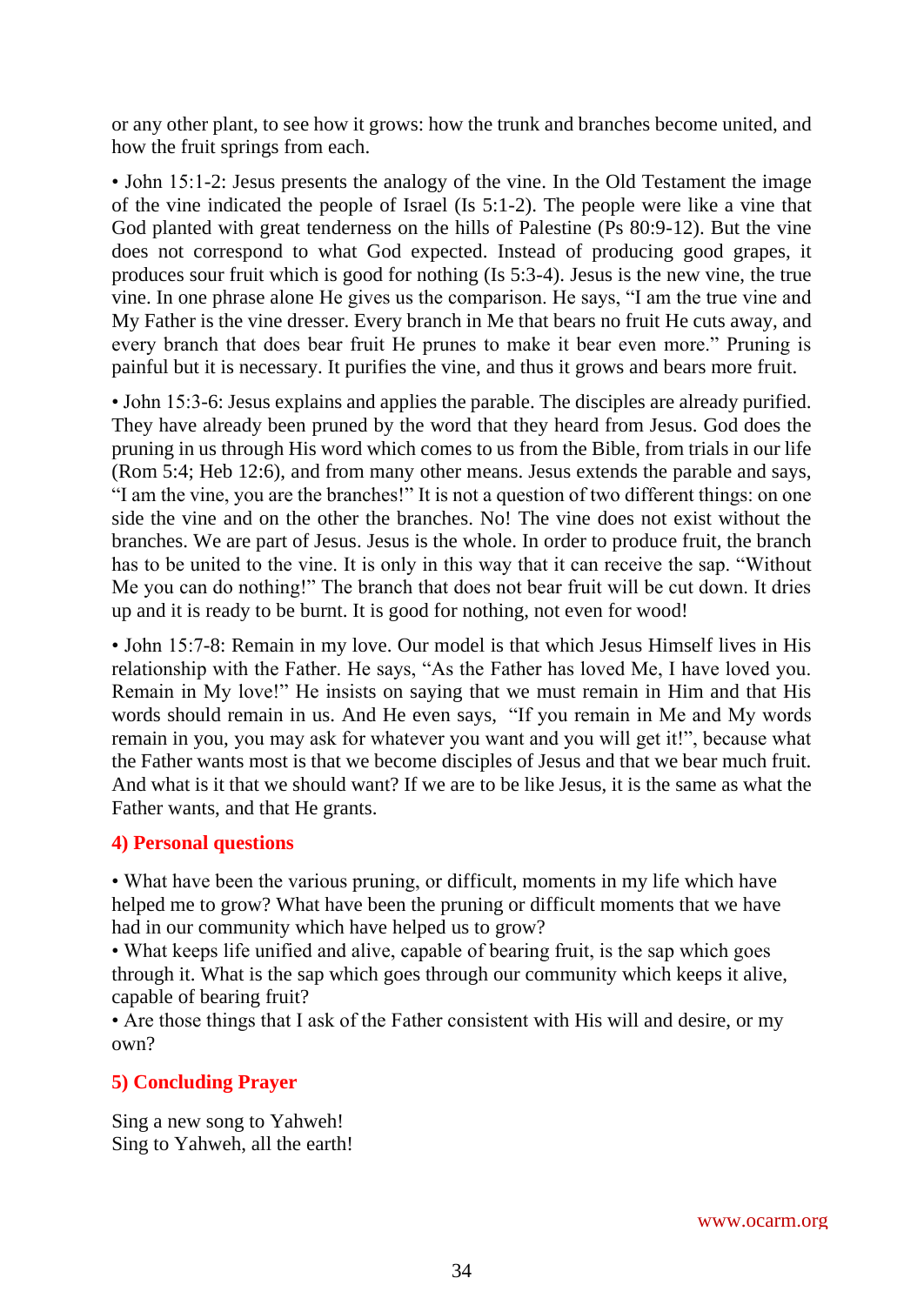Sing to Yahweh, bless His name! Proclaim His salvation day after day. (Ps 96:1-2)

### **Lectio Divina Thursday, May 14, 2020**

#### <span id="page-34-0"></span>**1) Opening prayer**

#### Lord God,

Your apostle Matthias was a witness to the life and death of Jesus Christ and to His glorious resurrection. May your people also today bear witness to the life of Your Son by living His life as best as they can, and radiating the joy of people who are rising with Him to a new and deeper life. We ask this through Christ our Lord.

### **2) Gospel Reading - John 15:9-17**

Jesus said to his disciples: "As the Father loves me, so I also love you. Remain in my love. If you keep my commandments, you will remain in my love, just as I have kept my Father's commandments and remain in his love. "I have told you this so that my joy might be in you and your joy might be complete. This is my commandment: love one another as I love you. No one has greater love than this, to lay down one's life for one's friends. You are my friends if you do what I command you. I no longer call you slaves, because a slave does not know what his master is doing. I have called you friends, because I have told you everything I have heard from my Father. It was not you who chose me, but I who chose you and appointed you to go and bear fruit that will remain, so that whatever you ask the Father in my name he may give you. This I command you: love one another."

#### **3) Reflection**

#### **• Today is the Feast of the Apostle Matthias.**

• John 15:9-11: *Remain in My love, the source of perfect joy.* Jesus remains in the love of the Father observing the commandments that He received from Him. We remain in the love of Jesus observing the commandments that He has left for us. And we should observe them in the same measure in which He observed the commandments of the Father: *"If you keep My commandments you will remain in My love, just as I have kept My Father's commandments and remain in His love. I*n this union of love of the Father and of Jesus is found the source of true joy: "*I have told you this so that My own joy may be in you and your joy be complete."*

• John 15:12-13: *To love one another as He has loved us.* The commandment of Jesus is only one: to love one another as He has loved us! (Jn 15:12) Jesus surpasses the Old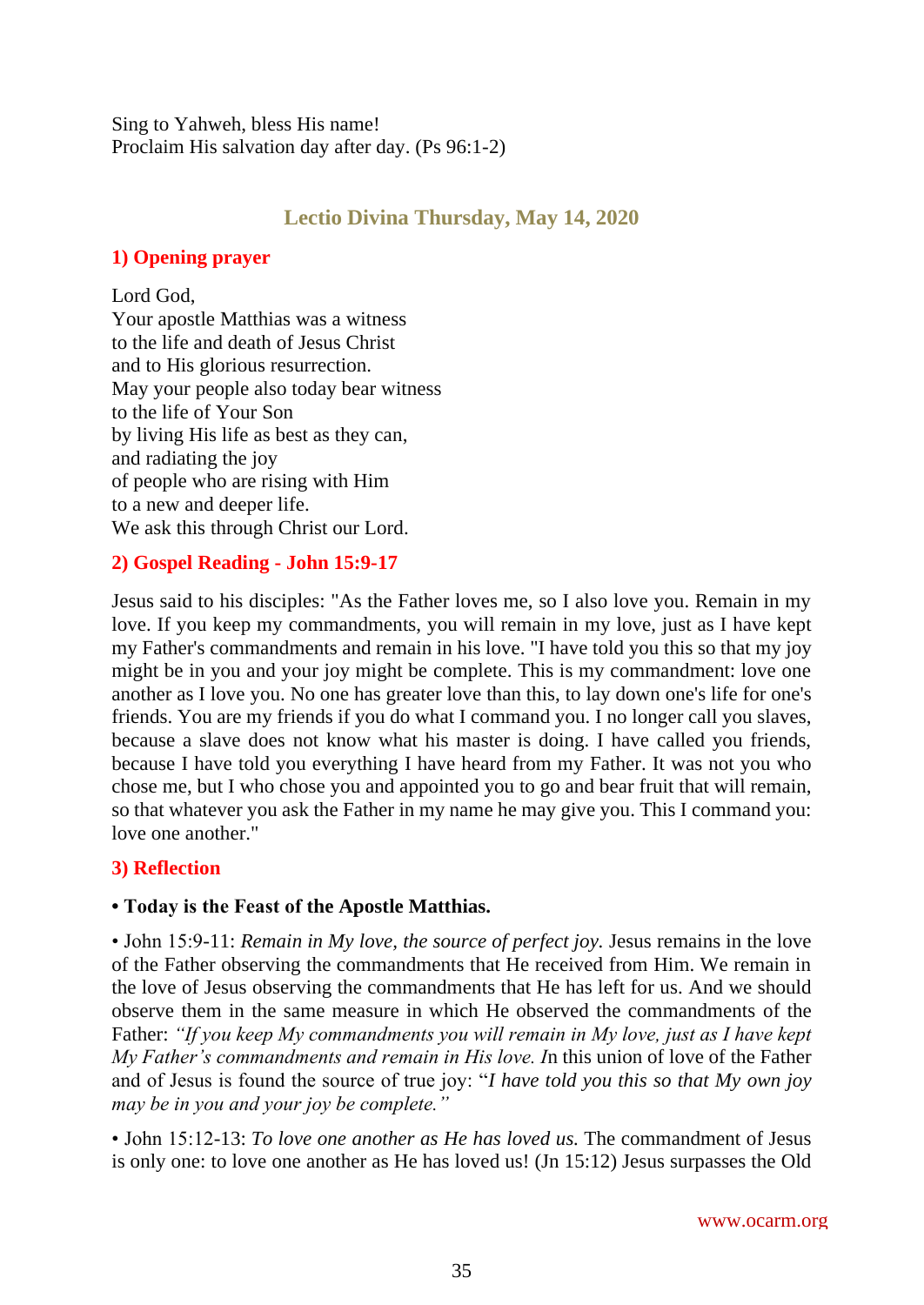Testament. The ancient criterion was the following: "You shall love your neighbor **as yourself" (**Lev 18:19). The new criterion is this: "Love one another **as I have loved you."** It is the phrase that we sing even today and which says, "There is no greater love than to give one's life for one's brother!"

• John 15:14-15: *Friends and not servants. "You are My friends if you do what I command you,* "that is, the practice of love to the point of total gift of oneself! Immediately Jesus presents a very high ideal for the life of His disciples. He says, "*I shall no longer call you servants, because a servant does not know his master's business. I call you friends because I have made known to you everything I have learned from My Father!"* Jesus no longer had any secrets for His disciples. He tells us everything that He has heard from the Father! Behold the wonderful ideal of life in community: to reach a total transparency, to the point of not having any secrets among us and to have full trust in one another, to be able to speak about the experience of God that we have and of life, and thus, be able to enrich one another. The first Christians succeeded in reaching this ideal after many years: *"they had one only heart and one only soul"* (Acts 4:32; 1:14; 2:42-46).

This statement of Jesus is also a reminder of what it means to believe in Him and be saved (Jn 3:16). To believe is not an idle thought or a wish. It is an action – many actions. *"You are My friends if you do what I command you" means action. Some communities think that one is saved by just a thought on their part, and not doing what Jesus commanded. Love not only describes a relationship, it is also an action verb!*

• John 15:16-17: *Jesus has chosen us.* We have not chosen Jesus. He met us, called us, and entrusted a mission to us to go and bear fruit - a fruit which lasts. We need Him, but He also chooses to need us and our work in order to be able to continue to do today for the people as He did for the people of Galilee. The final recommendation: "*This is My commandment: to love one another!"*

# **4) For Personal Consideration**

• To love our neighbor as Jesus has loved us. This is the ideal of every Christian. What are my concrete and real actions that show this?

• Do I make distinctions and only love some, and others not so much?

• All that I have heard from the Father I make known to you. This is the ideal of community: to attain total transparency. How do I live this in my community, including family?

• Using concrete examples, what does Jesus command me to *do*? How much do I really do?

• Is Jesus' commandment only for certain people or certain parts of the day or week, or is it for all day, every day?

# **5) Concluding Prayer**

Praise, servants of Yahweh, praise the name of Yahweh. Blessed be the name of Yahweh, henceforth and for ever. (Ps 113:1-2)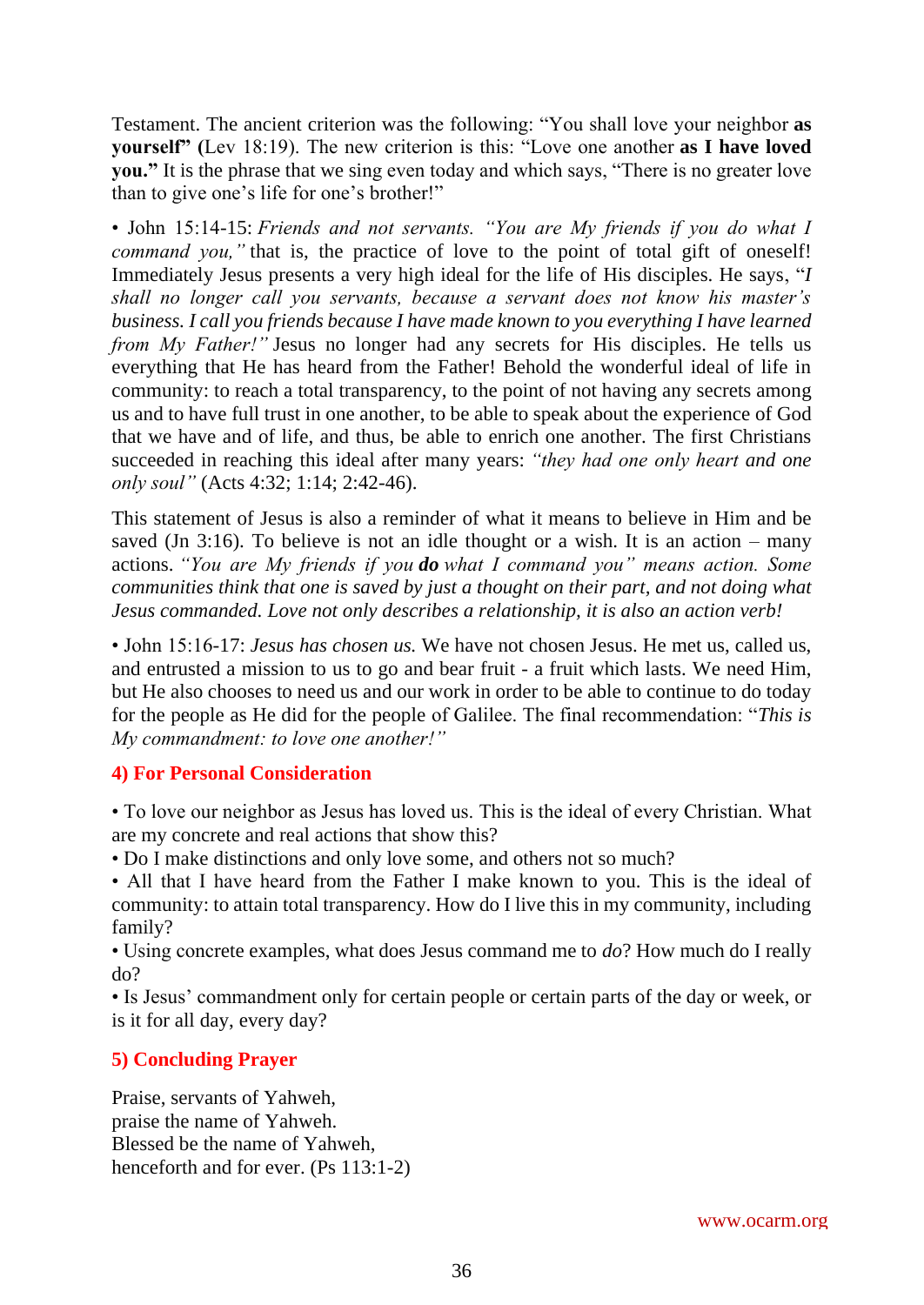# **Lectio Divina Friday, May 15, 2020**

### **1) Opening prayer**

Lord our God, loving Father, You have given us your Son Jesus Christ as the true vine of life and our source of strength. Help us to live His life as living branches attached to the vine, and to bear plentiful fruit of justice, goodness and love. Let our union with Him become visible in our openness to one another and in our unity as brothers and sisters, that He may be visibly present among us now and for ever.

## **2) Gospel Reading - John 15:12-17**

Jesus said to his disciples: "This is my commandment: love one another as I love you. No one has greater love than this, to lay down one's life for one's friends. You are my friends if you do what I command you. I no longer call you slaves, because a slave does not know what his master is doing. I have called you friends, because I have told you everything I have heard from my Father. It was not you who chose me, but I who chose you and appointed you to go and bear fruit that will remain, so that whatever you ask the Father in my name he may give you. This I command you: love one another."

#### **3) Reflection**

• Today Gospel of John 15:12-17: Jesus defines His relationship with the disciples and gives His final commandment to them. Let us take some of the points considered that day.

• John 15:12-13: To love one another as He has loved us. The commandment of Jesus is only one: "to love one another as I have loved you!" (Jn 15:12) Jesus exceeds the Old Testament. The ancient criteria was the following: "You shall love your neighbor as yourself" (Lv 18:19). The new criteria is this: "Love one another as I have loved you." It is the sentence that we sing even today and which says, "There is no greater love than to give one's life for one's brother!"

• John 15:14-15: Friends and not servants. You are My friends if you do what I command you," that is, the practice of love to the point of total gift of oneself! Immediately Jesus presents a very high ideal for the life of His disciples. He says, "I shall no longer call you servants, because a servant does not know his master's business. I call you friends because I have made known to you everything I have learned from My Father!" Jesus no longer held any secrets from His disciples. He tells us everything that He has heard from the Father! Behold the wonderful ideal of life in community: to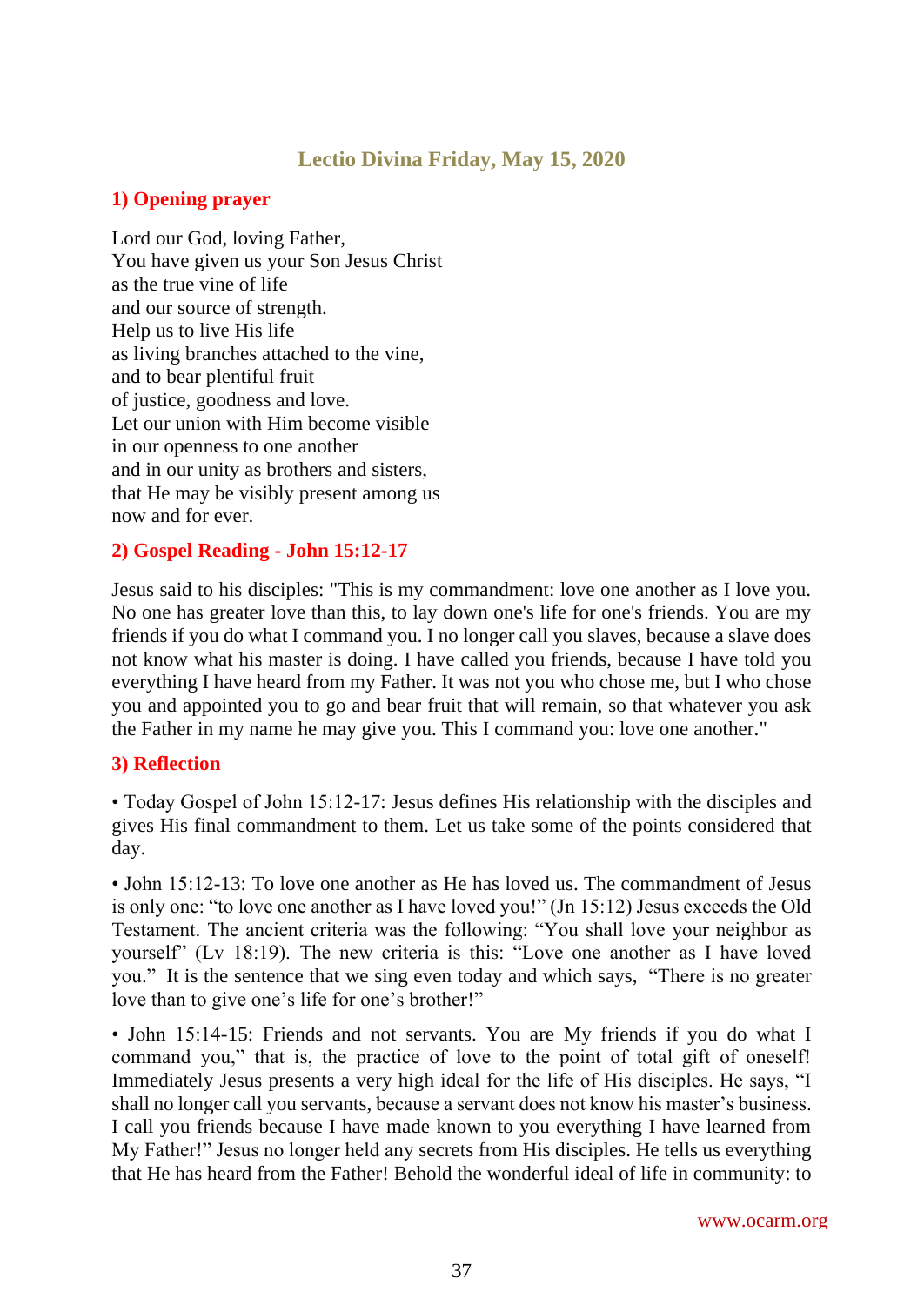reach a state of total transparency to the point of not having any secrets among us and to have full trust in one another. Being able to enrich one another by speaking about the experience of God that we have. The first Christians succeeded in reaching this ideal after many years: "They had one only heart and one only soul" (Acts 4:32; 1:14; 2:42- 46).

• John 15:16-17: Jesus has chosen us. We have not chosen Jesus. He met us, called us and entrusted a mission to us to go and bear fruit, and a fruit which lasts. We need Him, but He also wants to need us and our work in order to be able to continue to do today for the people what He did for the people of Galilee. This is My commandment: love one another!"

### **4) For Personal Consideration**

• To love our neighbor as Jesus has loved us. This is the ideal of every Christian. He showed this not only by dying for us, but by devoting His life to helping us to know and find God the Father. Do I love as Jesus loved and devote my life in the same way?

• All that I have heard from the Father I make it known to you. This is the ideal of the community: total transparency. How do I live this in my community, which can be family, parish, neighborhood or religious order?

• Jesus called them "friends" and told them to love one another. Do I make distinctions, rather than considering all equally, among those in my community whom I should call "friends"? How do I respond or accept it when I am treated differently than another "friend" in my community?

## **5) Concluding Prayer**

My heart is ready, God, my heart is ready; I will sing, and make music for You. Awake, my glory, awake, lyre and harp, that I may awake the dawn. (Ps 57:7-8)

## **Lectio Divina Saturday, May 16, 2020**

## **1) Opening prayer**

Lord our God; it is good to live in the friendship of Your Son Jesus Christ. Make us realize that also in this love we are committed to Him and share with Him for better or for worse, in misunderstanding and contradiction as well as in joy and intimacy. Help us to rejoice even when treated with indifference or ridicule on account of Him, for it means that He is still with us who is our Lord forever.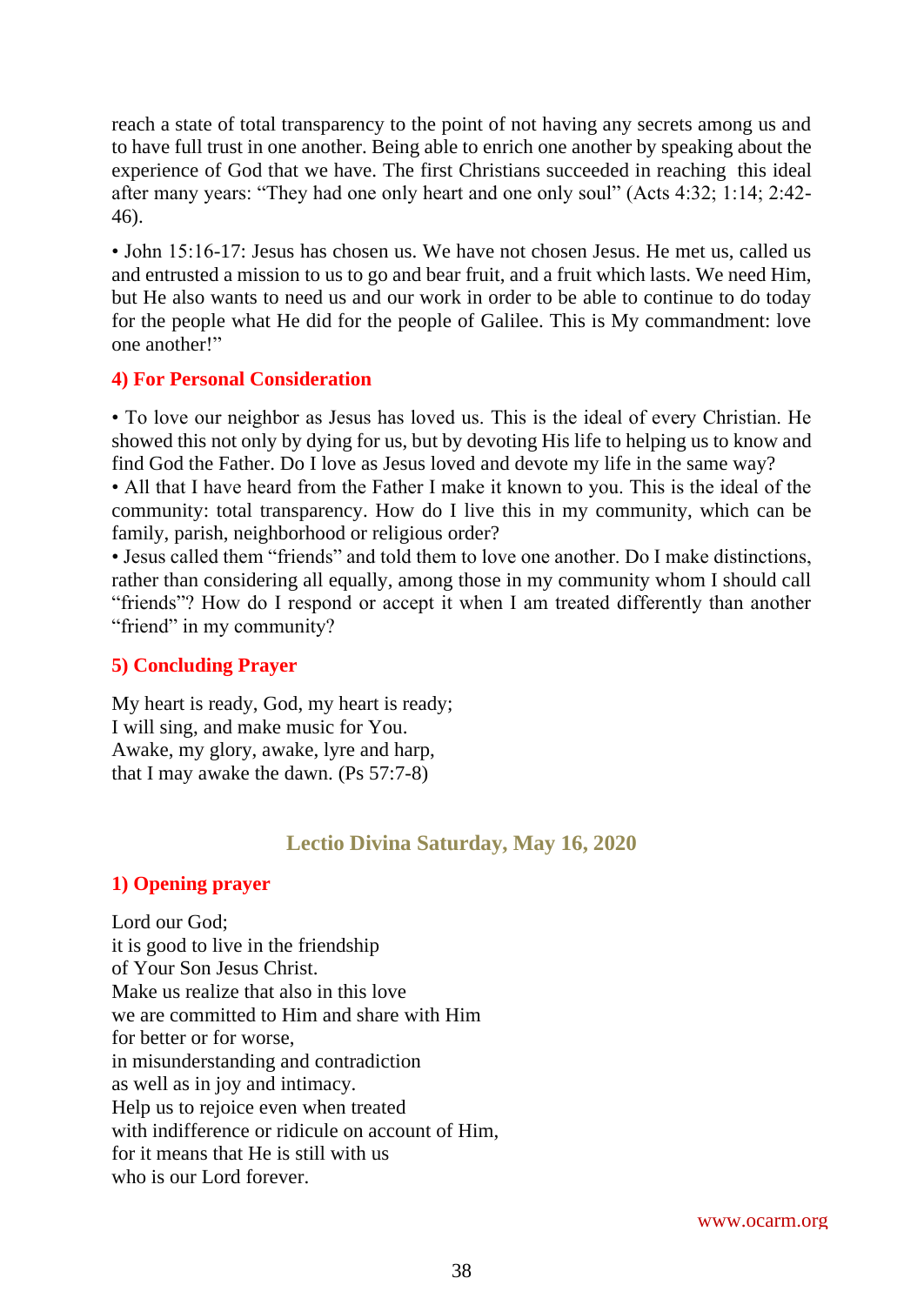## **2) Gospel Reading - John 15:18-21**

Jesus said to his disciples: "If the world hates you, realize that it hated me first. If you belonged to the world, the world would love its own; but because you do not belong to the world, and I have chosen you out of the world, the world hates you. Remember the word I spoke to you, 'No slave is greater than his master.' If they persecuted me, they will also persecute you. If they kept my word, they will also keep yours. And they will do all these things to you on account of my name, because they do not know the one who sent me."

## **3) Reflection**

• John 15:18-19: The hatred of the world. "If the world hates you, you must realize that it hated Me before it hated you." The Christian who follows Jesus is called to live in a way that is contrary to society. In a world organized according to the egoistic interests of people and groups, Christians seek to live and radiate the love which will be crucified. This was the destiny of Jesus. This is why, when a Christian is praised by the power of this world and is exalted as a model for all by mass media, it is good to not trust that too much. "If you belonged to the world, the world would love you as its own; but because you do not belong to the world, because My choice of you has drawn you out of the world, that is why the world hates you." It was Jesus' choice which separated us. If we base ourselves on this vocation of Jesus, we will have the strength to suffer persecution and to have joy in spite of the difficulties.

• John 15:20: The servant is not greater than his master. "A servant is not greater than his master. If they persecuted me, they will persecute you; if they kept My word they will keep yours as well." Jesus had already insisted on this same point in the washing of the feet (Jn 13:16) and in the discourse on the mission (Mt 10:24-25). It is this identification with Jesus throughout the centuries that has given so much strength to people to continue the journey, and has been a source of mystical experience for many saints and martyrs.

• John 15:21: Persecution on account of Jesus. "But it will be on My account that they will do all this to you, because they do not know the One who sent Me." The repeated insistence of the Gospel in recalling those words of Jesus which can help the communities understand the reason for persecutions is evidence that our brothers and sisters of the first communities did not have an easy life. From the persecution of Nero after Christ, up to the end of the first century, they lived knowing that they could be persecuted, accused, imprisoned and killed at any moment. The force which sustained them was a certainty that God was with them.

## **4) Personal questions**

• Does the world love me? Do others love me as one who goes along with the values, expectations, and priorities of the world, or as one who sets a higher example according to Jesus?

• How do I respond to persecution from others? Is it a way to offer leadership in love to others, or do I shrink from it and conform to expectations?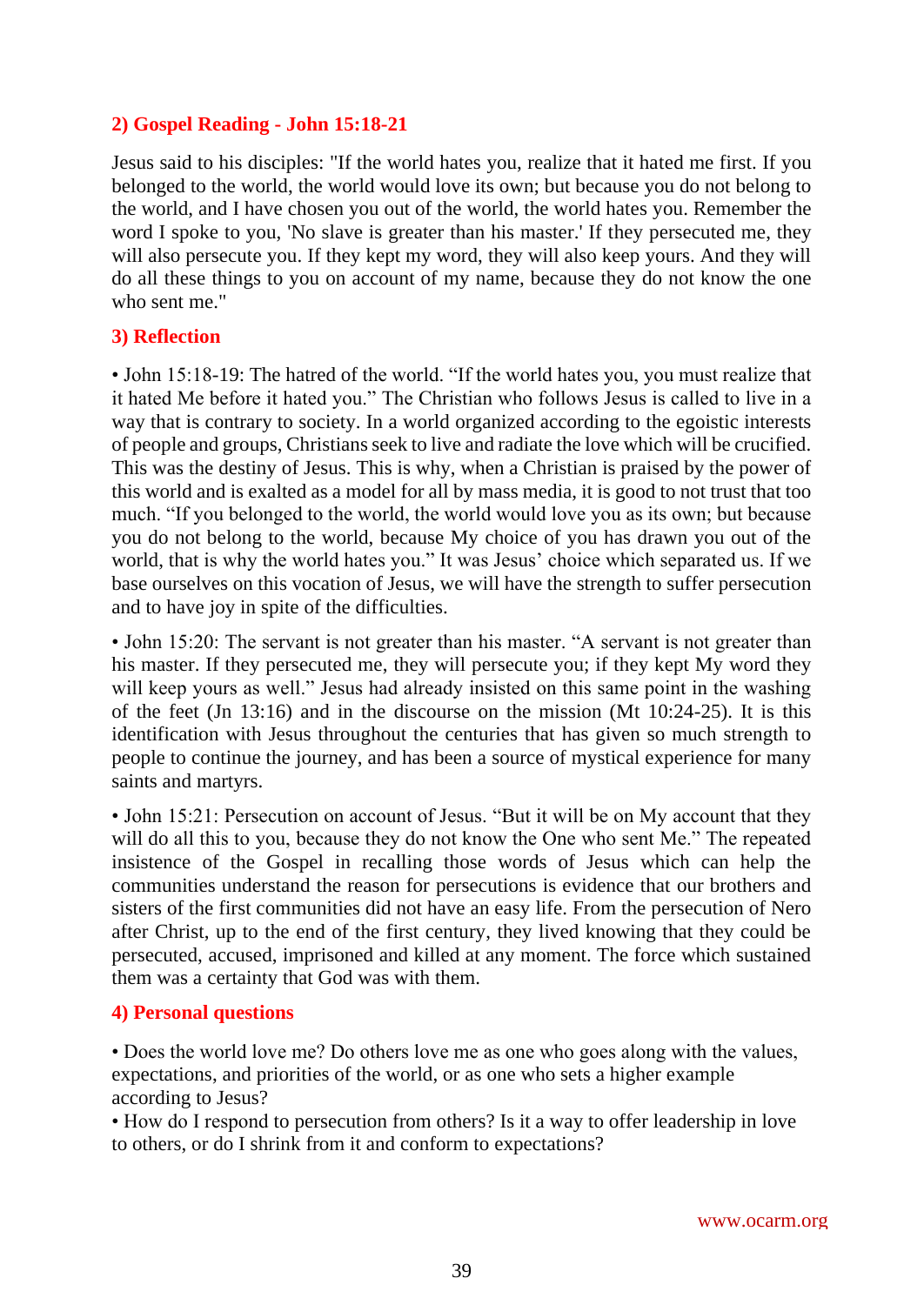• At times when others persecute me, is it because I am truly showing love and the will of the Father to others, or am I behaving even worse than society expects?

### **5) Concluding Prayer**

For Yahweh is good, His faithful love is everlasting, His constancy from age to age. (Ps 100:5)

## **Lectio Divina Sunday, May 17, 2020**

*The promise of the Spirit The commandments as the way of love in Christ John 14: 15-21*

#### **1. Opening prayer**

Father, Christ your Son is already pleading for us, but through your Word, which is life for us, you also grant us the grace of opening our hearts to you in deep, intense, true and enlightened prayer. Send us the Consoler, the Spirit of truth, not only that he may dwell beside us, but that he may always dwell within our hearts. He is the fire of love that unites you with Jesus, the kiss that you exchange always. Grant that, through your Word, we too may enter into this love and live by it. Touch our spirit, our mind and all our being that we may welcome the commandments, hidden in these few verses; that we may keep them, that is, live them fully and in truth in your presence and that of our brothers and sisters. Amen.

## **2. Reading**

#### **a) To place the passage in its context:**

These verses lead us to the holy place where Jesus celebrates the last supper with his disciples: the place of his revelation, of his glory, of his teaching and of his love. Here, we too are invited to sit at table with Jesus, to lean on his chest, receive his commandment and thus prepare ourselves to enter with Him into his Passion and resurrection. After the passage of 13: 1-30, which tells us of the actions, words and feelings of Jesus and of those with him during the paschal meal, in 13: 31 we hear the words of the great last discourse of Jesus, which ends with the priestly prayer of chapter 17. Here, then, we are still at the beginning. In 14: 1-



14 Jesus presented and offered himself as the way to the Father, whereas in these few verses he introduces the promise to send the Holy Spirit, as Consoler, as sure presence, but also the promise of the coming of the Father and of himself in the depths of the disciples who, through faith, will have believed in him and kept his commandments.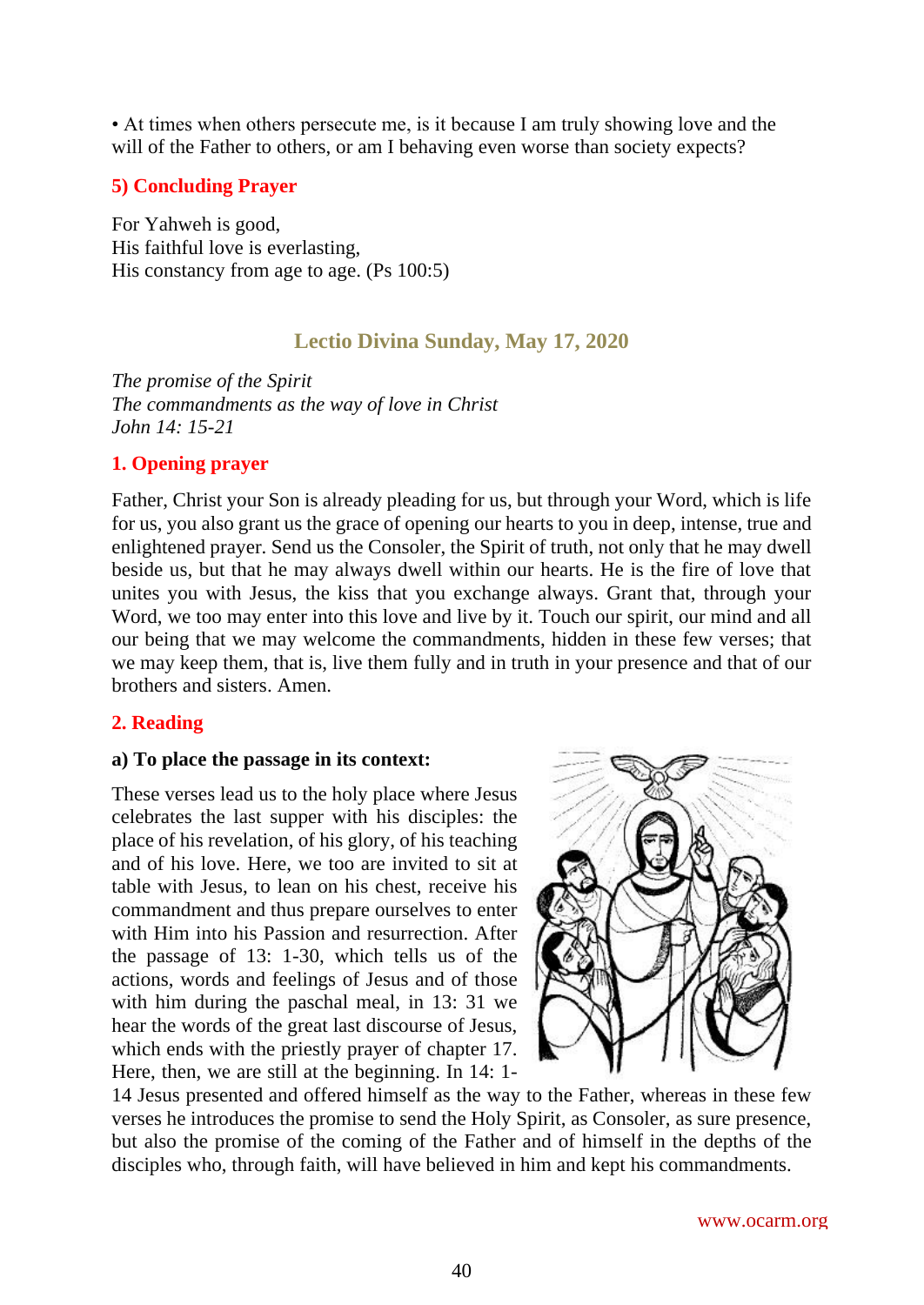## **b) To help us in the reading of the passage:**

**vv. 15-17:** First, Jesus clarifies to his disciples that for Him, love, if it is to be true love, must absolutely mean also the observance of his commandments. In brief, He wants to tell us that if we do not keep the commandments then there is no love; this is an essential and indispensable consequence, which reveals whether we really do love or only deceive ourselves that we love. Jesus also says that the gift of the Holy Spirit from the Father is the fruit of this love and observance that give rise to the prayer of Jesus, thanks to which we can receive the Spirit. Jesus explains that the Spirit is the Consoler, the Spirit of truth, the One whom the world does not see, does not know, but whom the disciples will see and know, the One who dwells with them and in them.

**vv. 18-20:** Jesus promises his coming, his return, which is about to happen in his resurrection. He says that he will no longer appear in his passion, death and burial, but that he will reappear to his disciples, who will see him, because he is the resurrection and the life. He also reveals his relationship with the Father and invites them and us into that relationship; in fact, he says that we shall know, that is we shall experience this relationship in our depths. Jesus and no one else could ever promise a greater consolation than this.

**v. 21:** Here Jesus' discourse includes everyone; he moves from the "you" of his disciples to the "anyone" who begins to love him, enter into a relationship with him and follow him. That which took place for the disciples, the first chosen ones, takes place for anyone who believes in him. Here Jesus opens to us and to all his relationship of love with the Father, because by remaining in Christ, we too are known and loved by the Father. Finally, Jesus promises again his love for anyone who loves him and the revelation of himself, that is, a permanent manifestation of his love for us.

## **c) The text:**

15 If you love me you will keep my commandments. 16 I shall ask the Father, and he will give you another Paraclete to be with you for ever, 17 the Spirit of truth whom the world can never accept since it neither sees nor knows him; but you know him, because he is with you, he is in you. 18 I shall not leave you orphans; I shall come to you. 19 In a short time the world will no longer see me; but you will see that I live and you also will live. 20 On that day you will know that I am in my Father and you in me and I in you. 21 Whoever holds to my commandments and keeps them is the one who loves me; and whoever loves me will be loved by my Father, and I shall love him and reveal myself to him.'

## **3. A moment of prayerful silence**

so that the Word of God may enter into us and enlighten our life.

## **4. Some questions**

**a)** This passage begins and ends with the same words: the proclamation and invitation to love the Lord. I know that, through this lectio divina, he wants to prepare me for a powerful meeting with love; perhaps I am frightened a little, I know that I am not used to this, perhaps I am ashamed, perhaps I feel superior towards these sugary words. But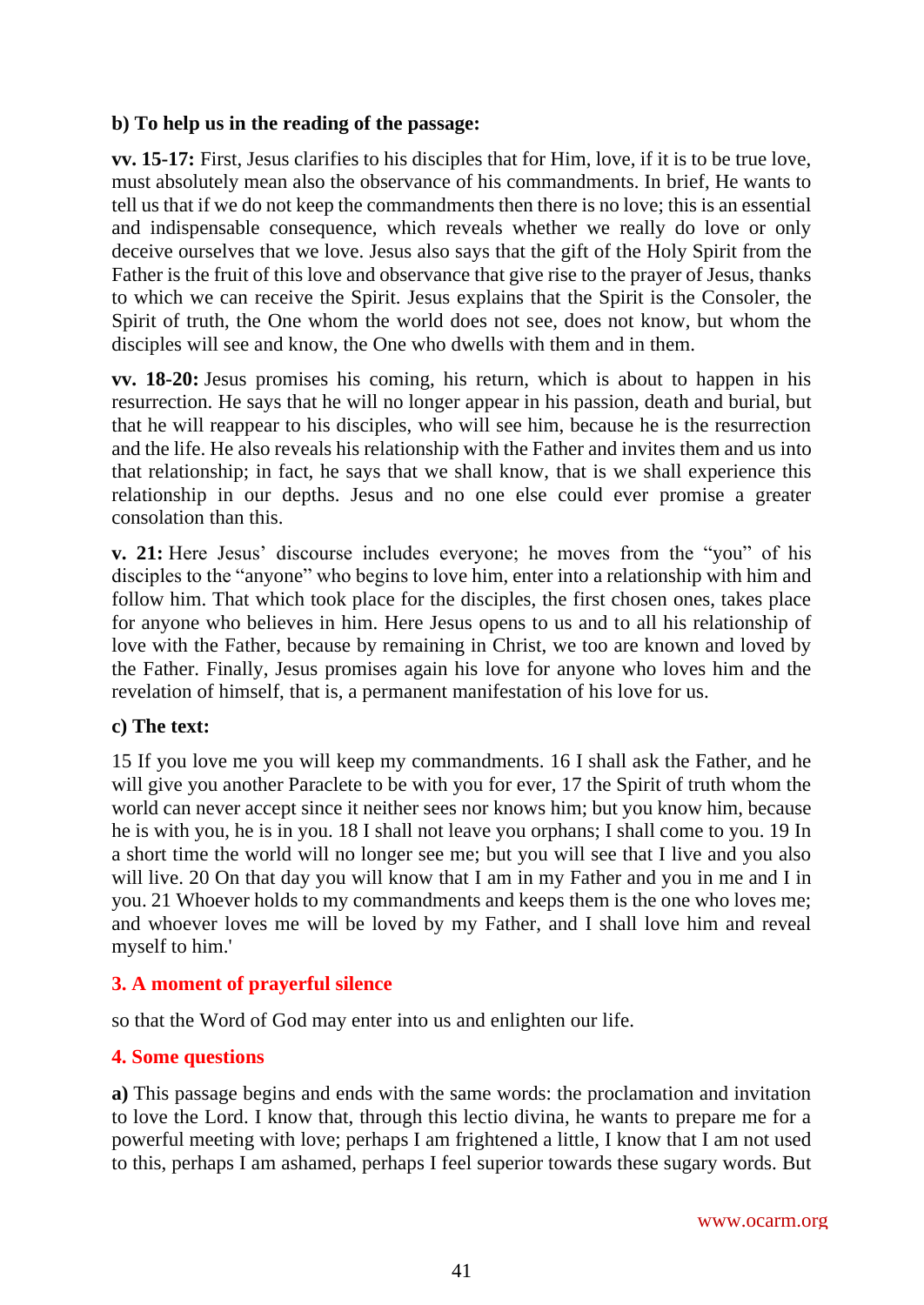he insists and keeps on repeating only this, only Love. So what am I going to do? Am I going to stay and enter into this relationship, so involved, so upsetting? Or shall I go away, run away, because I am afraid, because I don't feel like committing myself? Shall I choose Love, that is, this relationship, this confrontation, this exchange, this reciprocal giving, this giving of myself? Or shall I choose to be closed, remain alone in an absurd isolation of one who does not want to stay with his God and with his equals? Jesus says: "If you want"; He does not force. However, I know that he is waiting for me and has been so for a long time… why wait any longer?

**b)** I read and read again this passage, so that these words, so full of meaning, may be better imprinted on my mind and descend into my heart. I note that Jesus insistently says "you", when referring to his disciples, those then with him but also those of today, that is us, each one of us seen and looked at by Him with a unique, personal, unrepeatable love that cannot be given away or substituted. I know that I too am included in that "you", which seems generic but is not. I try to read again Jesus' words and allow myself to be involved more directly; I place myself face to face, eyes to eyes with Jesus and let him tell me all, using that "you" full of love, using my name that only he really knows…. If you love me, my Father will send you another Consoler; you know him; he dwells near you and will be within you; I shall not leave you an orphan, I shall come back to you; you will see me; you will live; you will know that I am in the Father and you in me and I in you.

**c)** Now we meet an important expression of Jesus, repeated twice: **"keep my commandments"**. This is an important and fundamental fact, because the authenticity of my love relationship with the Lord depends on it; if I do not keep his commandments, then I do not love him. But I try to ask myself more carefully what does the verb "keep" mean, which looks so cold, so distant. I find it for instance in Mt 27: 36, where we read that the soldiers kept watch over the crucified Jesus; it is then a matter of close and scrupulous watching, an untiring watchfulness. On the other hand in Jn 2: 10, it appears with the meaning of keeping in store, reserving, as Jesus says of the good wine kept until last. 2 Timothy 4: 7 uses the verb in that wonderful verse on faith: "I have fought the good fight, I have finished the course, I have kept the faith". This emphasises the effort, the great care used to safeguard and watch over that precious thing, faith. In Jn 17: 15, Jesus prays the Father to keep his own from the evil one, that is to preserve, protect, so that nothing and no one would harm or disperse them.

This is not simply a cold and external keeping of the commandments of God or of Jesus, but much more; this is a relationship of love, a being careful, protecting, keeping in life. Fundamentally it is realising that which I am told or asked, in my day to day life, every moment and in every situation.

## **5. A key to the reading**

The following are the people I meet in the passage: the Father, Jesus, the Spirit, the disciples, the world.

**The Father.** The presence of the Father immediately appears as the point of reference of Jesus, the Son. It is to the Father that he addresses his prayer. He says: "I will ask the Father". It is this very special and intimate contact that makes of Jesus the Son of his Father, that confirms him all the time as such. The relationship of love with the Father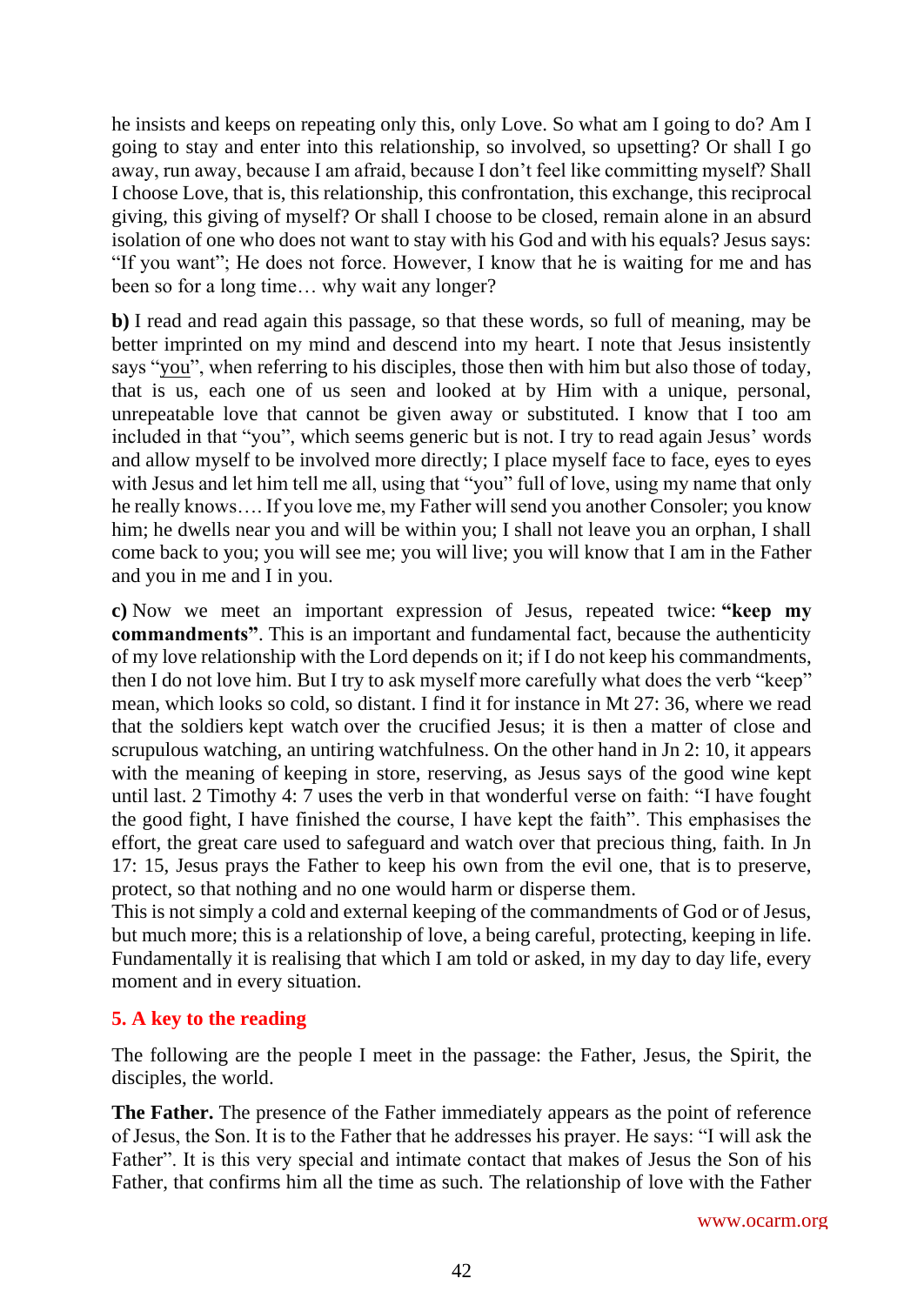is nourished and maintained by prayer at night, at different times during the day, in times of need, in requests for help, in suffering, in the most distressing trials. If we scan the Gospels several times, we shall find Jesus thus, deeply involved in a relationship with the Father through prayer. Here are some relevant passages: Mt 6: 9; 11, 25; 14: 23; 26: 39; 27: 46; Lk 21: 21ff; 6:12; 10: 21; 22: 42; 23: 34. 46; Jn 11: 41ff; 17: 1. I feel that this is also the way for me; Jesus followed this way in depth, leaving me his enlightened and certain footsteps so that I may have no fear in following him in a similar experience. I too am the child of the Father, I too can pray to him.

Immediately after this, Jesus shows us the Father as the One who gives. In fact, giving is the main characteristic of God, who is uninterrupted, measureless and countless gift to all and at all times. The Father is Love and Love gives itself, gives everything. It is not enough that he gave us Jesus, his beloved Son, he still wants to bless us with and offer us life by sending the Holy Spirit. Indeed it is written: "He who has not spared even his own Son but has delivered him for us all, how can he fail to grant us also all things with him?" (Rm 8: 32).

Still more: the Father loves us (Jn 14: 23; 16: 27)! And this love of his allows us to pass from death to life, from the sadness of sin to the joy of communion with Him, from the solitude of hatred to sharing, because the love of God inevitably takes us to the love of our brothers and sisters.

**Jesus the Son.** In these few verses, the figure and presence of Jesus appear forcefully and with enormous clarity. He is immediately seen as praying, the one who prays to the Father for us; he raises his hands in prayer for us, just as he raises them in oblation on the cross.

Jesus is the one who does not go away for ever, who does not leave us orphans, but who will come back: "I shall come back". If it seems as though he is absent, I must not despair, but go on believing in him because he will really come back. "It is true, I come quickly!" (Ap 22: 20). He will come back and, as he said, he will take us with him so that we may be where he is (Jn 14: 3).

Jesus is the living one forever, the conqueror of death. He is in the Father and in us, with an all-powerful force that nothing can ever destroy. He is in the Father, but also in us, he dwells in us, he stays with us; there is no possibility of true and full life for us other than that con-penetration of being which Jesus offers us. He says yes, always, and is never sorry for, nor does he ever withdraw from his commitment of love.

On the contrary! He loves us, as the Father loves us and reveals himself to us. He gives himself, offers himself, allowing us to know him, to experience him, to touch and taste him. But this is a revelation that is accompanied by love, as Paul says (2 Tim 4: 8).

**The Holy Spirit.** In this passage the Spirit of the Lord seems to be an emerging figure that embraces everything. He unites the Father to the Son, he brings the Father and the Son into the hearts of the disciples; he creates an indissoluble union of love, of being. He is called the Paraclete, that is the Consoler, the one who stays with us always, who will not leave us alone, abandoned, forgotten; he comes and gathers us from the four winds, from the dispersion and blows within us the strength for our return to the Father, to Love. Only he can work all this within us; he is the finger of God's hand who, to this day, writes on the sand of our hearts the words of a new covenant, which can never again be forgotten.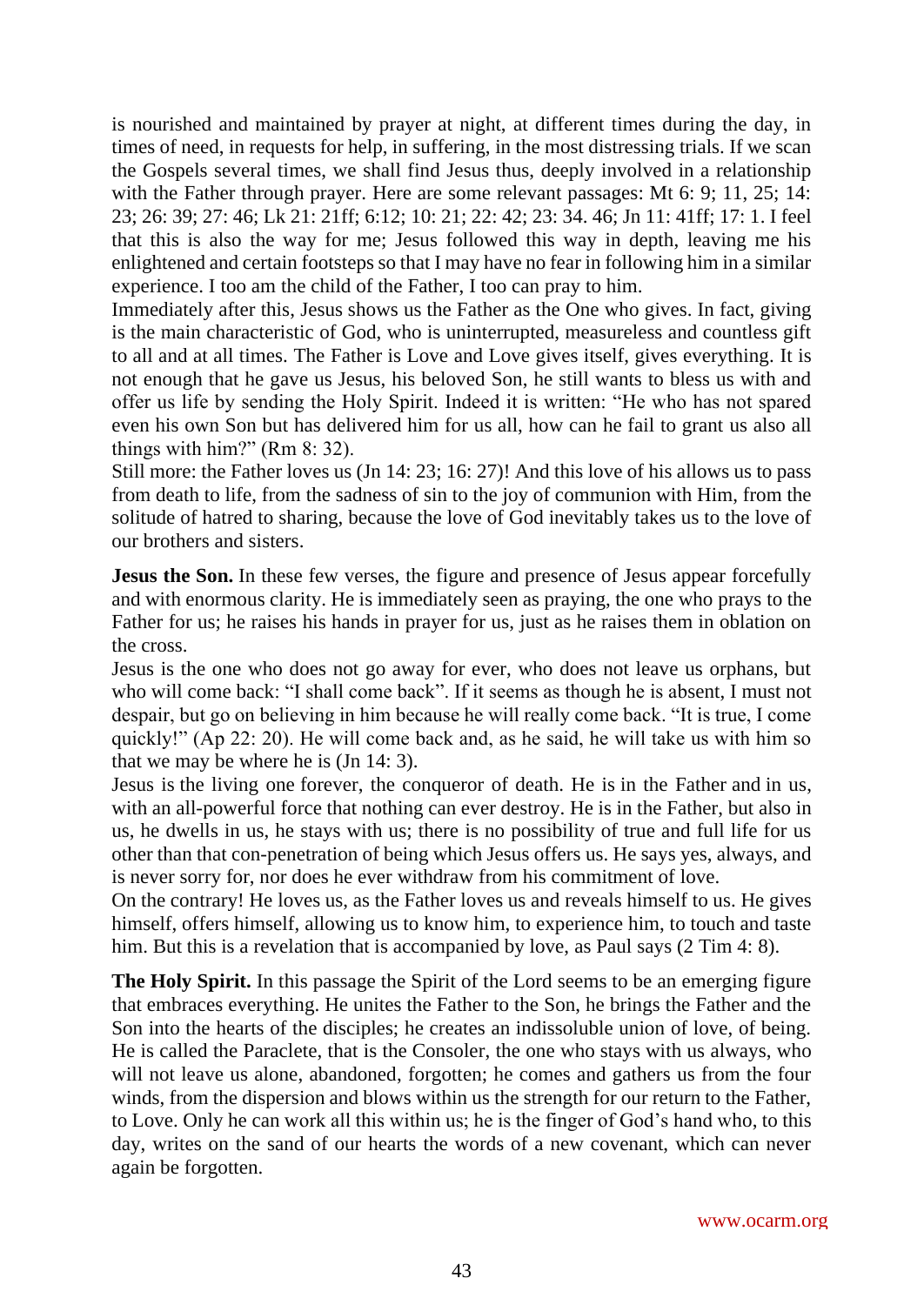He is the Spirit of truth, that is, of Jesus; in him there is no deceit, no falsehood, only the certain light of the Word of the Lord. He has built his dwelling place within us; he has been invited and goes from being close to us to being within us. He has become one with us, accepting this nuptial union, this fusion; he is all good, the friend of men and women, he is Love itself. That is why he gives himself thus, filling us with joy. Let us beware of making him sad, of sending him away, of substituting his presence with other presences, other covenants of love; we then would be the ones who would die, because no one could ever console us in his place.

**The Disciples.** The words Jesus addresses to his disciples are words that challenge me more directly, more forcefully; they are addressed to me, they impinge on my day to day life, they touch my heart, my thoughts, my most intimate desires. They challenge me to a true love that I must transform into concrete actions, keeping in mind the Word and the wish of the one I claim to love, the Lord. A love that can be verified by my observance of the commandments. The disciple, then, here appears as one who knows how to wait for his Lord on his return; at midnight, at cockcrow, or early in the morning? It does not matter; He will come back and so I must wait and be ready. What kind of love is it that will not wait, that will not watch, not protect?

The disciple is also one who knows; this is a knowledge given from above and which takes place in the heart, that is in one's most intimate being and personality, where we make decisions to act, where we comprehend reality, formulate our thoughts, see and love. This is knowledge in the biblical sense, born of a strong, long and intimate experience, from a deep union and from reciprocal giving. This happens between the Spirit and the true disciple of Jesus. An unstoppable ever expanding knowledge that leads us to Christ, to the Father, and places us within their eternal and infinite communion of love: "You will know that I am in the Father and you in me and I in you". The disciple is also someone who lives, who is in, that is within, in an unbreakable union with his Lord; it is not a superficial, distant, spasmodic union, but is always within the relationship of love. The disciple goes willingly, goes and comes back, allows him/herself to be held, entertained. And so realises the word of the Gospel: "Whoever loves me will be loved by my Father".

The disciple of Jesus, in fact, is one who is loved, one chosen, from the beginning and forever.

**The World.** The passage says little about the world, which we know to be very important in the writings of John: the world cannot receive the Spirit, because it cannot see or know him. The world is immersed in darkness and error; it does not see or know and cannot experience the love of God. The world stays at a distance, turns its back, closes itself and goes away. The world repays with hatred the love that the Lord has for it: the Father has so loved the world that he gave his only Son. Perhaps we too must also love the world, created by God; love it by uniting ourselves to the offering, the sacrifice of Jesus for it.

Could it not be precisely thus, in Christ's offering, that we come to our full and brilliant truth as children of the Father, as disciples, as lovers? Is not this the end of this lectio divina, of this meeting with Christ, with the Father and the Spirit? Maybe it is really thus; we must come to the fullness of love, which is the keeping of the commandments and especially the one commandment of Jesus: love as I have loved you.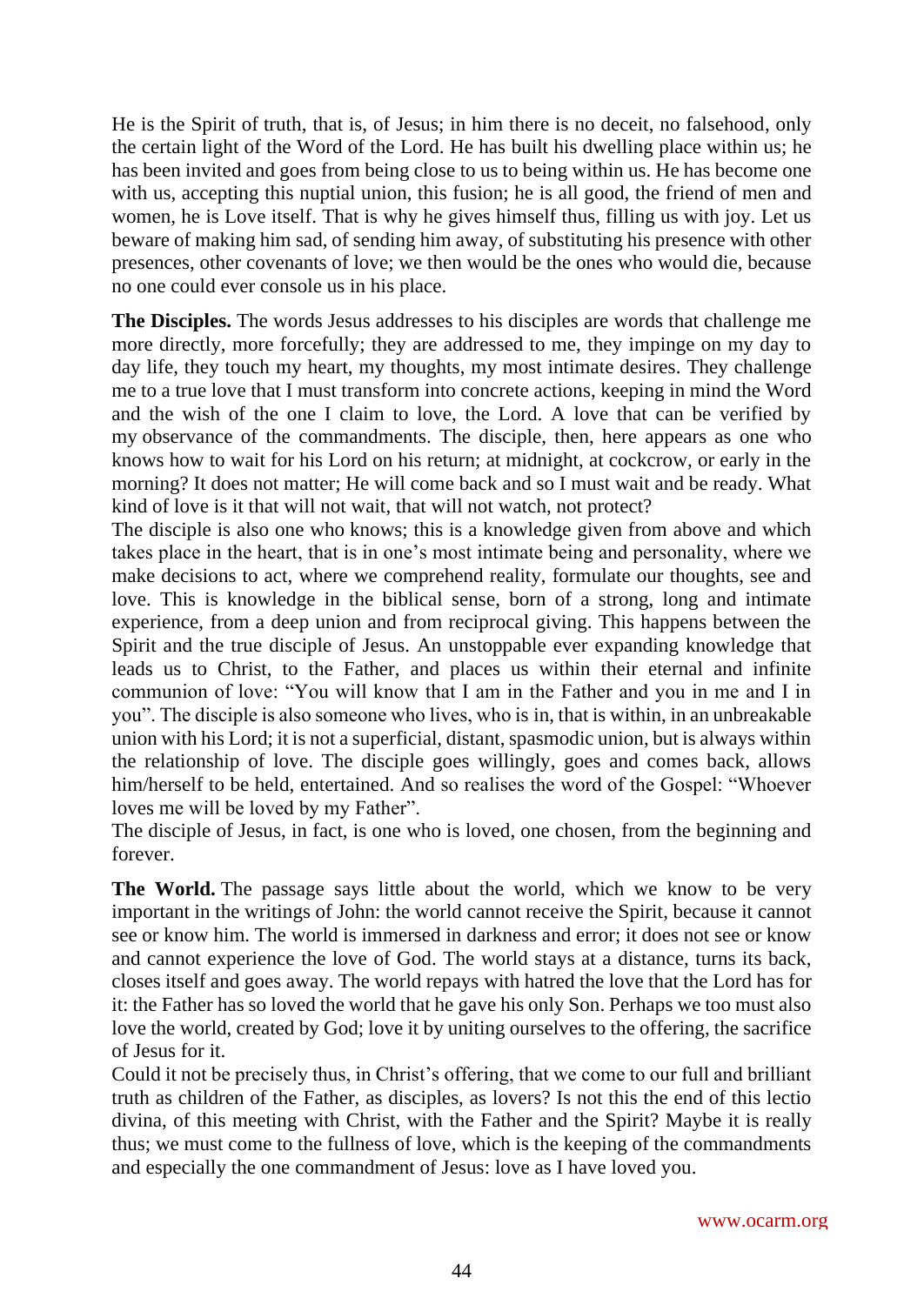## **6. A moment of prayer: Psalm 22**

#### **Ref. You are with me, Lord, there is nothing I want!**

Yahweh is my shepherd, I lack nothing. In grassy meadows he lets me lie. By tranquil streams he leads me to restore my spirit. He guides me in paths of saving justice as befits his name.

Even were I to walk in a ravine as dark as death I should fear no danger, for you are at my side. Your staff and your crook are there to soothe me.

You prepare a table for me under the eyes of my enemies; you anoint my head with oil; my cup brims over.

Kindness and faithful love pursue me every day of my life. I make my home in the house of Yahweh for all time to come.

### **7. Closing prayer**

Lord, you fill me with your love; I abound with joy and deep peace. Through your Word, You have loved me much during this meeting. You have given yourself to me fully; you have neglected nothing in me, my person, my whole life history. Lord, I am because you are; you are with me, within me. Today you have given me a new birth from above, you have renewed me; I know, I see, I feel your own life in me. This is a real Paschal, a true passing from death to life. Thank you, Lord, for your inexpressible love, which covers me, overpowers me and yet relieves and uplifts me!

Lord, I leave behind here my empty, useless, incapable jar and run into the city to call my friends, those whom you love, to tell them: Come you too that you may know Love! Lord, one final thing: let me never betray you. If Love is not freely given, shared, then it fades into the distance, disappears, becomes sick and lonely. Please help me that I may be love.

## **Lectio Divina Monday, May 18, 2020**

#### **1) Opening prayer**

Lord our God, if we really believe in You and in Your Son, we cannot but be witnesses. Send us Your Spirit of strength, that we may give no flimsy excuses for not standing up for You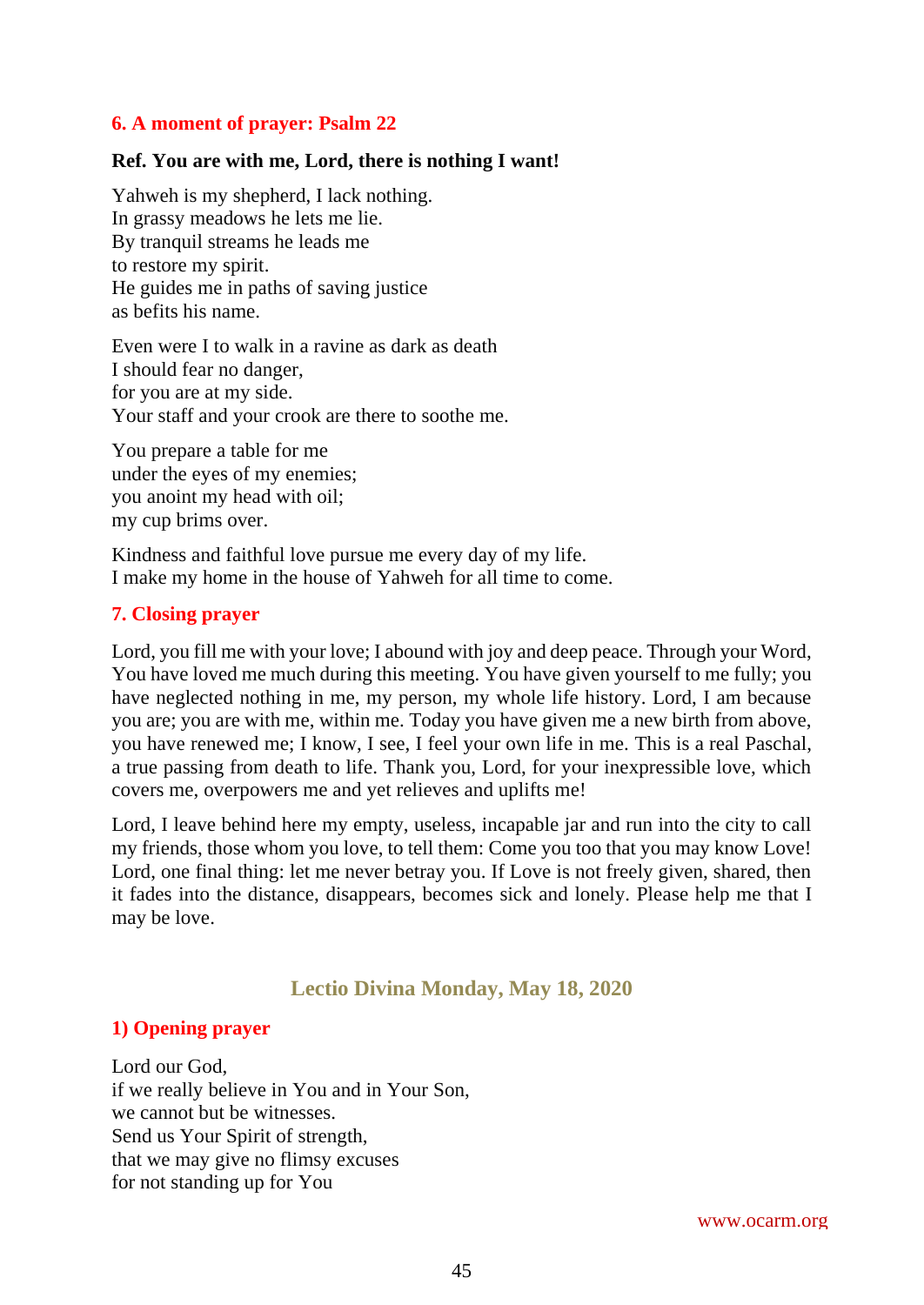and for the love and rights of our neighbor. Make us only afraid of betraying You and people and of being afraid to bear witness. We ask You this through Christ our Lord.

## **2) Gospel Reading - John 15:26-16:4a**

Jesus said to his disciples: "When the Advocate comes whom I will send you from the Father, the Spirit of truth who proceeds from the Father, He will testify to me. And you also testify, because you have been with me from the beginning. "I have told you this so that you may not fall away. They will expel you from the synagogues; in fact, the hour is coming when everyone who kills you will think he is offering worship to God. They will do this because they have not known either the Father or me. I have told you this so that when their hour comes you may remember that I told you."

## **3) Reflection**

• In chapters 15 to 17 of the Gospel of John, the horizon extends beyond the historical moment of the Last Supper. Jesus prays to the Father, "I pray not only for these but also for those who through their teaching will come to believe in Me" (Jn 17:20). In these chapters, there is constant reference to the action of the Spirit in the life of the communities after Easter.

• John 16:26-27: The action of the Holy Spirit in the life of the community. The first thing that the Spirit does is to give witness to Jesus: "He will be My witness." The Spirit is not a spiritual being without a definition. No! He is the Spirit of Truth who comes from the Father, will be sent by Jesus Himself, and introduces us to the complete truth (Jn 16:13). The complete truth is Jesus Himself: "I am the Way, the Truth and the Life!" (Jn 14:6). At the end of the first century, there were some Christians who were so fascinated by the action of the Spirit that they no longer looked at Jesus. They affirmed that now, after the Resurrection, it was no longer necessary to look at Jesus of Nazareth, the one "who comes in the flesh." They withdrew from Jesus and remained only with the Spirit. They said, "Jesus is anathema!" (1 Cor 12:3). The Gospel of John takes a stand and does not permit the action of the Spirit to be separated from the memory of Jesus of Nazareth. The Holy Spirit cannot be isolated with an independent greatness, separated from the mystery of the Incarnation. The Holy Spirit is inseparably united to the Father and to Jesus. He is the Spirit of Jesus that the Father sends to us, that same Spirit that Jesus has gained with His death and Resurrection. And we, receiving this Spirit in Baptism, should be the prolongation of Jesus: "And you too will be witnesses!" We can never forget that precisely on the eve of His death Jesus promises the Spirit, in the moment when He gave Himself for His brothers. Today, the Charismatic Movement insists on the action of the Spirit and does much good, but it should always insist on more. It should also insist on affirming that it is the Spirit of Jesus of Nazareth, who out of love for the poor and the marginalized was persecuted, arrested and condemned to death. Precisely because of this, He has promised us His Spirit in such a way that we, after His death, continue His action and are for humanity the revelation of the preferential love of the Father for the poor and the oppressed.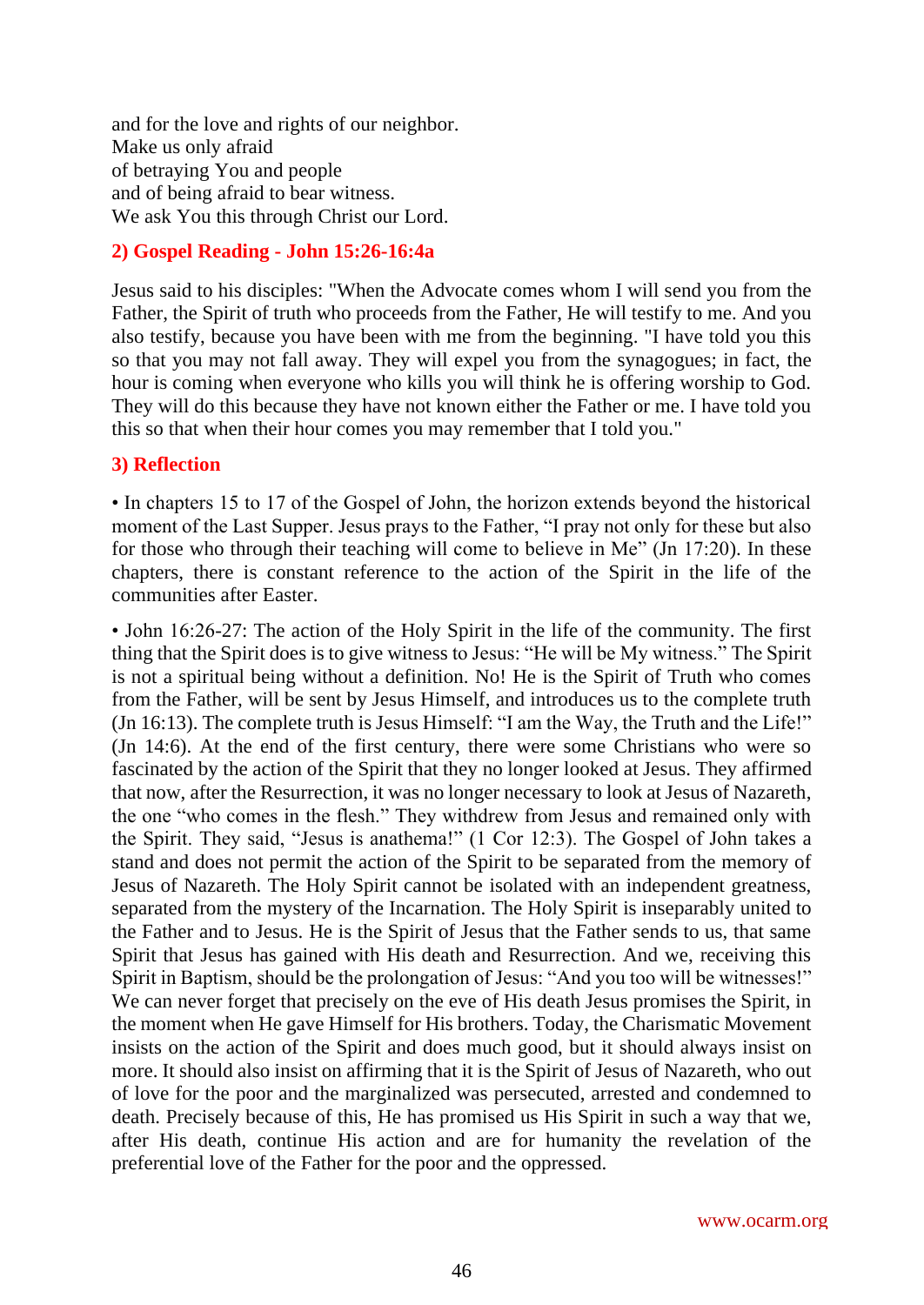• John 16:1-2: Do not be afraid. The Gospel tells us that to be faithful to Jesus will lead us to difficulties. The disciples will be excluded from the Synagogue. They will be condemned to death. The same thing that happened to Jesus will happen to them. This is why at the end of the first century, there were people who, in order to avoid persecution, diluted or watered down the message of Jesus transforming it into a Gnostic message: vague, without any definition, and which did not contradict the ideology of the Empire. To them is applied what Paul said: "They are afraid of the cross of Christ" (Gal 6:12). John himself, in his letter, will say concerning them, "There are many deceivers at large in the world, refusing to acknowledge Jesus Christ as coming in human nature (He became man). They are the Deceiver; they are the Antichrist!" (2 Jn 1:7). Thomas' demand: "Unless I can see the holes that the nails made in His hands and can put my finger into the holes they made, and unless I can put my hand into His side, I refuse to believe." (Jn 20:25) is another variant. The Risen Christ who promises to give us the gift of the Spirit is Jesus of Nazareth who continues to have, even now, the signs of torture and of the cross on His risen Body.

• John 16:3-4: They do not know what they do. They do all these things "because they have never known either the Father or Me." These people do not have a correct image of God. They have a vague image of God, in the heart and in the head. Their God is not the Father of Jesus Christ who gathers us all together in unity and fraternity. For this reason Jesus was impelled to say, "Father, forgive them, because they know not what they do." (Lk 23:34). Jesus was condemned by the religious authority because, according to their idea, He had a false image of God. In the words of Jesus there is no hatred or vengeance, but only compassion: they are ignorant brothers who know nothing of our Father. This is another "Way" He teaches, as we talked about before, which guides us especially in dealing with those of other religions or those Christian denominations that have watered down His word in order to not be inconvenienced in our society.

## **4) Personal questions**

• The mystery of the Trinity is present in the affirmation of Jesus, not as a theoretical truth, but as an expression of the Christian with the mission of Christ. How do I describe my relationship to each of the three persons of the Trinity?

• How do I live the action of the Spirit in my life in a visible way?

• "They have not known either the Father or Me" applies to one who believes wrongly, believes a false god, or one who is ignorant of God entirely or refuses to believe at all. This passage still applies to Christians in the Middle East just as it did then. It also applies to our experiences within secular society. What are all the ways we experience this lack of knowledge of the Father and the Son in our life today and how can we respond?

## **5) Concluding Prayer**

Sing a new song to Yahweh: His praise in the assembly of the faithful! Israel shall rejoice in its Maker, the children of Zion delight in their king. (Ps 149:1-2)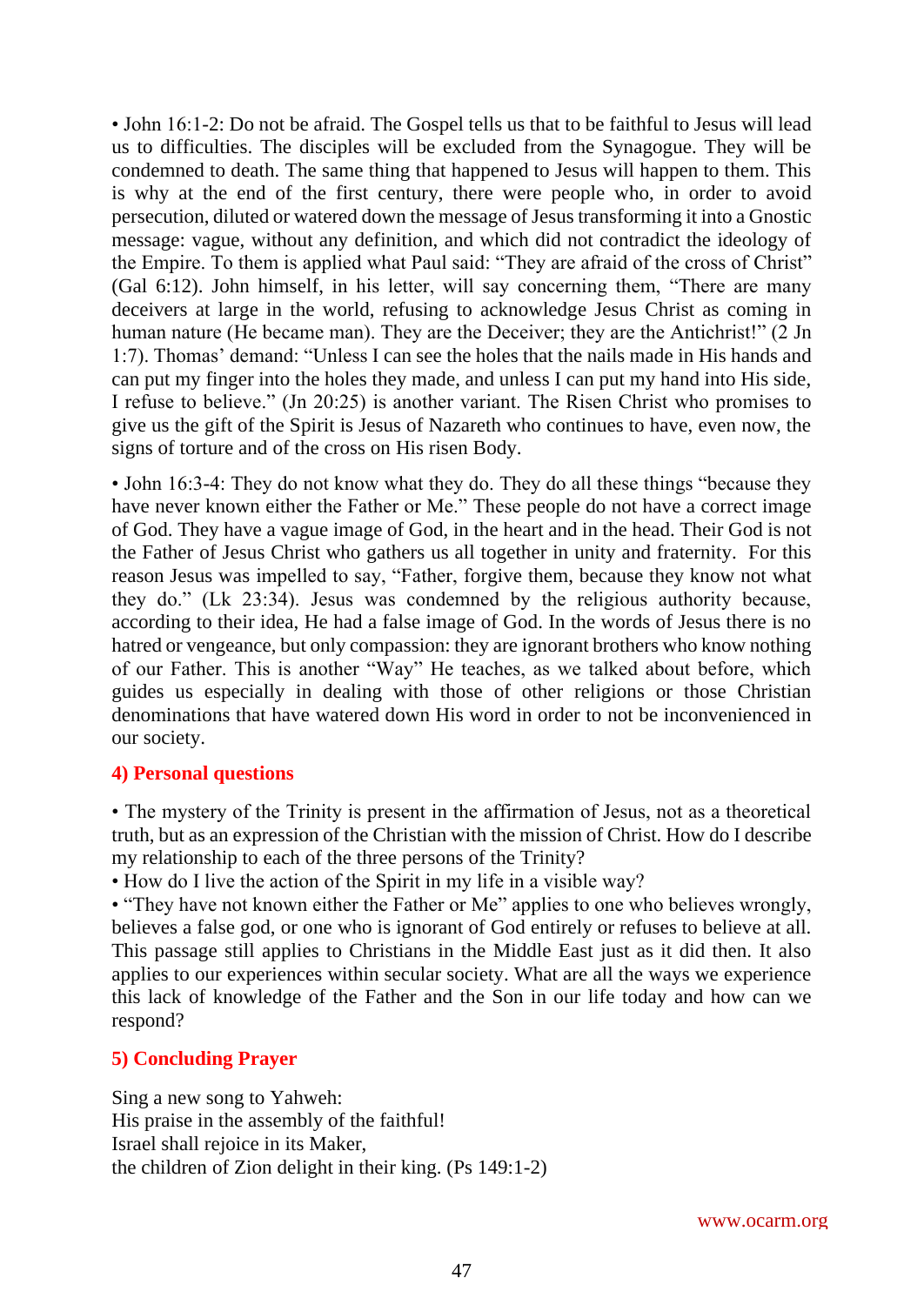## **Lectio Divina Tuesday, May 19, 2020**

### **1) Opening prayer**

Lord our God, if we really believe in You and in Your Son, we cannot be but witnesses. Send us Your Spirit of strength, that we may give no flimsy excuses for not standing up for You and for the love and rights of our neighbor. Make us only afraid of betraying You and people and of being afraid to bear witness. We ask You this through Christ our Lord.

### **2) Gospel Reading - John 16:5-11**

Jesus said to his disciples: "Now I am going to the one who sent me, and not one of you asks me, 'Where are you going?' But because I told you this, grief has filled your hearts. But I tell you the truth, it is better for you that I go. For if I do not go, the Advocate will not come to you. But if I go, I will send him to you. And when he comes he will convict the world in regard to sin and righteousness and condemnation: sin, because they do not believe in me; righteousness, because I am going to the Father and you will no longer see me; condemnation, because the ruler of this world has been condemned."

#### **3) Reflection**

• John 16:5-7: The sadness of the disciples. Jesus begins with a rhetorical question that makes evident the sadness of the disciples in light of of detachment from Jesus: "Now I am going to the One who sent Me; not one of you asks, 'where are you going?'" It is clear that for the disciples, the detachment from the lifestyle lived with Jesus implies suffering. Jesus acknowledges this, saying "Yet you are sad at heart because I have told you this" (v. 6). Saint Augustine explains the sentiment of abandonment of the disciples: "They were afraid to think of losing the visible presence of Christ... they were grieved, saddened in their human affection at the thought that their eyes would no longer be consoled in seeing Him." (Commentary on the Gospel of John, XCIV: 4). Jesus tries to dispel this sadness, due to the fact that they will not have His presence, revealing to them His departure. He says that if He does not leave them, the Paraclete will not be able to join them; if He returns to the Father, He will be able to send the Paraclete to the disciples. His departure and the detachment of the disciples makes possibility the coming of the Paraclete: "because unless I go, the Paraclete will not come to you..." (v. 7).

• John 16:8-11: The Mission of the Paraclete. Jesus continues to describe the mission of the Paraclete. The term "Paraclete" means "advocate," that is, support, assistant. Here the Paraclete is presented as the accuser in a process that is carried out before God and in which the accused is the world, which has made itself guilty for condemning Jesus: "He will show the world how wrong it was, about sin, and about who was in the right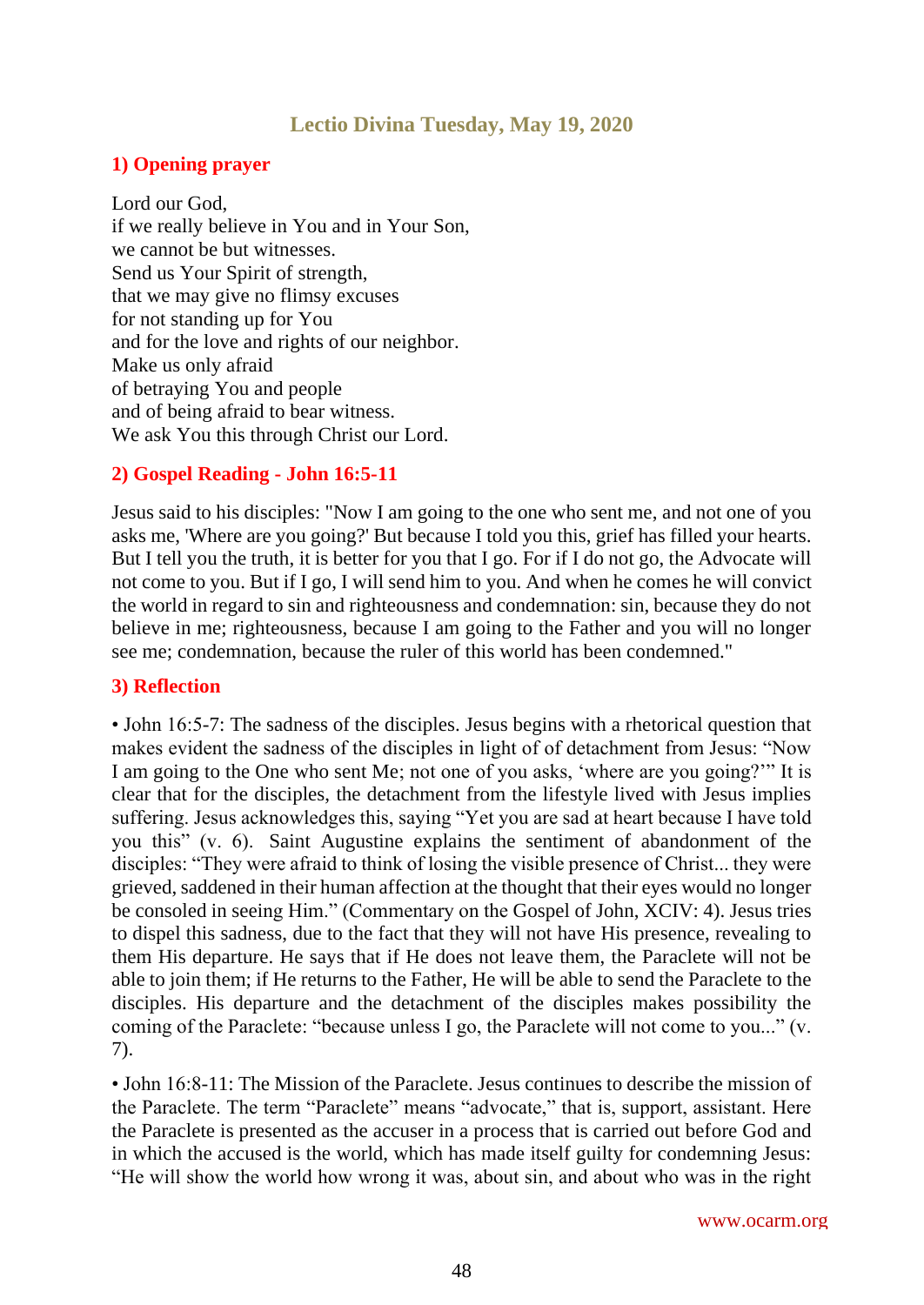and about judgment" (v. 8). The Greek verb elègken means that He will make an inquiry, He will question, will test: He will bring to light a reality and will furnish the proof of guilt.

The object of the confutation is sin: He will give the world the proof of the sin that it has committed regarding Jesus and will expose it. What is the sin in question here? - that of unbelief (Jn 5:44ff; 6:36; 8:21,24,26; 10:31). Besides, for the world to have thought that Jesus was a sinner (Jn 9:24; 18:30) is an inexcusable sin (Jn 15:21ff).

In the second place He will "refute" the world "concerning justice." On the juridical level, the notion of justice which adheres more to the text is the one which implies a declaration of guilt or innocence in a judgment. In our context this is the only time that the term "justice" appears in the Gospel of John. Elsewhere there is the term "just." In John 16:8 justice is linked to all that Jesus has affirmed about Himself, that is, the reason why He is going to the Father. Such a discourse concerns His glorification: Jesus goes to the Father. The disciples will no longer be able to see Him. He is about to trust and to submerge Himself completely in the will of the Father. The glorification of Jesus confirms His divine filiation or son-ship and the approbation of the Father regarding the mission which Jesus has accomplished. Therefore, the Spirit will directly show the justice of Christ (Jn 14:26; 15:26) protecting the disciples and the ecclesial community.

The world that has judged Jesus, condemning Him, is condemned by the "prince of this world," because he is responsible for His crucifixion (13:2,27). Jesus, in dying on the Cross, is exalted (12:31) and He has triumphed over Satan. Now the Spirit will give witness to the significance of the death of Jesus which coincides with the fall of Satan (Jn 12:32; 14:30; 16:33).

# **4) Personal questions**

• This is the beginning of our exposure to the Trinity. What is my relationship with the Holy Trinity?

• Do you allow yourself to be led by the Spirit, the Paraclete, who gives you certainty of the error of the world and helps you to adhere to Jesus, and therefore, leads you into the truth about yourself?

• Very few go forth with the intention to sin or do evil, but rather, they are misled or confused. What do you do to discern the authentic influence and advice of the Paraclete versus being mislead?

# **5) Concluding Prayer**

I thank You, Lord, with all my heart, for You have listened to the cry I uttered. In the presence of angels I sing to You, I bow down before Your holy Temple. (Ps 138:1-2)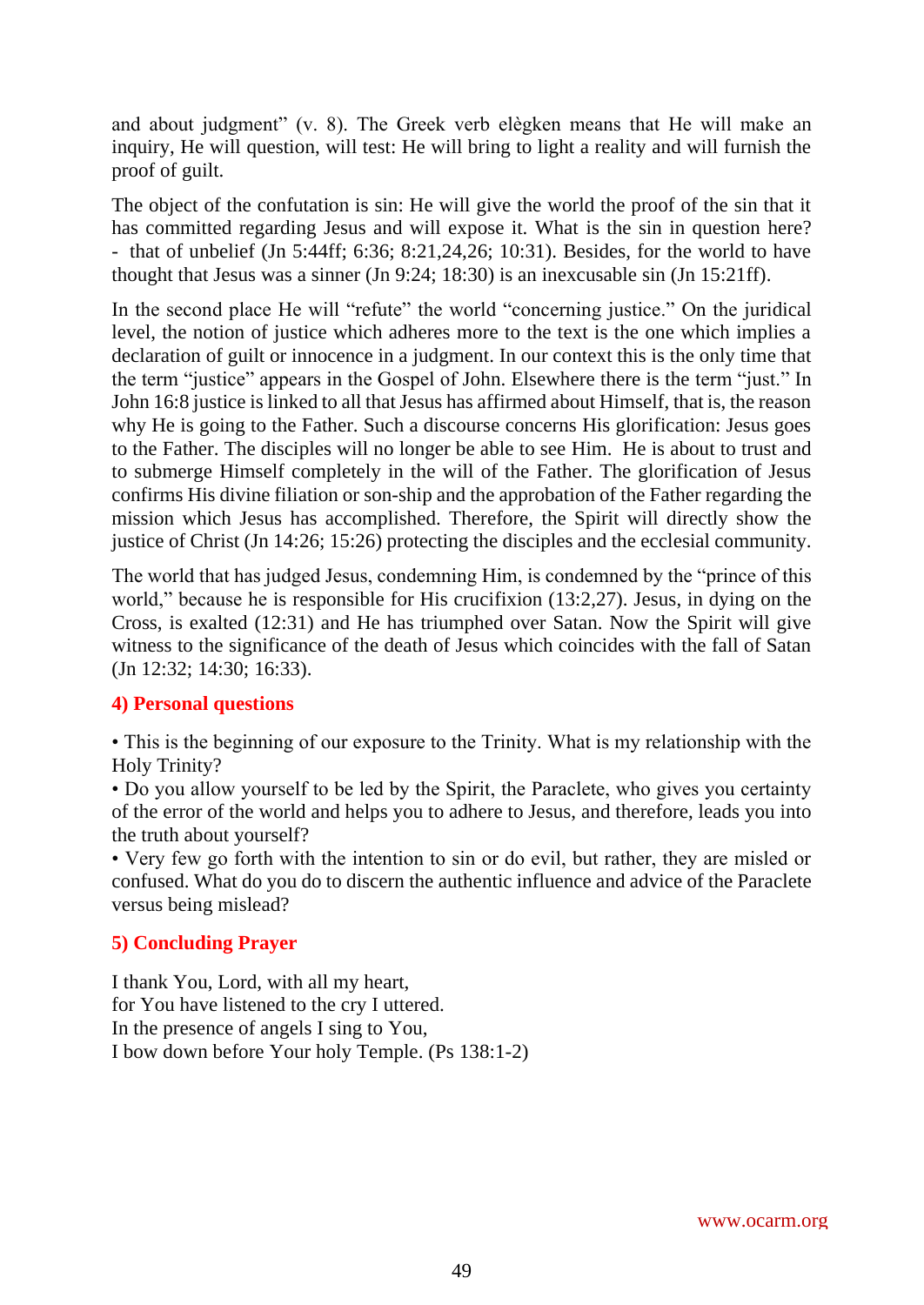## **Lectio Divina Wednesday, May 20, 2020**

### **1) Opening prayer**

Lord God, our Father, You are not far away from any of us, for in You we live and move and exist and You live in us through Your Holy Spirit. Be indeed with us, Lord, send us Your Holy Spirit of truth and through Him deepen our understanding of the life and message of Your Son, that we may accept the full truth and live by it consistently. We ask You this through Christ our Lord. Amen.

#### **2) Gospel Reading - John 16:12-15**

Jesus said to his disciples: "I have much more to tell you, but you cannot bear it now. But when he comes, the Spirit of truth, he will guide you to all truth. He will not speak on his own, but he will speak what he hears, and will declare to you the things that are coming. He will glorify me, because he will take from what is mine and declare it to you. Everything that the Father has is mine; for this reason I told you that he will take from what is mine and declare it to you."

#### **3) Reflection**

• During the Easter Season, the Gospels of each day are almost always taken from chapters 12 to 17 of the Gospel of John. That reveals something regarding the origin and the destination of these chapters. They not only show what happened before the Passion and the death of Jesus, but also and above all, the living out of faith of the first communities after the resurrection. They express the Paschal faith which animated them.

• John 16:12: I still have many things to say to you. Today's Gospel begins with this sentence: "I still have many things to say to you but they would be too much for you to bear now." Jesus says two things: the farewell, which characterized the Last Supper, and the concern of Jesus, the older brother, for His younger brothers, who within a brief time will be left without His presence. The time left was very short. The work begun was not yet complete. The disciples were just at the beginning of their apprenticeship. Three years are a very short time to change life and to begin to live and to think in a new image of God. Their formation was not yet finished. Much was still lacking and Jesus still had many things to teach them and to transmit to them, but He knows His disciples. They are not among the most intelligent. They would not be capable of knowing all the consequences and implications of discipleship now. They would become discouraged. They would not be able to bear this.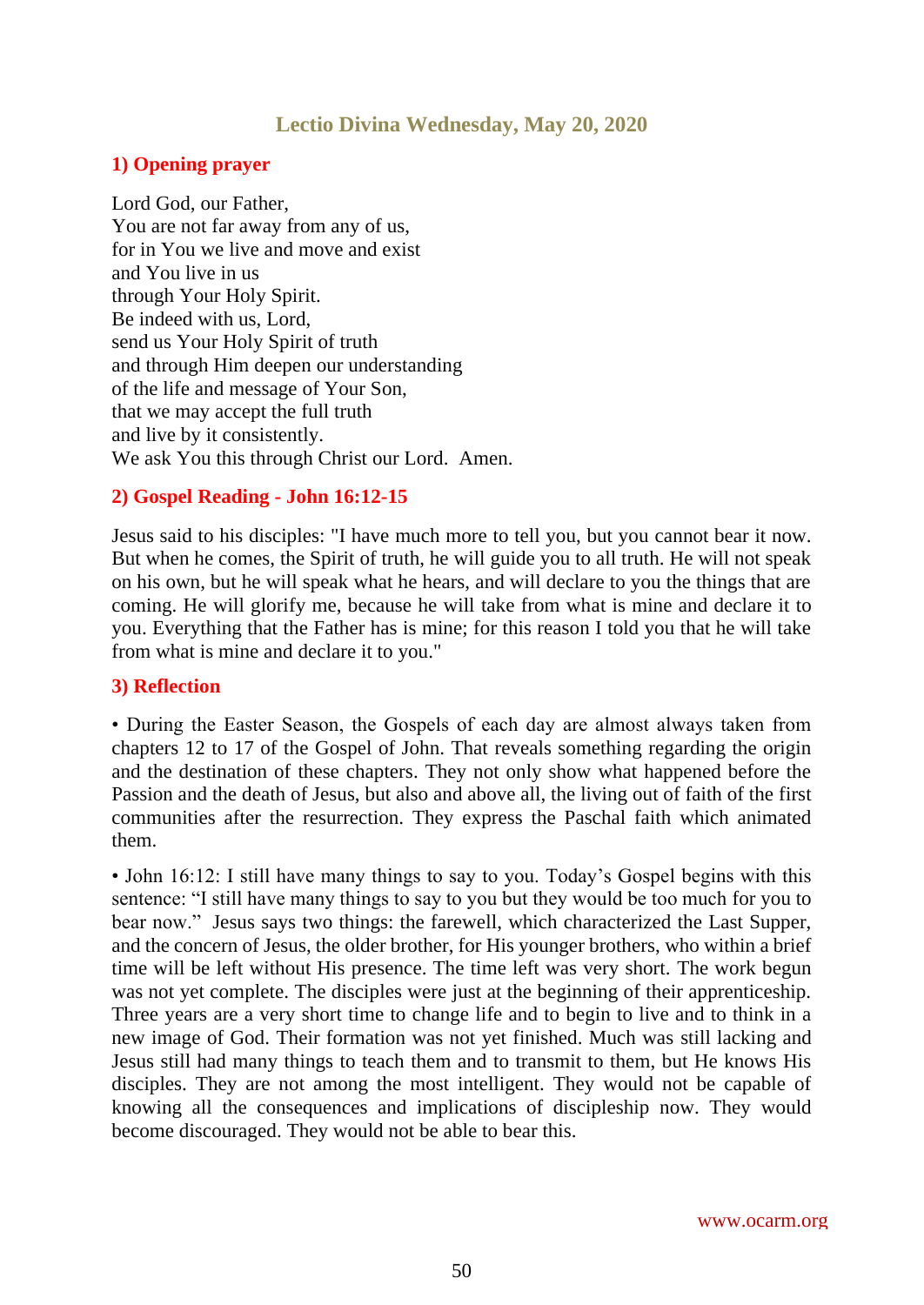• John 16:13-15: The Holy Spirit will come to their help. "However, when the Spirit of truth comes, He will lead you to the complete truth, since He will not be speaking of His own accord, but will say only what He has been told and He will reveal to you the things to come. He will glorify Me, since all He reveals to you will be taken from what is Mine." Jesus' assertion shows the experience of the first communities. In the measure in which they sought to imitate Jesus, trying to interpret and apply His Word to the various circumstances of their life, they experienced the presence and the light of the Spirit. This even happens today in communities which try to incarnate the Word of Jesus in their life. The root of this experience is Jesus' message: "Everything the Father has is Mine that is why I said, 'all He reveals to you will be taken from what is Mine."

• The action of the Holy Spirit in the Gospel of John. John uses many images and symbols to signify the action of the Holy Spirit. As in creation (Gen 1:1), the Spirit also descends on Jesus, "in the form of a dove, come from Heaven" (Jn 1:32). It is the beginning of the new creation! Jesus speaks the words of God and communicates the Spirit without reserve to us (Jn 3:34). His words are Spirit and Life (Jn 6:63). When Jesus bids farewell, He says that He will send the Paraclete, Consoler, another Defender, who will remain with us. It is the Holy Spirit (Jn 14:16-17). By His Passion, death and Resurrection, Jesus won for us the gift of the Holy Spirit. By Baptism all of us have received this same Spirit of Jesus (Jn 1:33). When He appeared to the apostles, He breathed on them and said, "Receive the Holy Spirit!" (Jn 20:22). The Spirit is like the water which springs from within the people who believe in Jesus (Jn 7:37-39; 4:14). The first effect of the action of the Spirit in us is reconciliation: "If you forgive anyone's sins, they are forgiven; if you retain anyone's sins, they are retained." (Jn 20:23). The Spirit which Jesus communicates to us has multiple actions: consoles and spreads (Jn 14:16), communicates truth (Jn 14:17; 16:13), makes us remember what Jesus taught (Jn 14:26); will give witness to Jesus (Jn 15:26); manifests the glory of Jesus (Jn 16:14), will convince the world concerning sin and justice (Jn 16:8). The Spirit is given to us so that we may understand the complete meaning of the words of Jesus (Jn 14:26; 16:12- 13). Encouraged by the Spirit of Jesus we can adore God in any place (Jn 4:23-24). Here lies the liberty of the Spirit of which Saint Paul speaks: "Where the Spirit of the Lord is, there is liberty" (2 Cor 3:17).

#### **4) Personal questions**

• How do I live my adherence to Jesus: alone or in community?

• Has my participation in the community led me to sometimes experience the light and the strength of the Holy Spirit?

• The instructions Jesus gave are simple, yet can still be difficult to bear out in total fulfillment. How do I let the Holy Spirit strengthen me and help me to devote myself to His works?

## **5) Concluding Prayer**

The name of the Lord is sublime, His splendor transcends earth and heaven. For He heightens the strength of His people,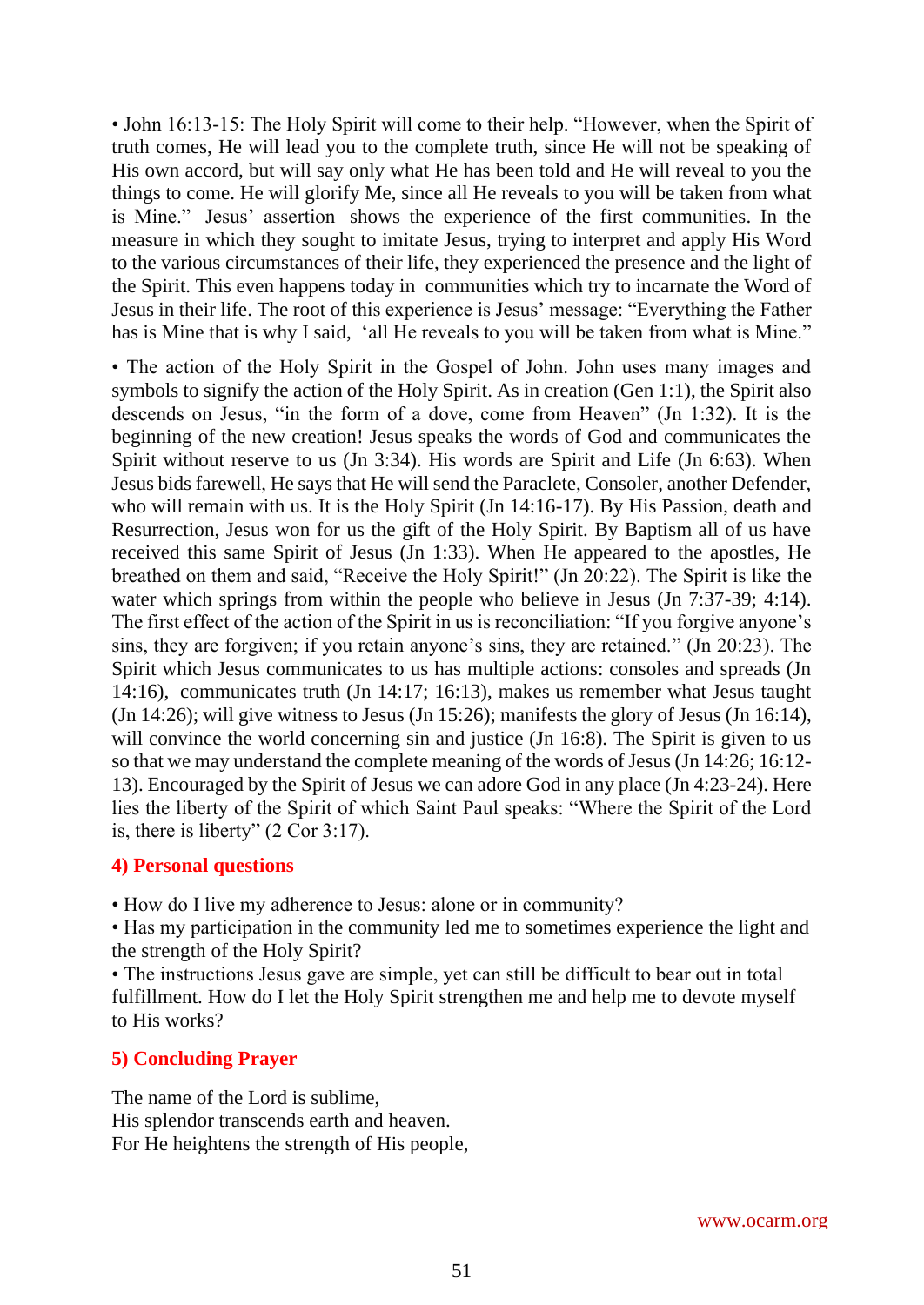to the praise of all His faithful, the people close to Him. (Ps 148:13-14)

### **Lectio Divina Thursday, May 21, 2020**

### **1) Opening prayer**

Lord God, our Father, You are not far away from any of us, for in You we live and move and exist and You live in us

through Your Holy Spirit. Be with us indeed, Lord, send us Your Holy Spirit of truth and through Him deepen our understanding of the life and message of Your Son, that we may accept the full truth and live by it consistently. We ask You this through Christ our Lord.

### **2) Gospel Reading - John 16:16-20**

Jesus said to his disciples:"A little while and you will no longer see me, and again a little while later and you will see me."So some of his disciples said to one another,"What does this mean that he is saying to us,'A little while and you will not see me, and again a little while and you will see me,'and 'Because I am going to the Father'?"So they said, "What is this 'little while' of which he speaks?We do not know what he means."Jesus knew that they wanted to ask him, so he said to them,"Are you discussing with one another what I said,'A little while and you will not see me,and again a little while and you will see me'?Amen, amen, I say to you,you will weep and mourn, while the world rejoices;you will grieve, but your grief will become joy."

## **3) Reflection**

• John 16:16: Absence and presence. Jesus says a "little while" (un mikròn), that is to say, a very brief period of time, perhaps one "instant." Over and beyond the multiplicity of nuances, what we want to stress here is the exiguity of time. Just as the time that Jesus remained as Incarnate Word with His own, in the same way, the time between His departure and His return, will also be brief. There will be no change in the interior situation of His disciples because the relationship with Jesus does not change: He is permanently close to them. Therefore, the vision of Jesus will not suffer any interruption, but will be characterized by the communion of life with Him (Jn 14:19).

The repeated use of the verb "to see" in v. 16 is interesting: "In a short time you will no longer see Me, and then a short time later you will see Me again". The expression "a short time you will no longer see Me" recalls the way in which the disciples see in the historical Jesus the Son of God. The other expression, "a short time later you will see Me again", recalls the experience of the Risen Christ. Jesus seems to want to say to the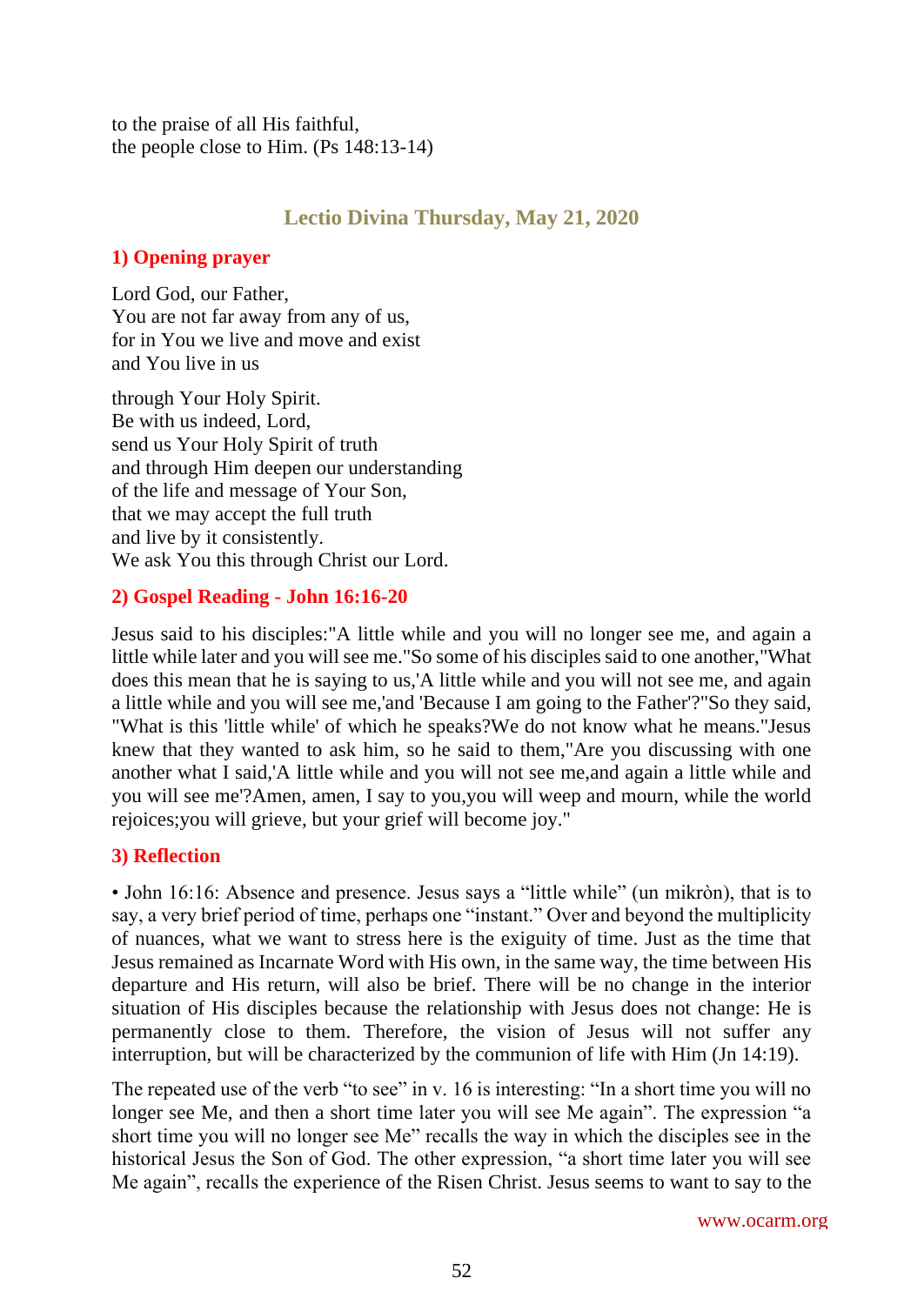disciples that for a very short time the conditions to see Him still exist, to recognize Him in His visible flesh, but later, they will see Him in a different vision and He will show Himself transformed, transfigured.

• John 16:17-19: The lack of understanding of the disciples. In the meantime, some disciples do not succeed in understanding what this absence signifies, means, that is to say, His going to the Father. They experience a certain disturbance regarding the words of Jesus and they express this, asking four questions joined together in one expression: "What is He saying; what does it mean?" Other times the reader has listened to the questions of Peter, of Philip, of Thomas, and now of those disciples who ask for an explanation. The disciples do not understand what He is speaking about. The disciples have not understood how Jesus can be seen again by them if He goes to the Father (vv.16-19). But the question seems to be concentrated on the expression "a short time", that for the reader, seems to be a very long time that never ends, especially when one has anguish and sadness. In fact, the time of sadness does not pass away. An answer is expected of Jesus, but the Evangelist places a repetition of the same question as before: "You are asking one another what I meant by saying, 'In a short time you will no longer see Me; and then a short time later you will see Me again?" (v. 19).

• John 16:20: Jesus' response. In fact Jesus does not respond to the question asked: "What does 'in a short time mean'?" He invites them to trust. It is true that the disciples will be tried and tested. They will suffer very much, being alone in a hostile situation, abandoned in a world which rejoices because of the death of Jesus. However, He assures them that their sadness will be changed into joy. The time of sadness is opposed by time in which everything will be overturned. That opposing clause, "but your sadness will be transformed into joy," underlines such a change of perspective. For the reader it is evident that the expressions "a short time" and "in a short time" correspond to that instant or moment in which the situation is overturned, but until that moment everything will be of sadness and trial.

In the end, the disciples receive from Jesus a promise of happiness and joy. In the instant in which the difficult situation is overturned, to which "His own", the ecclesial community, are subjected, they will enter into a reality of the world enlightened by the resurrection. In our own lives, through contemplation and the acceptance of Jesus, we can also go from weeping and mourning while the world rejoices, to experiencing joy.

## **4) Personal questions**

• Am I convinced that the moment of trial or suffering will pass away and He will come back to be with me?"

• "You will be weeping and wailing, but your sorrow will turn into joy." What effect do these words of Jesus have in your lives? How do you live your moments of sadness and anguish?

• What are various ways we may "not see Him" and "a little while later, we see Him"?

• Teresa of Avila, Francis de Sales, John of the Cross, and Bernard are all saints who spoke of the "dark night". There is a saying: "absence make the heart grow fonder." What is your attitude when there is a reunion, when "a little while later, we see Him"?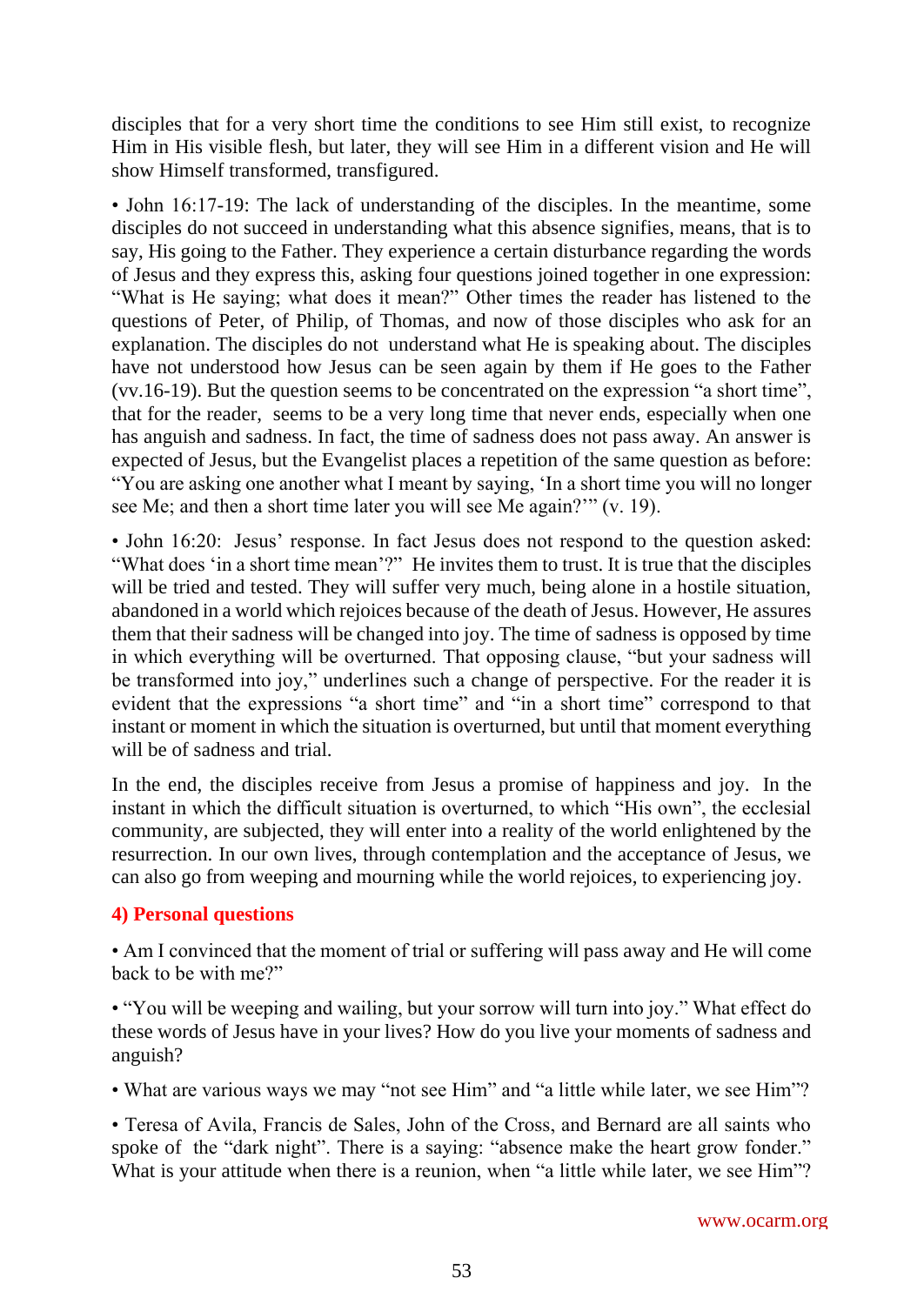Do we use it as a time to renew and strengthen our relationship with Him, to move beyond being "lukewarm", or do we get upset and demand "where have you been?"

### **5) Concluding Prayer**

The whole wide world has seen the saving power of our God. Acclaim the Lord, all the earth, burst into shouts of joy! (Ps 98:3-4)

## **Lectio Divina Friday, May 22, 2020**

## **1) Opening prayer**

Lord God, merciful Father, it is hard for us to accept pain, for we know that You have made us

for happiness and joy. When suffering challenges us with a provocative "why me?" help us to discover the depth of our inner freedom and love and of all the faith and loyalty of which we are capable, together with, and by the power of, Jesus Christ our Lord.

## **2) Gospel Reading - John 16:20-23a**

Jesus said to his disciples: "Amen, amen, I say to you, you will weep and mourn, while the world rejoices; you will grieve, but your grief will become joy. When a woman is in labor, she is in anguish because her hour has arrived; but when she has given birth to a child, she no longer remembers the pain because of her joy that a child has been born into the world. So you also are now in anguish. But I will see you again, and your hearts will rejoice, and no one will take your joy away from you. On that day you will not question me about anything. Amen, amen, I say to you, whatever you ask the Father in my name he will give you."

## **3) Reflection**

• During these days between the Ascension and Pentecost, the Gospels of the day are taken from chapters 16 to 21 of the Gospel of Saint John, and form part of the Gospel called: "The Book of Consolation or of the Revelation acting in the Community" (Jn 13:1 to 21:31). This Book is divided as follows: the farewell to the friends (Jn 13:1a to 14:31); witness of Jesus and prayer to the Father (Jn 15:1 to 17:28); and the accomplished work (Jn 18:1 to 20:31). The environment of sadness and expectation: sadness, because Jesus leaves and nostalgia invades the heart; expectation, because the hour is coming for receiving the promised gift, that of the Consoler who will make all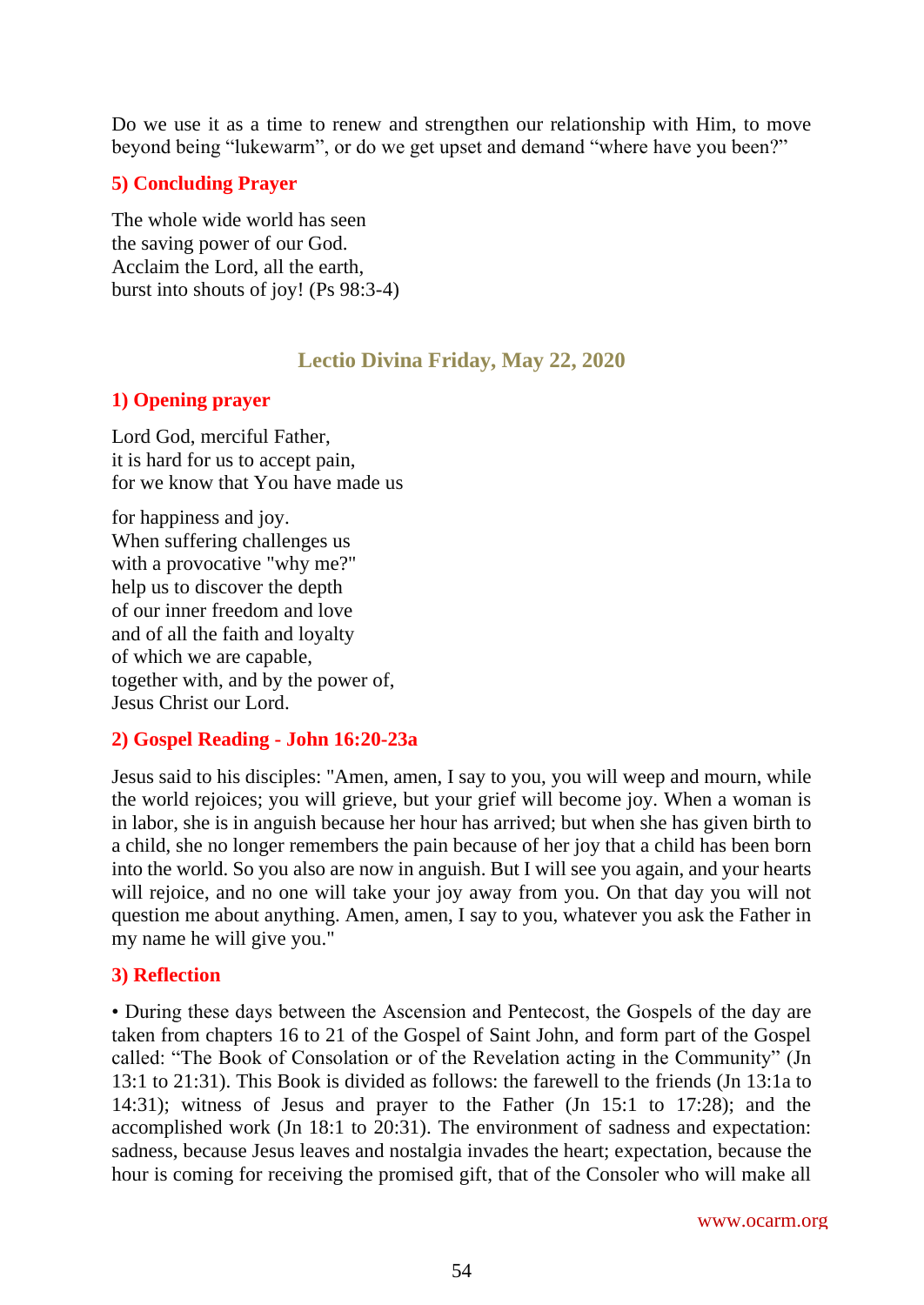sadness disappear and will once again bring the joy of the presence of Jesus in the midst of the community.

• John 16:20: The sadness will be transformed into joy. Jesus says, "In all truth I tell you: you will be weeping and wailing while the world will rejoice. You will be sorrowful, but your sorrow will turn to joy." The frequent references to sadness and suffering express the environment of the communities at the end of the first century in Asia Minor (present day Turkey), for whom John wrote his Gospel. They lived in a difficult situation of persecution and oppression, which caused sadness. The Apostles had taught that Jesus would return soon, but the "parousia," the glorious return of Jesus, had not happened and persecution increased. Many were impatient: "Until when?" (cf. 2 Thess 2:1-5; 2 Pet 3:8-9). A person bears suffering and persecution when he/she knows that suffering is the way and the condition to attain perfect joy. Thus, even having death before his/her eyes, the person bears and faces suffering and pain. This is why the Gospel makes this beautiful comparison with the pangs of childbirth.

• John 16:21: The comparison with pangs of childbirth. All understand this comparison, especially mothers: "The woman in childbirth suffers because her time has come; but when she has given birth to the child she forgets the suffering in her joy that a human being has been born into the world." The suffering and sadness caused by persecution, even without offering any chance of improvement on the horizon, are not the death rattle, but rather the pangs of childbirth. Mothers know all this by experience. The pain is terrible, but they bear it, because they know that the pain, the suffering, is a source of new life. So is the suffering of the persecution of Christians, and thus, any suffering should be lived in the light of the experience of the death and resurrection of Jesus.

• John 16:22-23a: Eternal joy. Jesus explains the comparison: "So it is with you: you are sad now, but I shall see you again, and your hearts will be full of joy and that joy no one shall take from you"." When that day comes, you will not ask Me any questions. This is the certainty that gives courage to the tired and persecuted communities of Asia Minor and which makes one exult with joy in the midst of suffering and pain. As the poet says, "It hurts, but I sing!" Or as the mystic Saint John of the Cross says, "In a dark night, with an inflamed yearning for love, oh happy venture, I went out without being noticed, in my house all slept!" The expression on that day indicates the definitive coming of the Kingdom which brings with it its clarity. In the light of God, there will no longer be need to ask anything. The light of God is the full and total response to all the questions which could arise within the human heart.

## **4) For Personal Consideration**

• "On that day you will not question Me about anything." The joy and love of the reality is greater than all of the questions of "how can this be", rendering them mute. Do I question "how can this be?", or am I satisfied with the presence of Jesus in my life?

• Pangs of childbirth. This experience is found in the origin of life of each one of us. My mother suffered the pain with hope, and this is why I am alive. Stop and think about this mystery of life and how it recurs in faith, as in the dark night of Saint John of the Cross.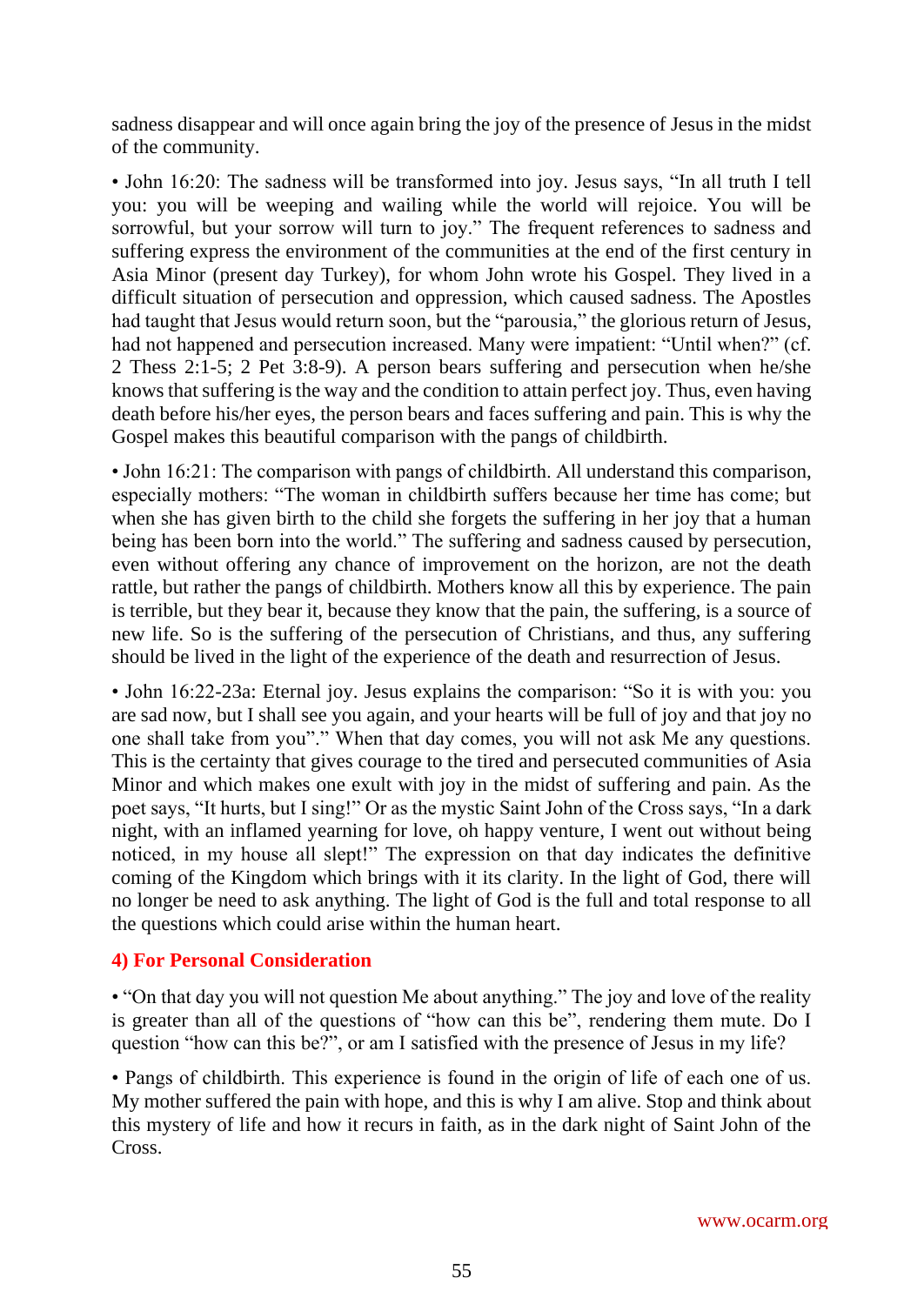• Am I weeping and mourning right now, or am I rejoicing, or am I in between, lukewarm, being not one way or the other? What does this say about my relationship with Jesus? How would people around me answer this about me?

#### **5) Concluding Prayer**

Clap your hands, all peoples, acclaim God with shouts of joy. For Yahweh, the Most High, is glorious, the great king over all the earth. (Ps 47:1-2)

### **Lectio Divina Saturday, May 23, 2020**

#### **1) Opening prayer**

Lord God, merciful Father, it is hard for us to accept pain, for we know that You have made us for happiness and joy. When suffering challenges us with a provocative "why me?" help us to discover the depth of our inner freedom and love and of all the faith and loyalty of which we are capable, together with, and by the power of, Jesus Christ our Lord.

#### **2) Gospel Reading - John 16:23b-28**

Jesus said to his disciples: "Amen, amen, I say to you, whatever you ask the Father in my name he will give you. Until now you have not asked anything in my name; ask and you will receive, so that your joy may be complete. "I have told you this in figures of speech. The hour is coming when I will no longer speak to you in figures but I will tell you clearly about the Father. On that day you will ask in my name, and I do not tell you that I will ask the Father for you. For the Father himself loves you, because you have loved me and have come to believe that I came from God. I came from the Father and have come into the world. Now I am leaving the world and going back to the Father."

#### **3) Reflection**

• John 16:23b: The disciples have full access to the Father. This is the assurance that Jesus gives to His disciples: they can have access to God's fatherhood in union with Him. Jesus' mediation takes the disciples to the Father. Clearly, the role of Jesus is not that of substituting Himself for "His own." He does not assume it by means of a function of intercession, but He unites them to Himself, and in communion with Him they present their needs.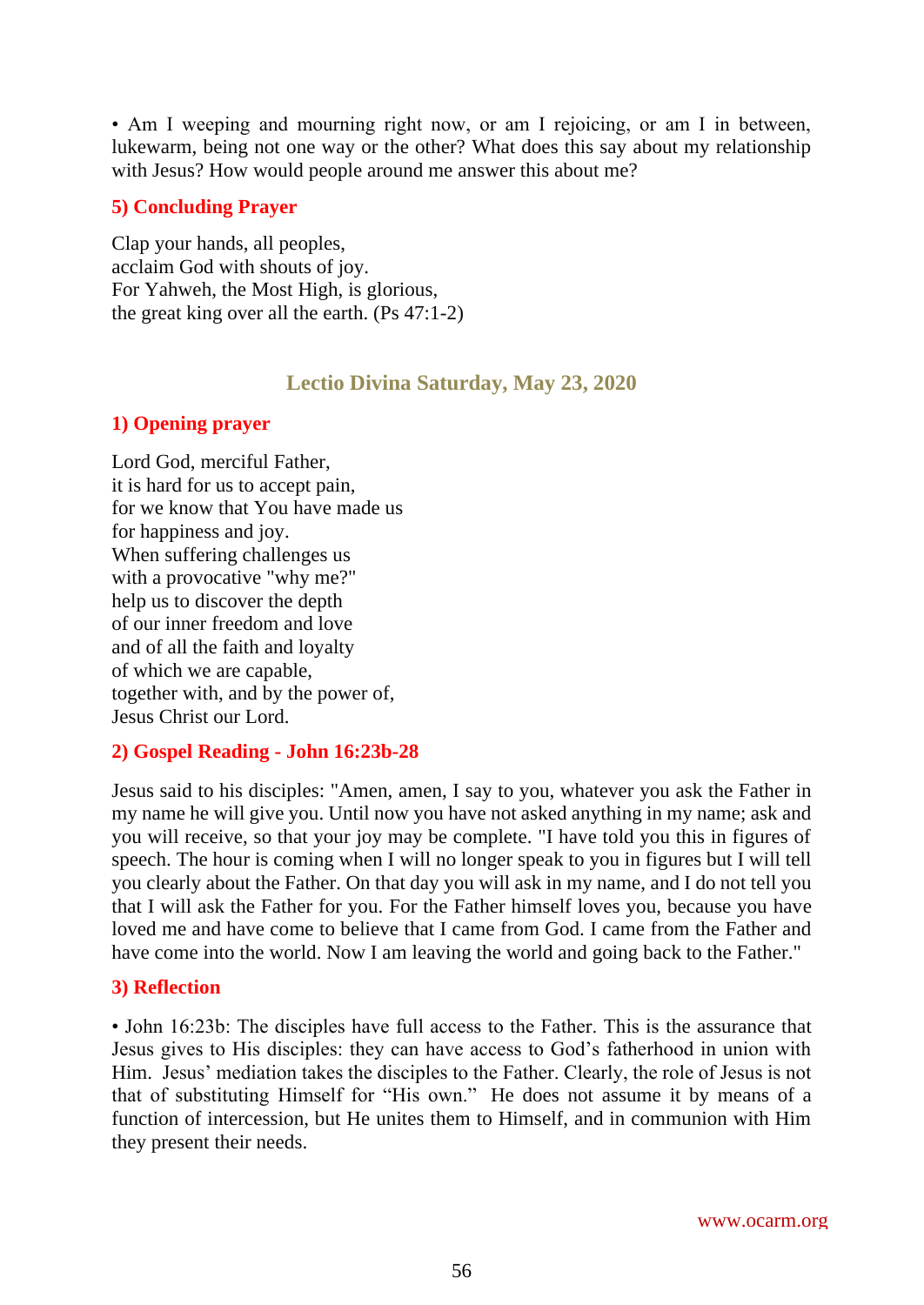The disciples are certain that Jesus can access the riches of the Father: "In all truth I tell you, anything you ask from the Father in My name, He will grant it to you" (v.23b). In such a way, it means, in union with Him, the petition becomes effective. The object of any petition to the Father must always be joined to Jesus, that is to say, to His love and to His commitment to give His life for man (Jn 10:10). Prayer addressed to the Father, in the name of Jesus, in union with Him (Jn 14:13; 16:23), is heard.

Until now they have not asked anything in the name of Jesus, but they will be able to do it after His glorification (Jn 14:13) when they will receive the Spirit who will fully enlighten them on His identity (Jn 4, 22ff) and will create the union with Him. His own will be able to ask and receive the fullness of joy when they will go from the sensory vision of Him to that of faith.

• In 16:24-25: In Jesus the direct contact with the Father. The believers are taken into the relationship between the Son and the Father. In Jn 16:26 Jesus once again speaks about the link produced by the Spirit that permits His own to present every petition to the Father in union with Him. That will take place "on that day." What does this mean: "On that day you will ask"? It is the day when He will come to His own and will transmit the Spirit to them (Jn 20:19,22). It is then that the disciples, knowing the relationship between Jesus and the Father, will know that they will be listened to. It will not be necessary for Jesus to intervene between the Father and the disciples to ask on their behalf, not because His mediation has ended, but they, having believed in the Incarnation of the Word, and being closely united to Christ, will be loved by the Father as He loves His Son (Jn 17:23,26). In Jesus the disciples experience direct contact with the Father.

• John 16:26-27: The prayer to the Father. To pray consists, then, in going to the Father through Jesus; to address the Father in the name of Jesus. The expression of Jesus in vv. 26-27, "And I do not say that I shall pray to the Father for you; because the Father Himself loves you", deserves special attention. The love of the Father for the disciples is founded on the adherence of "His own" to Jesus on faith in His provenance, the acknowledgment of Jesus as gift of the Father.

After having gathered the disciples to Himself Jesus seems to withdraw from His role of mediator, but in reality He permits that the Father take us and seize us: "Ask and you will receive and so your joy will be complete" (v.24). Inserted into the relationship with the Father through union in Him, our joy is complete and prayer is perfect. God always offers His love to the whole world, but such a love acquires the sense of reciprocity only if man responds. Love is incomplete if it does not become reciprocal: as long as man does not accept, it remains in suspense. However, the disciples accept it at the moment in which they love Jesus and thus they render operational the love of the Father. Prayer is this relationship of love. In the end the history of each one of us is identified with the history of His prayer, even at the moments which do not seem to be such. Longing, yearning is already prayer and in the same way, searching, anguish...

## **4) Personal questions**

• Does my personal and community prayer take place in a state of calmness, silence, and great peace?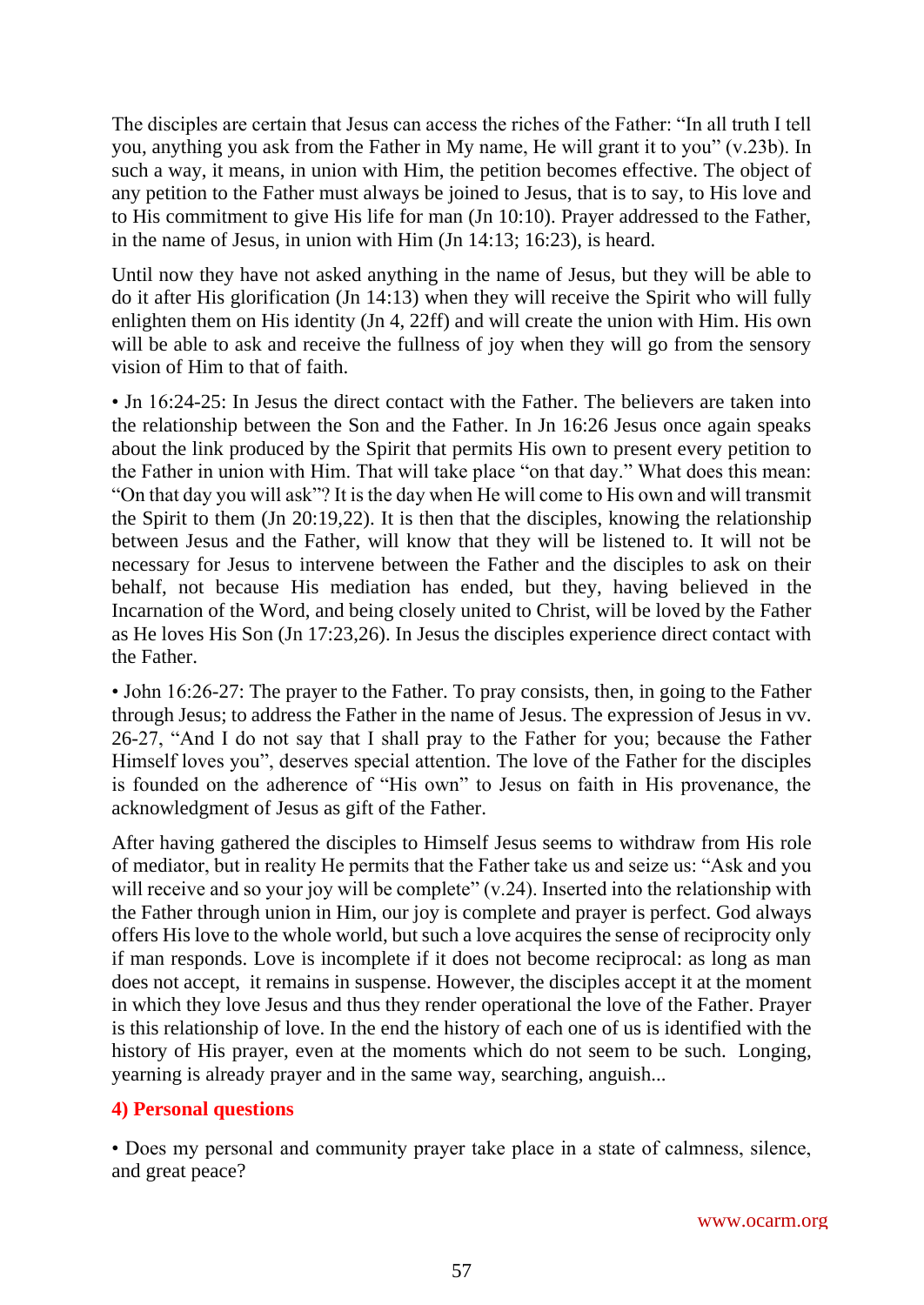• How much effort or commitment do I dedicate to growing in friendship with Jesus? Are you convinced of attaining a real identity through communion with Him and in the love for neighbor?

• How do I view my union with Jesus, reflecting on Song of Songs 2:16, "My beloved is mine, and I am his" ?

• Do I pray in union with Jesus, or with my own ideas and agenda?

## **5) Concluding Prayer**

God reigns over the nations, seated on His holy throne. The leaders of the nations rally to the people of the God of Abraham. (Ps 47:8-9)

# **Lectio Divina Sunday, May 24, 2020**

*Go into the whole world Universal mission Matthew 28:16-20*

## **1. Opening prayer**

Lord Jesus, send your Spirit to help us to read the Scriptures with the same mind that you read them to the disciples on the way to Emmaus. In the light of the Word, written in the Bible, you helped them to discover the presence of God in the disturbing events of your sentence and death. Thus, the cross that seemed to be the end of all hope became for them the source of life and of resurrection.

Create in us silence so that we may listen to your voice in Creation and in the Scriptures, in events and in people, above all in the poor and suffering. May your word guide us so that we too, like the two disciples from Emmaus, may experience the force of your resurrection and witness to others that you are alive in our midst as source of fraternity, justice and peace. We ask this of you, Jesus, son of Mary, who revealed to us the Father and sent us your Spirit. Amen.

## **2. Reading**

## **a) A key to guide the reading:**

The text reports the last words of Jesus in the Gospel of Matthew. This is like a testament, his last wish for the community, that which is uppermost in his mind. In our reading, let us try to pay attention to the following: What does Jesus insist on most in his final words?

## **b) A division of chapter 14 to help with the reading:**

Mt 28:16 – Geographical indication: return to Galilee Mt 28:17 – Jesus' apparition and the reaction of the disciples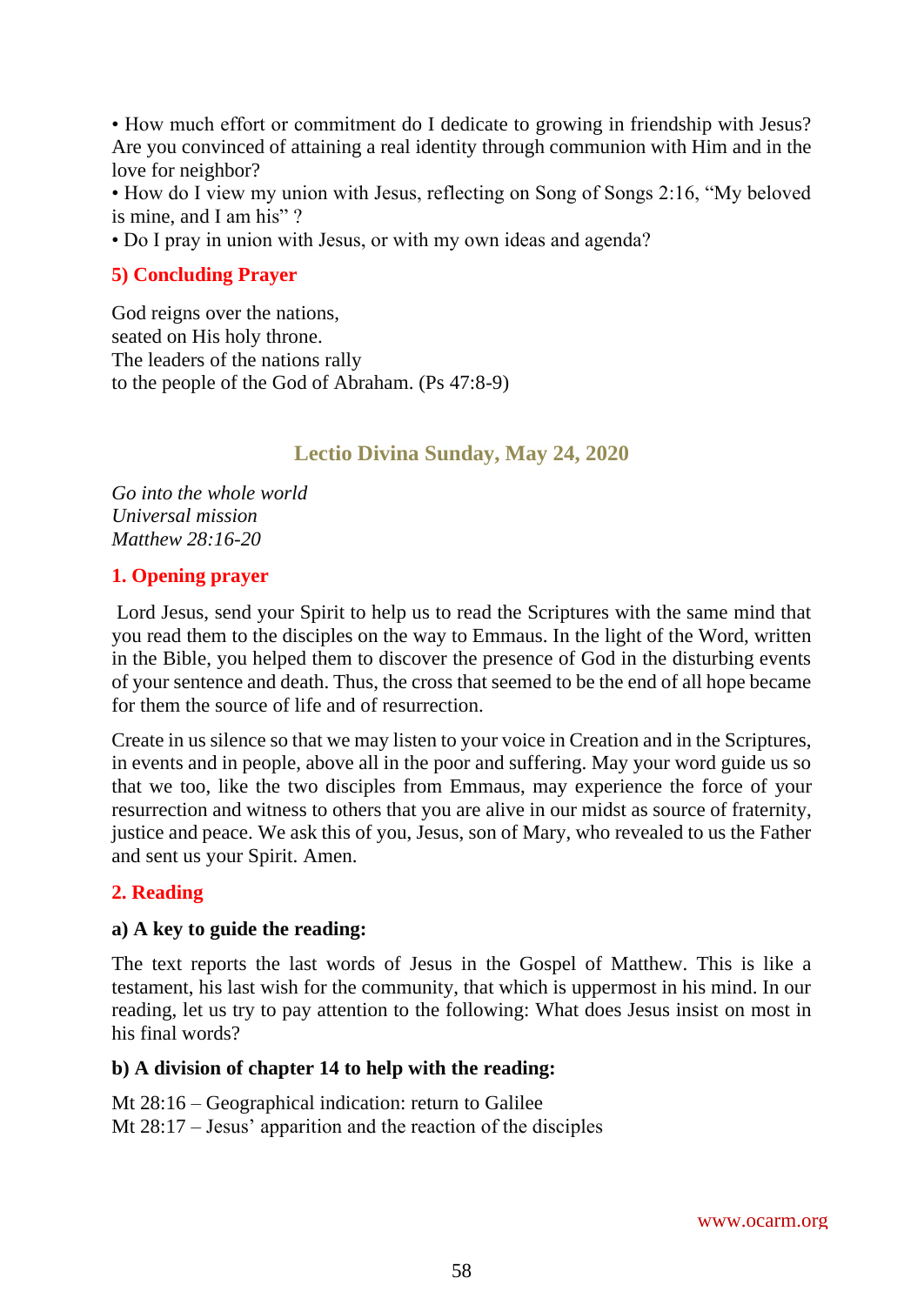Mt 28:18-20a – Jesus' final instructions Mt 28:20b – The great promise, source of all hope.

## **c) The text:**

16: Meanwhile the eleven disciples set out for Galilee, to the mountain where Jesus had arranged to meet them.

17: When they saw him they fell down before him, though some hesitated.

18-20a: Jesus came up and spoke to them. He said, 'All authority in heaven and on earth has been given to me. Go, therefore, make disciples of all nations; baptise them in the name of the Father and of the Son and of the Holy Spirit, and teach them to observe all the commands I gave you.



20b: And look, I am with you always; yes, to the end of time.'

# **3. A moment of prayerful silence**

so that the Word of God may enter into us and enlighten our life.

# **4. Some questions**

to help us in our personal reflection.

a) What struck you and touched your heart most?

b) Identify the chronological and geographical information in this text.

c) How do the disciples react? What is the content of Jesus' words to the disciples?

d) What is this "all power in heaven and on earth" given to Jesus?

e) What does it mean, "to become a disciple" of Jesus?

f) In this context, what does the baptism "in the name of the Father and of the Son and of the Holy Spirit" mean?

g) What do the words "I am with you always, even to the end of time" remind us of in the OT?

# **5. A key to the reading**

for those who wish to go deeper into the text.

# **a) The context of Matthew's Gospel**

\* Matthew's Gospel, written about the year 85, is addressed to a community of converted Jews who lived in Syria-Palestine. They were going through a deep identity crisis concerning their past. When they accepted Jesus as the awaited Messiah, they continued to go to the synagogue and to observe the law and the ancient traditions. Moreover, they had a certain affinity with the Pharisees, and after the revolution of the Jews in Palestine against the Romans (65 to 72), they and the Pharisees were the only two groups to have survived the Roman oppression.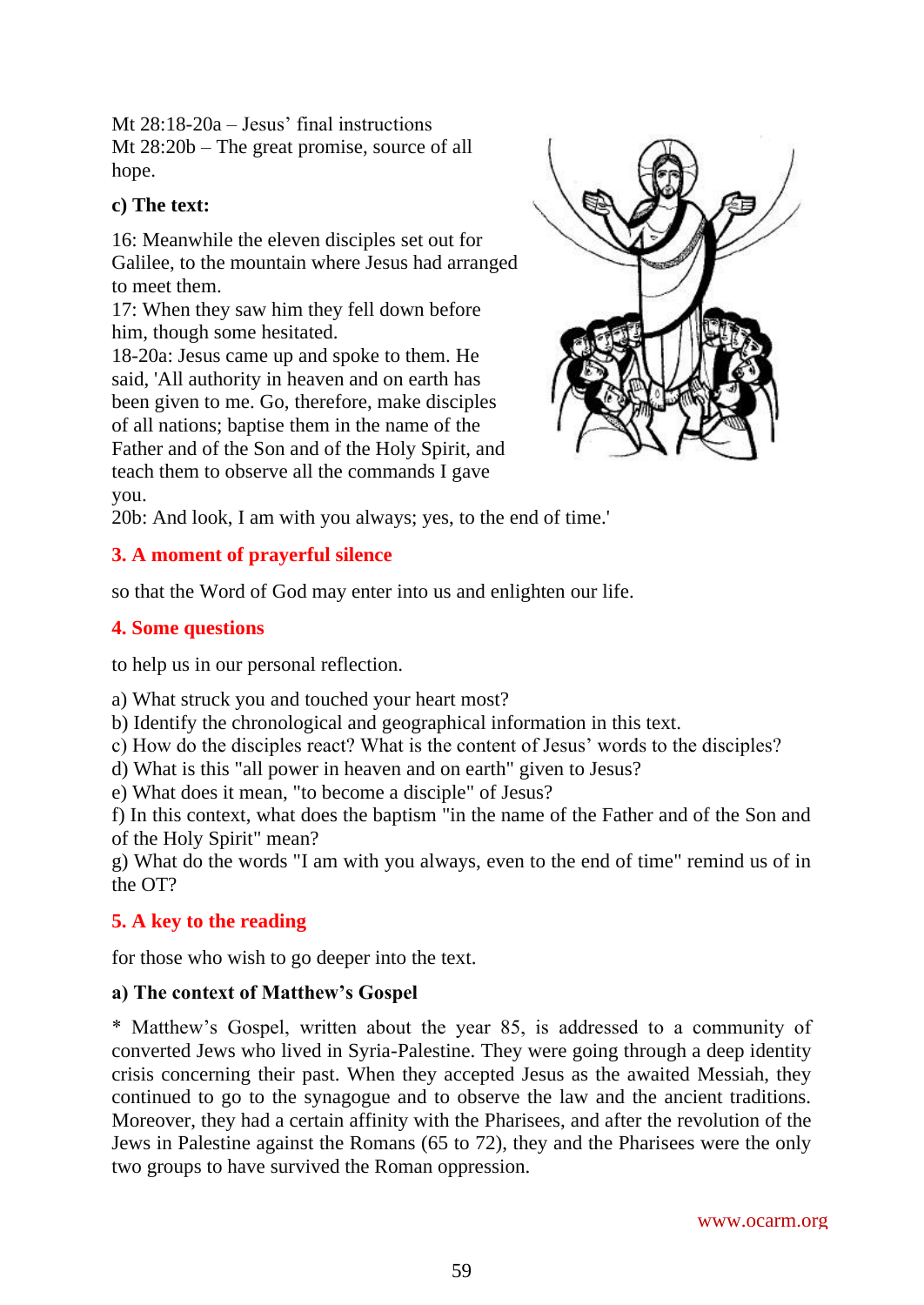\* From the 80s, these Jewish brothers, Pharisees and Christians, only survivors, began to fight among themselves as to who had inherited the promises of the OT. Each claimed to be the inheritors. Gradually, tension grew between them and they began to excommunicate each other. The Christians could no longer attend the synagogue and were cut off from their past. Each group began to regroup: the Pharisees in the synagogue, the Christians in church. This added to the identity problem of the community of Jewish Christians because it raised serious questions in need of urgent solutions. "Who has inherited the promises of the OT, those of the synagogue or those of the church? On whose side is God? Who are really the people of God?

\* Now, Matthew writes his Gospel to help these communities overcome their crisis and to find an answer to their problems. His Gospel is, first of all, a Gospel of revelation showing how Jesus is the true Messiah, the new Moses, the culmination of the whole of the history of the OT and its promises. It is also the Gospel of consolation for those who felt excluded and persecuted by their Jewish brothers. Matthew wants to console and help them to overcome the trauma of the split. It is the Gospel of the new practice because it shows the way to achieve a new justice, greater than that of the Pharisees. It is the Gospel of openness and shows that the Good News of God that Jesus brought cannot be hidden, but must be placed on a candlestick so that it may enlighten the life of all peoples.

## **b) Commentary on the text of Matthew 28: 16-20**

\* Matthew 28:16: Returning to Galilee: It was in Galilee that it all began (Mt 4:12). It was there that the disciples first heard the call (Mt 4:15) and it was there that Jesus promised to reunite them again after the resurrection (Mt 26:31). In Luke, Jesus forbids them to leave Jerusalem (Acts 1:4). In Matthew they are commanded to leave Jerusalem and go back to Galilee (Mt 28: 7.10). Each evangelist has his own way of presenting the person of Jesus and his plans. For Luke, after the resurrection of Jesus, the proclamation of the Good News has to begin in Jerusalem in order to reach to the ends of the earth (Acts 1:8). For Matthew, the proclamation begins in Galilee of the pagans (Mt 4:15) in order to prefigure the passage from the Jews to the pagans.

The disciples had to go to the mountain that Jesus pointed out to them. The mountain reminds us of Mount Sinai, where the first Covenant took place and where Moses received the tablets of the Law of God (Ex 19 to 24; 34:1-35). It also reminds us of the mountain of God, where the prophet Elijah took refuge in order to find again the meaning of his mission (1Kings 19:1-18). It also reminds us of the mountain of the Transfiguration, where Moses and Elijah, that is, the Law and the Prophets, appear with Jesus, thus confirming that he is the promised Messiah (Mt 17:1- 8).

\* Matthew 28:17: Some doubted: The first Christians had great difficulty in believing in the resurrection. The evangelists insist in saying that they doubted a lot and did not believe in the resurrection of Jesus (Mk 16:11.13.14; Lk 24:11.21.25.36.41; Jn 20:25). Faith in the resurrection was a slow and difficult process, but ended by being the greatest certainty of Christians (1Cor 15:3-34).

\* Matthew 28:18: All power in heaven and on earth has been given to me: The passive form of the verb shows that Jesus received his authority from the Father. What is this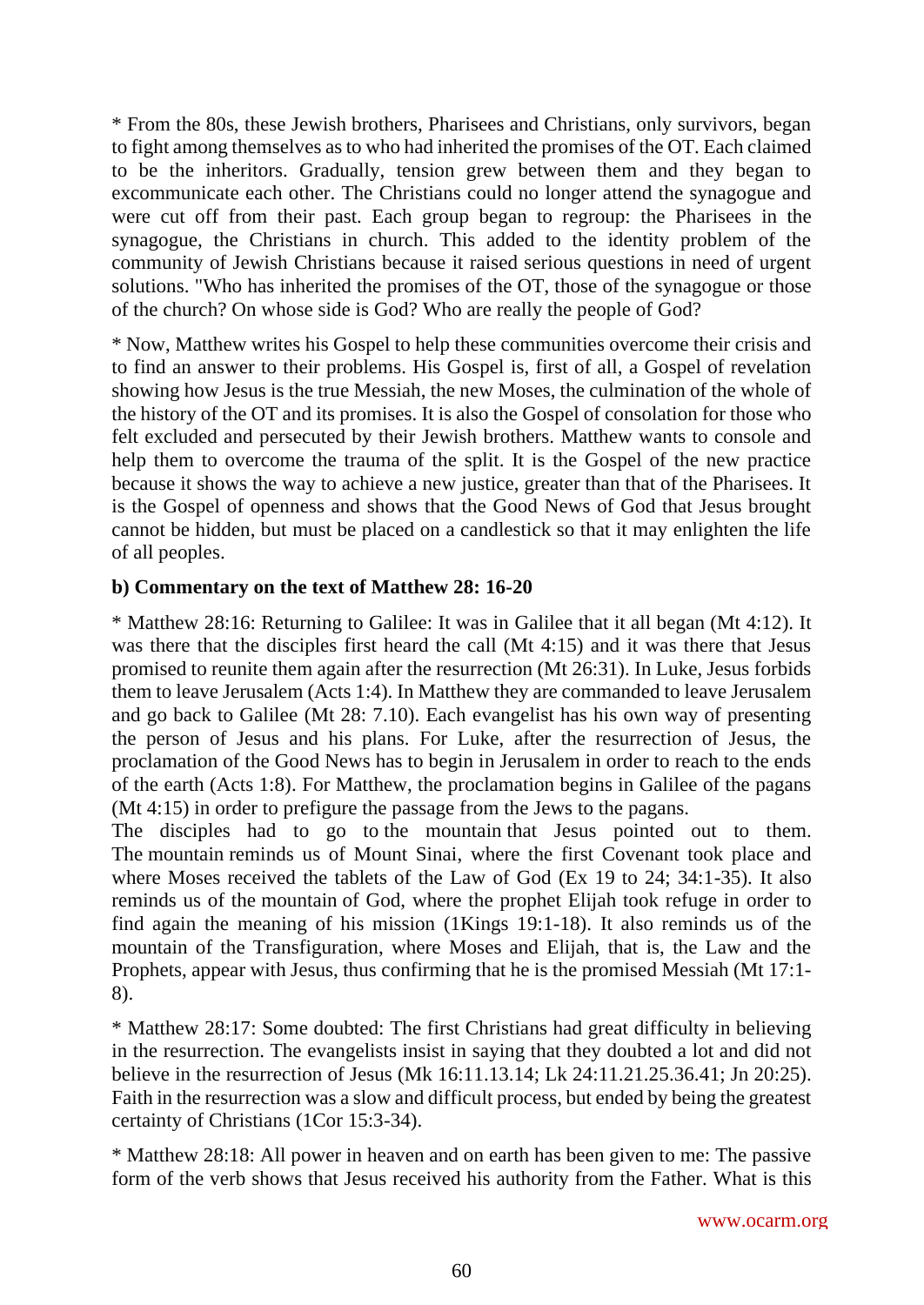authority? In the Apocalypse, the Lamb (the risen Jesus) received from the hand of God the book with seven seals (Ap 5:7) and became the Lord of history, he who must assume the responsibility for the execution of God's project as described in the sealed book, and as such is adored by all creatures (Ap 12:11-14). By his authority and power he conquers the Dragon, the power of evil (Ap 12:1-9). And captures the Beast and the false prophet, symbols of the Roman Empire (Ap 19:20). In the Creed at Mass we say that Jesus ascended into heaven and sits at the right hand of the Father, thus becoming the judge of the living and the dead.

\* Matthew 28:19-20a: Jesus' last words: three commands to the disciples: Vested with supreme authority, Jesus passes on three orders to the disciples and to all of us: (i) Go therefore and make disciples of all nations; (ii) baptise them in the name of the Father and of the Son and of the Holy Spirit; (iii) teach them to observe whatsoever I have commanded you.

i) Go therefore and make disciples of all nations: To be a disciple is not the same as being a student. A disciple is in relation to the master. A student is in relation to the teacher. The disciple lives with the master 24 hours a day; the student receives lessons from the teacher for a few hours then goes back home. The disciple presupposes a community. The student presupposes being present in a classroom for lessons. The state of discipleship in those days was marked by the expression to follow the master. In the Carmelite Rule we read: To live in obedience to Jesus Christ. For the first Christians, to follow Jesus meant three connected things:

- To imitate the example of the Master: Jesus was the model to imitate and to be repeated in the life of the disciple (Jn 13:13-15). Living together every day meant a constant meeting. In this School of Jesus only one subject was taught: the Kingdom! This Kingdom could be seen in the life and practice of Jesus.

- Sharing in the fate of the Master: Those who followed Jesus, had to commit themselves to "stay with him in temptations" (Lk 22:28), and in persecution (Jn 15:20; Mt 10:24- 25) and had to be willing to take up the cross and die with him (Mk 8:34-35; Jn 11:36). - To possess in oneself the life of Jesus: After Easter, a third dimension was added: "I live now not I but Christ lives in me". The first Christians sought to identify themselves with Jesus. This is the mystical dimension in the following of Jesus, fruit of the Spirit's action.

ii) Baptising them in the name of the Father and of the Son and of the Holy Spirit: The Trinity is the source, the end and the way. Those baptised in the name of the Father, revealed in Jesus, commit themselves to live as brothers and sisters in fraternity. And if God is Father, we are all brothers and sisters. Those baptised in the name of the Son, Jesus, commit themselves to imitate Jesus and to follow him even unto the cross in order to rise with him. And the power that Jesus received from the Father is a creative power that conquers death. Those baptised in the Holy Spirit, given by Jesus on the day of Pentecost, commit themselves to interiorising fraternity and the following of Jesus, allowing themselves to be led by the Spirit alive in the community.

iii) Teaching them to observe all my commands: For us Christians, Jesus is the New Law of God, proclaimed from on high in the mountain. Jesus is the chosen of the Father as the new Moses, whose word is law for us. "Hear him" (Mt 17:15). The Spirit sent by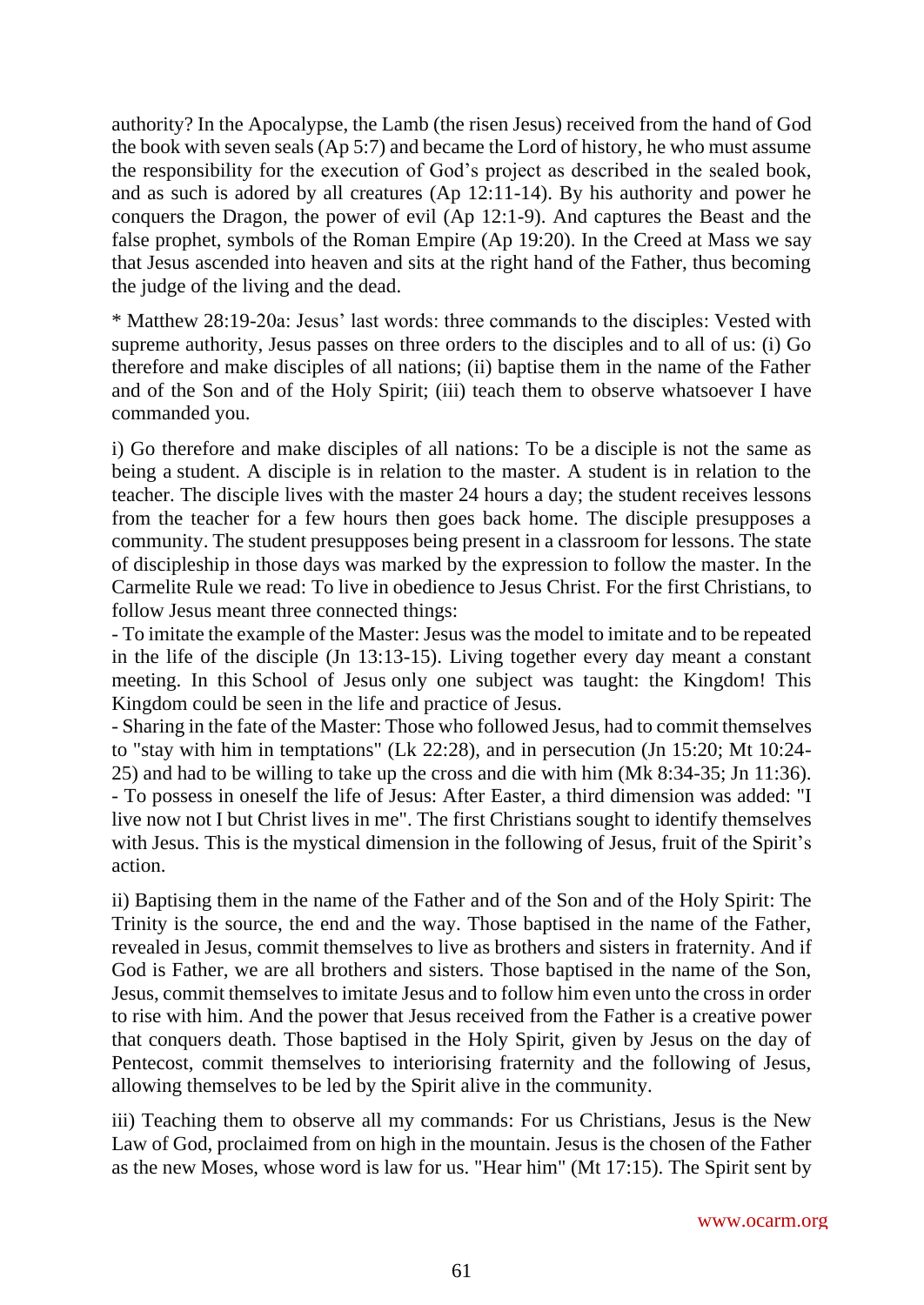him will remind us of all the things he taught us (Jn 14:26; 16:13). The observance of the new Law of love is balanced by the gratuitous presence of Jesus in our midst, till the end of time.

\* Matthew 28:20b: I am with you always, even to the end of time: When Moses was sent to free the people from Egypt, he received a guarantee from God, the only guarantee that offers complete certainty: "Go, I shall be with you!" (Ex 3:12). It is the same certainty promised to the prophets and other persons sent by God to undertake an important mission in God's plan (Jer 1:8; Jud 6:16). Mary received the same guarantee when the angel said to her, "The Lord is with you" (Lk 1:28). The person of Jesus is the living expression of this guarantee, because his name is Emmanuel, God with us (Mt 1:23). He will be with his disciples, with all of us, even to the end of time. Here we see Jesus' authority. He controls history and time. He is the first and the last (Ap 1:17). Before the first, nothing existed and after the last, nothing is. This guarantee sustains people, nourishes their faith, sustains hope and generates love and the gift of oneself.

## **c) Highlighting the words of Jesus: The universal mission of the community.**

Abraham was called to be the source of blessings not only for his descendants, but for all families on earth (Gen 12:3). The slave people were called not only to restore the tribe of Jacob, but also to be light to the nations (Is 49:6; 42:6). The prophet Amos said that God not only freed Israel from Egypt, but also the Philistines from Kaftor and the Aramaians from Quir (Am 9:7). God, then, looks after and is concerned for the Israelites as well as for the Philistines and the Aramaians who were the greatest enemies of the people of Israel! The prophet Elijah thought he was the only defender of God (Kings 19:10.14), but he had to be told that apart from himself there were seven thousand others! (1Kings 19:18) The prophet Jonah wanted Yahweh to be only the God of Israel, but had to admit that he is the God of all nations, even the inhabitants of Niniveh, the bitterest enemies of Israel (Jo 4:1-11). In the New Testament, John, the disciple, wanted Jesus only for the little group, for the community, but Jesus corrected him and said, He who is not against me is for me! (Mk 9:38-40).

At the end of the first century after Christ, the difficulties and persecutions could have driven the Christian communities into losing the missionary impetus and to close in on themselves, as if they were the only ones defending the values of the Kingdom. But Matthew's Gospel, faithful to this long tradition of openness to all nations, tells the communities that they cannot close in on themselves. They cannot claim for themselves a monopoly on the action of God in the world. God is not the community's property; rather the community is Yahweh's property (Ex 19:5). In the midst of humanity that struggles against and resists oppression, the communities must be salt and yeast (Mt 5:13; 13:33). They must proclaim aloud to the whole world, among all nations, the Good News that Jesus brought us. God is present in our midst, the same God who, in Exodus, commits himself to free those who call on his name! (Ex 3:7-12). This is our mission. If this salt loses its savour, what will it be good for? "It is of no use for the earth or for the fertiliser" (Lk 14:35)

# **6. Psalm 150**

## **Universal praise**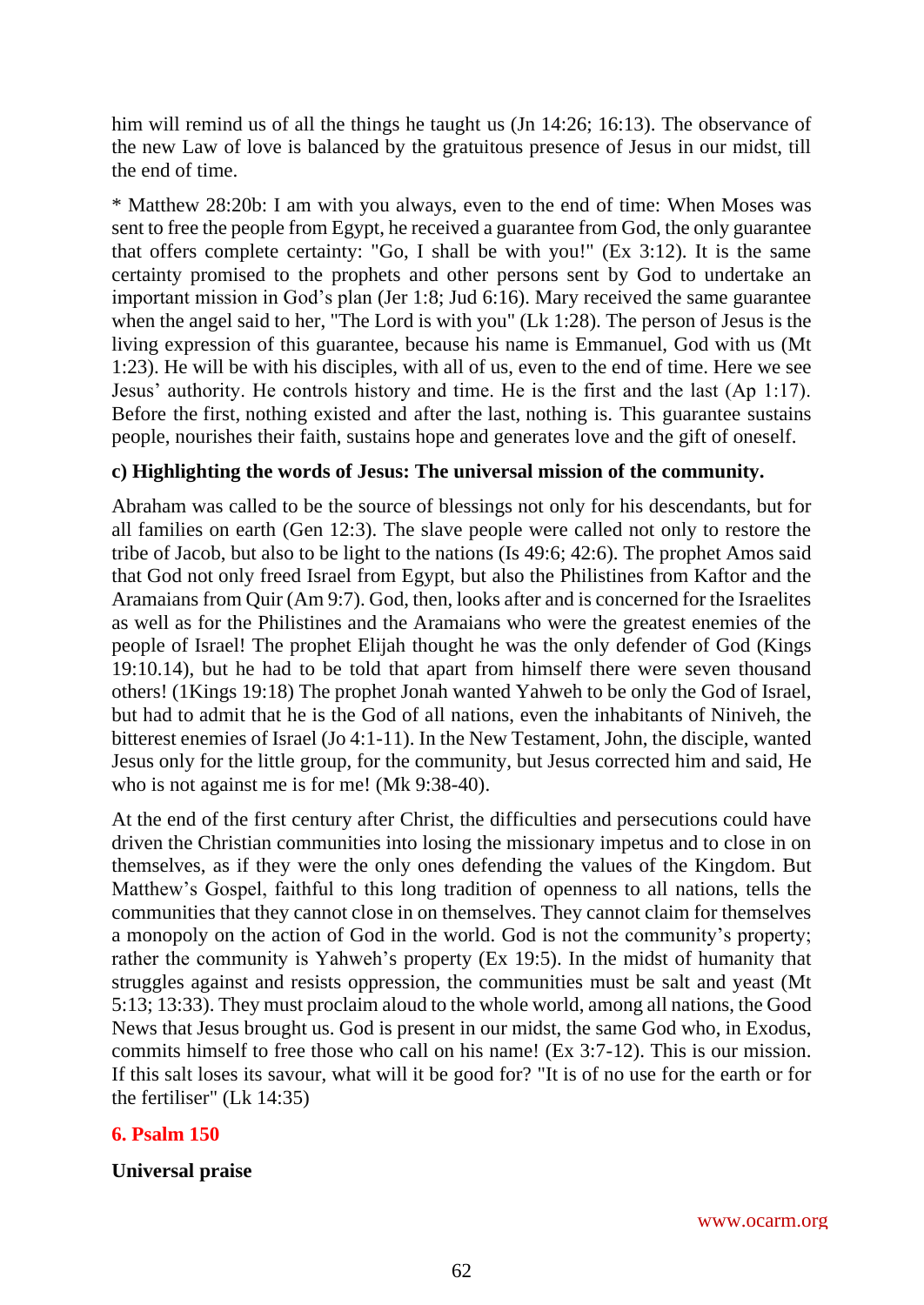Hallelujah! Praise God in his holy sanctuary; give praise in the mighty dome of heaven. Give praise for his mighty deeds, praise him for his great majesty.

Give praise with blasts upon the horn, praise him with harp and lyre. Give praise with tambourines and dance, praise him with flutes and strings.

Give praise with crashing cymbals, praise him with sounding cymbals. Let everything that has breath give praise to the Lord! Hallelujah!

## **7. Final Prayer**

Lord Jesus, we thank for the word that has enabled us to understand better the will of the Father. May your Spirit enlighten our actions and grant us the strength to practice that which your Word has revealed to us. May we, like Mary, your mother, not only listen to but also practise the Word. You who live and reign with the Father in the unity of the Holy Spirit forever and ever. Amen.

# **Lectio Divina Monday, May 25, 2020**

## **1) Opening prayer**

Lord our God, when Your Son Jesus had to pass through trials, He knew that you were with Him and He committed Himself into Your hands. In this way He brought peace to people. As people baptized into His name, let Your Spirit help us to be brave when suffering and difficulties come our way, that, like Your Son and with Him, we may overcome evil in ourselves and in the world. May our pains give birth to love and peace and hope for others. We ask You this through Christ our Lord.

## **2) Gospel Reading - John 16:29-33**

The disciples said to Jesus, "Now you are talking plainly, and not in any figure of speech. Now we realize that you know everything and that you do not need to have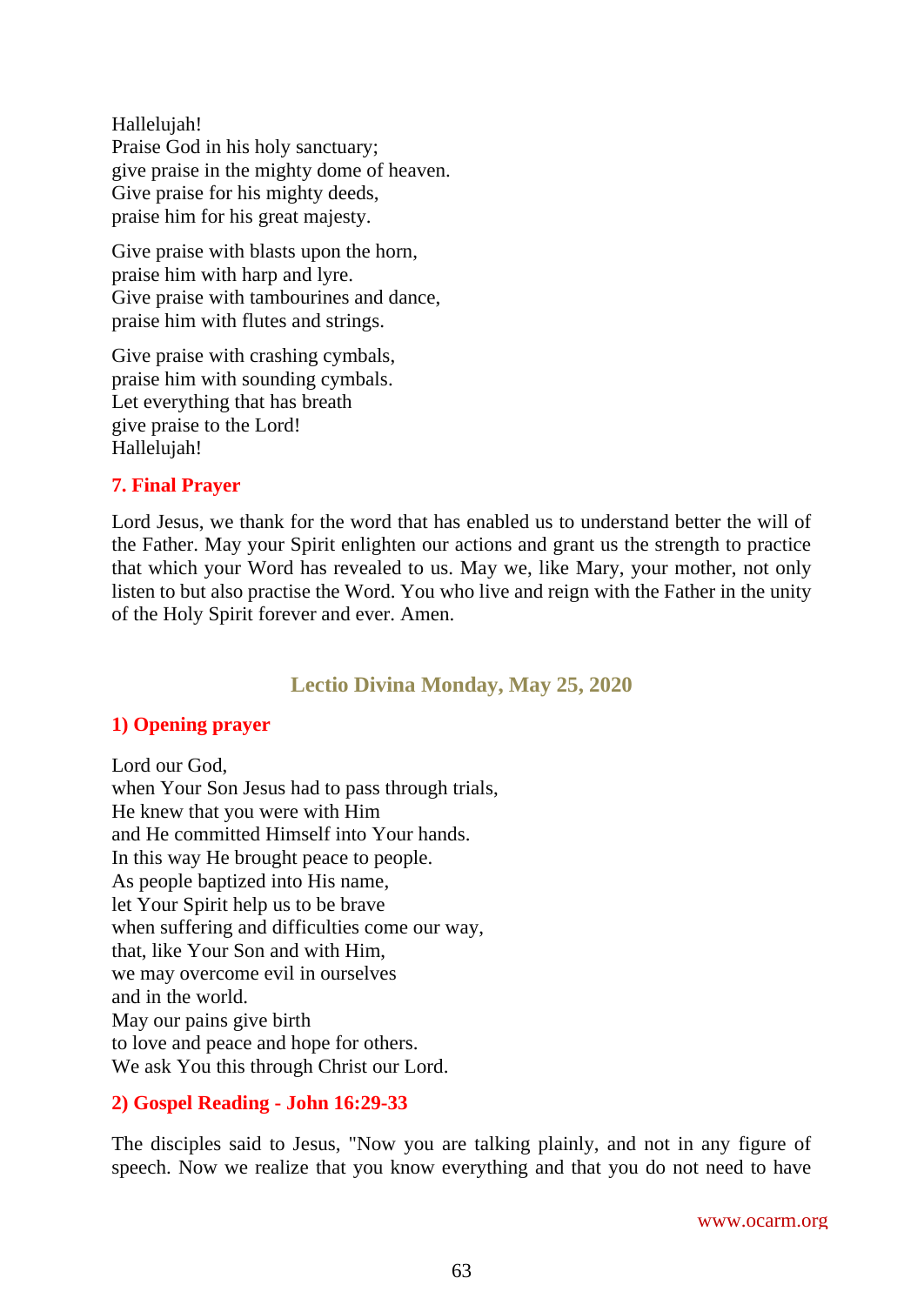anyone question you. Because of this we believe that you came from God." Jesus answered them, "Do you believe now? Behold, the hour is coming and has arrived when each of you will be scattered to his own home and you will leave me alone. But I am not alone, because the Father is with me. I have told you this so that you might have peace in me. In the world you will have trouble, but take courage, I have conquered the world."

### **3) Reflection**

• The context of today's Gospel continues to be the environment of the Last Supper, an environment of fraternity and of farewell, of sadness and expectation, which mirrors the situation in the communities of Asia Minor at the end of the first century. In order to be able to understand the Gospels well, we can never forget that they give the words of Jesus not as if they had been recorded on a CD to transmit them literally. The Gospels are pastoral writings which seek to embody and update the words of Jesus in the new situations in which the communities find themselves in the second half of the first century in Galilee (Matthew), in Greece (Luke), in Italy (Mark) and in Asia Minor (John). In the Gospel of John, the words and the questions of the disciples are not only those of the disciples. In fact, they reveal the questions and problems of the communities. They are the mirror in which the communities of that time, as well as those of today, are recognized with their sadness and their anguish, with their joys and their hopes. They find light and strength in the answers of Jesus.

• John 16:29-30: 'Now, you are speaking plainly." Jesus had told His disciples, 'The Father Himself loves you, because you have loved Me, and you have believed that I come from God. I came from the Father and have come into the world and now I am leaving the world to go to the Father (Jn 16:29-30)." Listening to this affirmation of Jesus, the disciples answered, "Now You are speaking plainly and not using veiled language. Now we see that You know everything and need not wait for questions to be put into words. Because of this we believe that You came from God". The disciples think that they have understood everything. Yes, truly they got a true light to clarify their problems,but it was still a very dim light. They got the seed, but at that moment, still did not know the tree. The light or the seed was the fundamental intuition of faith according to which Jesus is for us the revelation of God, who is Father: "Now we believe that you came from God." This was only the beginning, the seed. Jesus Himself was and continues to be the great parable, the revelation of God for us. God reaches us and reveals Himself to us,, but God does not enter into any representations. He exceeds all, goes beyond our representations and gives us the unexpected surprise, which sometimes is very painful.

• John 16:31-32: You are leaving Me alone and yet I am not alone because the Father is with Me. Jesus asks, "Do you believe at last?" He knows His disciples. He knows that there is still much lacking in their understanding of the mystery of God and of the Good News of God. He knows that in spite of their good will and in spite of the light that they have just received in that moment, they still have to face the unexpected and painful surprise of the passion and death of Jesus. The small light that they got is not sufficient to overcome the darkness of this crisis: "Behold, the time will come, indeed it has come already, when you are going to be scattered, each one going his own way and leaving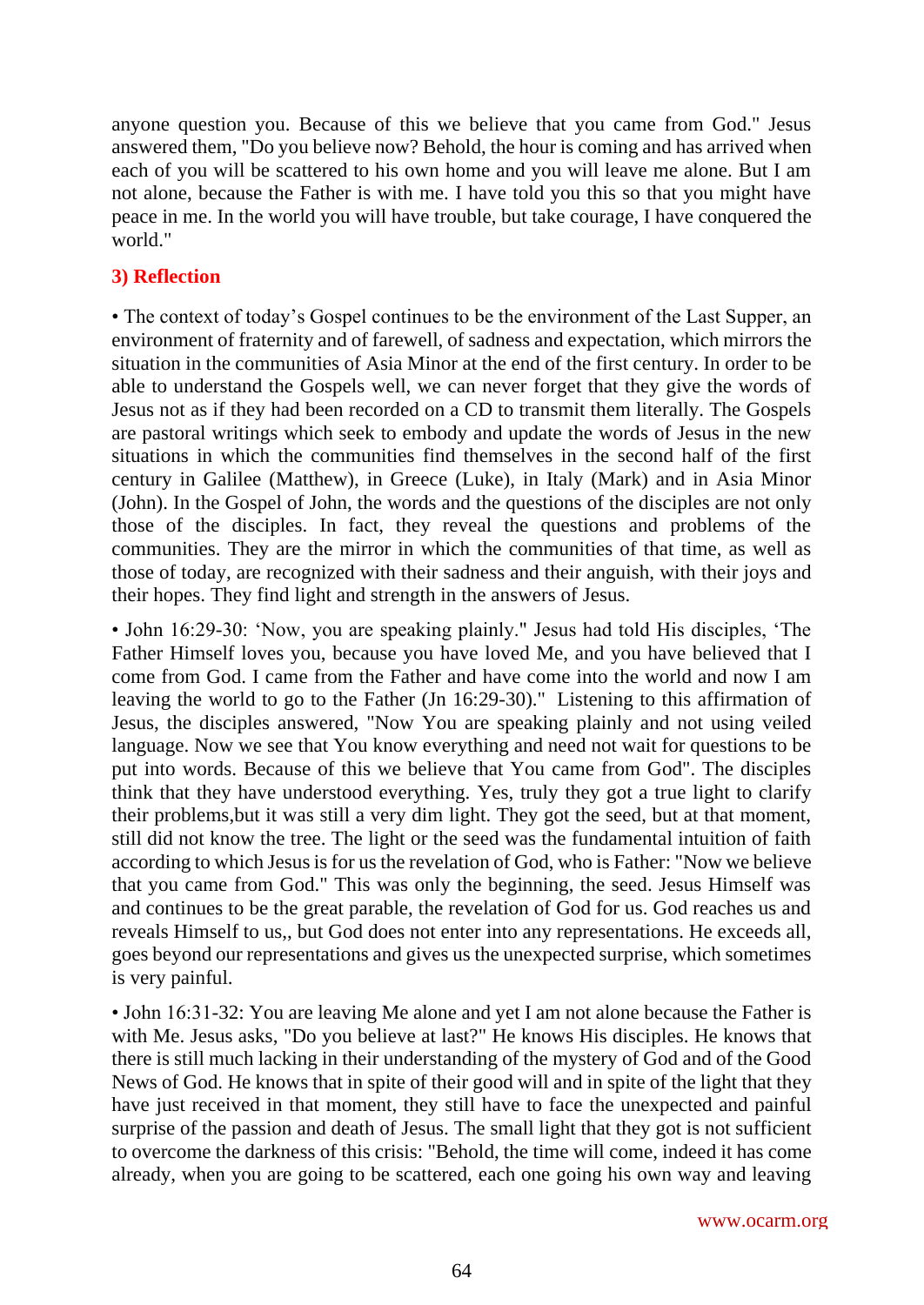Me alone; and yet I am not alone because the Father is with Me." This is the source of certitude of Jesus and through Jesus, this is and will be the source of certitude for all of us: The Father is with me! When Moses was sent to liberate the people from the oppression of the Egyptians, this being his mission, he received this certainty: ""Go! I am with you" Ex 3:12). The certainty of the liberating presence of God is expressed in the name that God assumes at the moment of the beginning of the Exodus and of the liberation of his people: JHWH, God with us: This is the name for all time (Ex 3:15).

• John 16:33: "Courage, I have conquered the world!" And now we have the last sentence pronounced by Jesus who anticipates victory and which will be a source of peace and of strength for the disciples of that time, as well as for all of us, up until now: "I have told you all this so that you may find peace in Me. In the world you will have hardship, but be courageous, I have conquered the world." With His sacrifice made out of love, Jesus conquers the world and Satan. His disciples are called to participate in the struggle and the victory. "To feel the courage which He gives is already to overcome the battle'. (L.A. Schokel)

#### **4) For Personal Examination**

• A small light helped the disciples to take a step farther, but it did not light the whole journey. Have you had a similar experience in your life?

• Courage, I have conquered the world! Has this saying of Jesus helped you some times in your life?

### **5) Concluding Prayer**

Protect me, O God, in You is my refuge. To Yahweh I say, "You are my Lord, I have no good apart from You. My birthright, my cup is Yahweh; You, You alone, hold my lot secure." (Ps 16:1-2,5)

## **Lectio Divina Tuesday, May 26, 2020**

#### **1) Opening prayer**

Lord our God, Your Son Jesus Christ carried out the mission You had given Him, without fear and in all faithfulness to You. God, give us a taste of His sense of mission. Give us the strength of the Spirit to speak Your word as it is, bold and demanding, without compromising or giving in to the changing moods and fashions of the day. And may our lives be like an open book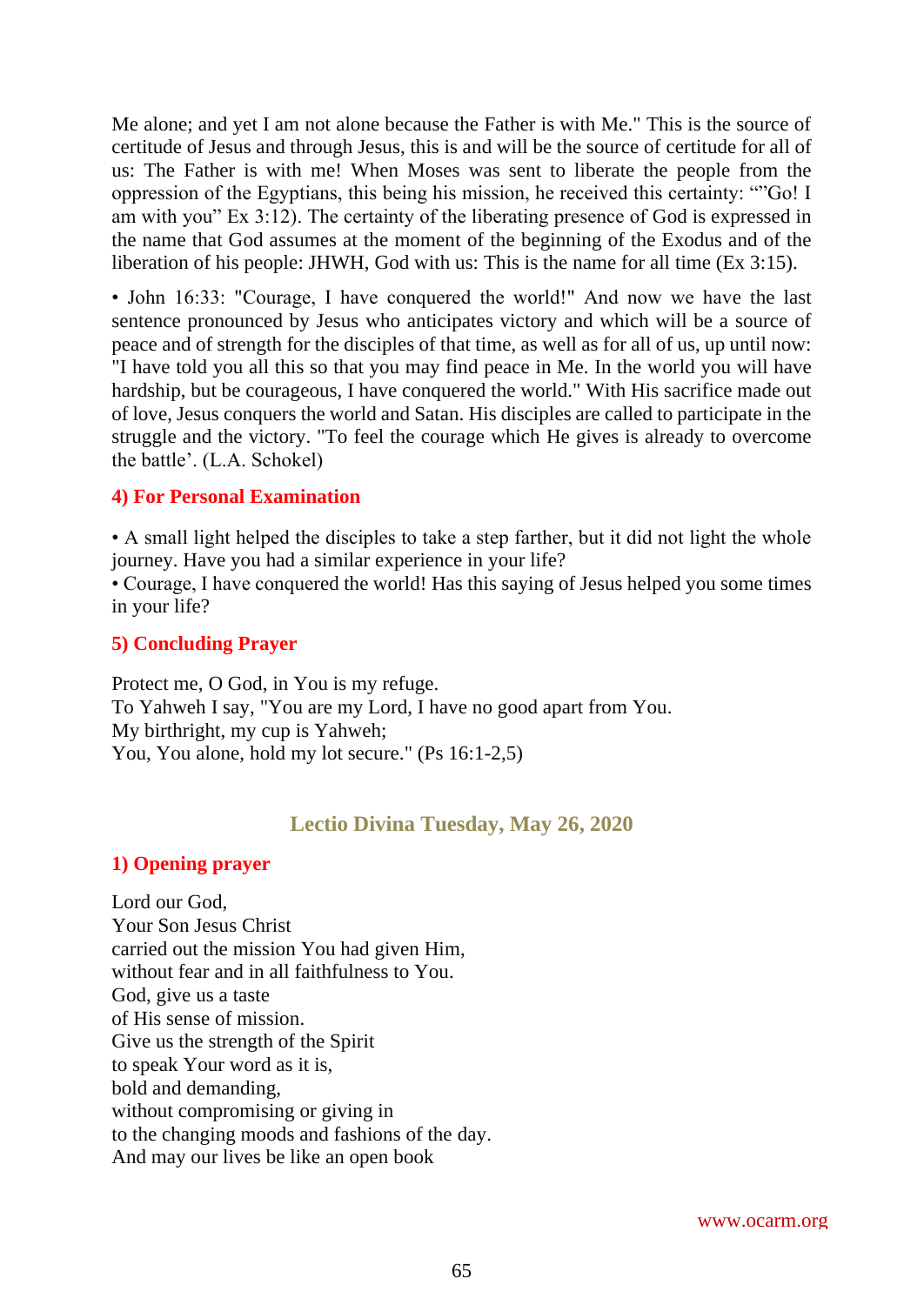in which people can read Your word. We ask You this through Christ our Lord.

# **2) Gospel Reading - John 17:1-11a**

Jesus raised his eyes to heaven and said, "Father, the hour has come. Give glory to your son, so that your son may glorify you, just as you gave him authority over all people, so that your son may give eternal life to all you gave him. Now this is eternal life, that they should know you, the only true God, and the one whom you sent, Jesus Christ. I glorified you on earth by accomplishing the work that you gave me to do. Now glorify me, Father, with you, with the glory that I had with you before the world began. "I revealed your name to those whom you gave me out of the world. They belonged to you, and you gave them to me, and they have kept your word. Now they know that everything you gave me is from you, because the words you gave to me I have given to them, and they accepted them and truly understood that I came from you, and they have believed that you sent me. I pray for them. I do not pray for the world but for the ones you have given me, because they are yours, and everything of mine is yours and everything of yours is mine, and I have been glorified in them. And now I will no longer be in the world, but they are in the world, while I am coming to you."

# **3) Reflection**

• In today's Gospel, in tomorrow's, and the day after tomorrow's, we will meditate on the words that Jesus addressed to the Father at the moment of His farewell. John keeps these words and puts them in Jesus' mouth during His last encounter with the disciples. It is the Testament of Jesus in the form of a prayer, also called the Priestly Prayer (Jn 17:1-26).

• Chapter 17 of the Gospel of John is the end of a long reflection by Jesus, begun in chapter 15, on the mission in the world. The communities preserved these reflections in order to be able to better understand the difficult moment that they were going through: tribulations, abandonment, doubts, and persecution. The long reflection ends with the prayer of Jesus for the communities. In it are expressed the sentiments and concerns, according to the Evangelist, Jesus had at that moment in which He was going out, leaving this world, and going toward the Father. With these sentiments and with this concern, Jesus now finds Himself before His Father, interceding for us. Because of this the Priestly Prayer is also the Testament of Jesus. Many people, in the moment when they leave forever, leave some message. Everyone keeps the important words of a father and mother, especially when they are the last moments of life. Keeping these words is like keeping the person. It is a form of respect and of affection.

• Chapter 17 is a diverse text. It is a friendlier one rather than one of reasoning. In order to grasp the whole meaning, it is not sufficient to reflect with the head, with reason. This text has to be meditated upon and accepted in the heart as well. It is a text not so much to be discussed, but to meditate reflect upon. Therefore, do not be worried if you do not understand it immediately. This text demands a whole life of pondering and deepening. Such a text should be read, meditated on, thought, read again, repeated, savored, as one does with a good sweet in the mouth. One turns it over and over in the mouth until it is finished. For this, close your eyes, keep silence within you and listen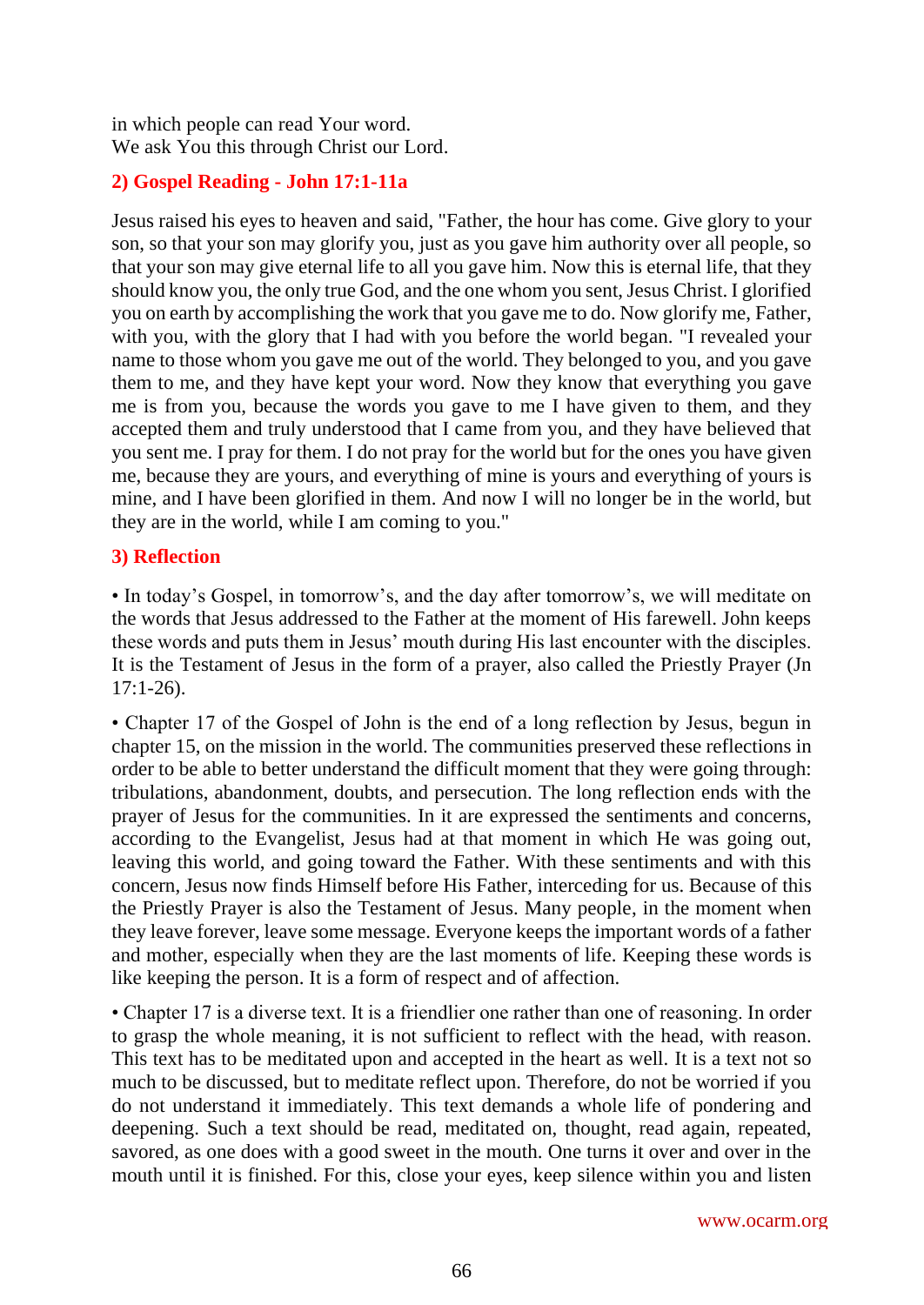to Jesus who speaks to you, transmitting in His Testament His greatest concern, His last will. Try to discover which point Jesus insists on the most and which points He considers the most important.

• John 17:1-3: "Father, the hour has come!" It is the long awaited hour (Jn 2:4; 7:30; 8:20; 12:23,27; 13:1; 16:32). It is the moment of the glorification which will take place through the Passion, death and Resurrection. In reaching the end of His mission, Jesus looks back and proceeds to a review. In this prayer, He expresses the most intimate sentiment of His heart and the profound discovery of His soul: the presence of the Father in His life.

• John 17:4-8: Father, they will recognize that I come from You! In reviewing His own life Jesus sees Himself as a manifestation of the Father for the friends whom the Father has given Him. Jesus does not live for Himself. He lives in order that all may have a flash of goodness and love which are enclosed in the name of God which is Abba, Father.

• John 17:9-11a: All I have is Yours and all You have is Mine! At the moment of leaving the world, Jesus expresses His concern to the Father and prays for the friends whom He leaves behind; that they will continue in the world, but they are not of the world. They are of Jesus, they are God's, and they are signs of God and of Jesus in this world. Jesus is concerned about the people who remain, and He prays for them.

## **4) For Personal Confrontation**

• If you were about to die, what would be the message that you would like to leave to your family and to your community?

• Notice that He is addressing the One He is going to, not those He is leaving. Would this be your way too? Why or why not?

• Many fear death, even though it is just a passing to new life. A large part of the "message" we leave is in how we leave – accepting and at peace or clinging on to this life. Imagine yourself at those moments. What message do you present in those last days or hours? How do you feel while putting yourself in these last moments?

## **5) Concluding Prayer**

Blessed be the Lord day after day, He carries us along, God our Savior. This God of ours is a God who saves; from Lord Yahweh comes escape from death. (Ps 68:19-20)

# **Lectio Divina Wednesday, May 27, 2020**

# **1) Opening prayer**

Lord our God, Your Son Jesus gave himself totally to those He loved - that is, to all. Give us a share of His unselfish love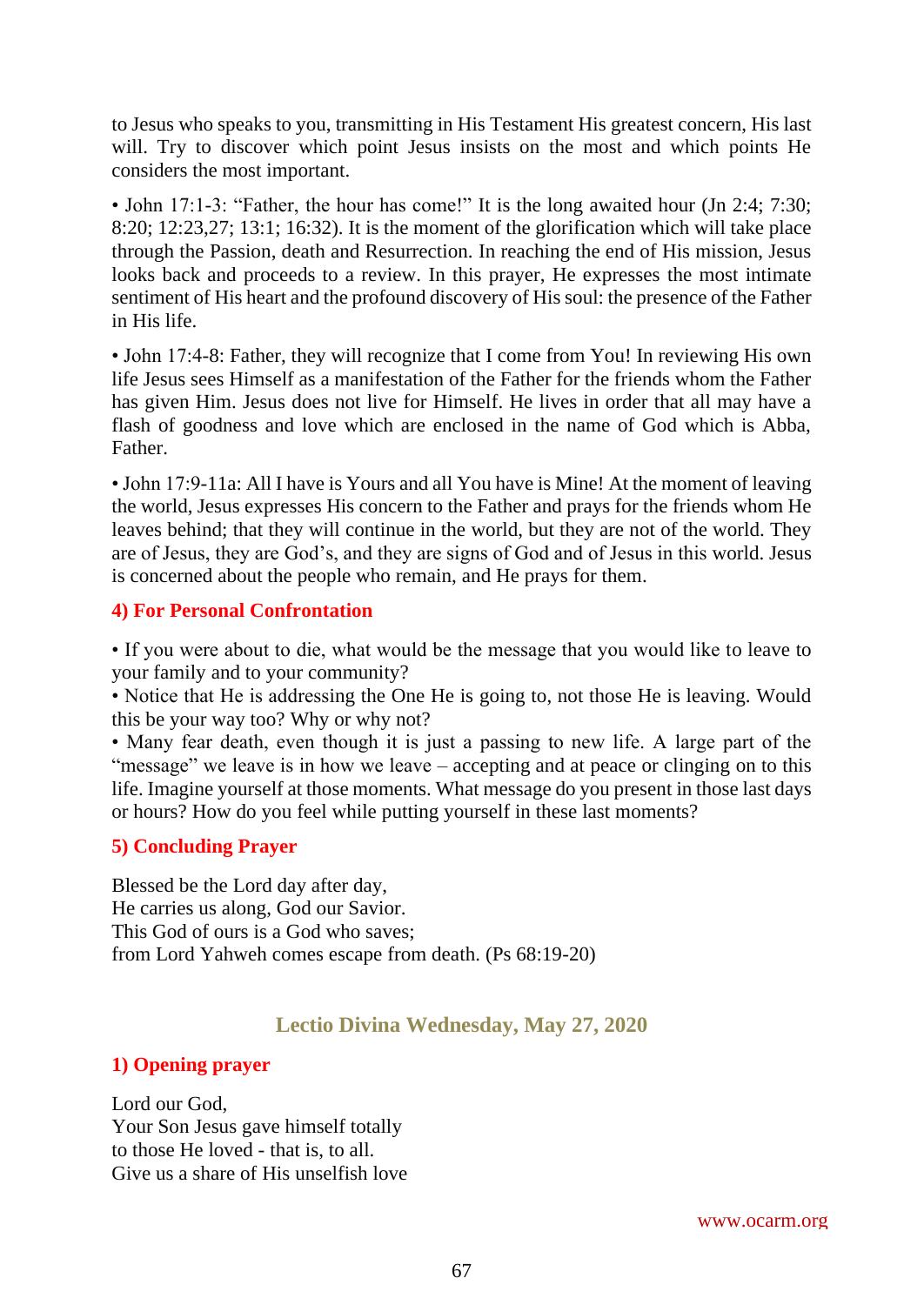that we too may learn from experience that there is more joy in giving ourselves than in receiving honors or favors. May the Spirit make us also so much one that we graciously share with one another our God-given riches and gifts as people. We ask You this through Christ our Lord.

### **2) Gospel Reading - John 17:11b-19**

Lifting up his eyes to heaven, Jesus prayed, saying: "Holy Father, keep them in your name that you have given me, so that they may be one just as we are one. When I was with them I protected them in your name that you gave me, and I guarded them, and none of them was lost except the son of destruction, in order that the Scripture might be fulfilled. But now I am coming to you. I speak this in the world so that they may share my joy completely. I gave them your word, and the world hated them, because they do not belong to the world any more than I belong to the world. I do not ask that you take them out of the world but that you keep them from the Evil One. They do not belong to the world any more than I belong to the world. Consecrate them in the truth. Your word is truth. As you sent me into the world, so I sent them into the world. And I consecrate myself for them, so that they also may be consecrated in truth."

#### **3) Reflection**

• We are now in the Novena of Pentecost, waiting for the coming of the Holy Spirit. Jesus says that the gift of the Holy Spirit is given only to those who ask for it in prayer (Lk 11:13). In the Cenacle, for nine days, from the Ascension to Pentecost, the Apostles persevered in prayer together with Mary, the Mother of Jesus (Acts 1:14), and they obtained the abundance of the gift of the Holy Spirit (Acts 2:4). Today's Gospel continues to place before us the Priestly Prayer of Jesus. It is a very opportune text to prepare ourselves during these days for the coming of the Holy Spirit in our life.

• John 17:11b-12: Keep them in Your name! Jesus channels His concern into prayer: "Keep those You have given Me true to Your name, so that they may be one like Us!" Everything which Jesus does in His life, He does in the Name of God. Jesus is the manifestation of the Name of God. The Name of God is Yahweh, JHWH. In the time of Jesus, this name was pronounced saying, "Adonai," "Kyrios," "Lord." In the discourse of Pentecost, Peter says that Jesus, because of His Resurrection, was constituted Lord: "For this reason the whole House of Israel can be certain that the Lord and Christ whom God has made is this Jesus whom you crucified." (Acts 2:36). And Paul says that this has been done so that "every tongue should acknowledge Jesus Christ as Lord to the glory of God, the Father" (Phil 2:11). It is the Name which is above all other names" (Phil 2:9). JHWH or Yahweh, the Name of God, took on a concrete face in Jesus of Nazareth! Unity has to form around this name: keep those you have given Me true to Your name so that they may be one like We are. Jesus wants the unity of the communities in such a way that they can resist the world which hates them and persecutes them. The people united around the name of Jesus will never be conquered!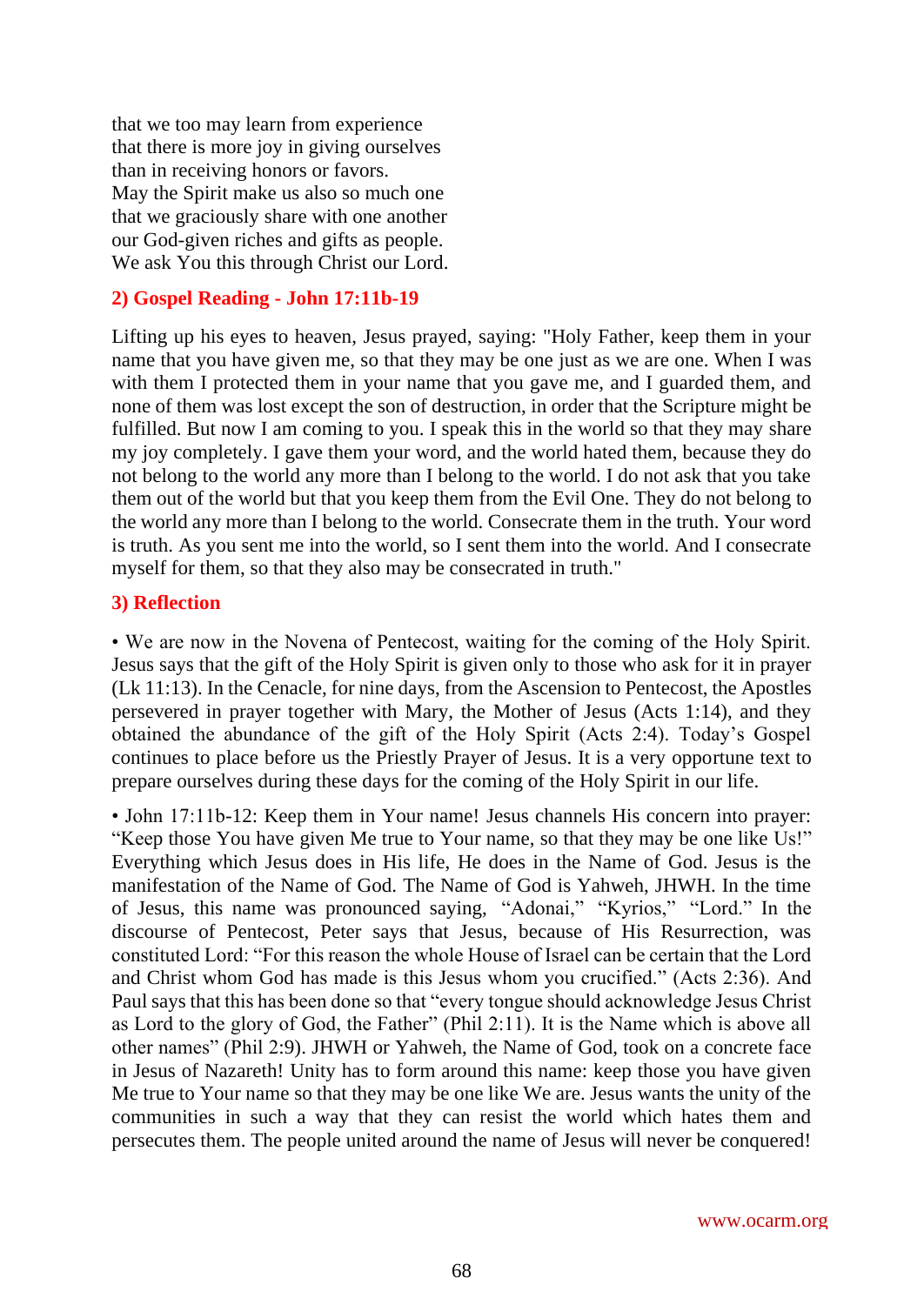• John 17:13-16: That they may share My joy to the full. Jesus is bidding farewell. In a short time He will go away. The disciples continue in the world. They will be persecuted and be afflicted. Because of this, they are sad. Jesus prays that their joy may be full. They want to continue to be in the world without being of, or belonging to, the world. This means to live in the system of the Empire, whether liberal or Roman, without allowing themselves to be contaminated. Like Jesus, and with Jesus, they should live in the opposite direction of the world.

• John 17:17-19: As You sent Me into the world, I have sent them into the world. Jesus asks that they be consecrated in truth. That is, that they may be capable of dedicating their whole life to giving witness of their convictions concerning Jesus and God the Father. Jesus sanctified Himself in the measure in which, during His life, He revealed the Father. He asks that the disciples enter into the same process of sanctification. Their mission is the same as Jesus' mission. They sanctify themselves in the measure in which, living in love, they reveal Jesus and the Father. To sanctify oneself means to become human like Jesus. Pope Leo the Great said, "Jesus was so human, but so human, as only God can be human." For this reason we should live in opposition to the world, because the system of the world dehumanizes human life and renders it contrary to the intentions of the Creator.

## **4) For Personal consideration:**

• Jesus lived in the world, but was not of the world. He lived contrary to the system, and because of this, He was persecuted and was condemned to death. Do I live contrary to today's system, or do I adapt my faith to the system?

What words and actions do I show that I belong to the world or don't belong to the world? Am I showing a little of both?

• Preparation for Pentecost. To invoke the gift of the Holy Spirit, the Spirit who gave courage to Jesus. In this Novena of preparation for Pentecost, it is good to dedicate some time to asking for the gift of the Spirit of Jesus.

## **5) Concluding Prayer**

I bless Yahweh who is my counselor, even at night my heart instructs me. I keep Yahweh before me always, for with Him at my right hand, nothing can shake me. (Ps 16:7-8)

# **Lectio Divina Thursday, May 28, 2020**

## **1) Opening prayer**

Father of our Lord Jesus Christ and Father of all people, we believe in You and we know that You loved Jesus with a deep and trusting, lasting love.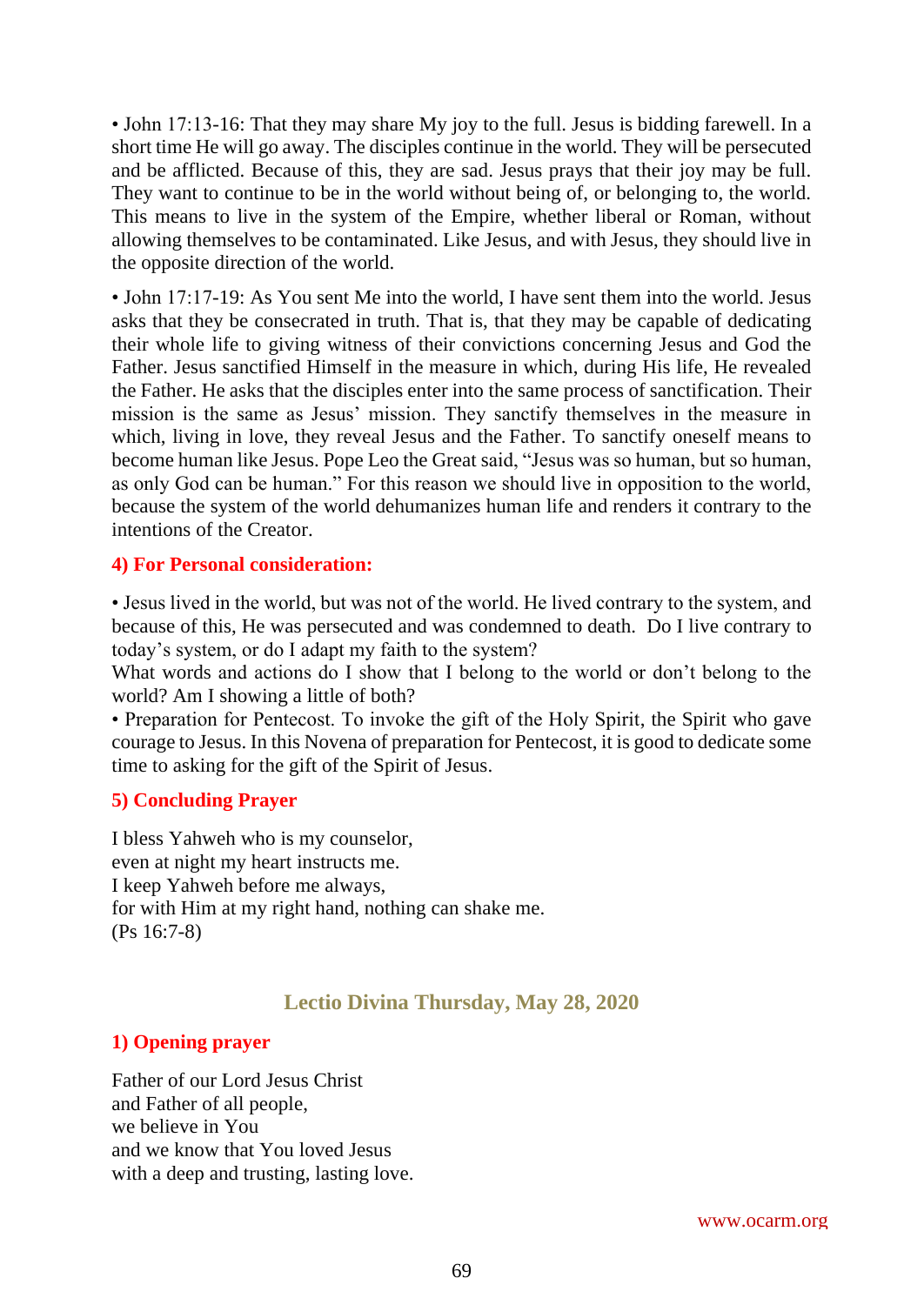Let Your Holy Spirit pour out this love into the hearts of all those who believe in Jesus, our Savior and shepherd. Let this love unite us in one common bond of understanding and respect for one another and let that love lead us to live for one another and to serve one another for the sake of Jesus Christ our Lord.

## **2) Gospel Reading - John 17:20-26**

Lifting up his eyes to heaven, Jesus prayed saying: "I pray not only for these, but also for those who will believe in me through their word, so that they may all be one, as you, Father, are in me and I in you, that they also may be in us, that the world may believe that you sent me. And I have given them the glory you gave me, so that they may be one, as we are one, I in them and you in me, that they may be brought to perfection as one, that the world may know that you sent me, and that you loved them even as you loved me. Father, they are your gift to me. I wish that where I am they also may be with me, that they may see my glory that you gave me, because you loved me before the foundation of the world. Righteous Father, the world also does not know you, but I know you, and they know that you sent me. I made known to them your name and I will make it known, that the love with which you loved me may be in them and I in them."

## **3) Reflection**

• Today's Gospel gives us the third and last part of the Priestly Prayer, in which Jesus looks toward the future and manifests His great desire for unity among us, His disciples, and that all may remain in the love which unifies, because without love and without unity we do not deserve credibility.

• John 17:20-23: So that the world may believe it was You who sent Me. Jesus expands the horizon and prays to the Father: "I pray not only for these but also for those who through their teaching will come to believe in Me. May they all be one, just as, Father, You are in Me and I am in You, so that they also may be in Us, so that the world may believe it was You who sent Me." Behold, here emerges Jesus' great concern for unity which should exist in the communities. Unity does not mean uniformity, but rather to remain in love, in spite of tensions and conflicts. A love which unifies to the point of creating, among all, a profound unity like the unity which exists between Jesus and the Father. The unity in love revealed in the Trinity is the model for the communities. For this, through love among people, the communities reveal to the world the most profound message of Jesus. People said of the first Christians, "See how they love one another!" The present day division among the three religions which came from Abraham is really tragic: the Jews, the Christians and the Muslims. And even more tragic is the division among us Christians who say that we believe in Jesus. If we are divided we do not deserve credibility. Ecumenism is at the center of the last prayer of Jesus to the Father. It is His testament. To be a Christian and not be ecumenical is a contradiction. It means to contradict the last Will of Jesus.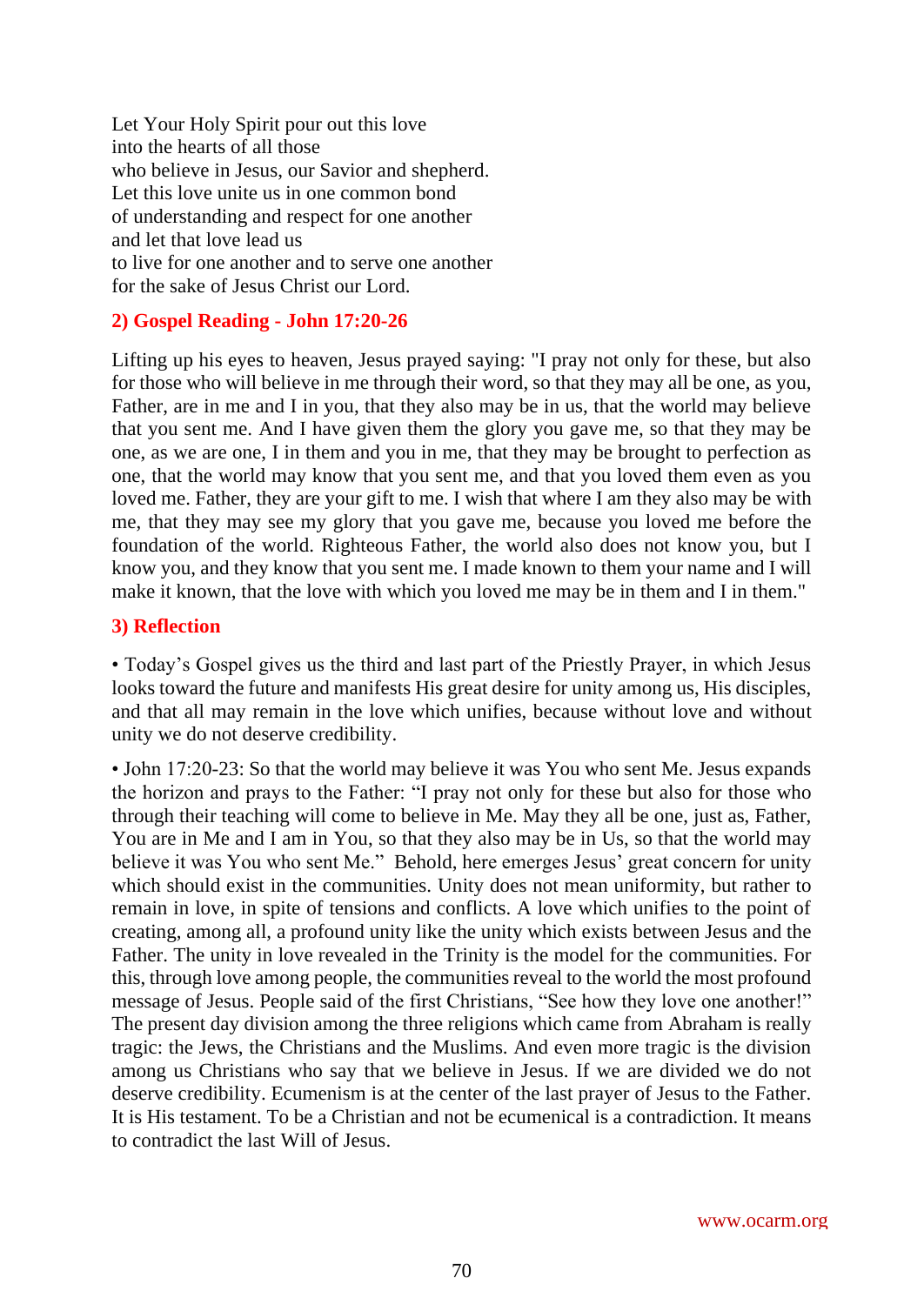• John 17:24-26: "So that the love with which You loved Me may be in them." Jesus does not want to remain alone. He says, "Father, I want those You have given Me to be with Me where I am so that they may always see My glory, which You have given Me, because You loved Me before the foundation of the world." Jesus is happy when we are all together with Him. He wants His disciples to have the same experience of the Father which He had. He wants us to know the Father and that He knows us. In the Bible, the word to know is not limited to a rational theoretical knowledge, but presupposes the experience of the presence of God living in love with the people of the community.

• That they may be one as We are one. (Unity and Trinity in the Gospel of John) The Gospel of John helps us to understand the mystery of the Trinity, the communion among the three Divine Persons: the Father, the Son and the Spirit. Of the four Gospels, John is the one which puts more stress on the profound unity among the Father, the Son and the Spirit. From the text of John (Jn 17:6-8) we see that the mission of the Son is the supreme manifestation of the love of the Father. And this unity between the Father and the Son makes Jesus exclaim, "The Father and I are one" (Jn 10:30). Between the Son and the Father there is such an intense unity that one who sees the face of one also sees the face of the other. And fulfilling this mission of unity received from the Father, Jesus reveals the Spirit. The spirit of Truth comes from the Father (Jn 15:26). At the bidding of the Son (Jn 14:16), the Father sends the Spirit to each one of us in such a way that He will remain with us, encouraging us and giving us strength. The Spirit also comes to us from the Son (Jn 16:7-8). Thus, the Spirit of Truth, who journeys with us, is the communication of the profound unity which exists between the Father and the Son (Jn 15:26-27). The Spirit cannot communicate a truth which is different from the truth of the Son. Everything which is in relationship with the mystery of the Son, the Spirit makes known to us (Jn 16:13-14). This experience of unity in God was very strong in the communities of the Beloved Disciple. The love which unites the Divine Persons - Father, Son and Holy Spirit - allows us to experience God through union with the people in a community of love. This was also the experience of the community, where love should be the sign of God's presence in the midst of the community (Jn 13:34-35). This love builds unity in the community (Jn 17:21). They looked at the unity in God in order to understand the unity among themselves.

## **4) For Personal Consideration**

• Bishop Don Pedro Casaldáliga said, "The Trinity is truly the best community." In the community of which you are a part, can you see any human sign of the Divine Trinity?

• Ecumenism: Am I interested in ecumenism? How do I approach it with others?

• Do I know the doctrine and beliefs of the Church well enough to enter into ecumenical discussion with others without misleading myself or others?

• What limits do I put on ecumenical activity in my life? Should there be limits?

#### **5) Concluding Prayer**

Lord, You will teach me the path of life, unbounded joy in Your presence, at Your right hand delight for ever. (Ps 16:11)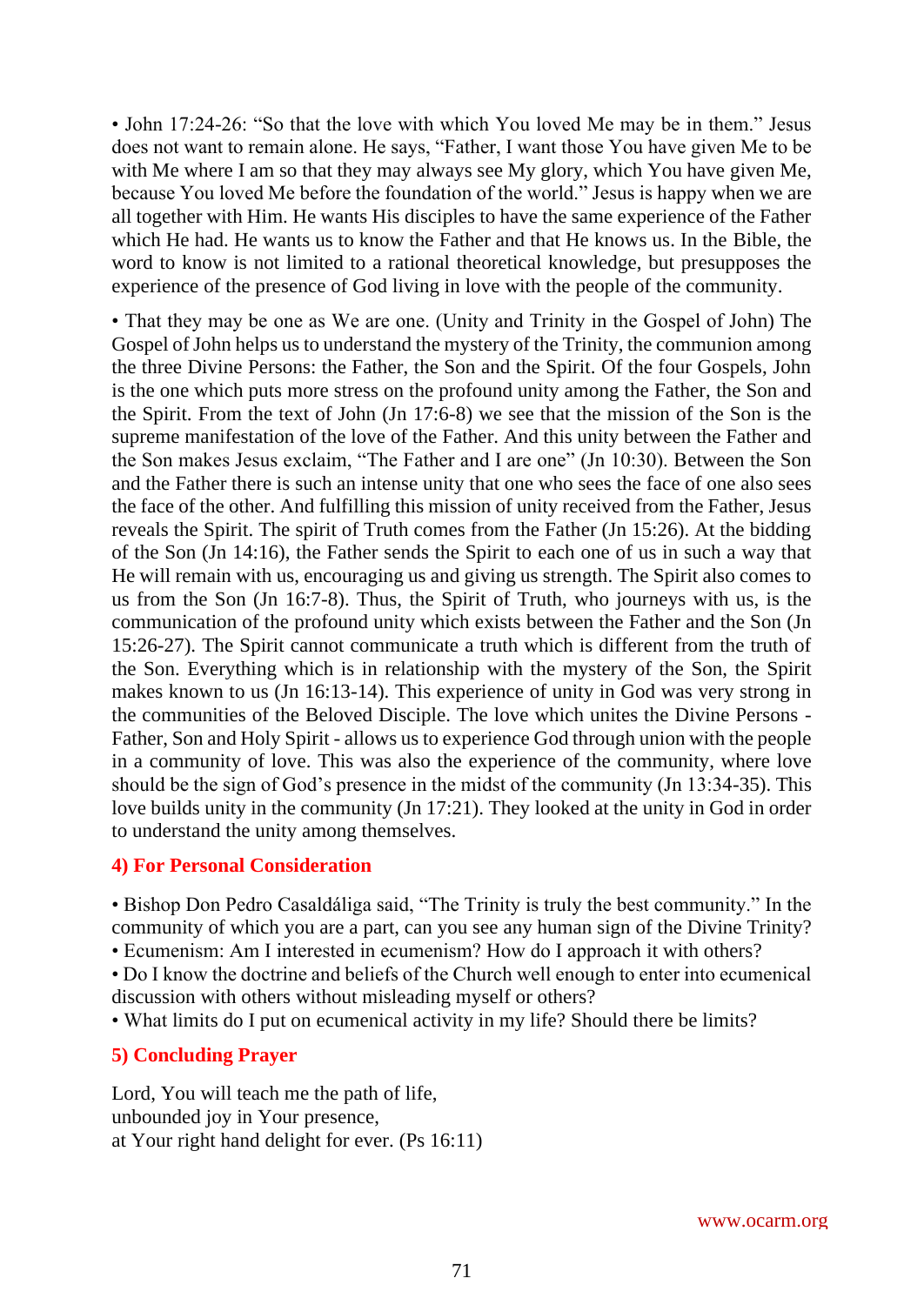## **Lectio Divina Friday, May 29, 2020**

### **1) Opening prayer**

Lord our God, You have appointed shepherds in Your Church to speak Your word to us and to build community in Your name. We pray You today: May they be shepherds like Your Son who look for those who have lost the way, bring back the stray, bandage the wounded and make the weak strong. May they all be ministers of Your tender love and service, as Jesus was, Your Son and our Lord.

#### **2) Gospel Reading - John 21:15-19**

After Jesus had revealed himself to his disciples and eaten breakfast with them, he said to Simon Peter, "Simon, son of John, do you love me more than these?" Simon Peter answered him, "Yes, Lord, you know that I love you." Jesus said to him, "Feed my lambs." He then said to Simon Peter a second time, "Simon, son of John, do you love me?" Simon Peter answered him, "Yes, Lord, you know that I love you." He said to him, "Tend my sheep." He said to him the third time, "Simon, son of John, do you love me?" Peter was distressed that he had said to him a third time, "Do you love me?" and he said to him, "Lord, you know everything; you know that I love you." Jesus said to him, "Feed my sheep. Amen, amen, I say to you, when you were younger, you used to dress yourself and go where you wanted; but when you grow old, you will stretch out your hands, and someone else will dress you and lead you where you do not want to go." He said this signifying by what kind of death he would glorify God. And when he had said this, he said to him, "Follow me."

#### **3) Reflection**

• We are in the last days before Pentecost. During the time of Lent, the selection of the Gospels of the day continues the ancient tradition of the Church. Between Easter and Pentecost, the Gospel of John is preferred. And thus, during these last days before Pentecost, the Gospels of the day narrate the last verses of the Gospel of John. When we return to Ordinary Time, we will go back to the Gospel of Mark. In the weeks of Ordinary Time, the Liturgy proceeds to a continuous reading of the Gospel of Mark (from the 1st to the 9th week of Ordinary Time), of Matthew (from the 10th to 21st week of Ordinary Time) and of Luke (from the 22nd to the 34th week of Ordinary Time).

• The Gospel readings for today and tomorrow speak about Jesus' last encounter with His disciples. It was an encounter of celebration, marked by tenderness and affection. At the end Jesus calls Peter and asks him three times, "Do you love Me?" Only after having received three times the same affirmative response, Jesus entrusts to Peter the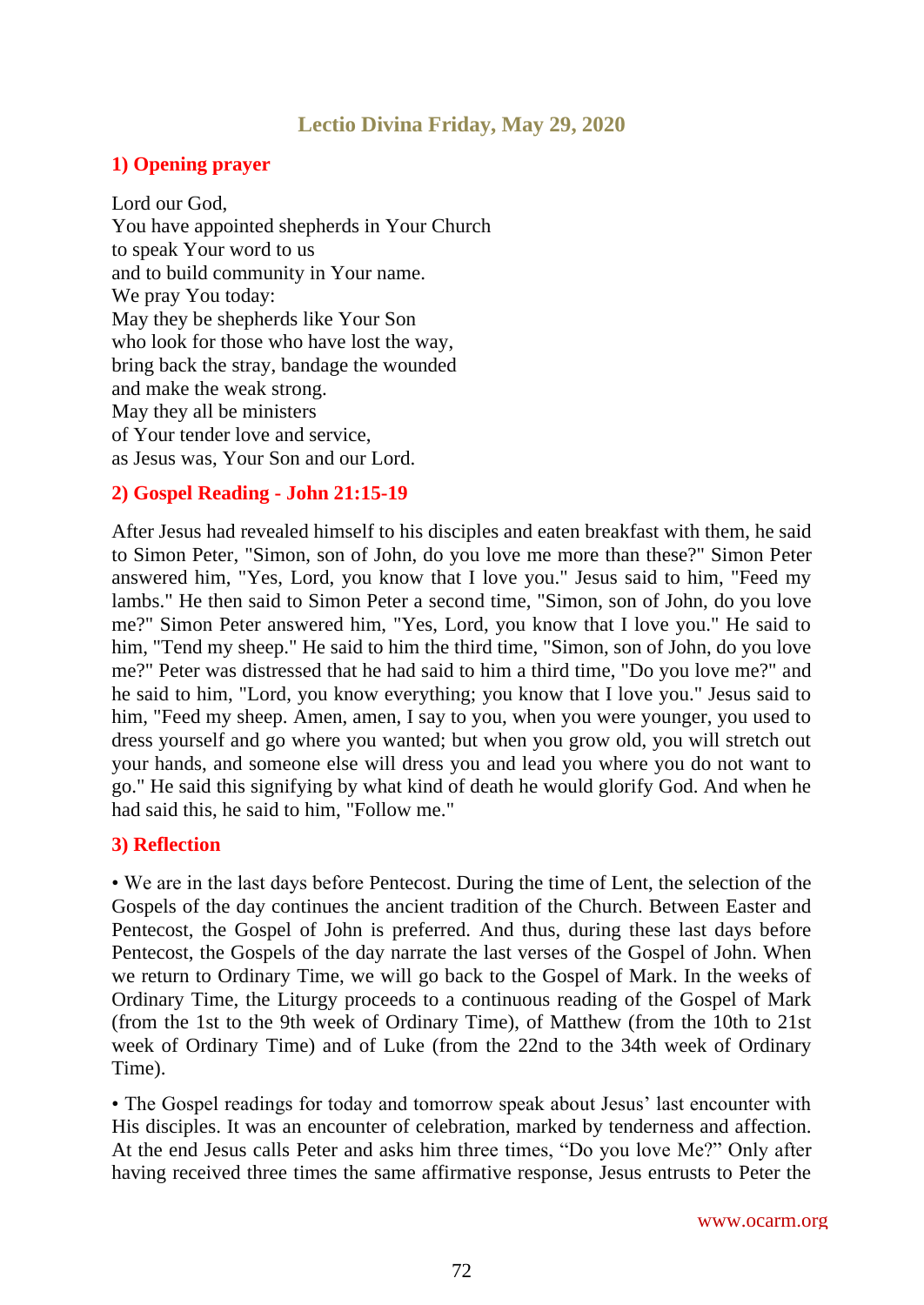mission of taking care of the sheep. In order to be able to work in the community, Jesus does not ask many things of us. What He asks of us is to have much love!

• John 21:15-17: Love at the center of the mission. After a whole night of fishing in the lake catching not even one fish, they go to the shore. The disciples discover that Jesus has prepared bread and roasted fish for them. When they finish eating, Jesus calls Peter and asks him three times, "Do you love Me?" Three times, because Peter denied Jesus three times (Jn 18:17,25-27). After the three affirmative responses, Peter also becomes a "Beloved Disciple" and receives the order to take care of the sheep. Jesus does not ask Peter if he has studied exegesis, theology, morals, or canon law. He only asks, "Do you love Me?" Love in the first place. For the communities of the Beloved Disciple the force which supports and maintains unity is love.

• John 21:18-19: The foreshadowing of death. Jesus tells Peter, "Truly I tell you: when you were young, you put on your own belt and walked where you liked; but when you grow old you will stretch out your hands, and somebody else will put a belt around you and take you where you do not want to go!" Throughout life, Peter, and we too, gain maturity. The practice of love will take root in life and people will no longer be the bosses of their own life. Service to the brothers and sisters out of love will prevail and will lead us. How we dress is often a reflection or necessity of the work we do. If we choose to accept it, God can "dress" us in new clothing for a new destination according to His wants, and send us where we may not want to go. Somebody else will put a belt around you and take you where you would rather not go. Fro Peter there is a the meaning, as the Evangelist comments: "He tells him this to indicate the kind of death by which Peter would give glory to God." Then Jesus adds: "Follow Me."

• Love in John – Peter, do you love Me? – The Beloved Disciple. The word love is one of the words which we use most nowadays. Precisely because of this, it is a word that has been greatly worn out. But the communities of the Beloved Disciple manifested their identity and their own intentions by this word. To love, is above all, a profound experience of relationship among people in which similar sentiments and values prevail - a care and concern for the other over oneself, as well as joy, sadness, suffering, growth, renunciation, dedication, fulfillment, gift, commitment, life, death. All these together are summarized in the Bible in one single word in the Hebrew language. This word is hesed. It is hard to translate into our language. Generally, in our Bibles it is translated by charity, mercy, fidelity or loving kindness. The communities of the Beloved Disciple sought to live this practice of love in a very radical way. Jesus revealed this in His encounters with people with sentiments of friendship and tenderness, as for example, in His relationship with the family of Martha and Mary of Bethany: "Jesus loved Martha and her sister and Lazarus." He weeps before the tomb of Lazarus (Jn 11:5,33-36). Jesus always embodies His mission in a manifestation of love: "having loved His own, He loved them to the end" (Jn 13:1). In this love, Jesus manifests His profound identity with the Father (Jn 15:9). For His communities there was no other commandment except this one: "to act as Jesus acted" (1 Jn 2:6). This presupposes "love of the brethren" (1 Jn 2:7-11; 3:11-24; 2 Jn 4-6). Being such a central commandment in the life of the community, love is defined by John as follows: "This is the proof of love that He laid down His life for us and we too ought to lay down our lives for our brothers." Our love should not be just words or mere talk but something active and genuine." (1 Jn 3:16-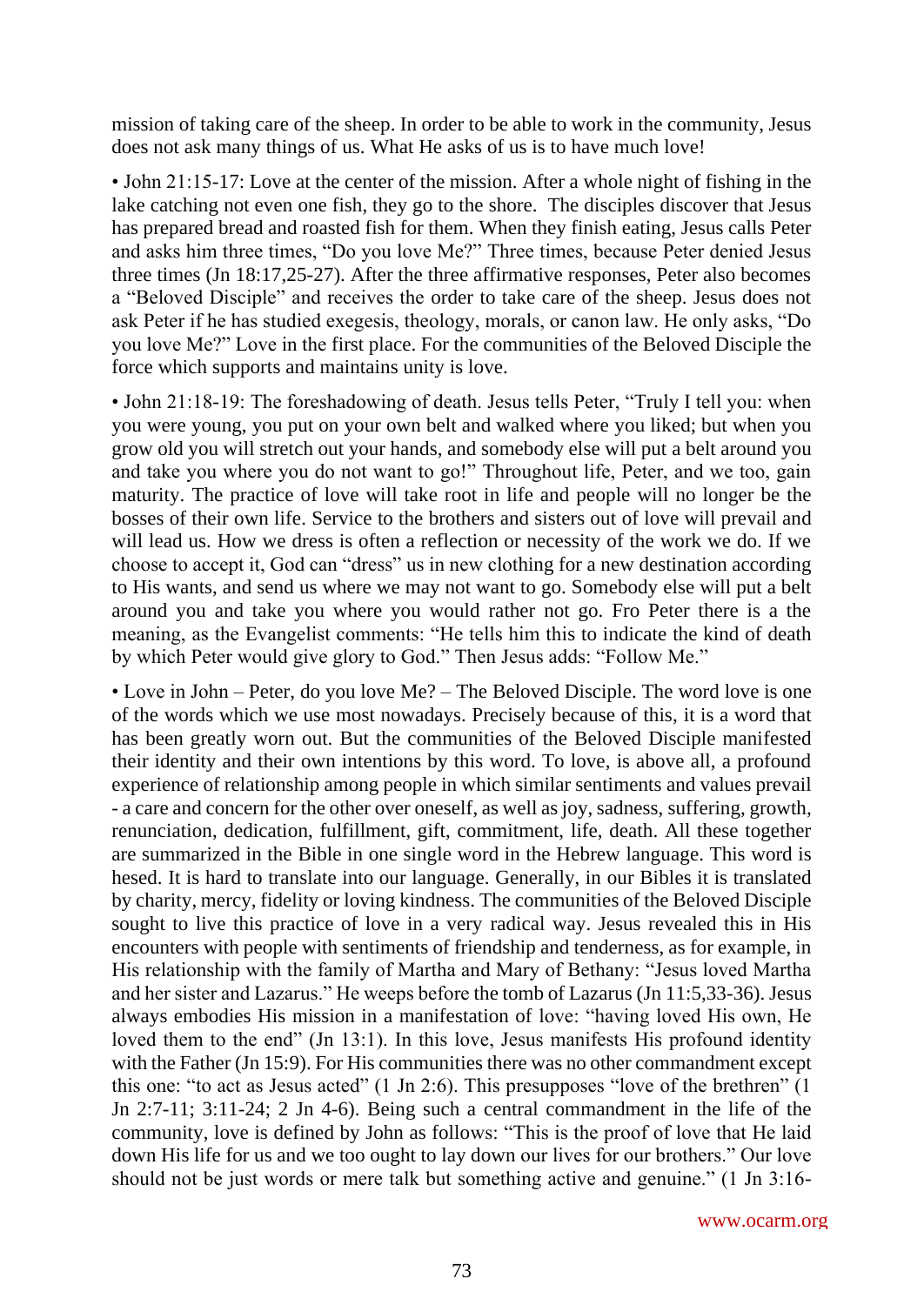17). Anyone who lives this love and manifests it in words and attitudes becomes a Beloved Disciple.

## **4) For Personal Consideration**

• Look within yourself and say, "What is the most profound reason that motivates me to work in the community – love, or a concern for ideas?"

• Jesus asks Peter three times. Each time he answers you can feel a rising tension, one that says "what can I do to show you if you don't believe me?" It isn't a casual conversation. Do I have this forcefulness in responding to Jesus in my life, or just a casualness?

• Do I allow myself to be dressed by someone else for service to others? Do I go where He leads me? Is my attitude my answer to Jesus' question: "Follow Me."?

• What is "my life"? It is not only biological. It is also lifestyle, actions, and identity that come from ego, pride, and self-will. There is something in common though: To "lay down one's life" has a totality to it. Do I "lay down" my pride, ego, will, wants, and lifestyle for others in my community, or for the "little ones", the poor or rejected? Is it in totality, or just when it is convenient?

## **5) Concluding Prayer**

Bless Yahweh, my soul, from the depths of my being, His holy name; bless Yahweh, my soul, never forget all His acts of kindness. (Ps 103:1-2)

## **Lectio Divina Saturday, May 30, 2020**

## **1) Opening prayer**

Lord our God, like Mary, the women and the apostles on the day before the first Pentecost, we are gathered in prayer. Let the Holy Spirit descend also upon us, that we may become enthusiastic believers and faithful witnesses to the Person and the good news of Jesus. May our way of living bear witness that Jesus is our light and life, now and forever.

## **2) Gospel Reading - John 21:20-25**

Peter turned and saw the disciple following whom Jesus loved, the one who had also reclined upon his chest during the supper and had said, "Master, who is the one who will betray you?" When Peter saw him, he said to Jesus, "Lord, what about him?" Jesus said to him, "What if I want him to remain until I come? What concern is it of yours?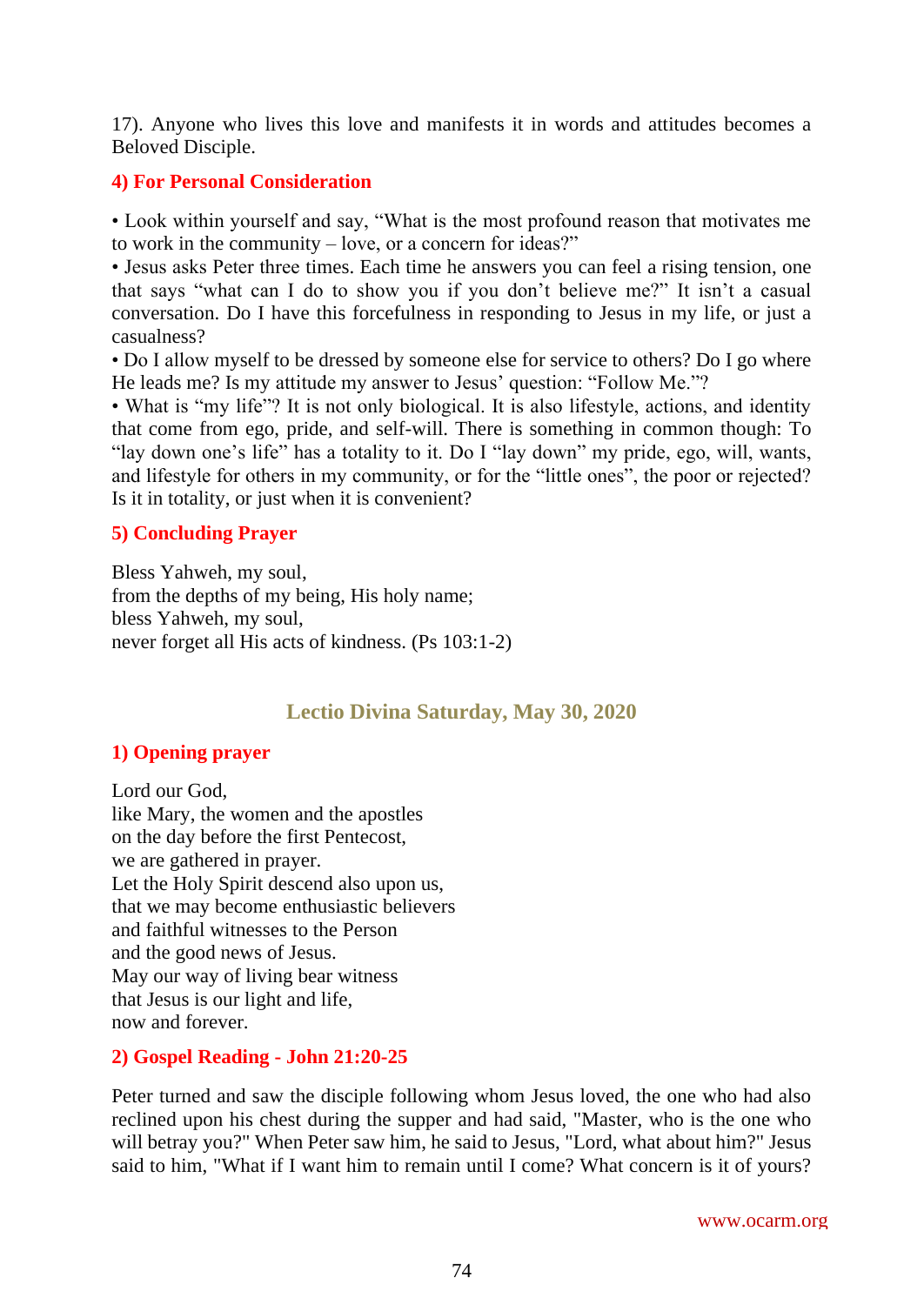You follow me." So the word spread among the brothers that that disciple would not die. But Jesus had not told him that he would not die, just "What if I want him to remain until I come? What concern is it of yours?" It is this disciple who testifies to these things and has written them, and we know that his testimony is true. There are also many other things that Jesus did, but if these were to be described individually, I do not think the whole world would contain the books that would be written.

## **3) Reflection**

Today's Gospel begins with Peter's question: "Lord, what about him?" Jesus begins to speak with Peter.

• John 21:20-21: Peter's question concerning John's destiny. At this moment, Peter turned back and saw the disciple whom Jesus loved and asked, "Lord, what about him?" Jesus had just indicated Peter's destiny, and now Peter wants to know from Jesus what is this other disciple's destiny. It is a matter of curiosity which does not deserve a proper response from Jesus.

• John 21:22: The mysterious response of Jesus. Jesus says, "If I want him to stay behind until I come, what does it matter to you? You are to follow Me." A mysterious utterance which ends again with the same affirmation as before: Follow me! Jesus seems to want to bridle Peter's curiosity. Just as each one of us has his/her own history, in the same way each one of us has his/her own way of following Jesus. Nobody is the exact copy of another person. Each one of us should be creative in following Jesus. This also recalls the laborers in the vineyard (Mt 20:1-15). Each of us also has our own history and relationship with Jesus which is personal and directed by Him if we accept it.

• John 21:23: The Evangelist clarifies the meaning of Jesus' response. Ancient tradition identifies the Beloved Disciple with the Apostle John and says that he died when he was almost one hundred years old. Putting together John's old age with Jesus' mysterious response, the Evangelist clarifies things saying, "The rumor then went out among the brothers that this disciple would not die. Yet, Jesus had not said to Peter, 'He will not die,' but, ' If I want him to stay behind until I come; what does that matter to you?'" Perhaps, it is a warning to be attentive to the interpretation of the words of Jesus and not base one's beliefs on any rumor.

Peter's questions, and the assumptions of the other disciples, could be an example of the sins of pride (*hyperēphania*), sadness or envy (*lypē*), and dejection or acedia (*akēdia*) in terms of the concepts of the fourth century monk Evagrius Ponticus, among others. Rather than rejoicing at the favorable treatment they thought John had, Peter wanted to know the details. Then the rumors and the gossip went out.

• John 21:24: Witness of the value of the Gospel. Chapter 21 is an added appendix when the final redaction of the Gospel was made. Chapter 20 ends with this statement: "There were many other signs that Jesus worked in the sight of His disciples, but they are not recorded in this book. These are recorded so that you may believe that Jesus is the Christ, the Son of God, and that believing this you may have life through His name." (Jn 20:30-31). The Book was ready but there were many other facts about Jesus. This is why, on the occasion of the definitive edition of the Gospel, some of these "many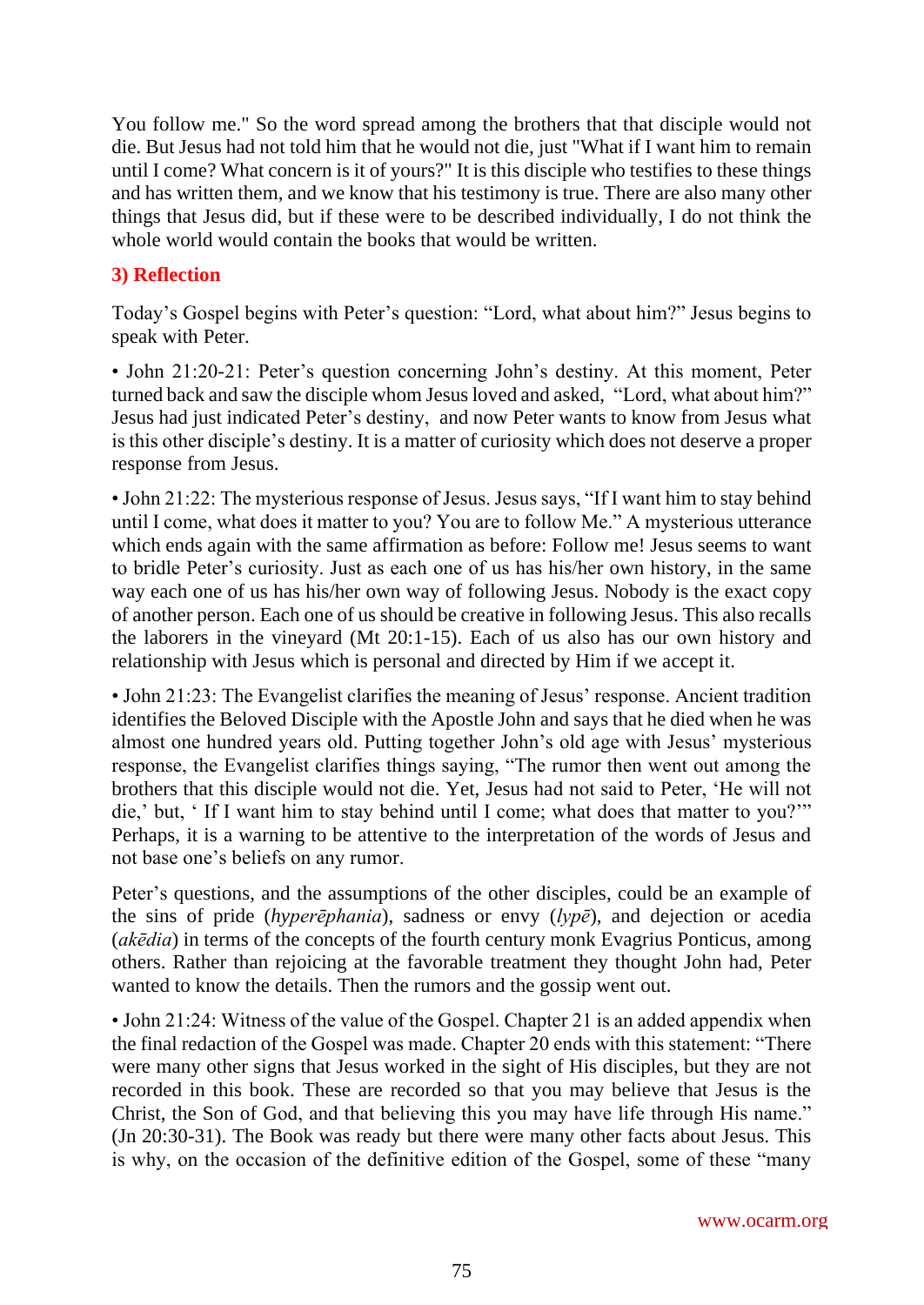facts" about Jesus were chosen and added, very probably to clarify better the new problems at the end of the first century. We do not know who wrote the definitive redaction with the appendix, but we know it was someone in the community who could be trusted, because he writes, "This is the disciple who vouches for these things and has written them down and we know that his testimony is true."

• John 21:25: The mystery of Jesus is inexhaustible. A beautiful thought to conclude the Gospel of John: "There was much more that Jesus did; if it were written down in detail, I do not suppose the world itself would hold all the books that would be written." It seems an exaggeration, but it is the truth. Never will anyone be capable of writing all the things that Jesus has done and continues to do in the life of people who follow Jesus!

## **4) For Personal Consideration**

• Is there something in your life which Jesus has done and which could be added to this book which will never be written?

• Peter is very concerned about the other disciple rather than live his own "Follow Me" at that moment. Does this also happen to you?

• Several Church Doctors and Fathers talk about overcoming vices such as envy and pride with virtues. Many of their ways of life are an answer to "Follow Me". How well informed are you about these and how might they be put to use personally in answering His call?

• One's whole life is a relationship with Jesus. This is true for others as well. When there is gossip about another person, do you think Jesus says "What concern is it of yours?" at those moments too?

## **5) Concluding Prayer**

Yahweh in His holy temple! Yahweh, His throne is in heaven; His eyes watch over the world, His gaze scrutinizes the children of Adam. (Ps 11:4)

# **Lectio Divina Sunday, May 31, 2020**

*The Mission of the Community "Peace be with you!" John 20, 19-23*

## **1. Opening prayer**

Lord Jesus, send your Spirit to help us to read the Scriptures with the same mind that you read them to the disciples on the way to Emmaus. In the light of the Word, written in the Bible, you helped them to discover the presence of God in the disturbing events of your sentence and death. Thus, the cross that seemed to be the end of all hope became for them the source of life and of resurrection.

Create in us silence so that we may listen to your voice in Creation and in the Scriptures, in events and in people, above all in the poor and suffering. May your word guide us so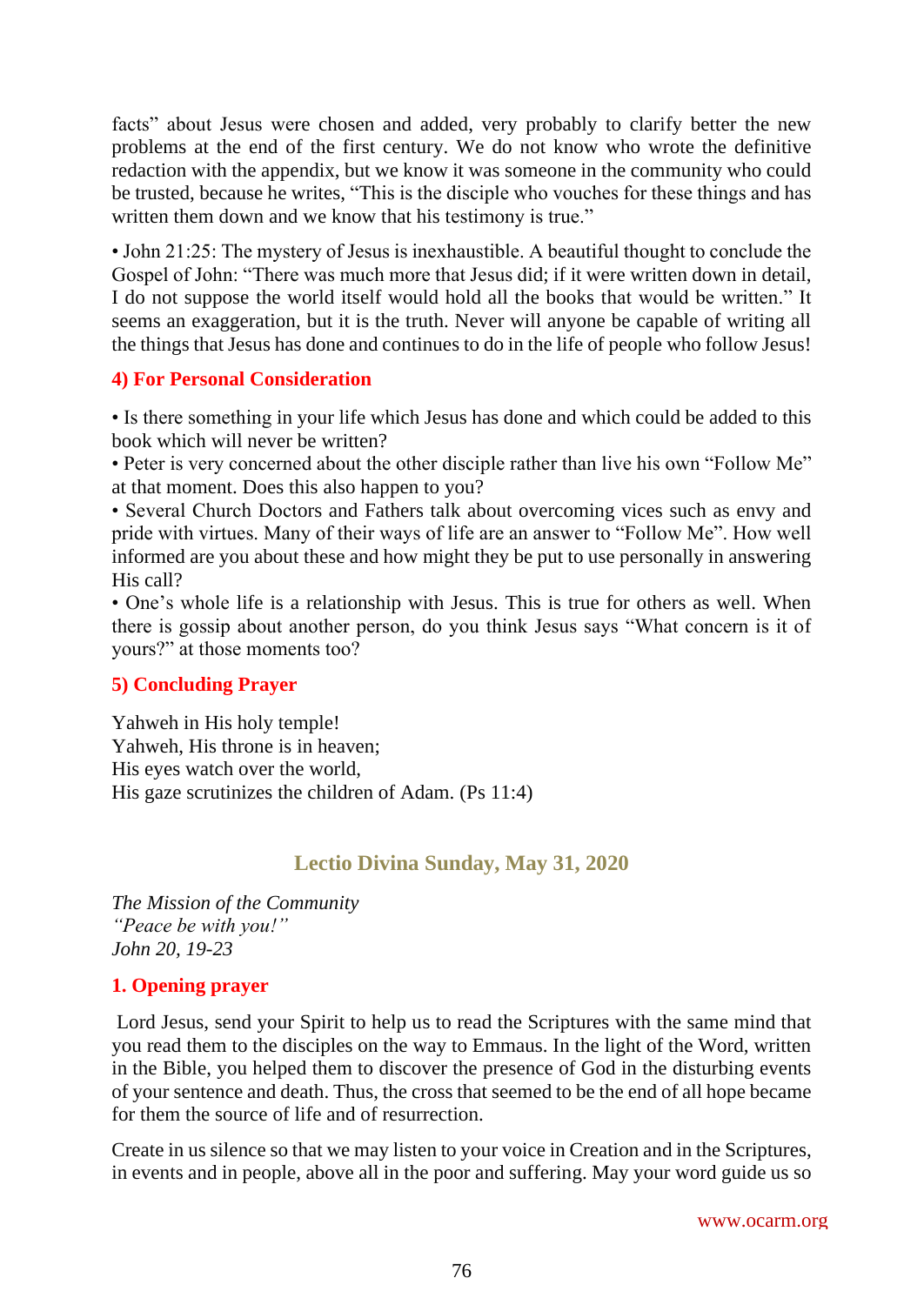that we too, like the two disciples from Emmaus, may experience the force of your resurrection and witness to others that you are alive in our midst as source of fraternity, justice and peace. We ask this of you, Jesus, son of Mary, who revealed to us the Father and sent us your Spirit. Amen.

# **2. Reading**

## **a) A key to the reading:**

The disciples were gathered together, and the doors were well closed. They were afraid of the Jews.

All of a sudden, Jesus stood in their midst and said: "Peace be with you!" After showing them the hands and his side, once again he said: "Peace be with you"! As the Father has sent me, I also send you!" And immediately he gave them the gift of the Spirit so that they could forgive sins and reconcile persons among themselves and with God. To reconcile and to construct peace! Behold this is the mission which they received and which endures up until today!

Humanity is lacking peace more and more: to put together the pieces of a disintegrated life, to reconstruct human relationships, broken because of the injustices committed and because of so many other reasons. Jesus insists on peace, and he repeats it several times! During the reading of the brief text of the Gospel of this Pentecost Sunday, we try to be attentive to the attitudes of Jesus as well as to those of the disciples, and to the words of Jesus which he pronounces with such solemnity.

## **b) A division of the text to help the reading:**

John 20, 19-20: The description of the experience of the Resurrection John 20, 21: the sending out: "As the Father has sent me, I also send you" John 20, 22: The gift of the Spirit John 20, 23: The power to forgive sins

# **c) The Text:**

19 In the evening of that same day, the first day of the week, the doors were closed in the room where the disciples were, for fear of the Jews. Jesus came and stood among them. He said to them, 'Peace be with you,' 20 and, after saying this, he showed them his hands and his side. The disciples were filled with joy at seeing the Lord, 21 and he said to them again, 'Peace be with you. 'As the Father sent me, so am I sending you.' 22 After saying this he breathed on them and said: Receive the Holy Spirit. 23 If you forgive anyone's sins, they are forgiven; if you retain anyone's sins, they are retained.





so that the Word of God may penetrate and enlighten our life.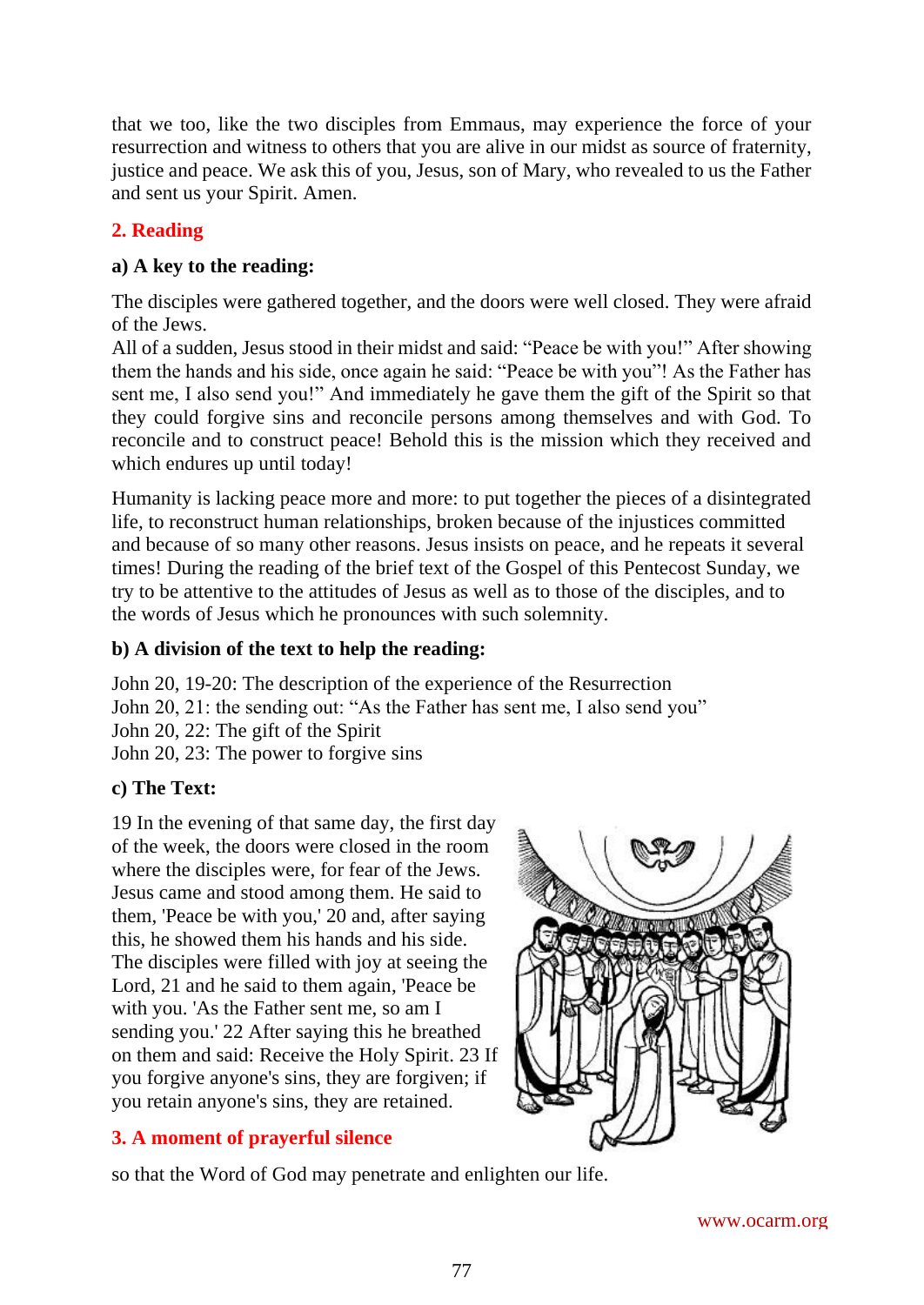## **4. Some questions**

to help us in our personal reflection.

a) What struck you most in the description of the experience of the Resurrection?

b) Which are the characteristics of the Mission which the disciples receive?

c) Which are the characteristics of the action of the Holy Spirit which Jesus communicates to us?

d) How important is all this for the life of our community today?

e) Jesus insists: "Peace be with you!" Which steps should I take to reconstruct the peace and the broken relationships among persons?

## **5. For those who desire to deepen more on this theme**

## **a) The context in which the Gospel of John was written:**

The text of the Gospel of John is like a very beautiful fabric, made with three threads of different colours. The three threads are so well combined with one another that it is not always possible to see when one passes from one thread to the other. (i) The first thread are the facts of the life of Jesus, which took place in the year thirty in Palestine, preserved in the memory of the Beloved Disciple and of many other witnesses (I Jn 1, 1-4). (ii) The second thread are the facts of the life of the communities. Because of their faith in Jesus and convinced of his presence, in their midst, the communities enlightened their life with the Word and the gestures of Jesus. That influenced the description of the facts. For example, the conflicts of the communities with the Pharisees towards the end of the first century indicate the way in which are described the conflicts of Jesus with the Pharisees. (iii) The third thread are the comments made by the Evangelist. In certain passages, it can hardly be perceived when Jesus finishes speaking and the redactor begins to knit in his own comments. (Jn 2, 22; 3, 16-21; 7, 39; 12, 37-43; 20, 30-31).

#### **b) Comment on the Text:**

John 20, 19-20: A description of the experience of the Resurrection

Jesus becomes present in the community. Not even the closed doors prevent him from being in the midst of those who do not recognize him. Even today, it is the same thing! When we are gathered together, even if all the doors are closed, Jesus is in our midst! And also today, the first word of Jesus, will always be: "Peace be with you!"

He shows the signs of the Passion on his hands and his side. The Risen Lord is the Crucified Lord! The Jesus who is with us in the community is not a glorious Jesus who had nothing in common with the life of the people. But it is the same Jesus who came on this earth and who bears the signs of his Passion. And today these same signs are found in the suffering of the people. They are the signs of hunger, of torture, of wars, of sickness, of violence, of injustice. So many signs! And in the persons who react and struggle for life, Jesus resurrects and makes himself present in our midst.

John 20, 21: The sending out: "As the Father has sent me, I also send you!"

From this Crucified and Risen Jesus we receive the mission, the same one that He received from the Father. And for us also he repeats: "Peace be with you!" The repetition confirms the importance of peace. To construct peace forms part of the mission. The Peace which Jesus gives us means much more than the absence of war. It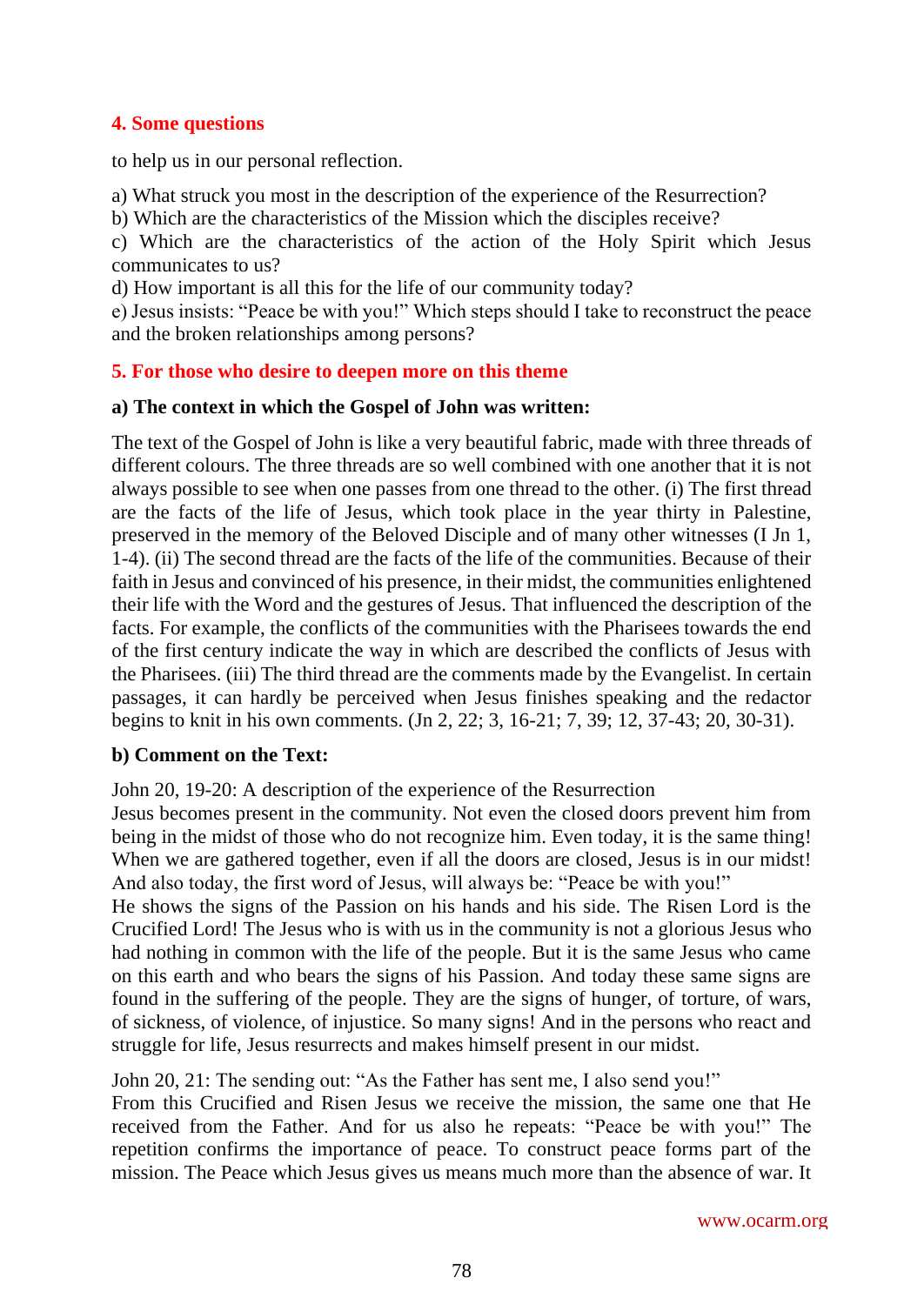signifies to construct a human, harmonious environment, in which persons can be themselves, with all that is necessary to live, and where they can live happy and in peace. In one word, it means to construct a community according to the community of the Father, the Son and the Holy Spirit.

## John 20.22: Jesus gives the gift of the Spirit

Jesus breathed and said: "Receive the Holy Spirit". And therefore, it is with the help of the Holy Spirit that we can carry out the mission which He entrusts to us. In the Gospel of John, the Resurrection (Passover) and the effusion of the Spirit (Pentecost) are one same thing. All takes place in the same moment.

#### John 20, 23: Jesus gives the power to forgive sins

The central point of the mission of peace is found in reconciliation, in the effort to overcome the barriers which separate us: "to those to whom you forgive sins, they will be forgiven and to those to whom you do not forgive them, will not be forgiven". Then this power of reconciliation and of forgiving is given to the disciples. In the Gospel of Matthew, this same power is also given to Peter (Mt 16,19) and to the communities (Mt 18, 18). A community without pardon and without reconciliation is not a Christian community.

#### **c) To deepen more:**

## **i) The action of the Holy Spirit in the Gospel of John**

In Hebrew the same word is used to say **wind** and **spirit.** The wind has in itself a goal, a direction: North wind, South wind. The same for the Spirit of God (the wind of God) has in itself a goal, a project, which manifests itself in many ways in the works which the Spirit of God fulfils in creation, in history, and above all, in Jesus. The great promise of the Spirit becomes present in the prophets: the sight of the dry bones which become alive, thanks to the force of the Spirit of God (Ez 37, 1-14); the effusion of the Spirit of God on all people (Gl 3, 1-5); the vision of the Messiah the Servant who will be anointed by the Spirit to re-establish the right on earth and to proclaim the Good News to the poor (Is 11, 1-9; 42, 1; 44, 1-3; 61, 1-3). The prophets foresee a future in which the People of God is reborn thanks to the effusion of the Spirit (Ez 36, 26-27; Ps 51, 12: cf. Is 32, 15-20).

In the Gospel of John these prophecies are fulfilled in Jesus. As it happened in creation (Gen 1, 1), in the same way the Spirit appears and descends on Jesus "under the form of a dove from heaven" (Jn 1, 32), It is the beginning of the new creation! Jesus pronounces the words of God and communicates to us the Spirit in abundance (Jn 3, 34). His words are Spirit and life (Jn 6, 63). When Jesus leaves, he says that he will send another consoler, another defender whom he will leave with us. It is the Holy Spirit (Jn 14, 16-17). By his passion, death and resurrection, Jesus wins for us the gift of the Spirit. When he appears to the Apostles, he breathed on them and said: "Receive the Holy Spirit!" (Jn 20, 22). The first effect of the action of the Holy Spirit in us is reconciliation: "to those to whom you remit sins, they will be remitted and to those to whom you do not remit them, they will not be remitted!" (Jn 20, 23). Through Baptism we all receive this same Spirit of Jesus (Jn 1, 33). The Spirit is like the water which springs from within the person who believes in Jesus (Jn 7, 37-39; 4, 14). The Spirit is given to us to be able to remember and understand the full significance of the Words of Jesus (Jn 14, 26; 16,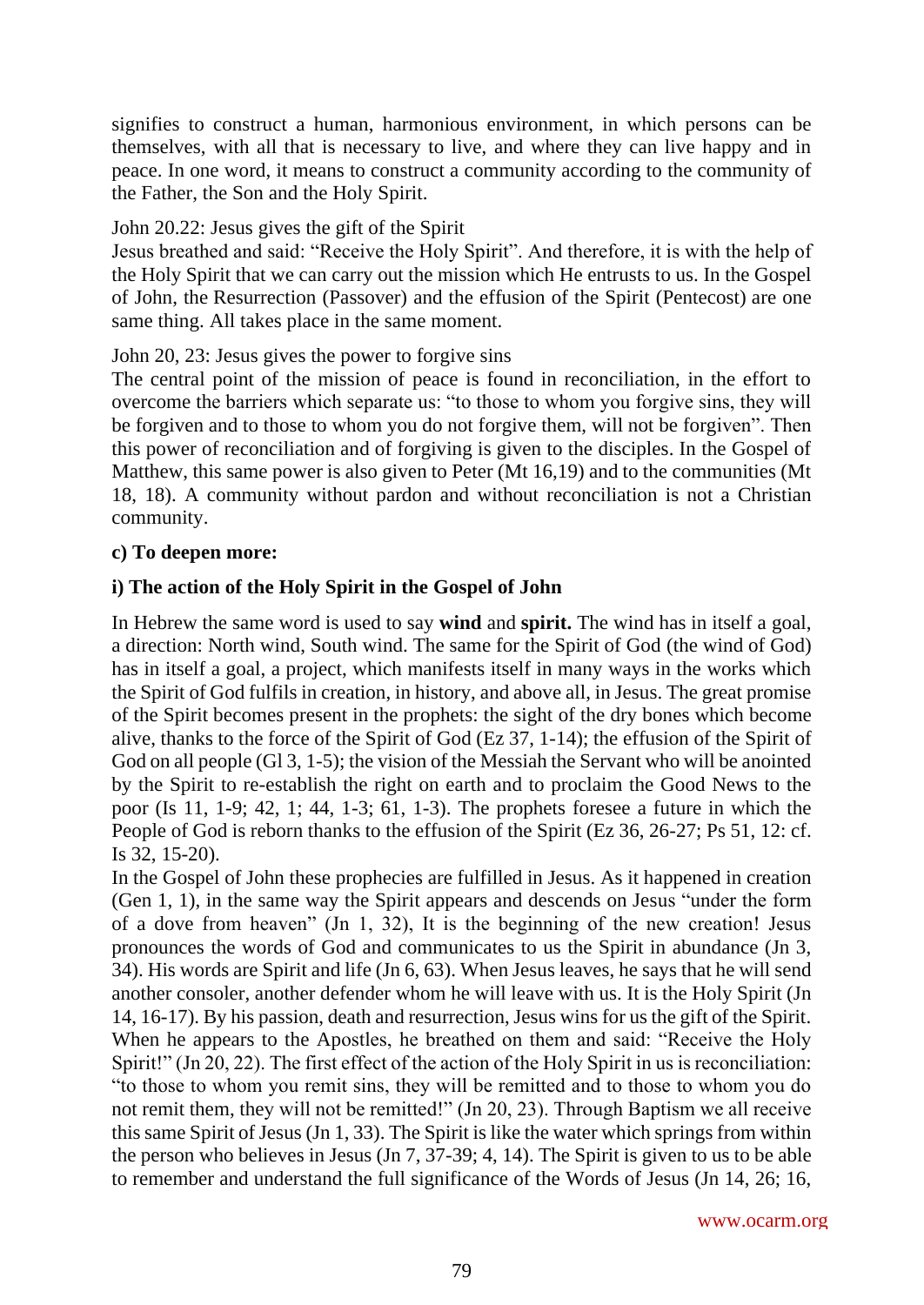12-13). Animated by the Spirit of Jesus we can adore God every where (Jn 4, 23-24). Here the liberty of the Spirit is lived. "Where the Spirit of the Lord is, there is freedom", Saint Paul confirms it ( 2 Cor 3, 17).

## **ii) Shalom: the construction of peace**

In the Gospel of John, the first encounter between the Risen Jesus and his disciples is marked by a greeting: "Peace be with you!" The peace which Jesus gives us is different from the Pax Romana, constructed by the Roman Empire (Jn 14, 27). Peace in the Bible (shalom), is a word rich with a deep significance. It means integrity of the persons before God and others. It means also a full life, happy, abundant (Jn 10, 10). Peace is the sign of the presence of God, because our God is a God of Peace "Yahweh is Peace" (Jer 6, 24). "May the Peace of God be with you!" (Rom 15, 33). This is the reason why the peace of God produces violent reactions. As the Psalm says: "Too long have I lived among people who hate peace. When I speak of peace they are all for war!" (Ps 120, 6- 7). The peace which Jesus gives us is the sign of a "sword" (Mt 10, 34). It is necessary to have trust, to struggle, to work, to persevere in the Spirit in order that the peace of God may triumph one day. And that day "love and truth will meet, justice and peace will embrace" (Ps 85, 11). And then, "The Kingdom of God will be justice, peace and joy, and these will be the fruits of the Holy Spirit" (Rom 14, 17) and "God will be all in all" (I Co 15, 28).

## **6. Psalm 145**

## **Description of the Kingdom of God**

I shall praise you to the heights, God my King, I shall bless your name for ever and ever. Day after day I shall bless you, I shall praise your name for ever and ever. Great is Yahweh and worthy of all praise, his greatness beyond all reckoning.

Each age will praise your deeds to the next, proclaiming your mighty works. Your renown is the splendour of your glory, I will ponder the story of your wonders. They will speak of your awesome power, and I shall recount your greatness. They will bring out the memory of your great generosity, and joyfully acclaim your saving justice. Yahweh is tenderness and pity, slow to anger, full of faithful love. Yahweh is generous to all, his tenderness embraces all his creatures.

All your creatures shall thank you, Yahweh, and your faithful shall bless you. They shall speak of the glory of your kingship and tell of your might,